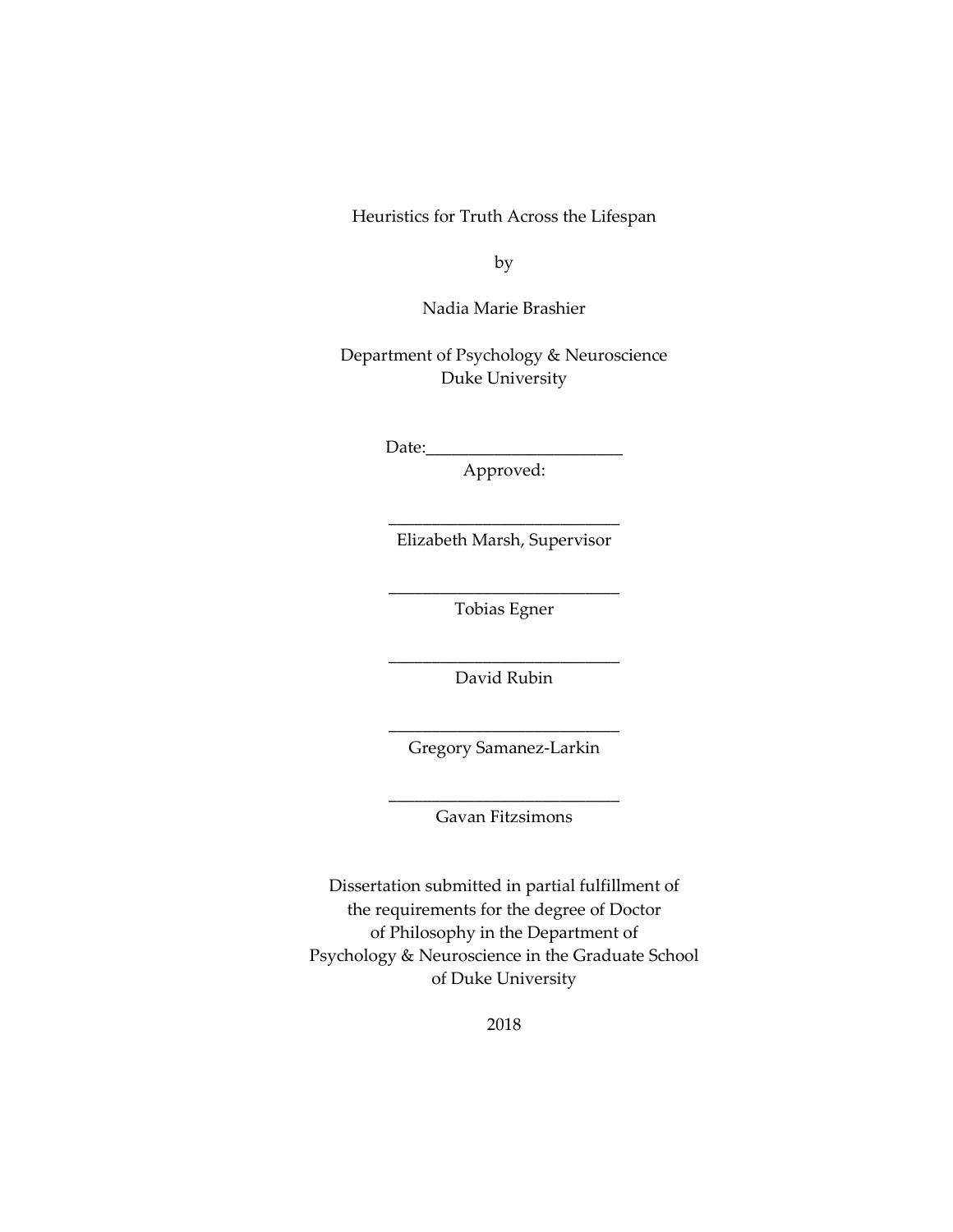### **ABSTRACT**

Heuristics for Truth Across the Lifespan

by

Nadia Marie Brashier

Department of Psychology & Neuroscience Duke University

 $Date:$ 

Approved:

\_\_\_\_\_\_\_\_\_\_\_\_\_\_\_\_\_\_\_\_\_\_\_\_\_\_\_ Elizabeth Marsh, Supervisor

\_\_\_\_\_\_\_\_\_\_\_\_\_\_\_\_\_\_\_\_\_\_\_\_\_\_\_ Tobias Egner

\_\_\_\_\_\_\_\_\_\_\_\_\_\_\_\_\_\_\_\_\_\_\_\_\_\_\_ David Rubin

\_\_\_\_\_\_\_\_\_\_\_\_\_\_\_\_\_\_\_\_\_\_\_\_\_\_\_ Gregory Samanez-Larkin

\_\_\_\_\_\_\_\_\_\_\_\_\_\_\_\_\_\_\_\_\_\_\_\_\_\_\_ Gavan Fitzsimons

An abstract of a dissertation submitted in partial fulfillment of the requirements for the degree of Doctor of Philosophy in the Department of Psychology & Neuroscience in the Graduate School of Duke University

2018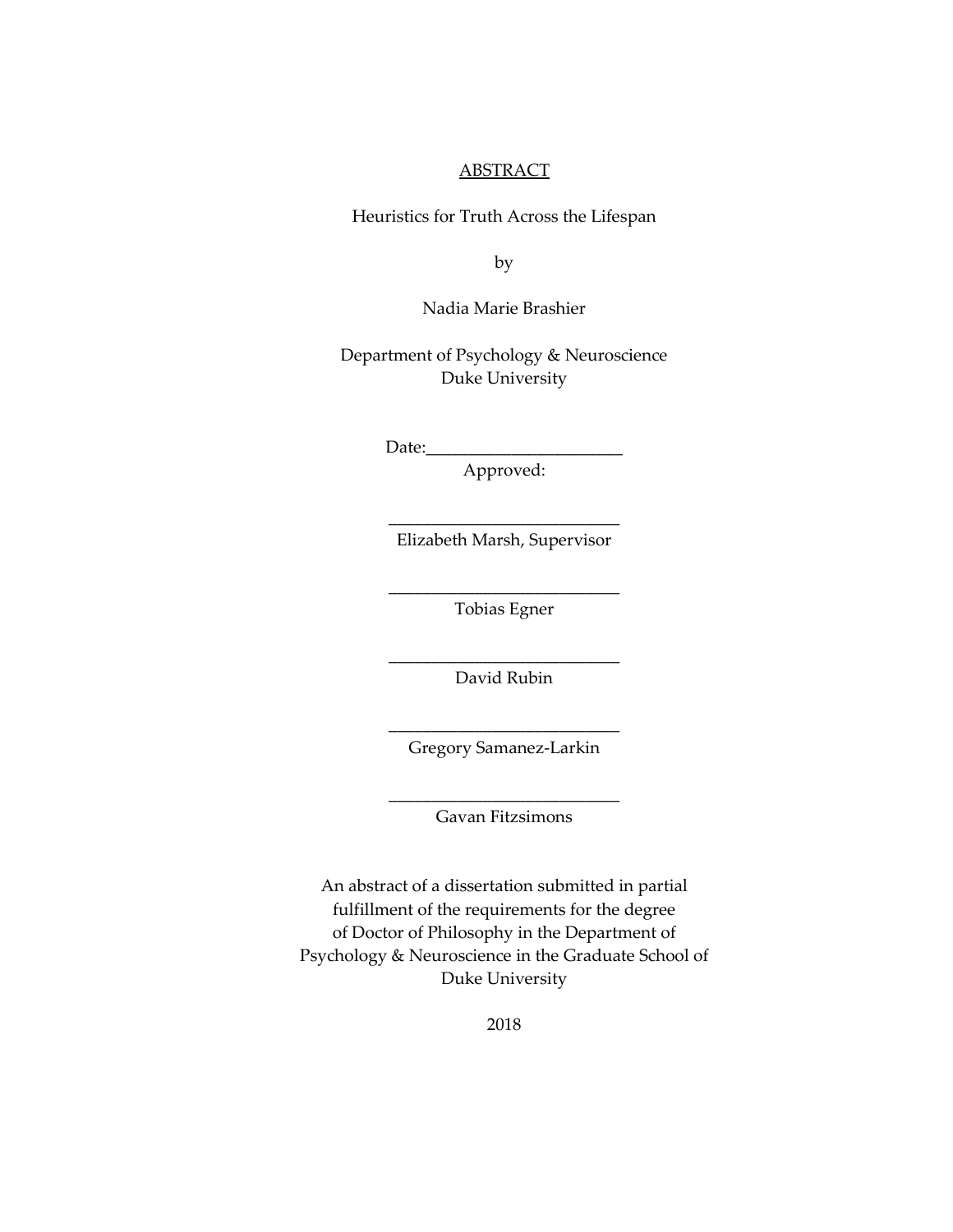Copyright by Nadia Marie Brashier 2018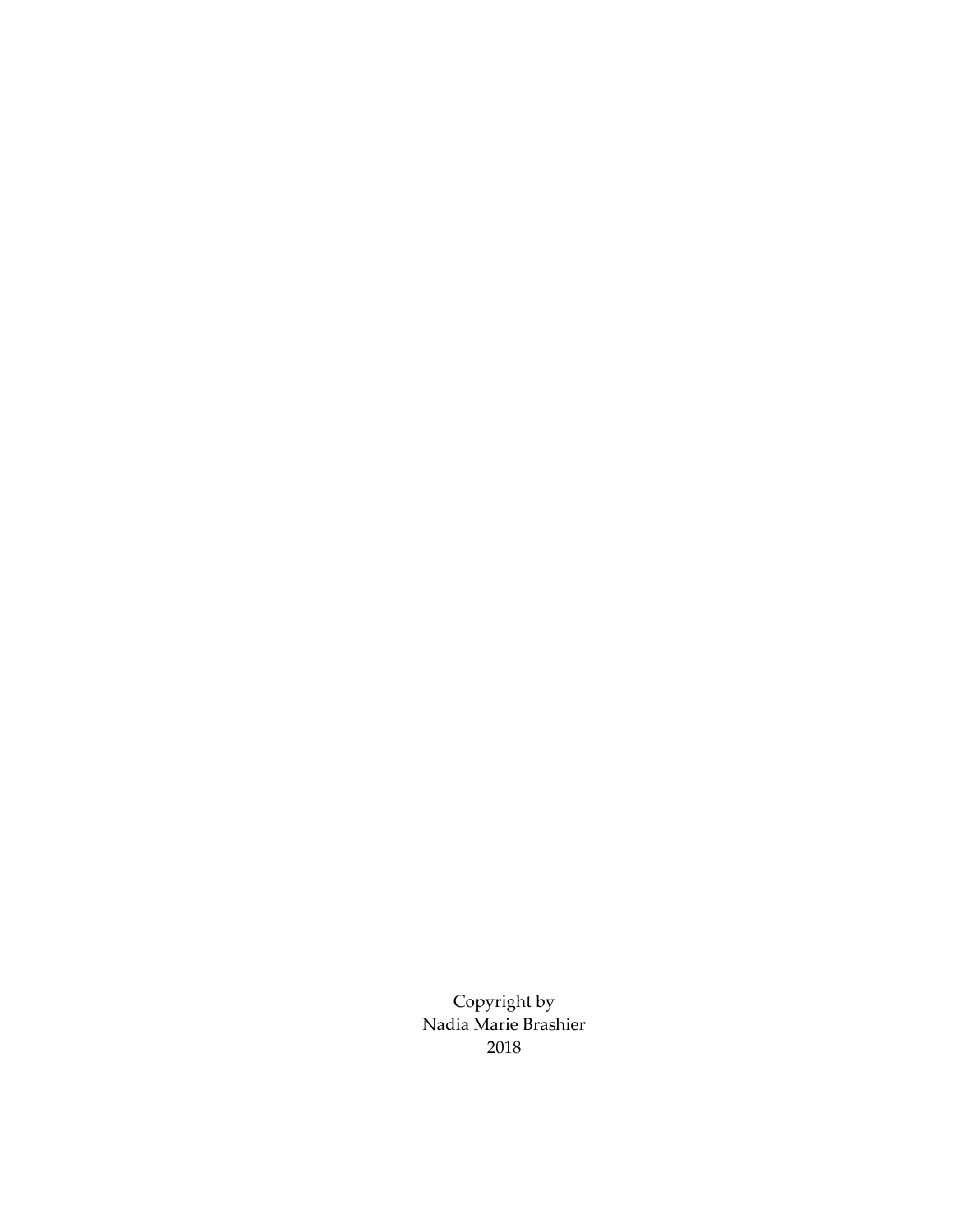# <span id="page-3-0"></span>**Abstract**

Misleading claims surround us – we encounter them in news stories, advertising campaigns, and political propaganda. How do people separate facts from fiction? Decades of work implicate *fluency*, or subjective ease. Repeated statements feel easier to process, and thus more truthful, than new ones (i.e., *illusory truth*). This dissertation identifies additional cues for truth and takes a lifespan perspective. Older adults accumulate impressive amounts of knowledge (which may protect them), but also unduly attend to positive information (which may leave them vulnerable to emotional appeals). In two experiments, older adults exhibited illusory truth only when they lacked knowledge about claims, unlike young adults. Three additional experiments encouraged young adults to "stick with" what they knew. Evaluating truth at exposure prompted young adults to use their knowledge later, wiping out the illusion. Three final experiments disproved the idea that positivity "feels like" truth. Young adults exhibited a *negativity bias*, where negative faces made claims seem less true than neutral ones. Neither positive nor negative faces swayed older adults' judgments. These results inform many theoretical perspectives – from fluency and referential theories of truth, to dual-process and socioemotional selectivity theories of aging. They also have important practical implications for preventing and correcting misconceptions in a "post-truth world," where falsehoods travel farther and faster than the truth.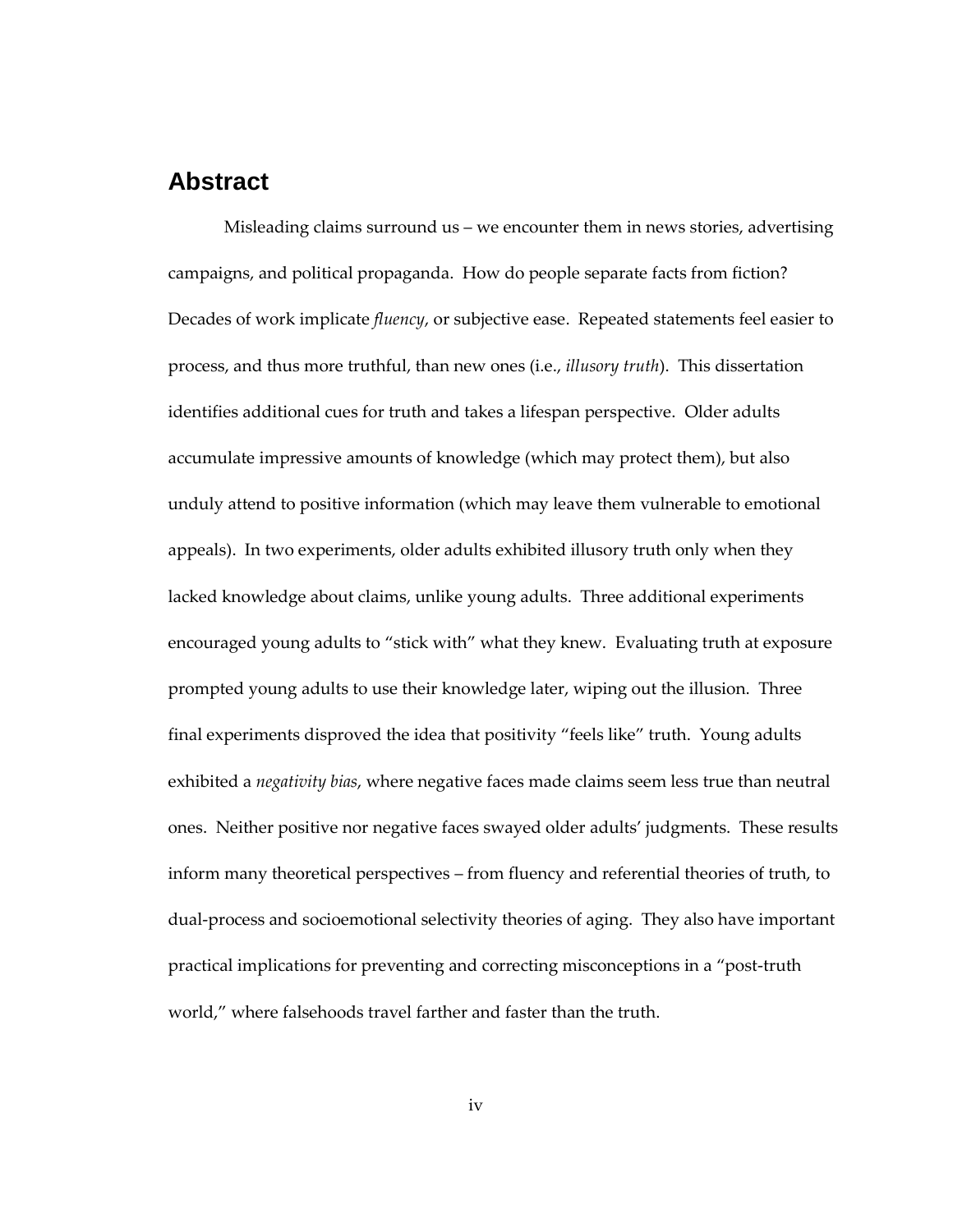# **Dedication**

Für Charlotte Maier *(† 19 January 2018)*, die sich in ihrer dunkelsten Stunde an

mein Gesicht erinnerte.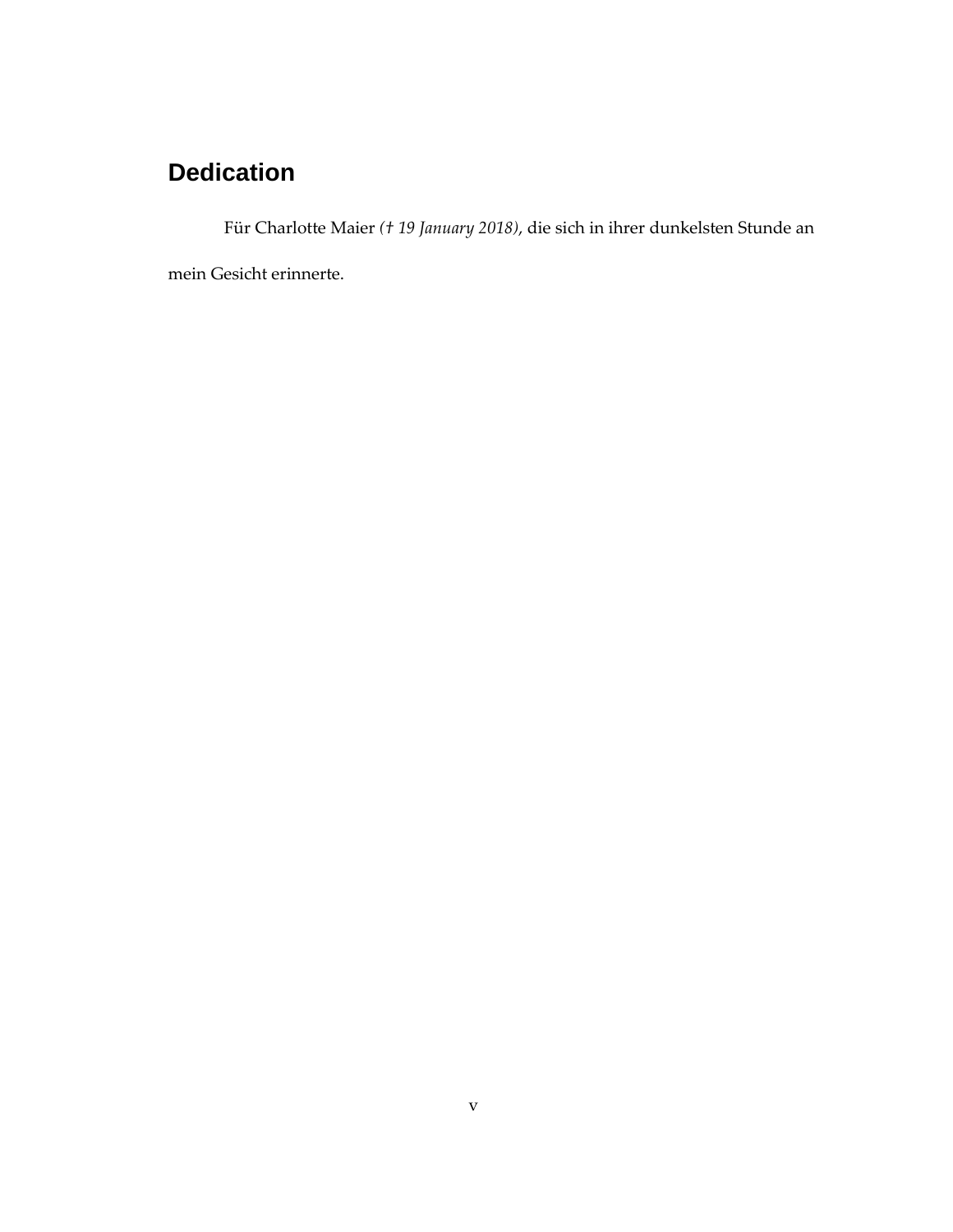# **Contents**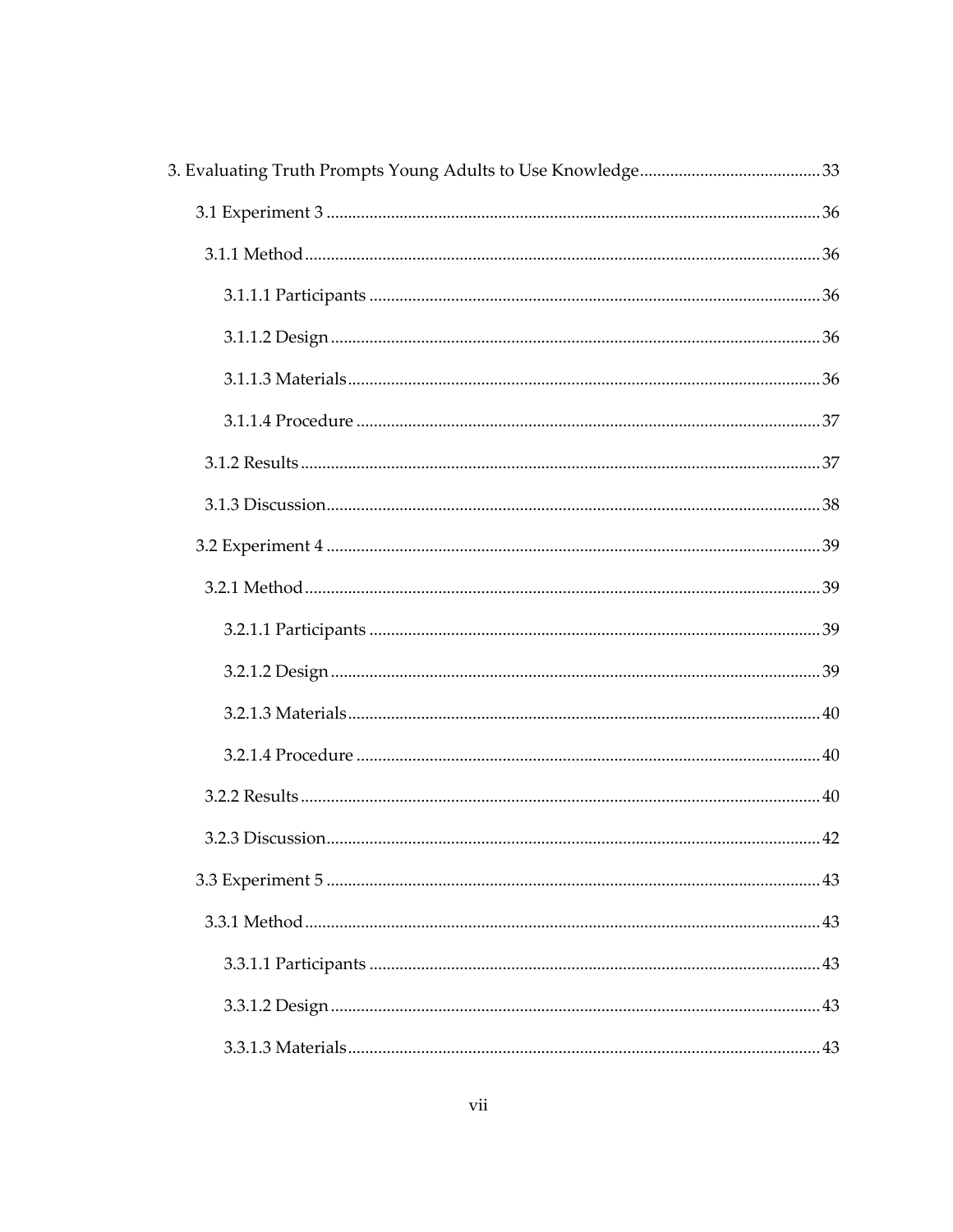| 4. Neither Young nor Older Adults Conflate Positivity with Truth50 |  |
|--------------------------------------------------------------------|--|
|                                                                    |  |
|                                                                    |  |
|                                                                    |  |
|                                                                    |  |
|                                                                    |  |
|                                                                    |  |
|                                                                    |  |
|                                                                    |  |
|                                                                    |  |
|                                                                    |  |
|                                                                    |  |
|                                                                    |  |
|                                                                    |  |
|                                                                    |  |
|                                                                    |  |
|                                                                    |  |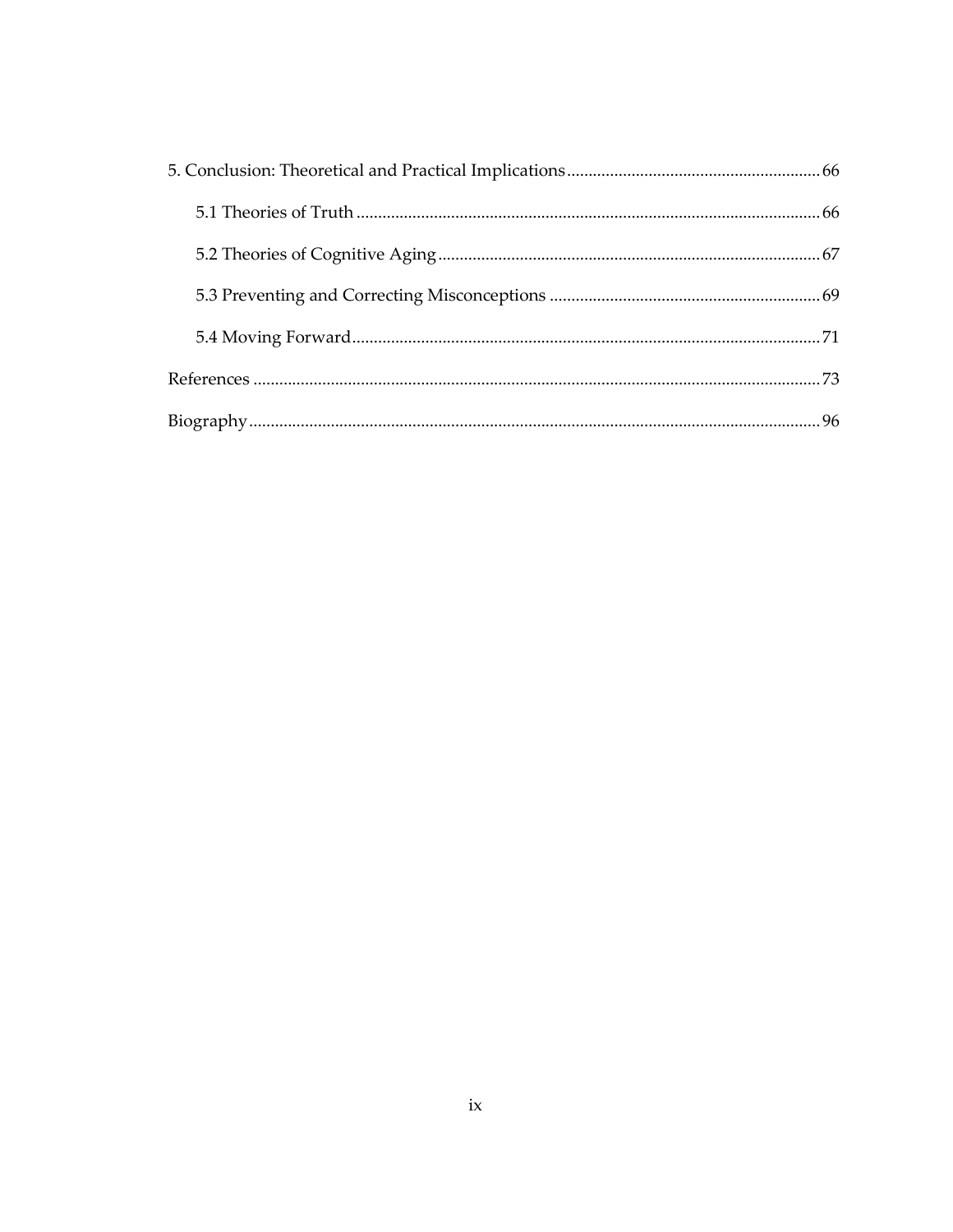# <span id="page-9-0"></span>**List of Tables**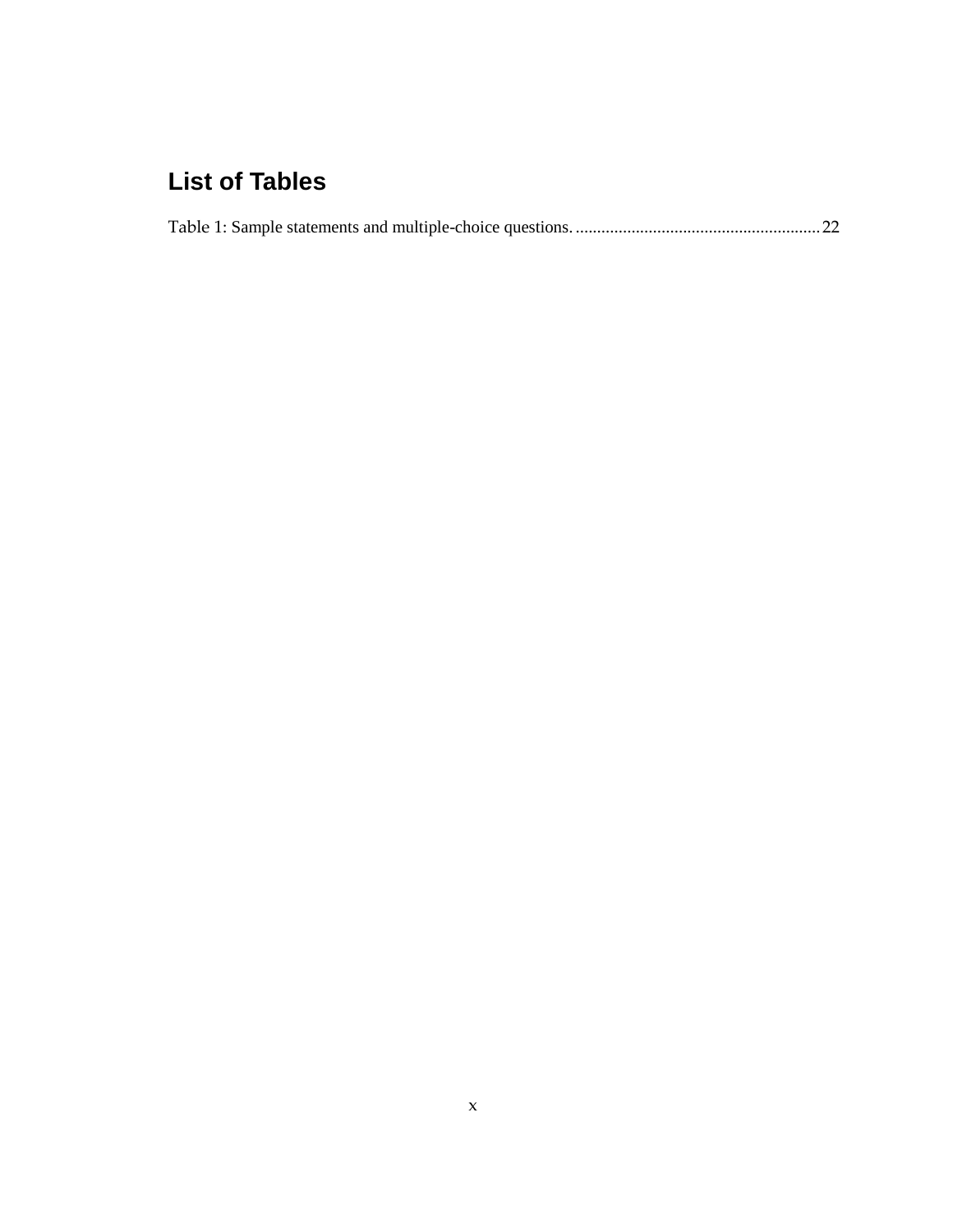# <span id="page-10-0"></span>**List of Figures**

| Figure 1: Mean truth ratings for falsehoods as a function of age, knowledge, and            |
|---------------------------------------------------------------------------------------------|
| Figure 2: Mean truth ratings for falsehoods as a function of initial rating type and        |
| Figure 3: Proportion of falsehoods rated "true" as a function of initial rating type, norm- |
| Figure 4: Mean truth ratings for falsehoods as a function of initial rating type,           |
| Figure 5: Claims appeared alongside individuals making angry, neutral, and happy            |
| Figure 6: Mean truth ratings as a function of affect in Experiments 6 and 758               |
| Figure 7: Mean truth ratings as a function of aging and affect in Experiment 8 62           |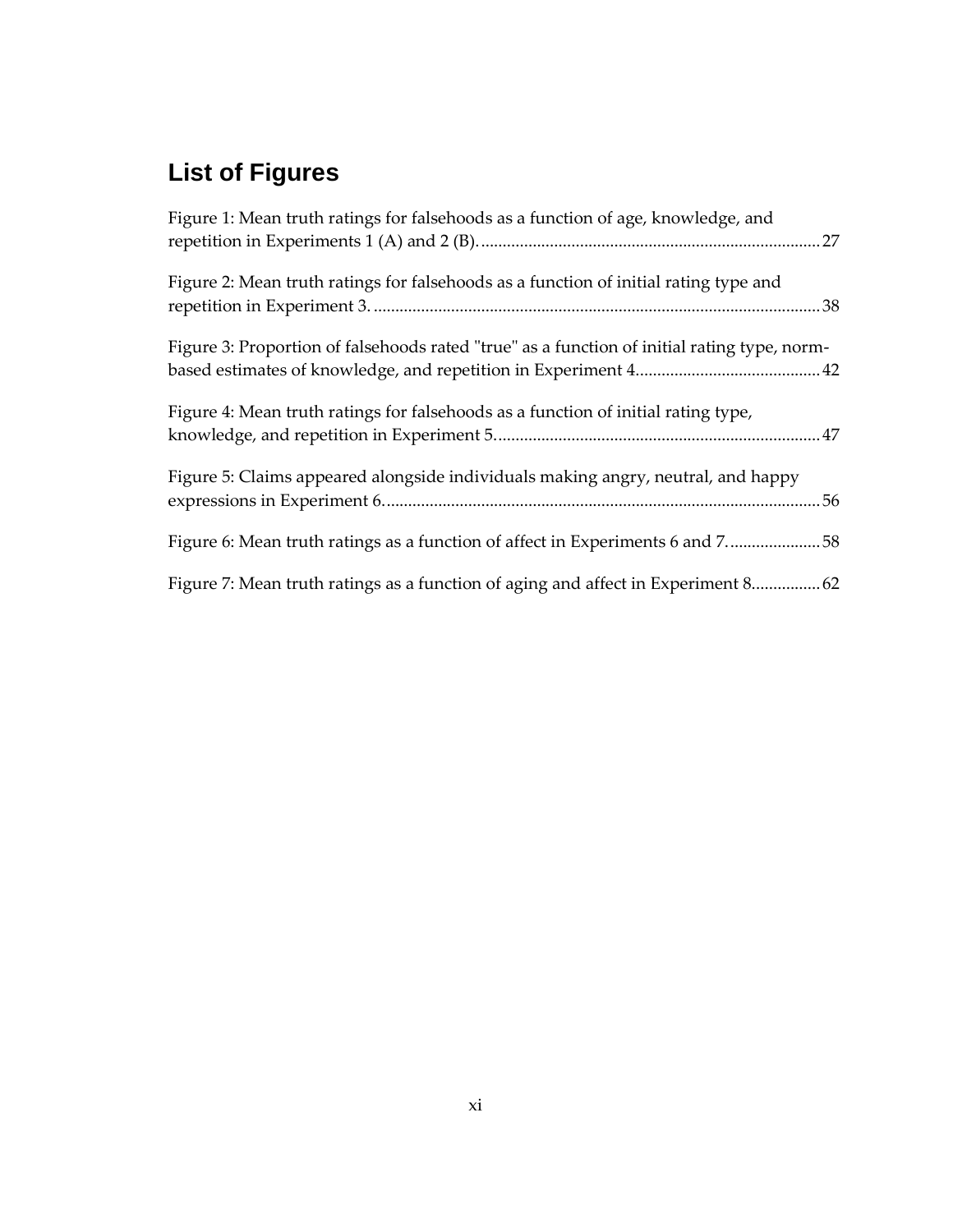# <span id="page-11-0"></span>**Acknowledgements**

In the spirit of a dissertation about truth, here are a few facts: People like me rarely graduate college (20% of first-generation college students earn a Bachelor's degree vs. 42% of continuing-education students), let alone earn a PhD (3% earn a Masters degree or higher vs. 13% of continuing-education students; U.S. Department of Education, 2017). The only thing that sets me apart are the people who unconditionally support me: my family, friends, and mentors.

I owe an immeasurable debt to my parents, Sabine and Al Brashier. Amid all of your sacrifices, you never doubted that the seeds you planted would yield flowers. Danke Mama, daß Du meinen Traum, Wissenschaftler zu werden, nicht als Möglichkeit, sondern als selbstverständliche Schlussfolgerung behandelt hast. Thank you Papa for teaching me lessons you can't find in books, including how to stand my ground. I am also thankful for my ever-entertaining brother, Nicholas, my kind, selfless partner, AJ Atkinson, and my ride-or-die friends – Nmeli, Karen, Porsche, Savini, Adeyemi, and Chris – who remind me that when it comes to my goals, it's *when* not *if*.

Great mentors walked alongside me and I would not be here without them. Kristi Multhaup showed me this path to begin with; when it seemed to be cut for somebody other than me, she and Julio Ramirez assured me that I could walk it just the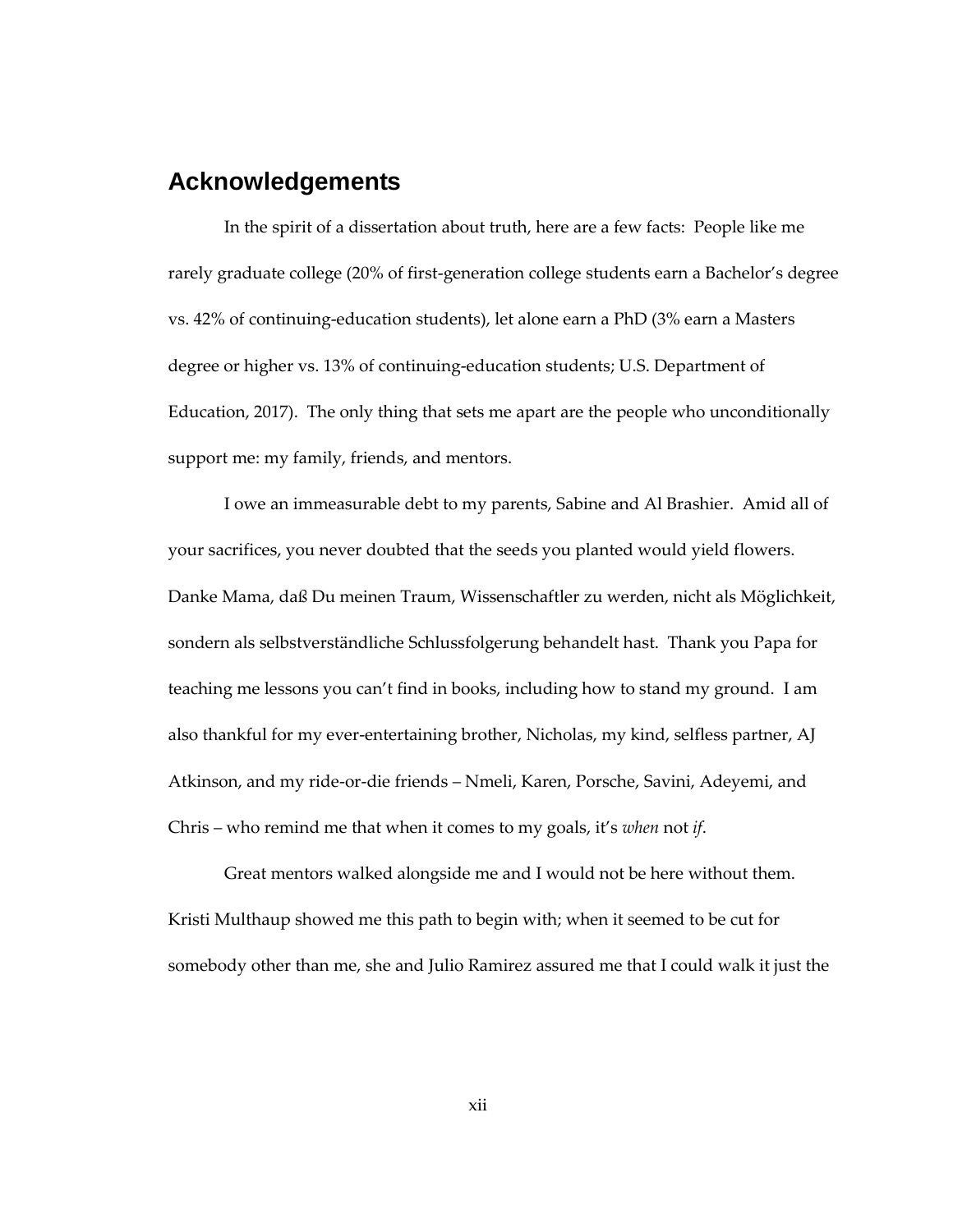same. Beth Marsh treated me as a colleague and encouraged my independence, but most importantly stood fiercely in my corner when it mattered most.

Many thanks to the other members of my committee – Tobias Egner, Gavan Fitzsimons, Greg Samanez-Larkin, and David Rubin – for their thoughtful suggestions, as well as for serving as informal mentors over the years.

Finally, I am grateful to the older adults who volunteered their time for science, as well as for the American Psychological Association (APA) Dissertation Research Award and American Psychological Foundation (APF) 125<sup>th</sup> Anniversary Scholarship that funded this work.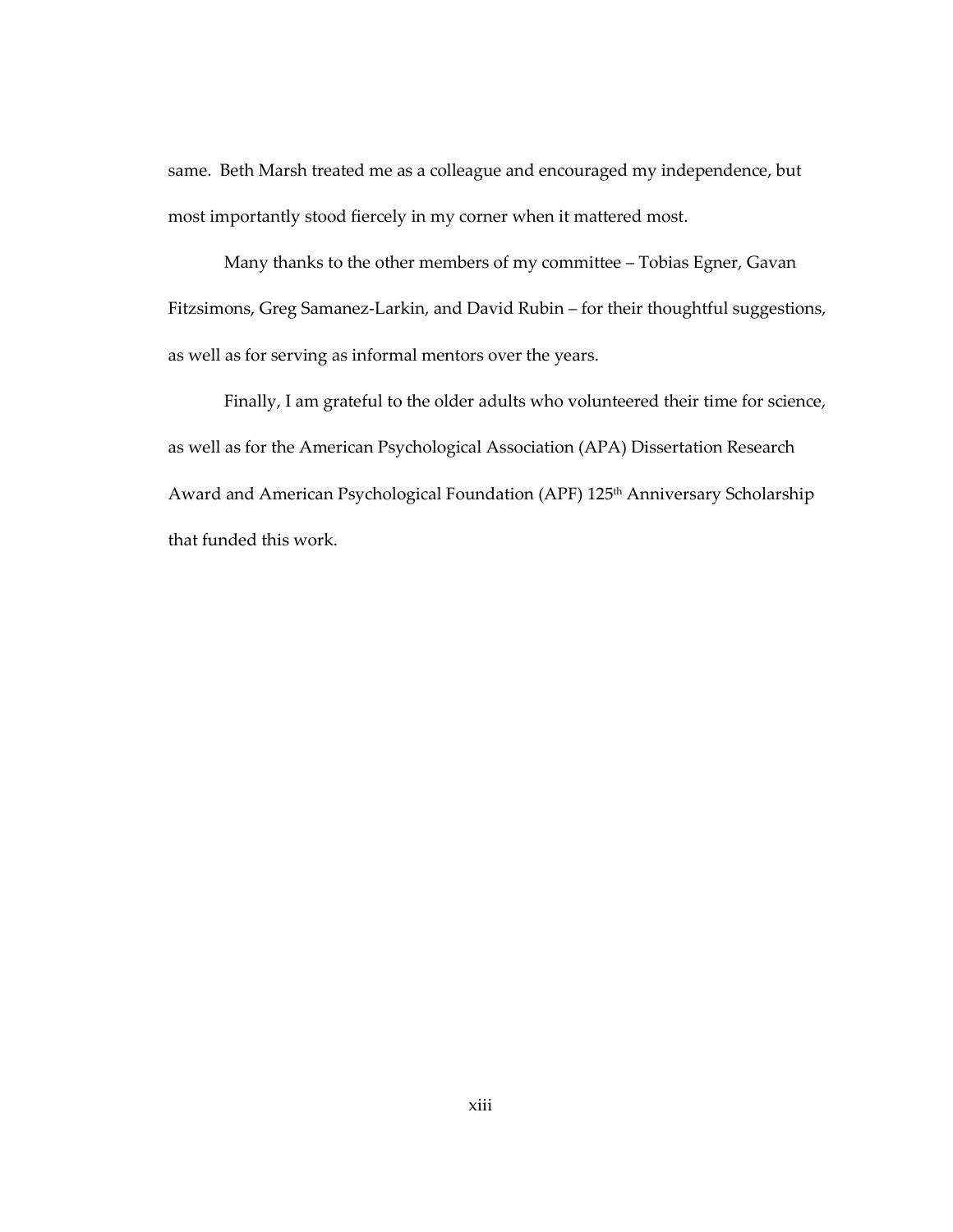# <span id="page-13-0"></span>**1. Introduction: Heuristics for Truth<sup>1</sup>**

*Whatever satisfies the soul is truth.* – Walt Whitman

Every day, we come across false claims that range from ridiculous (e.g., that spicy foods cause ulcers) to dangerous (e.g., that vaccines cause autism). Discriminating facts from fiction has never been straightforward, but misconceptions become mainstream even more rapidly in the digital age. Many worry that we now live in a "post-truth world" (see Lewandowsky, Ecker, & Cook, 2017), where opinions outweigh facts. Tellingly, Oxford Dictionaries declared "post-truth" their 2016 word of the year. This sentiment belies the public's increasing interest in combating misinformation: Google searches about "fake news" spiked dramatically during the 2016 presidential election. Concomitantly, sites with high-quality journalism saw a "Trump bump" in subscriptions (Newman, Fletcher, Kalogeropoulos, Levy, & Nielsen, 2017) and responded in kind (e.g., The New Yorker's new tagline "fighting fake stories with real ones").

Most people believe that fake news causes "a great deal of" (64%) or "some" (24%) confusion about basic facts. Paradoxically, many also feel very (39%) or somewhat (49%) confident in their own ability to recognize these stories (Pew Research Center, 2016). As consumers seek to control content (by visiting sites they trust), online

1

<sup>&</sup>lt;sup>1</sup> Some of these ideas will contribute to Brashier, N. M., & Marsh, E. J. (invited review in preparation). Separating facts from fiction: Heuristics for truth. *Annual Review of Psychology*.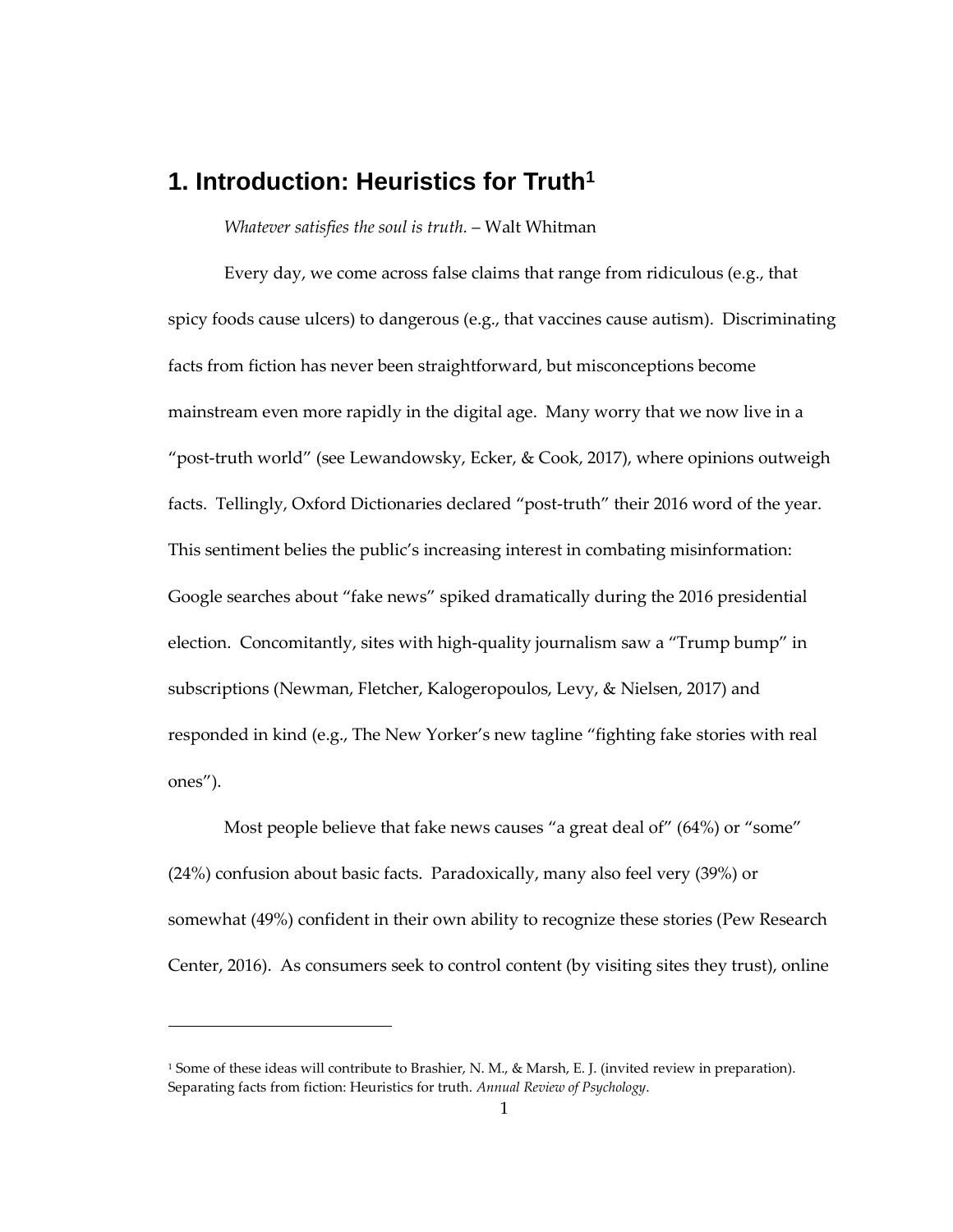platforms like Google, Facebook, and Twitter have begun testing "trust indicators." Recommendations to consider the source ignore fundamental principles of cognitive science. People may not spontaneously think back to information's original source (e.g., R. Marsh, Landau, & Hicks, 1997). Moreover, it can be tricky to identify poor sources in the first place; even Stanford undergraduates fail to discriminate mainstream from fringe online news sources (Wineburg, McGrew, Breakstone, & Ortega, 2016).

Attempts to limit the spread of misinformation should focus instead on "shortcuts" for truth. When faced with ambiguity and complexity, we keep it simple by falling back on rules of thumb. *Heuristics* minimize time and effort in contexts as varied as locating serial offenders (Snook, Taylor, & Bennell, 2004) and predicting the outcomes of tennis matches (Serwe & Frings, 2006). Despite ignoring part of the information, they often match or exceed the accuracy of statistical methods (i.e., *less-is-more effects*; Gigerenzer & Gaissmaier, 2011). Crucially, our "adaptive toolboxes" include domainspecific heuristics, not general algorithms (Gigerenzer, 2002).

What specific heuristics help us to make "fast and frugal" truth judgments? Some heuristics that perform well in other domains do not logically extend to judging truth. For example, the tendency to cooperate first and then imitate a social partner's last behavior (i.e., *tit-for-tat heuristic*; Axelrod, 1984) facilitates cooperation, but cannot discriminate truths from falsehoods. On the flip side, not all cues for truth generalize, even to other superficially similar judgments (e.g., liking, confidence). Indeed,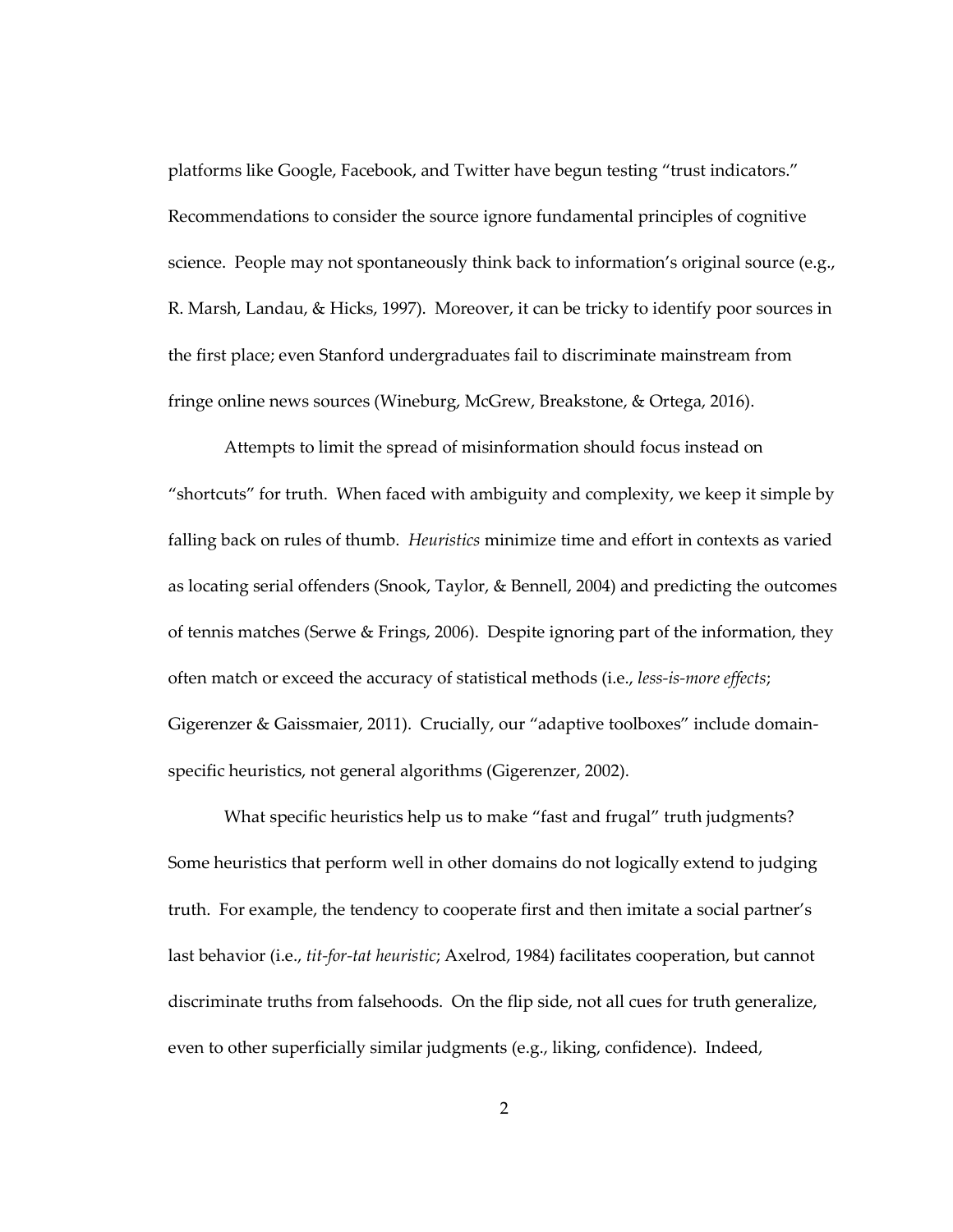evaluating truth seems to be distinctive in two ways. First, truth judgments are verifiable; they "can always be seen before the background of an objective value" (Dechêne, Stahl, Hansen, & Wänke, 2010, p. 254). This implies a critical role for knowledge; remembering facts about Ruth Bader Ginsburg (e.g., that she hired a full slate of law clerks through 2020, that she promised to remain on the bench through the Trump presidency) can be enough to reject a headline like *BREAKING: Ruth Ginsburg RESIGNED and she is moving to New Zealand* as false, but may not be sufficient to judge how much you *like* her. Second, people exhibit a general bias to call claims "true." According to Gilbert and colleagues (Gilbert, 1991; Gilbert, Krull, & Malone, 1990; Gilbert, Tafarodi, & Malone, 1993), people automatically assume that a statement is true because "unbelieving" comprises a second, resource-demanding step. The size of this bias is overstated – on average, ambiguous claims seen for the first time are not endorsed as "definitely true" – but it does reliably appear in my own work (across experiments, *M* = 0.30 deviation from the middle of a 6-point scale). Likewise, people assume social partners' honesty, leading to an asymmetry in detection of truths and lies (see Hartwig & Bond, 2011, Bond & DePaulo, 2006, for meta-analyses). Thus, factors broadly implicated in judgment and decision-making (e.g., affect) may shape truth in surprising ways.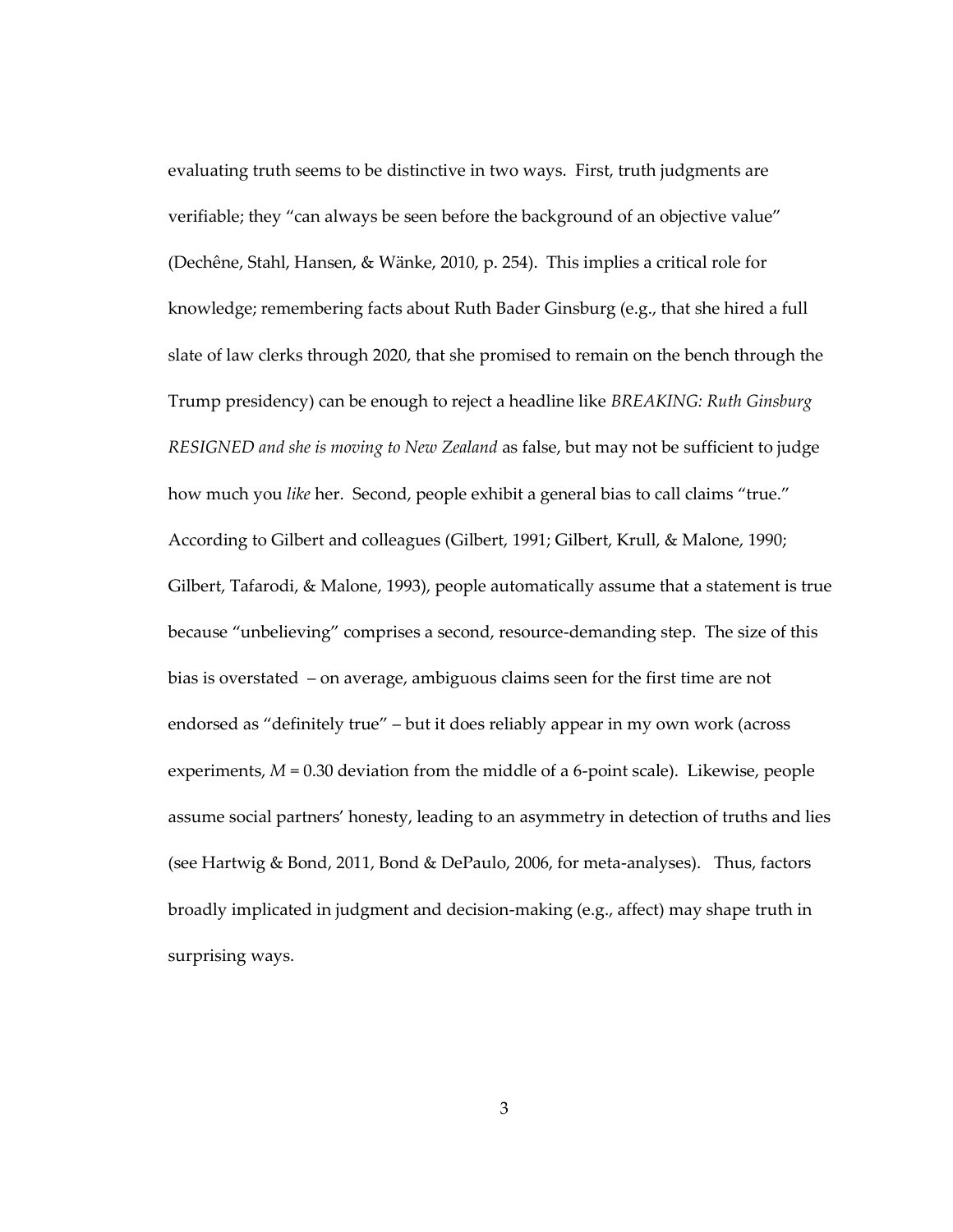## <span id="page-16-0"></span>*1.1 An (Undue) Focus on Fluency*

1

As advertisers and politicians seem to realize, one easily-exploited "shortcut" for truth involves repetition. Repeating claims makes them easy to process, or *fluent*. Fluency serves as a powerful cue for many judgments (see Alter & Oppenheimer, 2009, for a review); it implies liking (Iyengar & Lepper, 2000), confidence (Schwartz & Metcalfe, 1992), fame (Jacoby, Kelley, Brown, & Jasechko, 1989), familiarity (i.e., evidence of past experience; Schwartz, 1982), <sup>2</sup> and social consensus (Weaver, Garcia, Schwarz, & Miller, 2007). Subjective ease also inflates perceived truth: Repeated statements seem truer than new ones (i.e., *illusory truth*; Hasher, Goldstein, & Toppino, 1977). This phenomenon has replicated dozens of times (see Dechêne et al., 2010, for a meta-analysis). Decades of work reveal that the basic effect persists over time (up to months; Brown & Nix, 1996), generalizes across materials ("fake news" headlines; Pennycook, Cannon, & Rand, in preparation; consumer claims, Johar & Roggeveen, 2007; sociopolitical opinions, Arkes, Hackett, & Boehm, 1989), and reflects activity in perirhinal cortex (Wang, Brashier, Wing, Marsh, & Cabeza, 2016). It can even emerge without repetition – statements displayed in high contrast (**The capital of Madagascar is Antananarivo**) seem truer than those in low-contrast (The capital of Madagascar is Antananarivo; Reber & Schwarz, 1999); aphorisms that rhyme (e.g., *What sobriety conceals, alcohol reveals*) feel more accurate than those that do not (e.g., *What sobriety* 

<sup>2</sup> Unkelbach (2007) notes that "fluency" connotes an experience, while "familiarity" implies an interpretation of that experience (i.e., the feeling that there is something "about" a stimulus).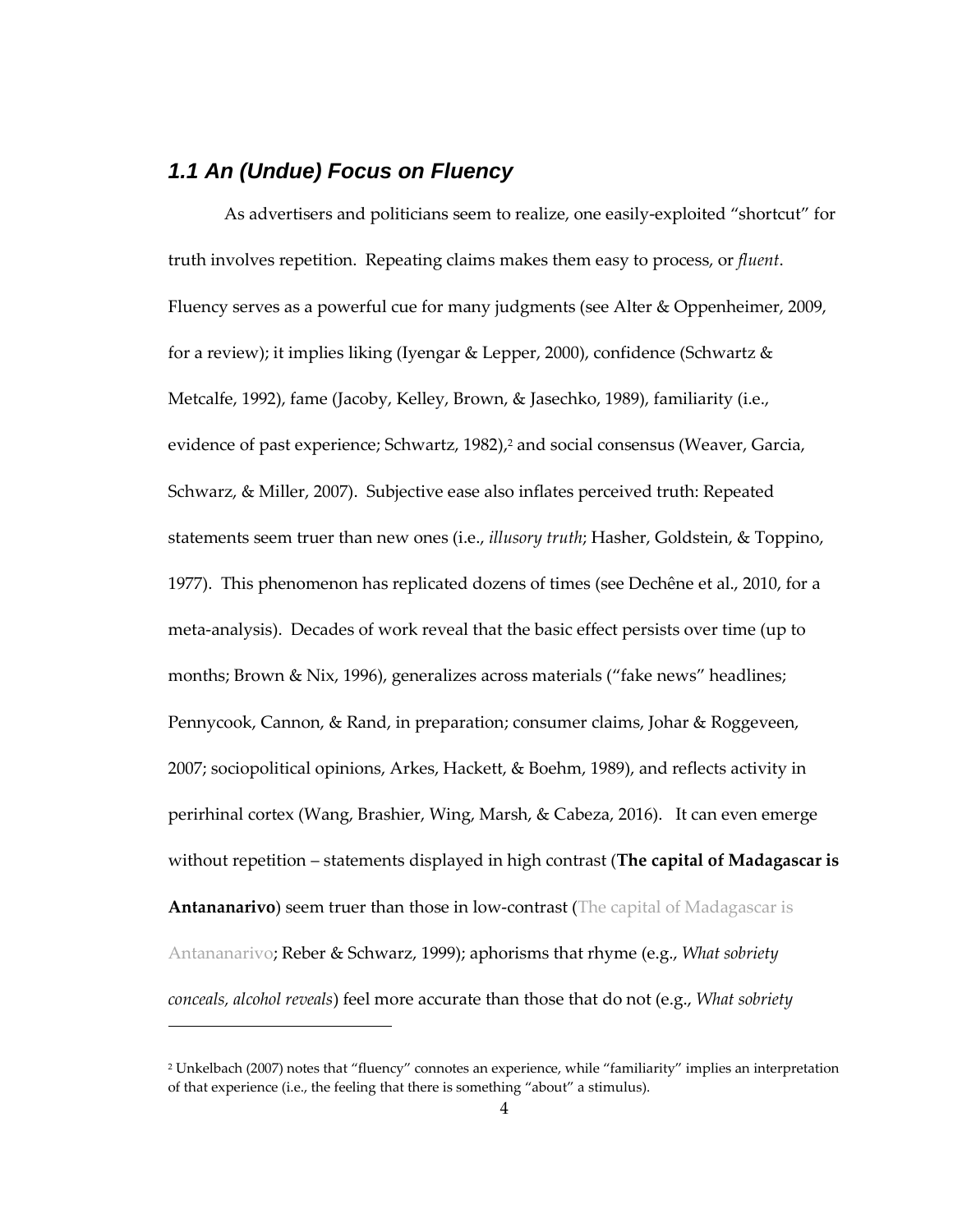*conceals, alcohol unmasks*; McGlone, & Tofighbakhsh, 2000); and claims paired with pictures appear truer than those presented alone (Newman, Garry, Bernstein, Kantner, & Lindsay, 2012).

Cognitive, social, and consumer psychology converge on fluency's potential to lead us astray – but do other "illusions" of truth exist? The empirical attention devoted to fluency implies that it serves as a single "clever" cue for truth. Some judgments are made for "one good reason" (Gigerenzer & Gaissmaier, 2011). Whether catching a fly ball or pursuing prey, for example, it is optimal to maintain a constant optical angle between your target and yourself; baseball and cricket players (McLeod & Dienes, 1996) use the same *gaze heuristic* as bats, birds, and fish, rather than computing trajectories in three-dimensional space. If fluency served as "one good reason" for truth, it would prove accurate most of the time. Fluency predicts real-world outcomes, such as the profits yielded by stocks (stocks with fluent names outperform those with disfluent names; Alter & Oppenheimer, 2006). It also naturally correlates with truth – we hear the single true version of a statement (e.g., *The capital of Argentina is Buenos Aires*) more frequently than any one of its many possible falsifications (e.g., *The capital of Argentina is La Paz, The capital of Argentina is Lima, The capital of Argentina is Montevideo*). With experience, people learn that relying on fluency typically leads to the correct judgment (Unkelbach, 2007).

5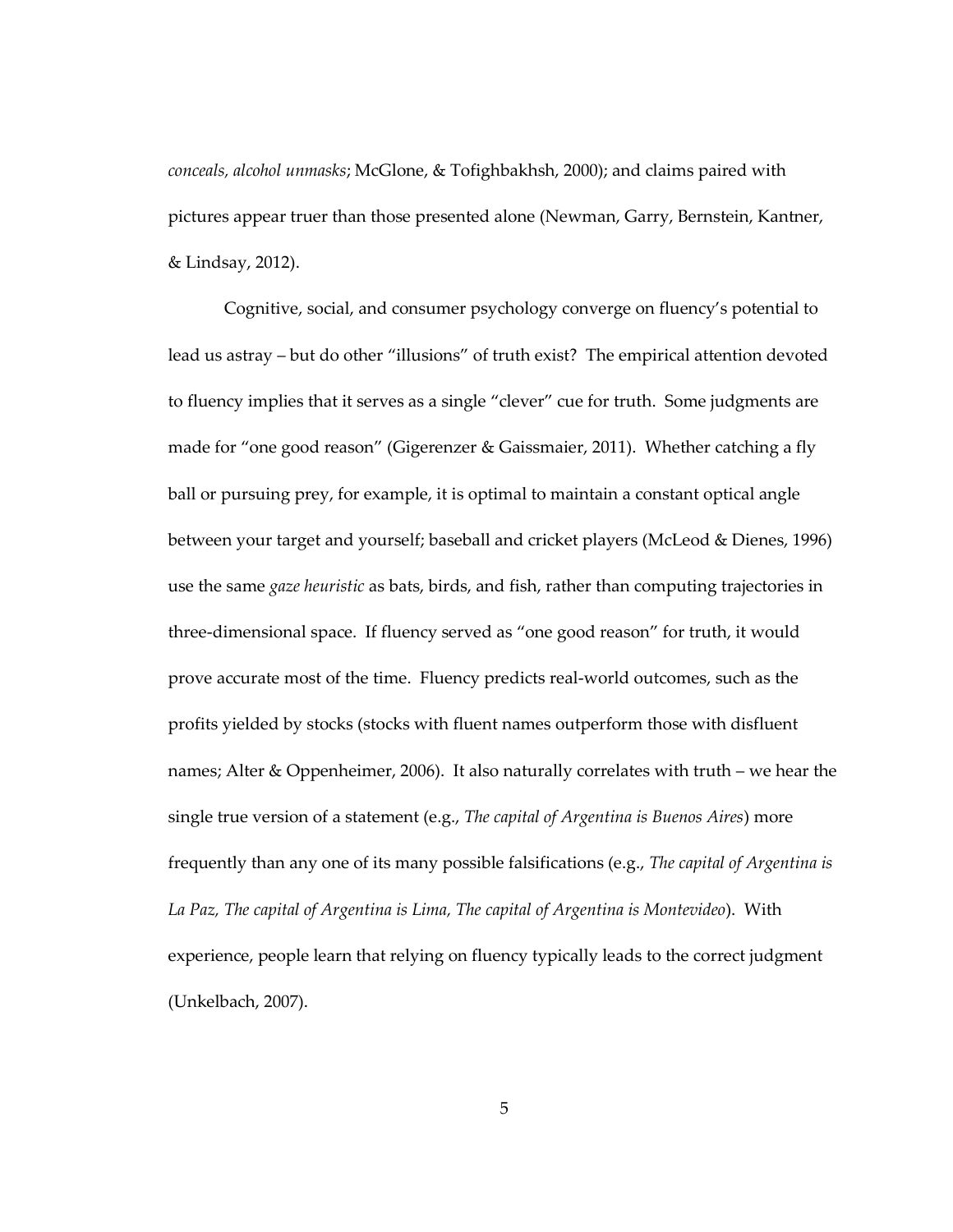Despite its utility, people do not always infer truth from ease. They quickly reverse the direction of the fluency heuristic upon learning that fluent items tend to be false (i.e., Unkelbach, 2007; Scholl, Greifeneder, & Bless, 2014). A re-analysis of 21 experiments showed that recognition speed (a proxy for fluency) only guides inferences about size sometimes (Pohl, Erdfelder, Michalkiewicz, Castela, & Hilbig, 2016). By extension, truth judgments may also be shaped by cues other than fluency.

## <span id="page-18-0"></span>*1.2 Other Paths to Truth*

By 2022, Gartner Inc. (an information technology research firm) predicts that we will consume more false than true information. Between 2006 and 2017, falsehoods were 70% more likely to be retweeted than the truth (Vosoughi, Roy, & Aral, 2018). If fluency no longer naturally correlates with truth, what other cues will people use? Multinomial modeling shows that people rely on fluency only if they fail to recollect whether or not a statement came from a credible source (Unkelbach & Stahl, 2009). Unsurprisingly, such failures are frequent – participants mistakenly indicated that 58% of the false statements (spoken by a voice labeled "false" only 30 minutes earlier) were "true." Without recollective encoding (and associated activity in hippocampus and ventrolateral prefrontal cortex) at exposure, claims initially tagged as "false" appear credible later (Mitchell, Dodson, & Schacter, 2005). Along these lines, Henkel and Mattson (2011) found that after a 2-3 week delay, participants exhibited an illusory truth effect for statements that they later attributed (correctly or incorrectly) to an unreliable source.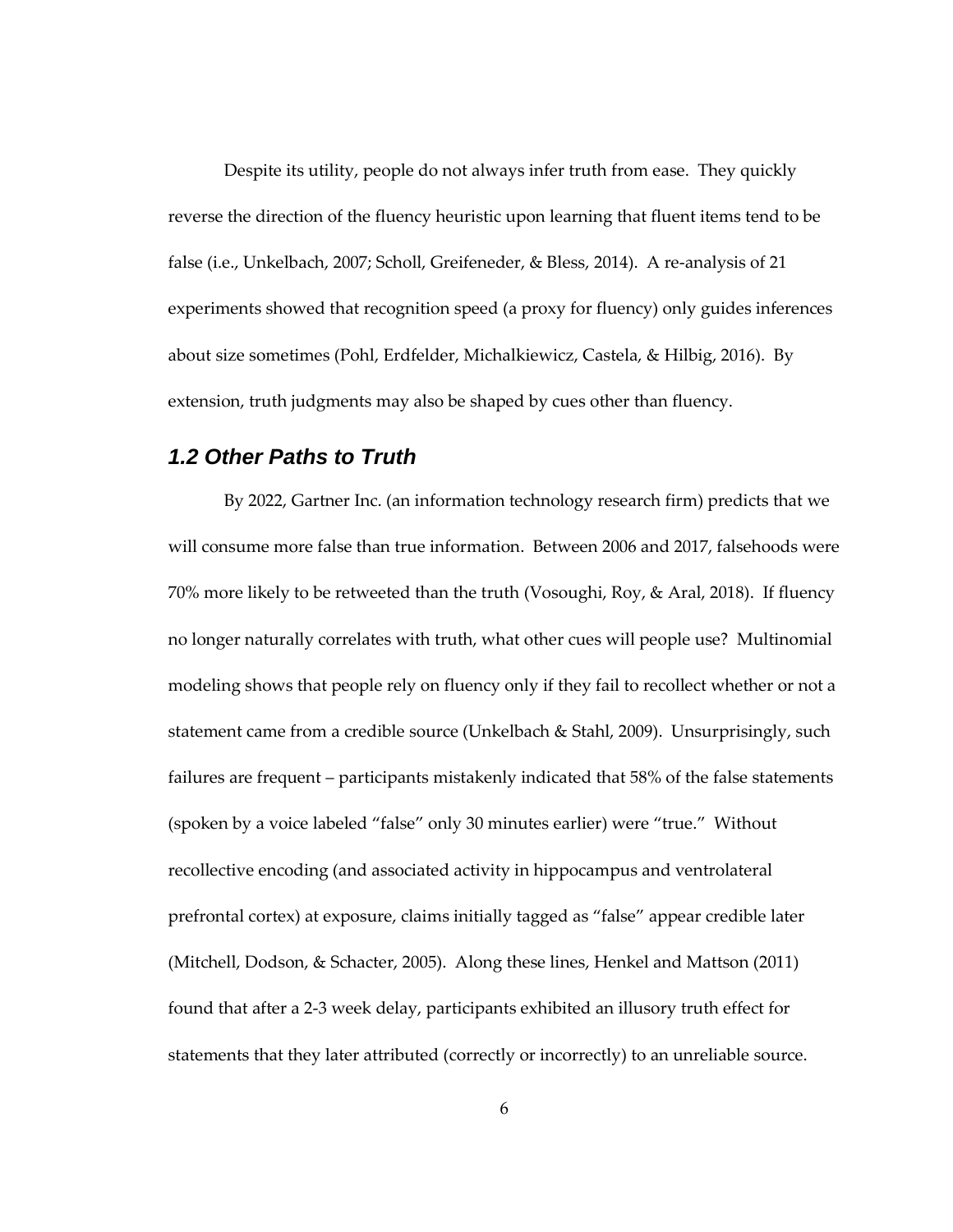In daily life, claims rarely appear alongside explicit "true" and "false" tags, leaving people to their own inferences. Getting information from a conversational partner adds even more uncertainty. Not all untruths are lies, as falsehoods can be relayed with the sincere belief that they are true; rather, lies are the most egregious form of falsehoods. While some people tell more convincing lies than others, most of us *detect* lies at a rate barely better than chance (Bond & DePaulo, 2006). Participants report using nonverbal cues (e.g., eye contact; the *deceiver stereotype*) that only weakly correlate with their judgments. The cues that they *do* use – disfluent speech, ambivalence, and the pleasantness of a speaker's face, among others – vary in their validity (Hartwig & Bond, 2011). Interestingly, groups spot liars more accurately than individuals (Klein & Epley, 2015). Given this *wisdom of the crowd*, perhaps it is unsurprising that people weigh opinions equally regardless of individuals' competence (Mahmoodi et al., 2015) and value consensus (Visser & Mirebile, 2004). In egocentric biases, we also overestimate the degree to which our beliefs overlap with other people's (i.e., *false consensus effect*; see Marks & Miller, 1987, for a review) and privilege information that (we believe) is selfgenerated. After estimating the average lifespans of different countries, for example, participants favor guesses arbitrarily attributed to them over their real guesses (Trouche, Johansson, Hall, & Mercier, 2018).

Most "fake news" circulates on social media (Allcott & Gentzkow, 2017). Biases in our ability to recognize friends who lie or hold uninformed opinions can incur large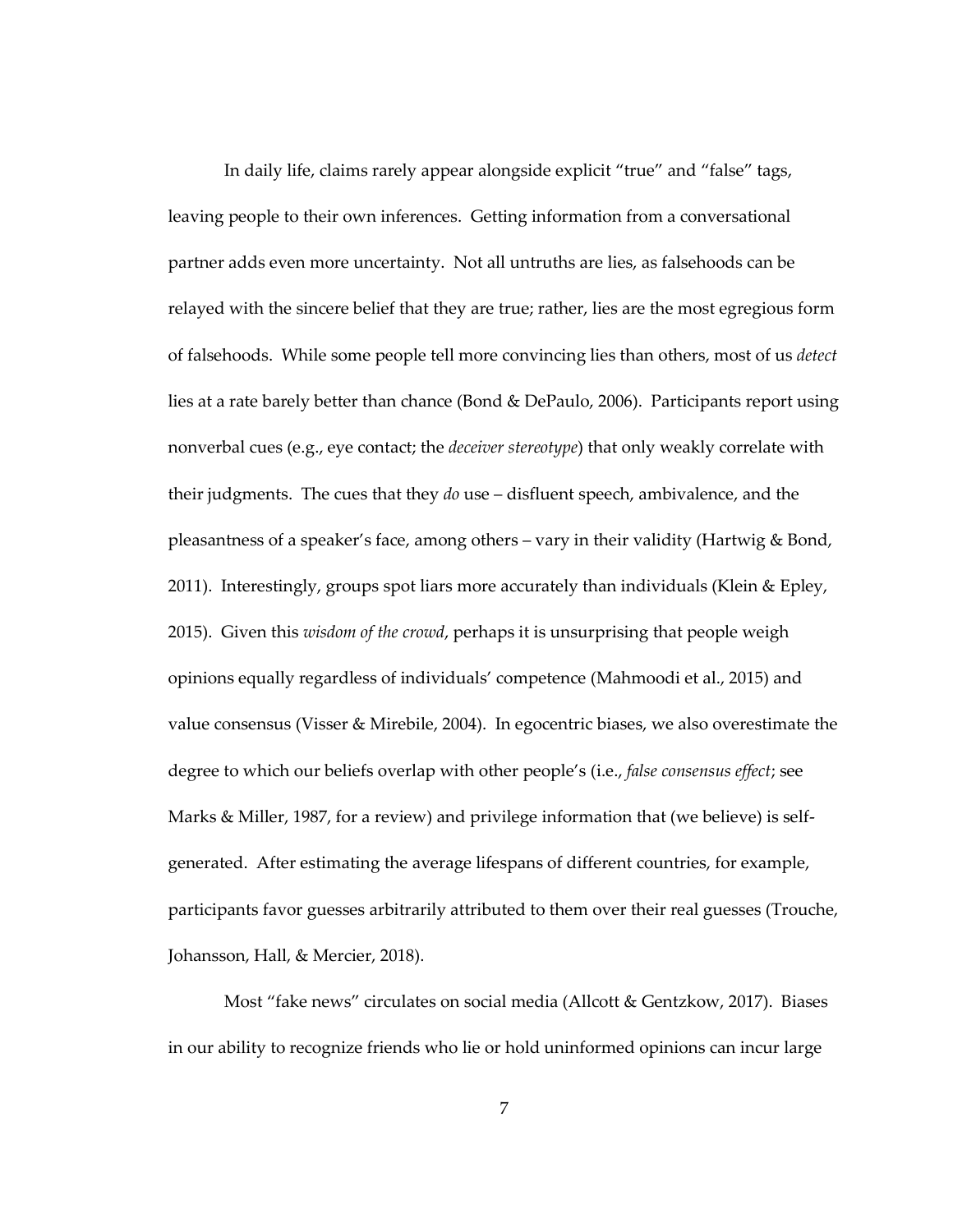costs on platforms like Facebook, where content is shared without fact-checking or editorial judgment. While advice to avoid "untrustworthy" sources might be taken to mean that we should read articles published by *The New York Times* and watch CNN, it translates more accurately into completely abstaining from our own timelines.

In sum, source serves as an unreliable cue for truth. If people accurately monitor and retrieve source information (nontrivial assumptions), it can constrain illusory truth (Unkelbach & Stahl, 2009). Until recently, another assumed constraint on fluency was knowledge. Intuitively, it seems improbable that repeatedly contradicting well-known facts (e.g., *A date is a dried plum*) makes people believe them. In fact, a meta-analytic review states that illusory truth only occurs when claims are "ambiguous, that is, participants have to be uncertain about their truth status because otherwise the statements' truthfulness will be judged on the basis of their knowledge" (Dechêne et al., 2010, p. 239). Similarly, Unkelbach and Stahl (2009) tested their multinomial model with obscure materials (knowledge parameter probabilities ranged from .01 to .05), presuming that knowledge eliminates the effect. However, we recently demonstrated that fluency can "trump" knowledge; repeating false statements (e.g., *A date is a dried plum*) increased beliefs in those claims, even when participants "knew better" (e.g., that drying plums produces prunes, not dates). Multinomial modeling confirmed that people sometimes rely on fluency despite having contradictory knowledge stored in memory (Fazio, Brashier, Payne, & Marsh, 2015).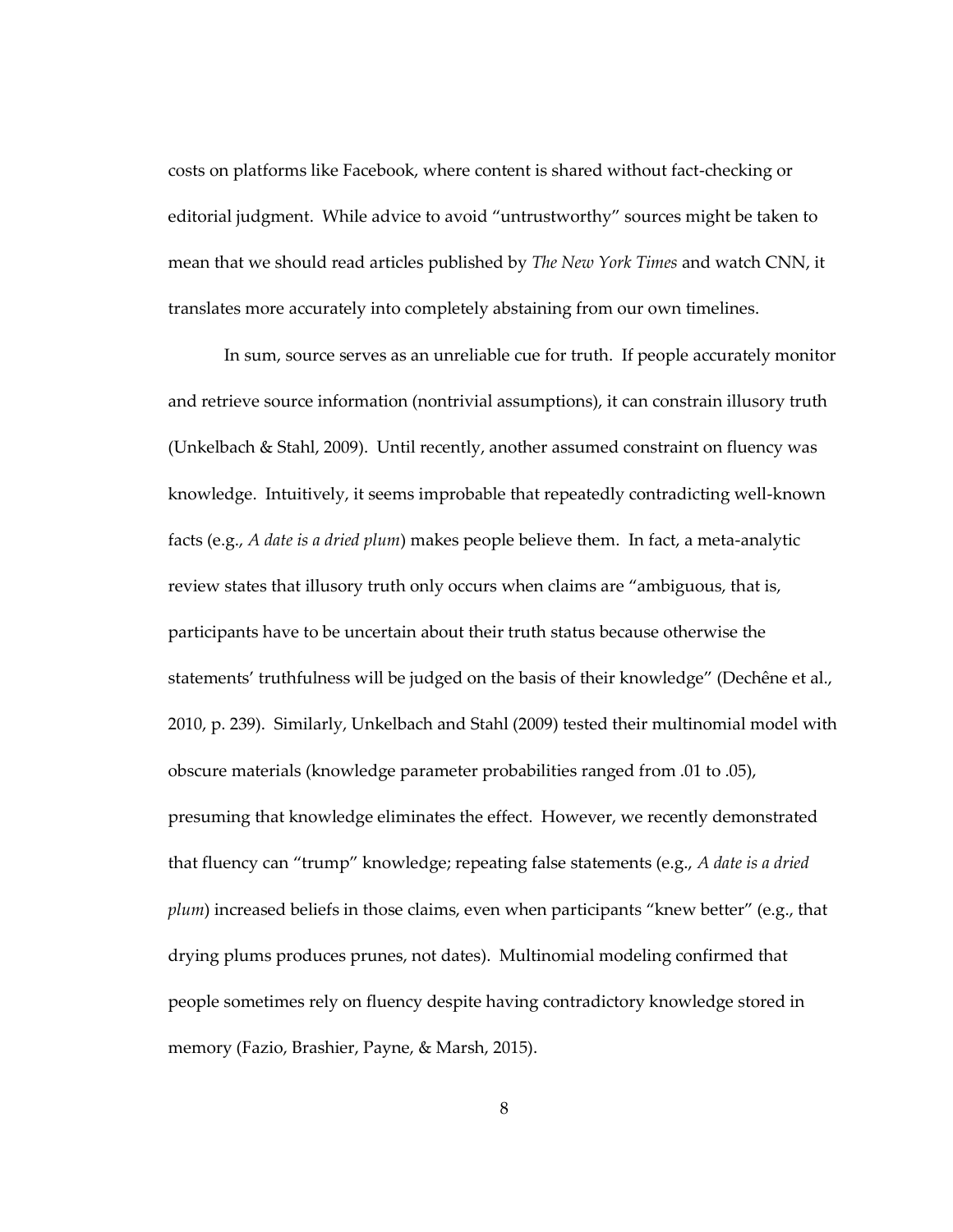This points to the *trouble with titles* – titles of "fake news" stories bear more resemblance to satire than to actual news headlines (Horne & Adali, 2017). It is no coincidence that *The Onion*'s titles (e.g., *Study Reveals: Babies Are Stupid*, *Drugs Win Drug War*, *Winner Didn't Even Know It Was Pie-Eating Contest*) feel especially apt. Compared to "real" titles (e.g., *Obama Designates Atlantic, Arctic Areas Off-Limits To Offshore Drilling*), "fake" titles run longer, use simpler words, and include more proper nouns and verbs (e.g., *URGENT: The Mainstream Media Was Hiding One HUGE Fact About Trump Win!*). They pack a lot of information, in the hopes that people accept the title (and share the story) without reading further. Even when prodded to evaluate the source of a tweet, less than half of people click on the provided link (Wineburg et al., 2016). If readers do skim the article, they will be biased by the misleading title. Even subtle misinformation in headlines biases our memory for, and inferences about, factual articles and opinion pieces (Ecker, Lewandowsky, Chang, & Pillai, 2014). Repeated shares make such headlines fluent and believable – even if they directly contradict well-known facts – further reinforcing false beliefs.

In the face of fluency, knowledge is *not* always power. Conflicting facts stored in memory do not offset the appeal of easy, fast truth judgments. Interestingly, induced negative mood wipes out illusory truth (Koch & Forgas, 2012) and also helps people to detect deception (Forgas & East, 2008). This follows from the strong link between fluency and affect, evident in both self-report and psychophysiological measures.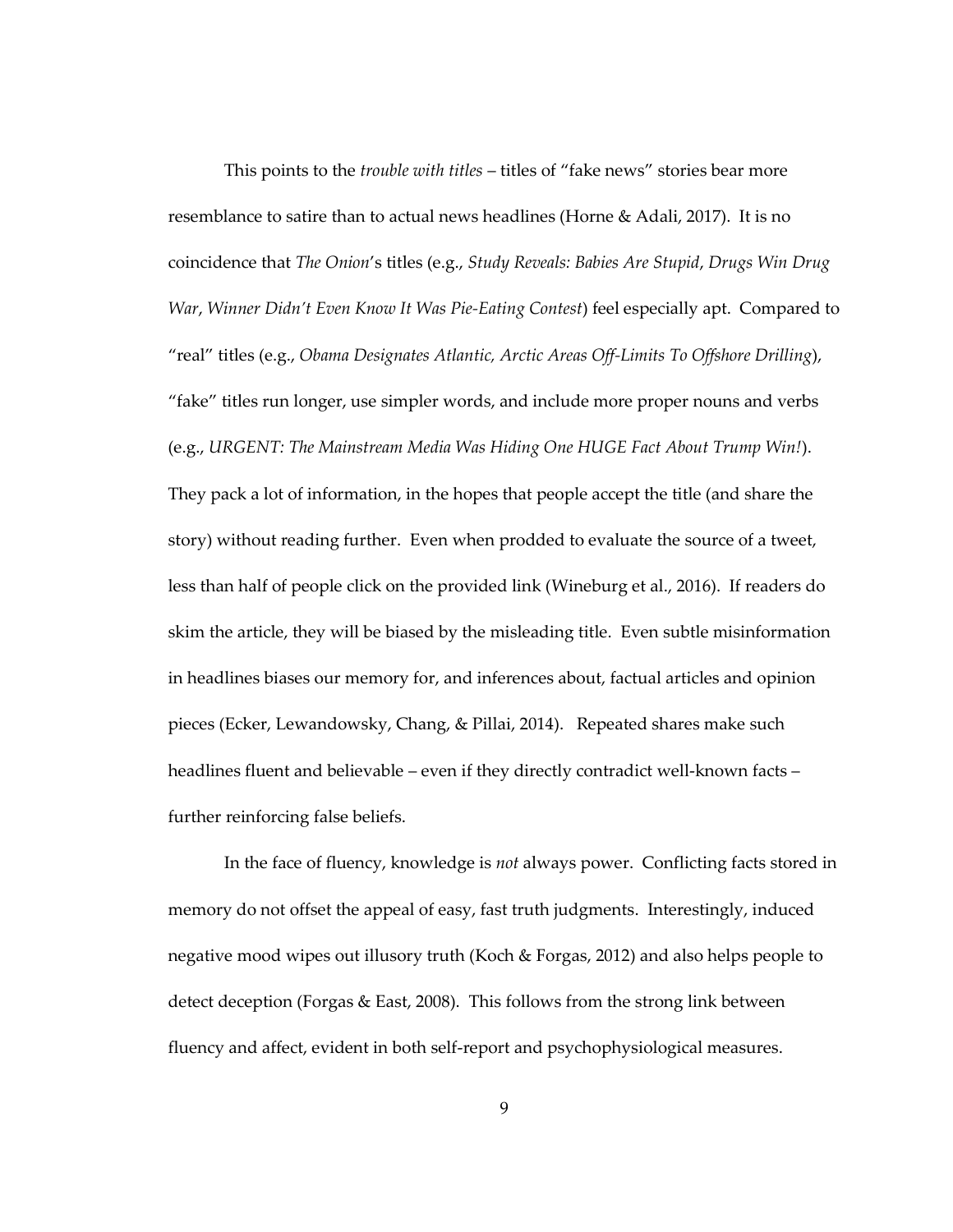Participants who view Chinese ideographs five times report more positive moods than people who see each ideograph once (Monahan, Murphy, & Zajonc, 2000). Fluent experiences literally put a smile on your face – easy-to-process pictures (Winkielman & Cacioppo, 2001) and pseudowords (Carr, Rotteveel, & Winkielman, 2016) elicit brief, positive reactions, indexed by activity in the zygomaticus "smiling" muscle.

Does positivity "stand alone" as a cue for truth, in the absence of fluency? One study hints that this may be true: Perceptions of claims' positivity correlate with truth ratings (Unkelbach, Bayer, Alves, Koch, & Stahl, 2011). Emotions inform a wide range of judgments (see, Forgas, 1995; Greifeneder, Bless, & Pham, 2011; Lerner, Li, Valdesolo, & Kassam, 2015), from risk estimates (Johnson & Tversky, 1983) to judgments of learning (Hourihan & Bursey, 2017). Simply holding a pen between the teeth (facilitating smiling) makes cartoons seem funnier than holding a pen between the lips (preventing smiling; Strack, Martin, & Stepper, 1988). It stands to reason that affect also shapes perceptions of truth, but little empirical work speaks to this point.

Understanding the persuasive power of emotions is particularly important, given the affective qualities of "fake news." These stories spread more quickly than the truth not because of robots (which disseminate true and false news at similar rates), or because people who share "fake news" have more followers (the opposite is true). Instead, they incite different emotions. False stories inspire fear, disgust, and surprise in replies, while true stories evoke anticipation, sadness, joy, and trust (Vosoughi et al.,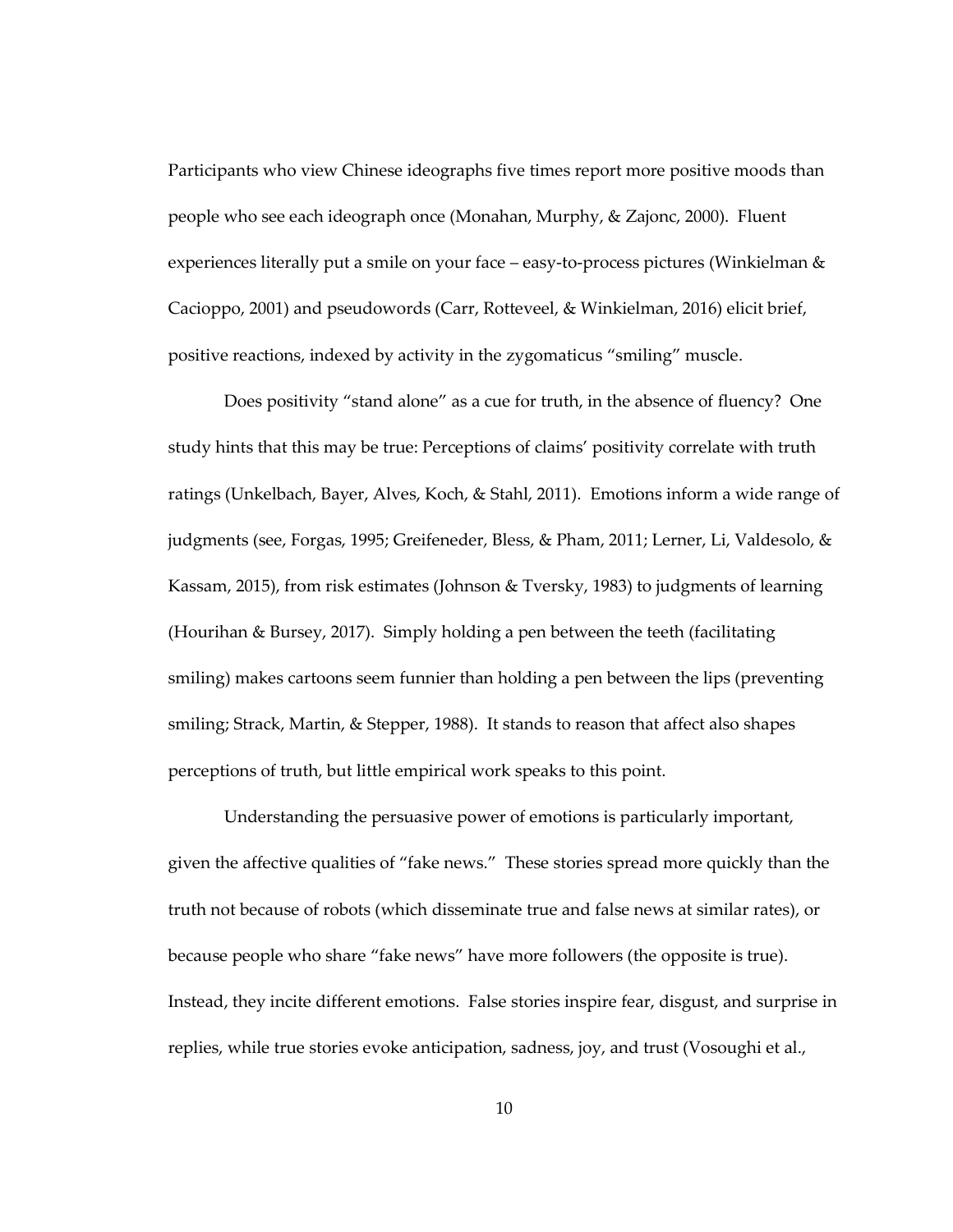2018). This feature of misleading headlines certainly makes them provocative, but does not necessarily make them more persuasive; some people (14%) admit to knowingly sharing false news (Pew Research Center, 2016).

## <span id="page-23-0"></span>*1.3 Truth through Older Eyes*

In addition to focusing narrowly on fluency, current theories of truth largely ignore change across the lifespan. This presents a thorny problem not only because America is "greying" more rapidly than demographers initially projected – the 65-andover population will nearly double by 2050 (U.S. Census Bureau, 2014) – but also because exposure to misinformation may increase in old age. By some estimates, older adults consumed the most "fake news" in the month preceding the 2016 election (Guess, Nyhan, & Reifler, 2018). This is especially concerning because they voted at a higher rate (70.9% turnout) than any other age group (e.g., 46.1% turnout among 18- to 29-yearolds, U.S. Census Bureau, 2017). In a similar vein, misleading advertising campaigns (e.g., "anti-aging" products) and scams (e.g., about Social Security) specifically target Baby Boomers, who also control 70% of the nation's disposable income (The Buntin Group). Given older adults' disproportionate political and economic influence, it is troubling that we know so little about how they evaluate truth.

Aging involves cognitive and social changes that bear on cues for truth. Memory for source, for example, tends to decline with age (*d* = 0.73, see Old & Naveh-Benjamin, 2008, for a meta-analysis). Notably, older adults struggle to remember whether a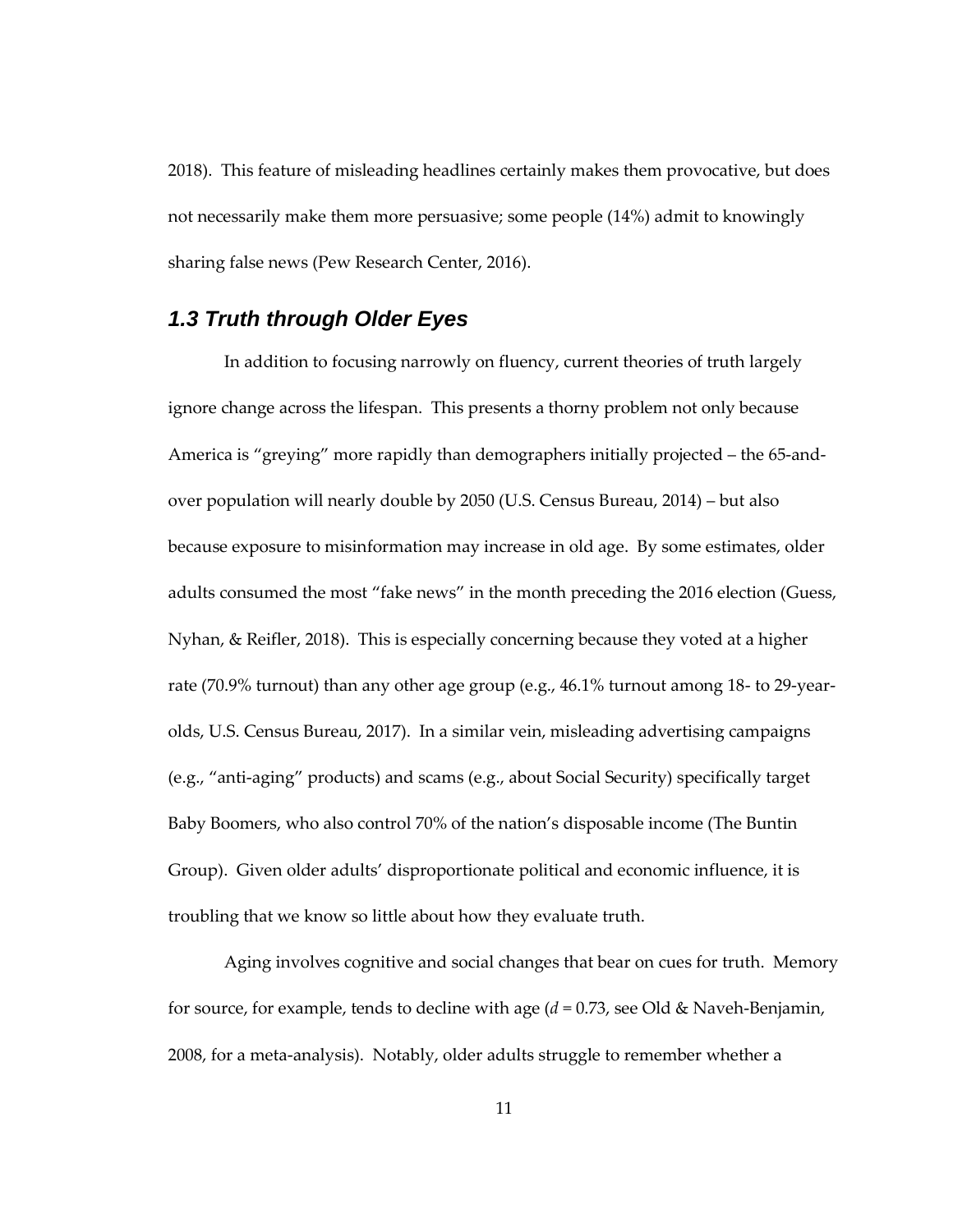speaker was male or female, but match young adults' performance when identifying whether a speaker was trustworthy or not (Rahhal, May, & Hasher, 2002). A similar theme emerges in studies of interpersonal deception. Compared to young adults, older adults tell less convincing lies (Ruffman, Murray, Halberstadt, & Vater, 2012) and resort to dishonesty less often in their everyday lives (El Haj & Antoine, 2018). They detect others' deception less accurately than their young counterparts, partly due to decreased recognition of the speaker's emotions (Ruffman et al., 2012; Stanley & Blanchard-Fields, 2008). This "doubt deficit" also reflects a qualitatively different approach to judging trustworthiness. Older adults exhibit "muted" insula activation while viewing facial characteristics usually deemed "untrustworthy," implying that they rely less on "gut feelings" (Castle et al., 2012); these facial cues actually do a poor job of distinguishing liars from truth tellers. Similarly, Slessor and colleagues (2012) asserted that older adults are less able to "extract socially relevant information from the eye region" (p. 183). Actually, older adults appeared to disregard the *deceiver stereotype*, where averted eyes are misinterpreted as evidence of dishonesty. Ironically, the American Association of Retired Persons' (AARP, 2017) first of seven tips for older adults concerned about "fake news" is to *consider the source*. While this may not be *worse* advice for older than young adults, it is not an ideal strategy for either age group.

Fortunately, older adults accumulate massive amounts of general knowledge that may lead them to sound truth judgments. *Fluid intelligence*, including memory for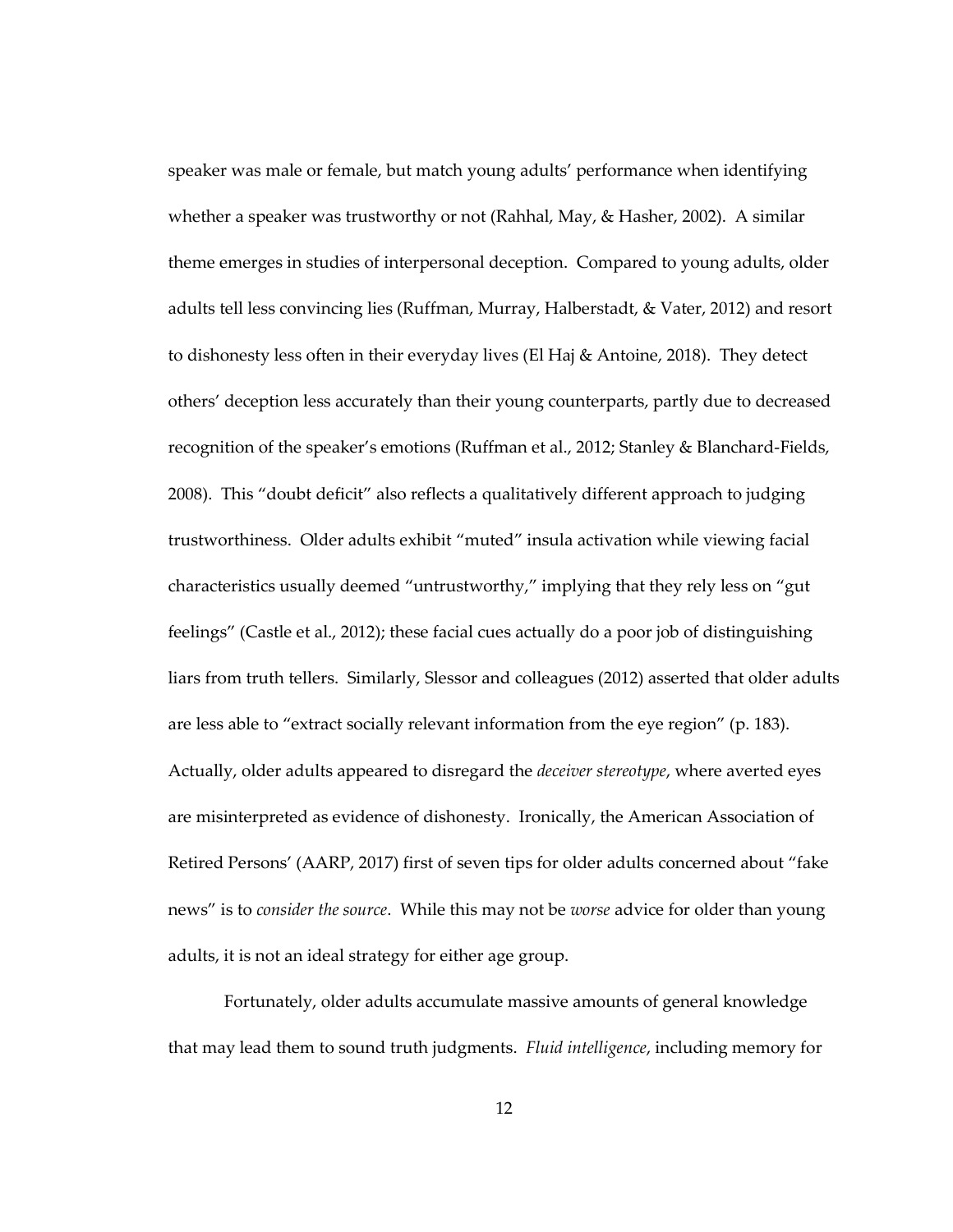recent events, declines with age, but *crystallized intelligence*, or knowledge, remains intact (see Baltes, Staudinger, & Lindenberger, 1999, Salthouse, 2012, for reviews). Older adults remember most (60-80%) of their college grades (Bahrick, Hall, & Da Costa, 2008) and recognize the majority (90%) of their high-school classmates (Bahrick, Bahrick,  $\&$ Wittlinger, 1975) decades after graduating. They add to their vocabularies (e.g., Arbuckle, Cooney, Milne, & Melchior, 1994; Bahrick, 1984; Bowles & Poon, 1985; Burke & Peters, 1986; Mitchell, 1989; Perlmutter, 1978) and acquire facts about the world (e.g., Botwinick & Storandt, 1980; McIntyre & Craik, 1987; Perlmutter, 1978) into very old age. This dissertation asks whether decades of knowledge "protect" older adults from the misleading influence of fluency.

On the other hand, changes in older adults' goals and affective processing may leave them vulnerable to emotional appeals. *Socioemotional selectivity theory* (SST; Carstensen, Isaacowitz, & Charles, 1999) posits that *endings* shift people from seeking new information to focusing on what is already emotionally meaningful to them. Behaviorally, this changes people's social preferences; older adults are more likely than young adults to select familiar social partners over new ones (e.g., a favorite author). It is the perception of remaining time that matters (i.e., *future time perspective*; Carstensen, 2006); after imagining a medical advance that would add 20 years to their life expectancy, older adults' preferences look more like those of young adults (Fung, Carstensen, & Lutz, 1999). Most applications of SST to memory focus on emotion: older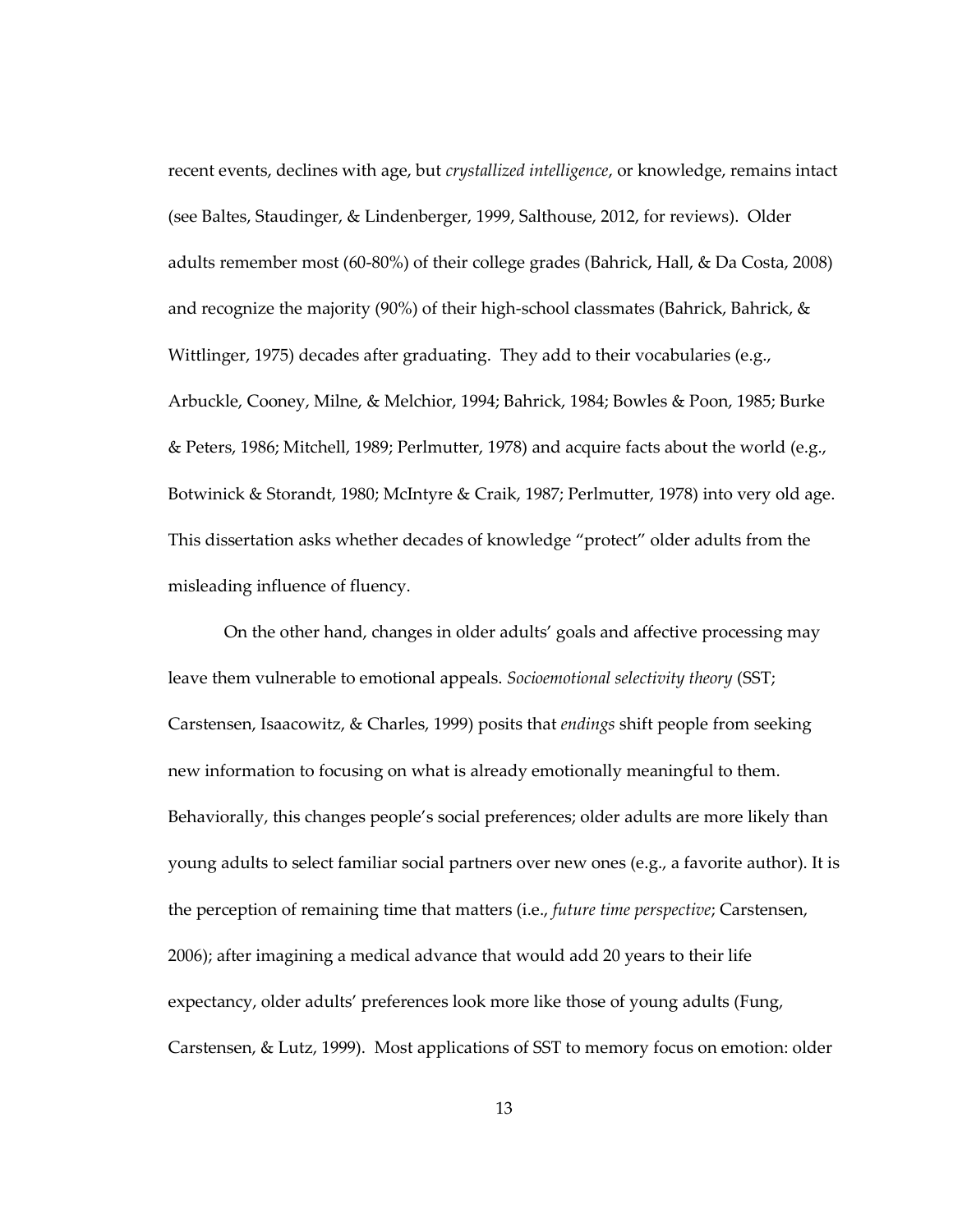adults preferentially attend to and remember positive information (i.e., *positivity bias*) as part of their efforts to regulate emotion (Mather & Carstensen, 2005). The present work addresses the role that irrelevant positive information plays in older adults' truth judgments.

## <span id="page-26-0"></span>*1.4 Current Studies*

In eight experiments, this dissertation (a) identifies cues for truth and (b) characterizes their use across the lifespan. Older adults match or outperform young adults on measures of general knowledge. This begs the question - do older adults rely on their impressive knowledge bases, even when fluency leads to a different response? Replicating our previous work, repeating false claims (e.g., *The fastest land animal is the leopard*) misled young adults even when they "knew better" (e.g., that the fastest land animal is the cheetah, not the leopard). When claims contradicted older adults' stored knowledge, however, repetition did not influence their truth judgments (Experiments 1- 2; Brashier, Umanath, Cabeza, & Marsh, 2017).

When falsehoods feel fluent, can we encourage young adults to "stick with what they know," as older adults do? We asked young adults to evaluate claims' truthfulness at exposure, thereby activating their knowledge. Initial truth ratings selectively benefited known items: Illusory truth was evident for unknown items (where there was no knowledge to activate at exposure), but markedly absent for known items. Critically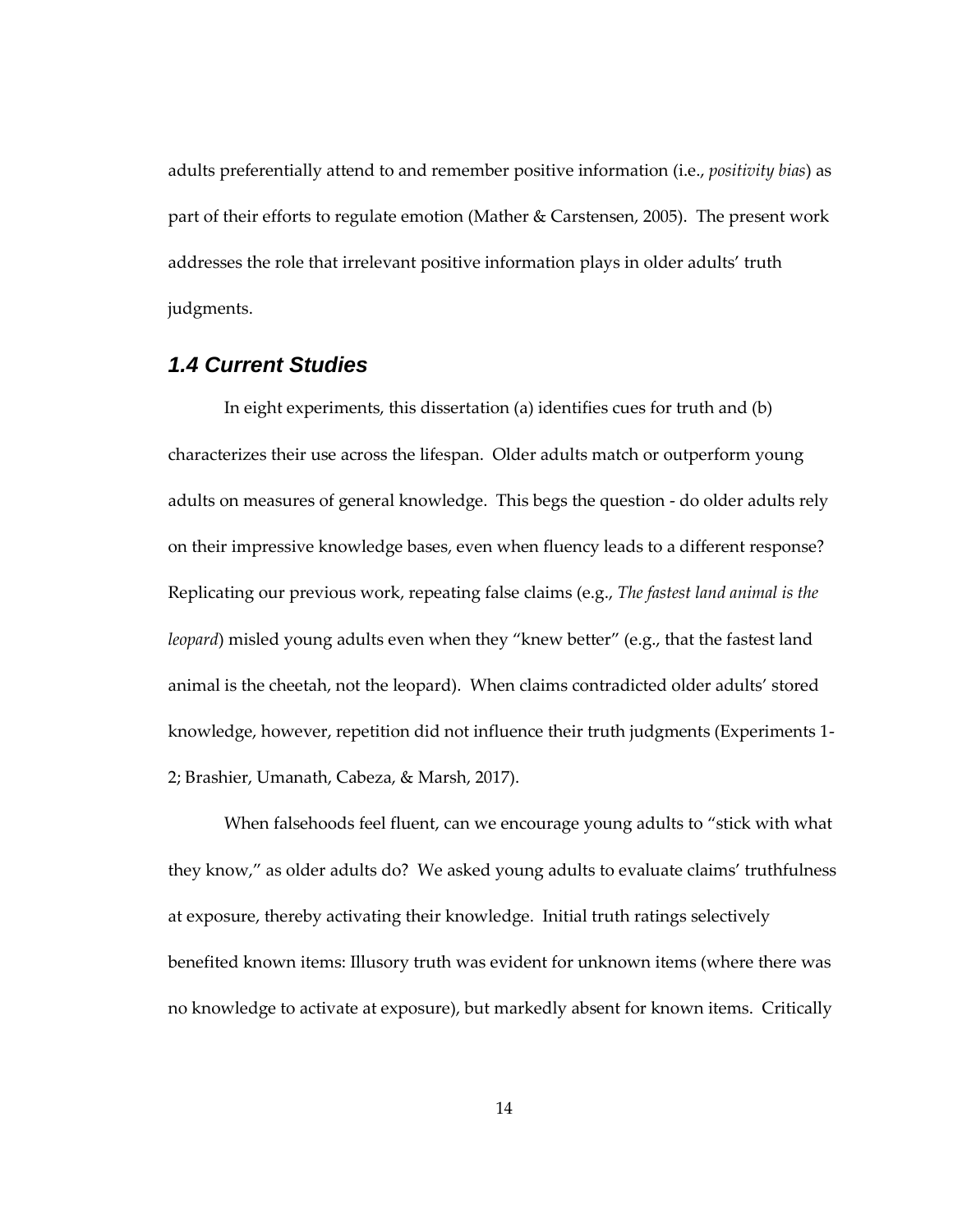evaluating information made young adults "look like" older adults (Experiments 3-5; Brashier, Drew, & Marsh, in preparation).

Finally, do we judge truth through "rose-tinted glasses," particularly in old age? Reliance on incidental affect may increase with age, given older adults' positivity bias in attention and memory. Young adults showed a negativity bias, where incidental anger or fear signaled that claims were false; positivity exerted no effect (Experiments 6-7). Strikingly, older adults evaluated truth more objectively, without being misled by irrelevant emotional information of any valence (Experiment 8; Brashier & Marsh, in preparation).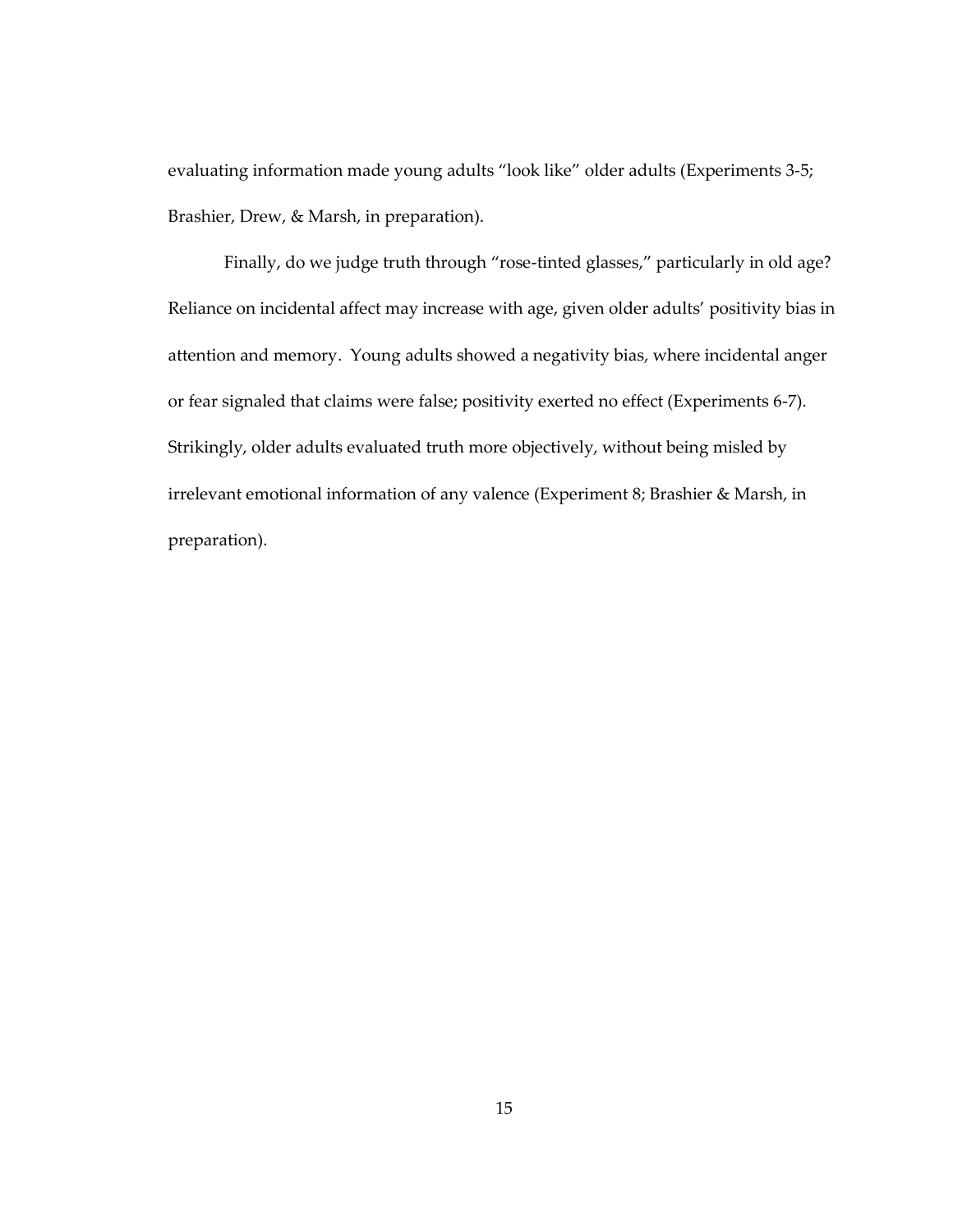# <span id="page-28-0"></span>**2. Older Adults Rely on Knowledge in the Face of Fluency<sup>1</sup>**

*For the unlearned, old age is winter; for the learned, it is the season of the harvest.* –

#### Hasidic proverb

 $\overline{a}$ 

In our youth-obsessed culture, we are surrounded by dubious claims that antiaging products will "take years off our faces." Anti-wrinkle creams, for example, claim to harness the restorative power of "stem cell technology" with little scientific support and poor results (leading to successful class action law suits). Marketing campaigns such as these rely on repetition and the power of fluency – yet very few data speak to older adults' vulnerability to illusory truth. This oversight is surprising, since current models of the illusion emphasize a dynamic that shifts with age. According to Unkelbach and Stahl's (2009) multinomial model, people rely on fluency only if they fail to recollect whether or not a statement came from a credible source. Critically, the interplay between these two processes changes with age. Dual-process theories contrast how aging selectively impairs *recollection* (i.e., the ability to "relive" an event), while leaving familiarity (i.e., the feeling that an event occurred) intact (Light, 2012; Koehn & Yonelinas, 2014). As a result, repetition exerts "ironic effects" (Jacoby, 1999): Repetition increases recollection and reduces false memories in young adults, while it boosts

<sup>1</sup> Copyright © 2017 by APA. Adapted with permission. Brashier, N. M., Umanath, S., Cabeza, R., & Marsh, E. J. (2017). Competing cues: Older adults rely on knowledge in the face of fluency. *Psychology and Aging*, *32*, 331-337. doi:10.1037/pag0000156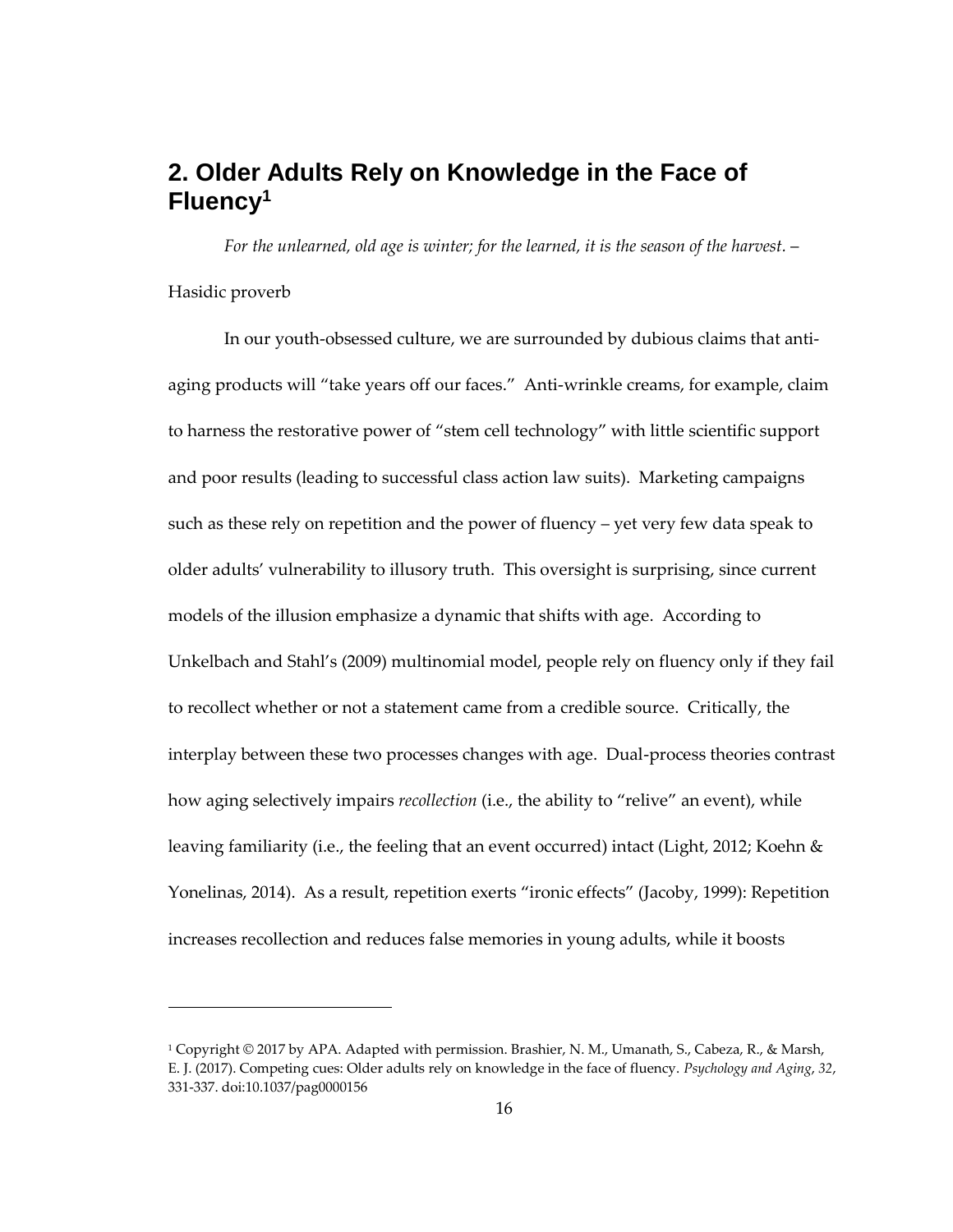familiarity and increases false memories in older adults (e.g., Benjamin, 2001; Budson, Daffner, Desikan, & Schacter, 2000; Light, Patterson, Chung, & Healy, 2004; McDermott & Chan, 2006; Skinner & Fernandes, 2009; Watson, McDermott, & Balota, 2004). A similar pattern unfolds when older adults evaluate truth. After a delay, young adults accurately assign more "false" ratings to trivia statements (e.g., *Corn chips contain twice as much fat as potato chips*) paired with a "false" label three times, compared to items presented once; by contrast, repeatedly presenting statements with a "false" label increases the likelihood that older adults misjudge them to be "true" later (Skurnik, Yoon, Park, & Schwarz, 2005). In daily life, though, incoming information rarely appears with an explicit "truth tag" and may lack an identifiable source altogether.

Without an explicit prompt to retrieve a source, fluency drives truth judgments, and age-related differences should disappear. Indeed, repeating trivia statements (e.g., *Austria and Switzerland are linked by the Brenner Pass*; Mutter, Lindsey, & Pliske, 1995) or false marketing claims (e.g., *British Airways has flown the greatest number of transcontinental passengers;* Law, Hawkins, & Craik, 1998) boosts truth ratings to a similar extent in young and older adults. These isolated studies merit replication, but more importantly, they ignore a third process involved in evaluating truth: retrieval of relevant knowledge. Counterintuitively, repeating contradictions of well-known facts (e.g., *A date is a dried plum*) makes young adults believe them, even when they "know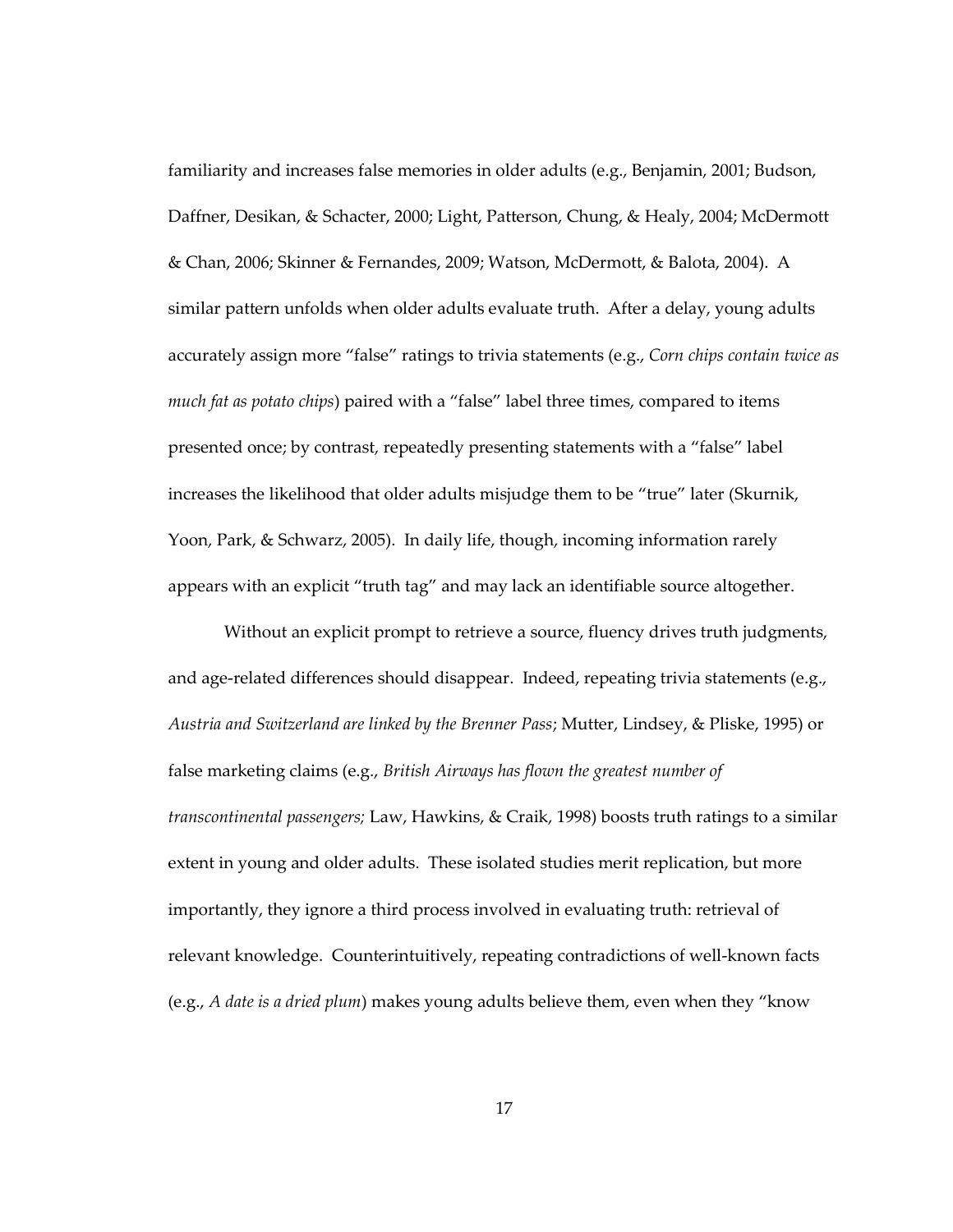better" (e.g., that drying plums produces prunes, not dates). Multinomial modeling confirmed that fluency can "trump" knowledge (Fazio et al., 2015).

This pattern may not extend to older adults, who match or even outperform young adults on measures of general knowledge (e.g., Arbuckle et al., 1994; Bahrick, 1984; Bowles & Poon, 1985; Burke & Peters, 1986; Cornelius & Caspi, 1987; Mitchell, 1989; Perlmutter, 1978; Staudinger, Cornelius, & Baltes, 1989). Do older adults rely on their impressive knowledge bases, even when fluency leads to a different response? Previous studies cannot address this question, given their ambiguous or fictitious materials (Law et al., 1998; Mutter et al., 1995; Skurnik et al., 2005). The simplest prediction is that, like young adults, repetition sways older adults' truth ratings regardless of their knowledge. Intriguingly, one experiment hints that instead, knowledge "protects" older adults. Parks and Toth (2006) indirectly examined the role of knowledge using brand names. They identified similar illusory truth effects in older and young adults for claims about unfamiliar brands (e.g., Raven's); interestingly, older adults exhibited a numerically smaller effect than young adults for claims about familiar brands (e.g., Chapstick). While suggestive, this pattern did not reach statistical significance, and the specific product claims were designed to be unknown even for well-known brands (e.g., *Chapstick contains seven percent wax*).

In two experiments, we specifically tested the independent contributions of fluency and knowledge to young and older adults' truth judgments. We measured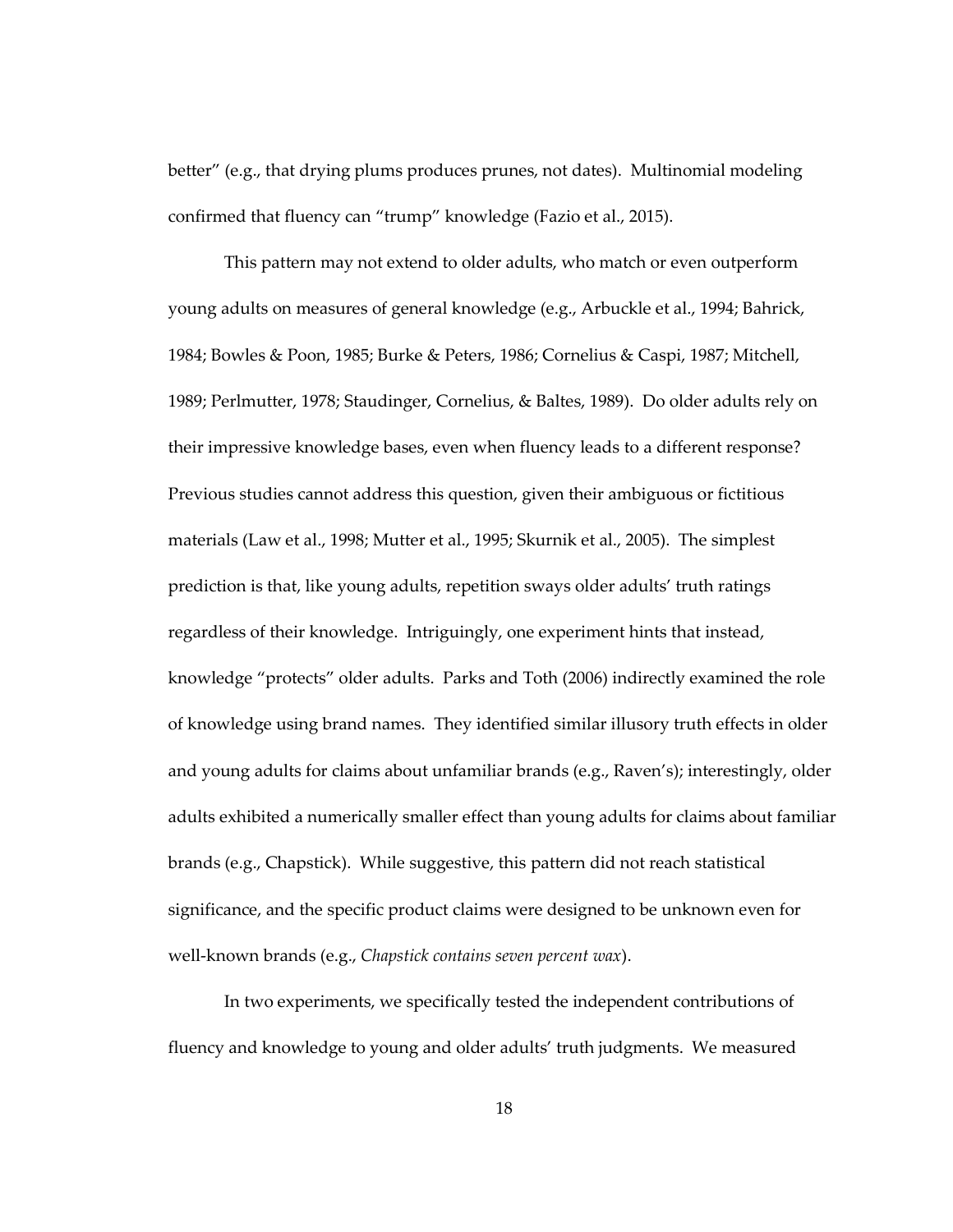whether participants held knowledge *directly* relevant to each claim, unlike Parks and Toth's (2006) brand manipulation. Participants rated their interest in claims, then judged the truth of these statements as well as new items. Finally, they completed a post-experimental knowledge check to establish which facts each participant had stored in memory. This design accommodates differences in the number of facts known by each age group, allowing us to focus instead on whether older adults draw on their knowledge more reliably than young adults do.

### <span id="page-31-0"></span>*2.1 Experiments 1 and 2*

These experiments share a design and very similar methods, so we report them together. They differ in the delay to final test (none in Experiment 1, 2 days in Experiment 2) and the strength of the fluency manipulation. Fluency effects emerge when something feels *relatively* easy to process compared to other items: They disappear when participants only rate repeated statements at test (Dechêne, Stahl, Hansen, & Wänke, 2009). To maximize the discrepancy between repeated and new items in Experiment 2, participants rated statements twice (rather than once) during the exposure phase. In addition, they rated a greater proportion of new statements during the truth phase. Both of these changes typically boost the size of the illusory truth effect (Dechêne et al., 2010), allowing a stronger test of our hypotheses in Experiment 2.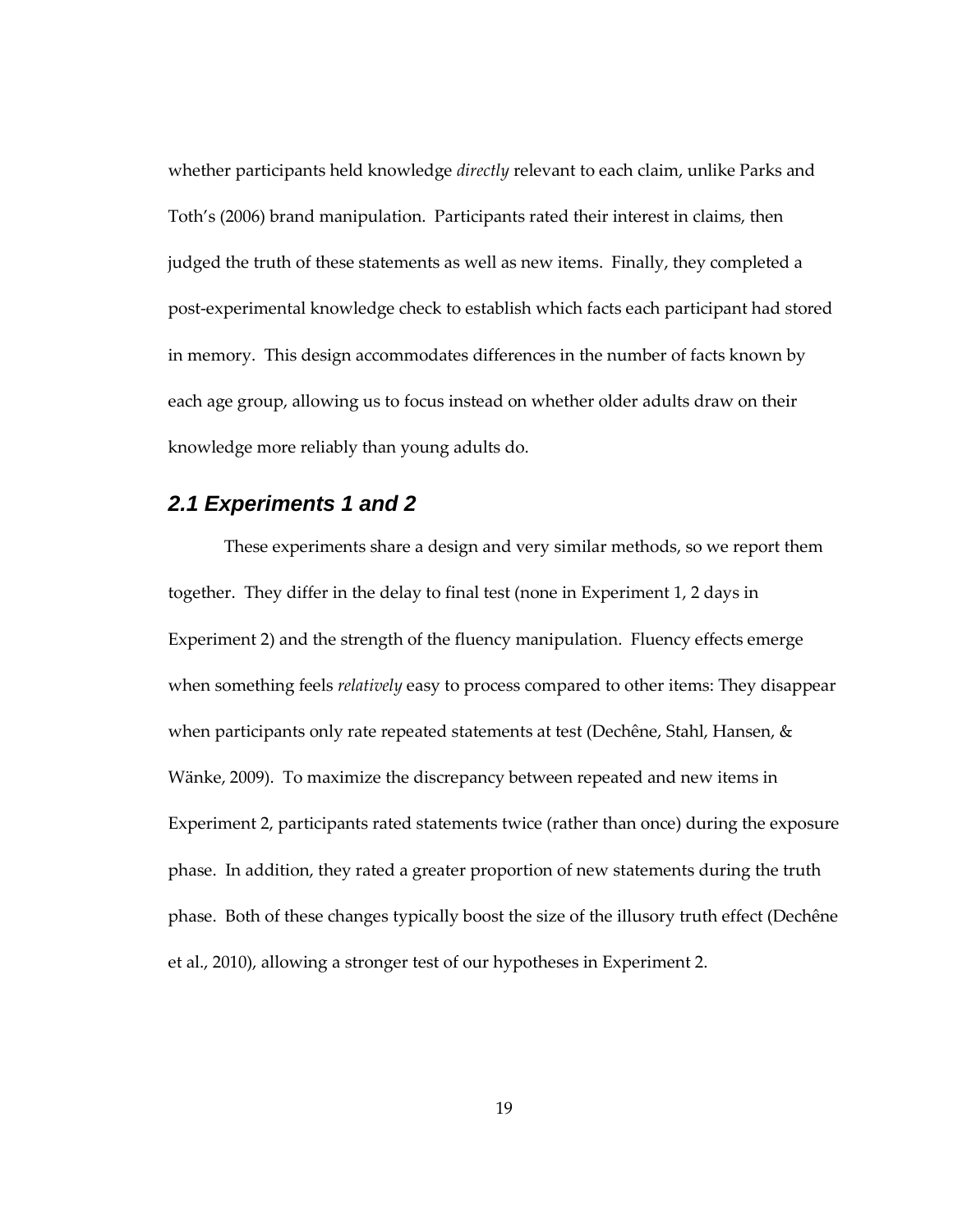#### <span id="page-32-0"></span>**2.1.1 Method**

#### <span id="page-32-1"></span>**2.1.1.1 Participants**

Participants were tested individually or in small groups of up to three people. The Duke University Institutional Review Board approved all procedures. In Experiment 1, 40 Duke University undergraduates (24 female; 18 - 22 yrs) participated for course credit; forty-two students (32 female; 18 - 22 yrs) participated in Experiment 2. Forty-five community-dwelling older adults (26 female; 66 - 82 yrs) participated for monetary compensation in Experiment 1. Thirty-six older adults (20 female; 70 - 83 yrs) participated in Experiment 2. Two older and two young adults completed Experiment 2's online exposure phase but did not attend their in-lab sessions. We also excluded an older adult who reported misunderstanding the truth rating scale.

#### <span id="page-32-2"></span>**2.1.1.2 Design**

Both experiments had a 2 (age: young, older)  $\times$  2 (repetition: repeated, new)  $\times$  2 (knowledge: known, unknown) mixed design. Repetition was manipulated within subjects, while knowledge varied within subjects.

#### <span id="page-32-3"></span>**2.1.1.3 Materials**

We selected 176 facts from Tauber, Dunlosky, Rawson, Rhodes, and Sitzman's (2013) general knowledge norms that spanned a range of expected knowledge, then generated an additional 24 (Experiment 1) and 224 (Experiment 2) items of varying difficulty. The number of items differs across experiments, as Experiment 2 included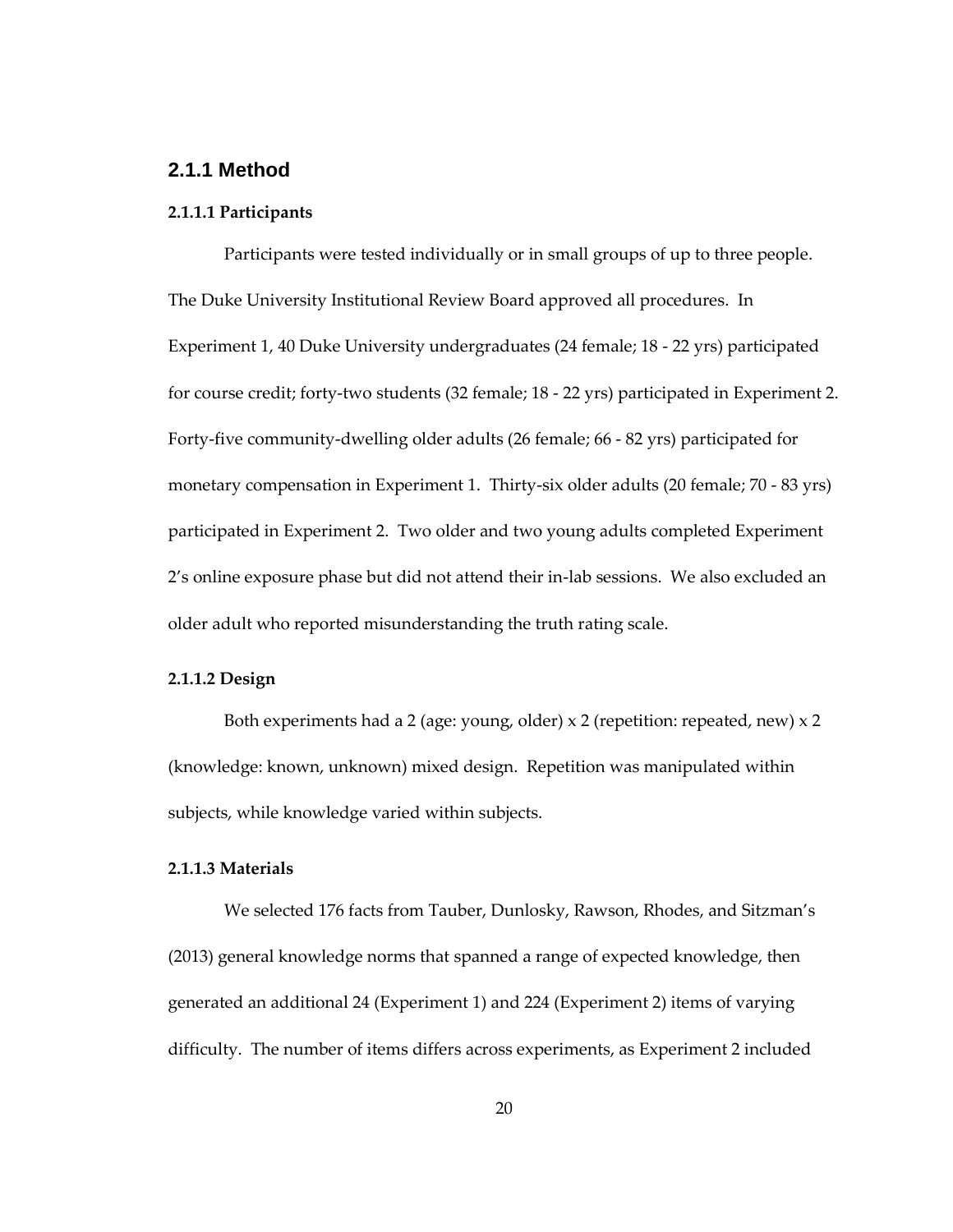more new items. We were most interested in how people evaluate false claims in their environment, so we converted facts (e.g., *The Theory of Relativity was proposed by Einstein*) into false statements by referring to plausible, but incorrect, alternatives (e.g., *The Theory of Relativity was proposed by Newton*). See Table 1 for sample statements.To prevent response bias, we included an equal number of true fillers. We divided the statements into two (Experiment 1) or four (Experiment 2) sets of 100 items. Half of each set appeared as falsehoods (i.e., critical items) and the other half appeared as truths (i.e., fillers) for all participants. One set repeated across exposure and truth rating phases, whereas the remaining one (Experiment 1) or three (Experiment 2) set(s) appeared for the first time during the truth rating phase. Repetition was counterbalanced across participants.

The final knowledge check consisted of multiple-choice questions about the falsehoods. The three answer options included the correct answer, the target misinformation presented earlier, and a *don't know* option. For example, the question *Who proposed the Theory of Relativity?* was accompanied by *Einstein*, *Newton*, and *don't know* answer choices. Since these items include both true (e.g., *Einstein*) and false (e.g., *Newton*) information, they do not encourage a response bias and no fillers were needed. For each participant, we categorized items as *known* or *unknown* based on knowledge check performance.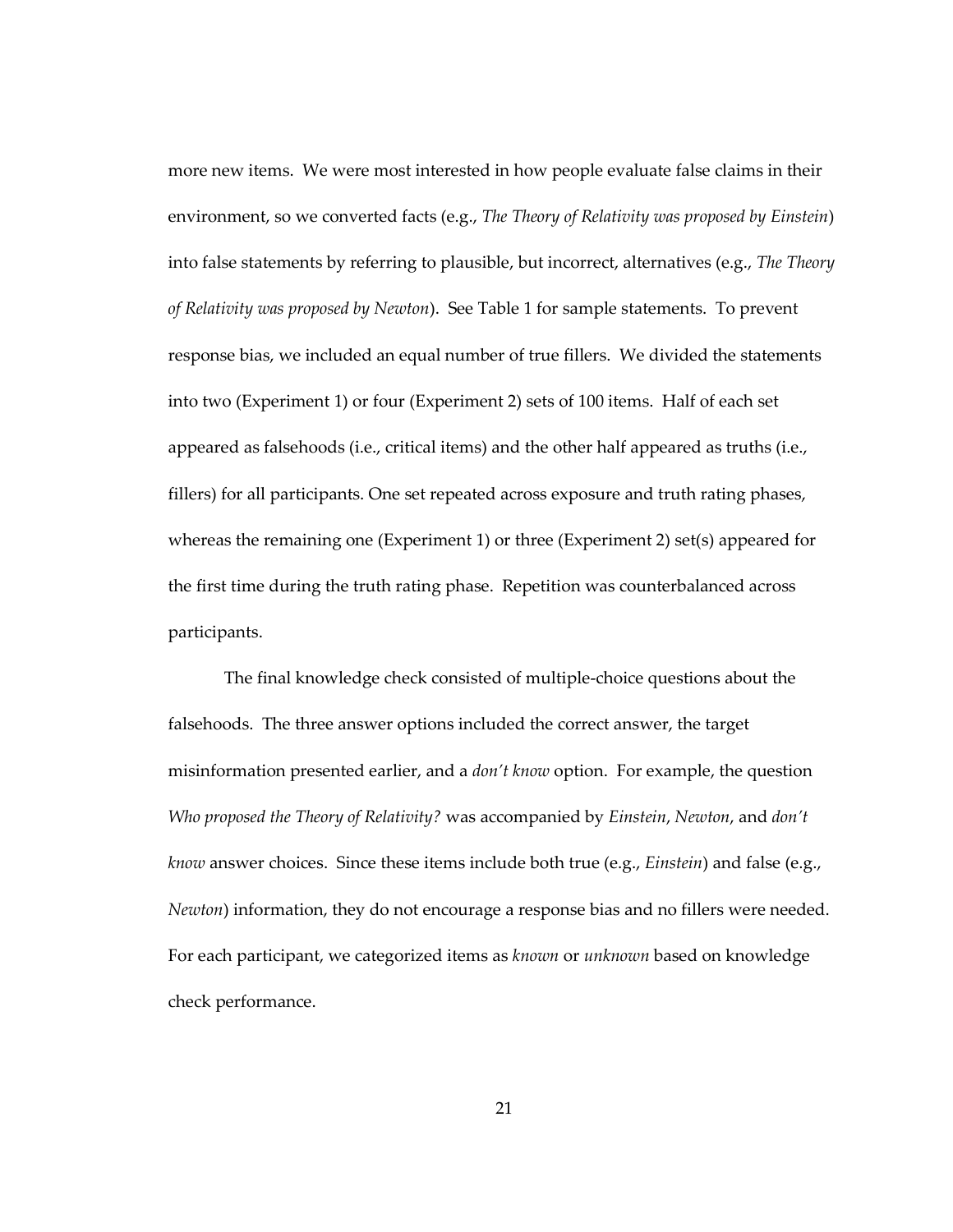<span id="page-34-1"></span>

|                   | Statement                                          | Knowledge Check                                                |
|-------------------|----------------------------------------------------|----------------------------------------------------------------|
| Likely<br>Known   | Deer meat is called yeal.                          | What is the name for deer<br>meat? (venison)                   |
|                   | The largest ocean on Earth is<br>the Atlantic.     | What is the largest ocean on<br>Earth? ( <i>Pacific</i> )      |
|                   | The fastest land animal is<br>the leopard.         | What is the fastest land<br>animal? (cheetah)                  |
| Likely<br>Unknown | The capital of Chile is Lima.                      | What is the capital of Chile?<br>(Santiago)                    |
|                   | The author of "Brothers"<br>Karamazov" is Tolstoy. | Who is the author of<br>"Brothers Karamazov"?<br>(Dostoyevsky) |
|                   | Billy the Kid's last name is<br>Garrett.           | What is Billy the Kid's last<br>name? (Bonney)                 |

#### **Table 1: Sample statements and multiple-choice questions.**

### <span id="page-34-0"></span>**2.1.1.4 Procedure**

1

After giving informed consent, participants completed the first phase of the

experiment, the *exposure phase*; in Experiment 2, this phase took place online.<sup>2</sup>

Participants rated 100 statements for subjective interest, using a 6-point scale from 1

<sup>&</sup>lt;sup>2</sup> We cannot rule out the possibility that participants looked up answers during the online exposure phase (Experiment 2), but reaction time data suggest that this took place infrequently, if at all. Very few (<1%) interest ratings took longer than 60s.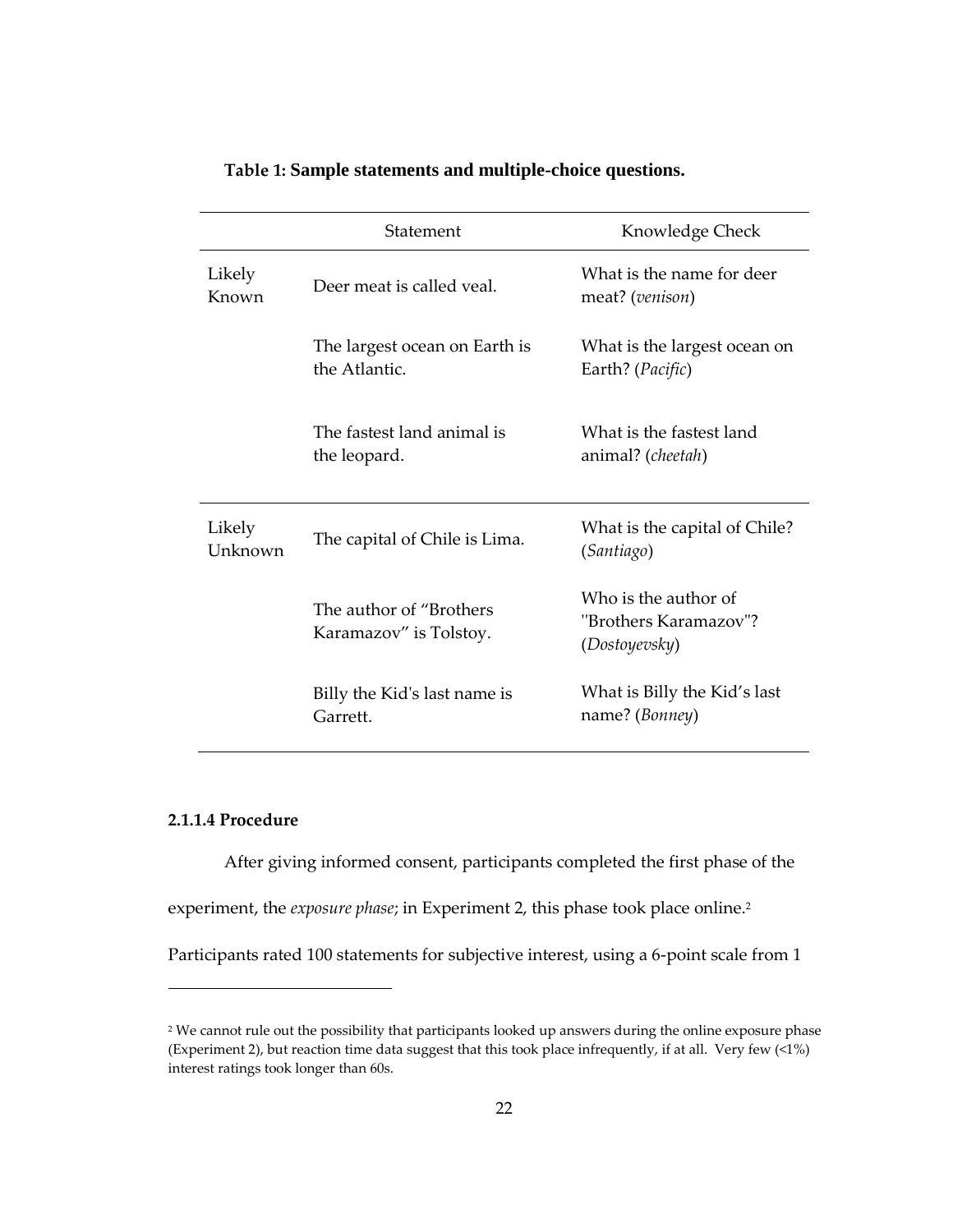(*very interesting*) to 6 (*very uninteresting*). They completed this task once (Experiment 1) or twice (Experiment 2). The experimenter informed participants that some statements were true and others false.<sup>3</sup>

Either immediately after exposure (Experiment 1) or 1-3 days later (Experiment 2), participants completed the second part of the experiment, the *truth rating phase*, in the lab. In addition to the warning that they would encounter true and false statements, the experimenter told participants that some statements appeared earlier in the experiment, while others were new. Participants rated 200 (Experiment 1) or 400 (Experiment 2) statements for truthfulness, using a scale from 1 (*definitely false*) to 6 (*definitely true*).

Following the truth rating phase, participants completed the final *knowledge check*. Participants answered 100 (Experiment 1) or 200 (Experiment 2) multiple-choice questions with three response options: the correct answer, the alternative embedded in the falsehood seen earlier, and *don't know*. The experimenter asked participants to indicate *don't know* instead of guessing any answers. We classified each statement as *known* or *unknown* on the basis of whether a given participant could answer the corresponding question correctly later. That is, a "known falsehood" refers to a knowledge check question that a participant answered correctly and saw in a false

1

<sup>&</sup>lt;sup>3</sup> Preliminary data suggest that this simple warning reduces the size of the illusory truth effect (Jalbert, Newman, & Schwarz, 2018).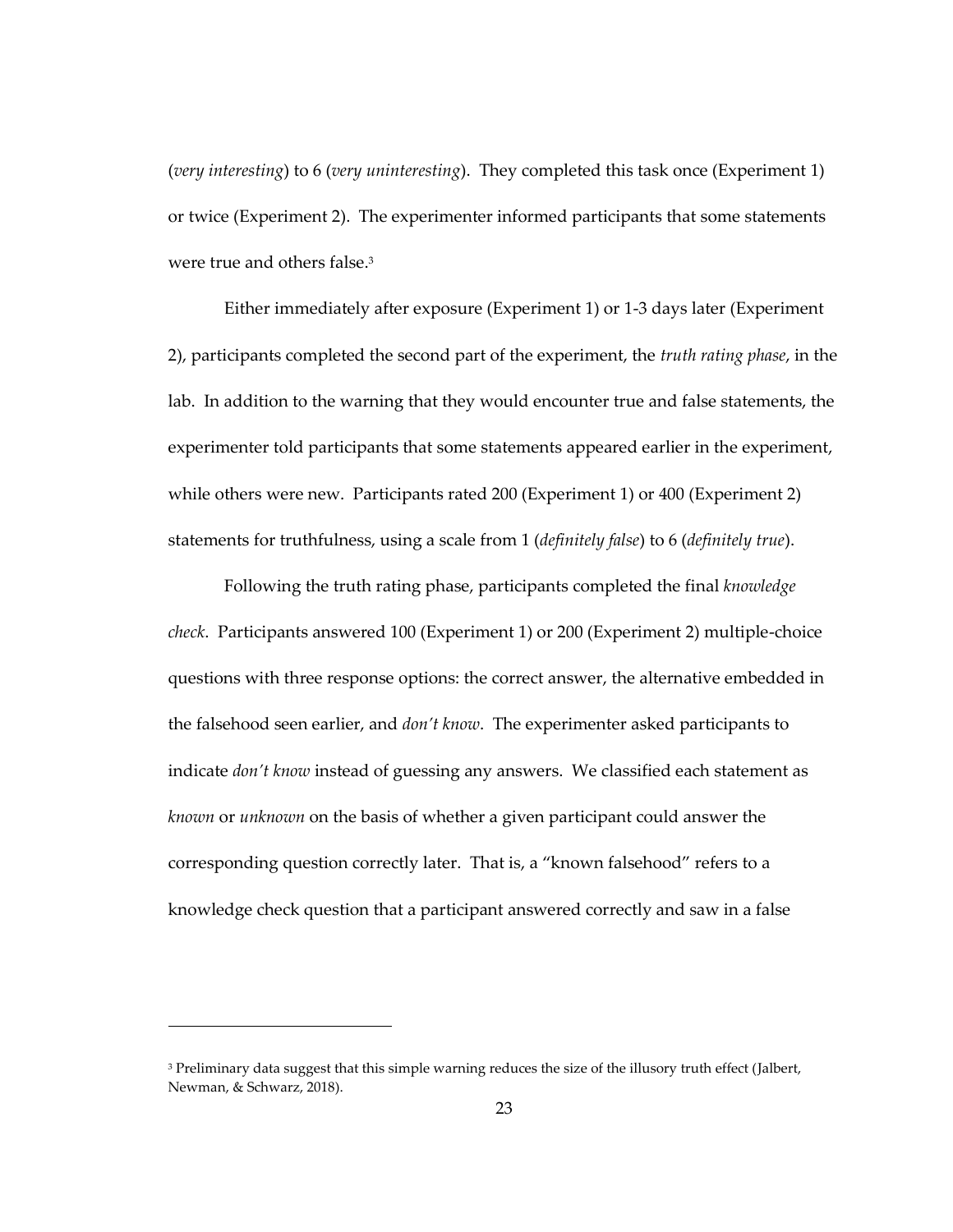framing during the earlier exposure and truth rating phases. Participants did not receive explicit labels or any other indications that specific statements were true or false.

#### **2.1.2 Results**

The alpha level for all statistical tests was set at .05. As discussed above, analyses focused on responses to falsehoods (i.e., critical items). Planned comparisons tested whether illusory truth varied with knowledge, within each age group.

#### **2.1.2.1 Knowledge Check**

We first assessed knowledge check performance to ensure that our materials spanned a range of difficulty. Young adults answered many of the knowledge check questions correctly (known items; Experiment 1: 40%; Experiment 2: 37%). They responded to some of the questions with falsifications (Experiment 1: 22%; Experiment 2: 8%), but more frequently responded *don't know* (Experiment 1: 38%; Experiment 2: 55%). We collapsed across incorrect and *don't know* responses (unknown items; Experiment 1: 60%; Experiment 2: 63%). Unsurprisingly, older adults outperformed young adults on the knowledge check: They answered more questions correctly (Experiment 1: 63%; Experiment 2: 52%) and responded with falsifications (Experiment 1: 15%; Experiment 2: 7%) and *don't know* (Experiment 1: 21%; Experiment 2: 41%) less often. Again, we collapsed across incorrect and *don't know* responses (unknown items; Experiment 1: 37%; Experiment 2: 48%). The high *don't know* rate for both groups indicates that correct answers corresponded to actual knowledge, rather than guesses.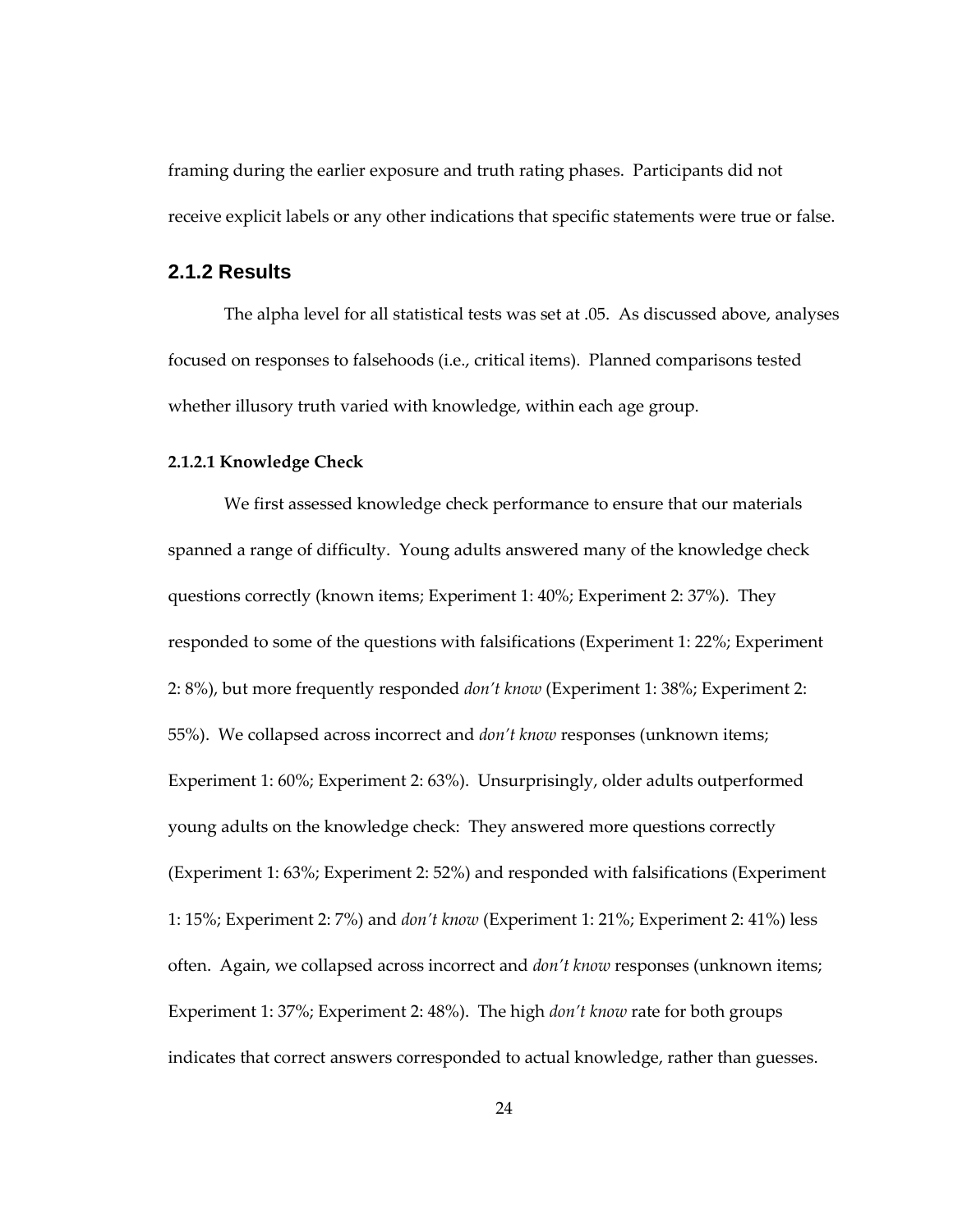Note that the knowledge check likely underestimates people's knowledge, since viewing the false version of a statement may bias people to choose the wrong answer later (Bottoms, Eslick, & Marsh, 2010; Kamas, Reder, & Ayers, 1996).

#### **2.1.2.2 Truth Ratings**

We conducted a 2 (age: young, older) x 2 (knowledge: known, unknown) x 2 (repetition: repeated, new) mixed ANOVA on participants' truth ratings for falsehoods. The number of known and unknown items varied for each participant, depending on his or her knowledge check performance (Experiment 1: minimum trials per cell = 6, *M* trials per cell = 25; Experiment 2: minimum trials per cell = 8; *M* trials per cell = 50). To preview, both experiments yielded the same pattern: Young adults exhibited illusory truth, regardless of their stored knowledge, whereas knowledge protected older adults. The relevant data appear in Figure 1.

Replicating the standard illusory truth effect, repeated falsehoods (Experiment 1: *M* = 3.55; Experiment 2: *M* = 3.35) received higher truth ratings than new falsehoods (Experiment 1: *M* = 3.33; Experiment 2: *M* = 3.09) [Experiment 1: *F*(1, 83) = 22.39, *p* < .001, ηp <sup>2</sup> = .21; Experiment 2 *F*(1, 76) = 34.21, *p* < .001, η<sup>p</sup> <sup>2</sup> = .31]. As expected, known falsehoods (Experiment 1: *M* = 2.93; Experiment 2: 2.58) received lower (i.e., more accurate) truth ratings than unknown ones (Experiment 1: *M* = 3.95; Experiment 2: *M* = 3.87) [Experiment 1: *F*(1, 83) = 331.90, *p* < .001, η<sup>p</sup> <sup>2</sup> = .80; Experiment 2: *F*(1, 76) = 486.67, *p*   $<$  .001,  $\eta_{\rm p}^2$  = .87].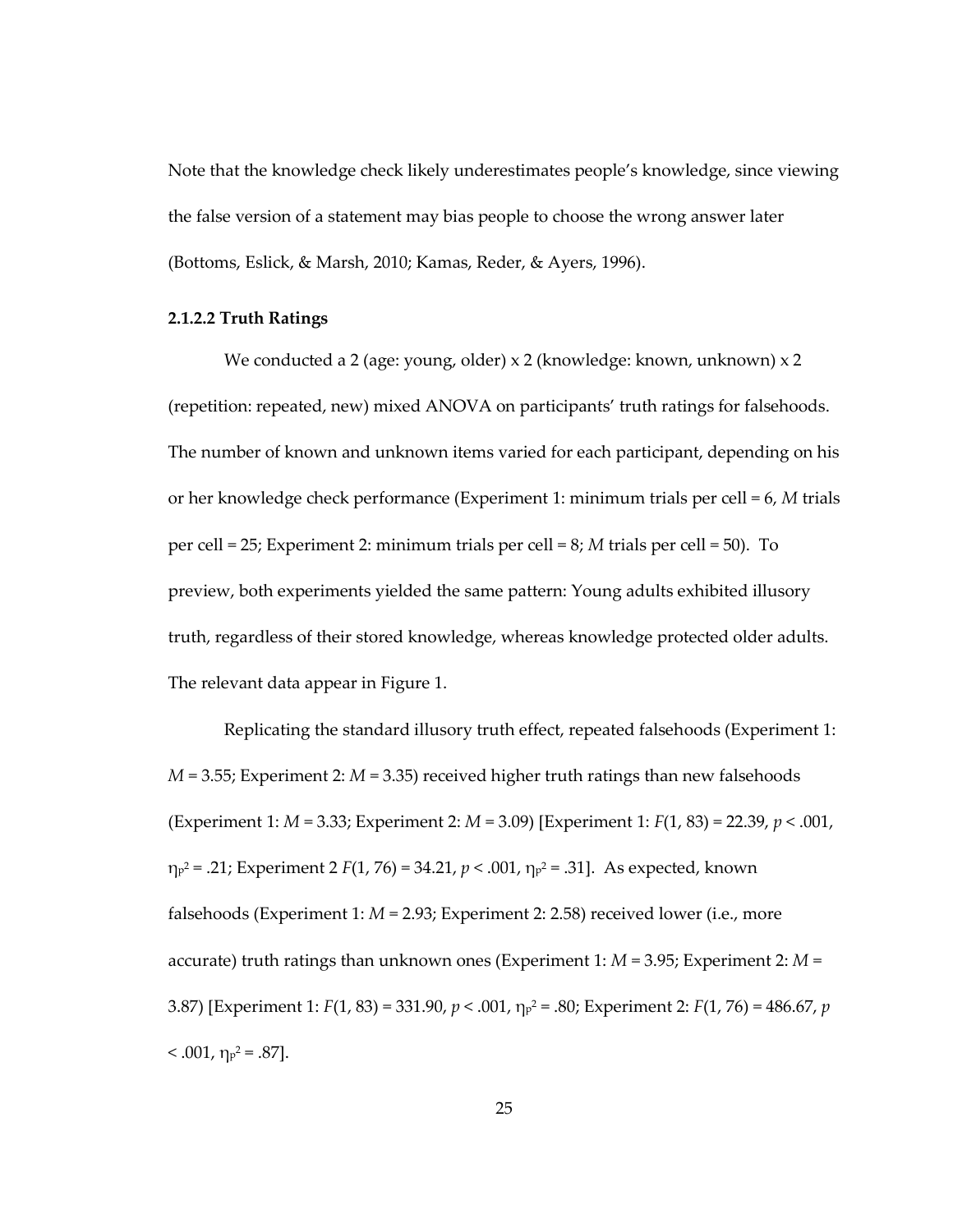Overall, older adults (Experiment 1: *M* = 3.26; Experiment 2: *M* = 2.96) used the truth rating scale more cautiously than young adults (Experiment 1: *M* = 3.62; Experiment 2: *M* = 3.48) [Experiment 1: *F*(1, 83) = 10.32, *p* = .002, η<sup>p</sup> <sup>2</sup> = .11; Experiment 2: *F*(1, 76) = 25.15, *p* < .001, η<sup>p</sup> <sup>2</sup> = .25]; they (Experiment 1: known *M* = 2.67, unknown *M* = 3.84; Experiment 2: known *M* = 2.21, unknown *M =* 3.71) also applied their knowledge more consistently than young adults (Experiment 1: known *M* = 3.19, unknown *M* = 4.06; Experiment 2: known *M* = 2.94, unknown *M =* 4.02) [Experiment 1: *F*(1, 83) = 7.18, *p* = .009, η<sup>p</sup> <sup>2</sup> = .08; Experiment 2: *F*(1, 76) = 13.36, *p* < .001, η<sup>p</sup> <sup>2</sup> = .15] did. Since illusory truth is a *relative* effect defined by the difference between ratings of repeated and new items, our design accommodates any baseline differences in young and older adults' approaches to the task.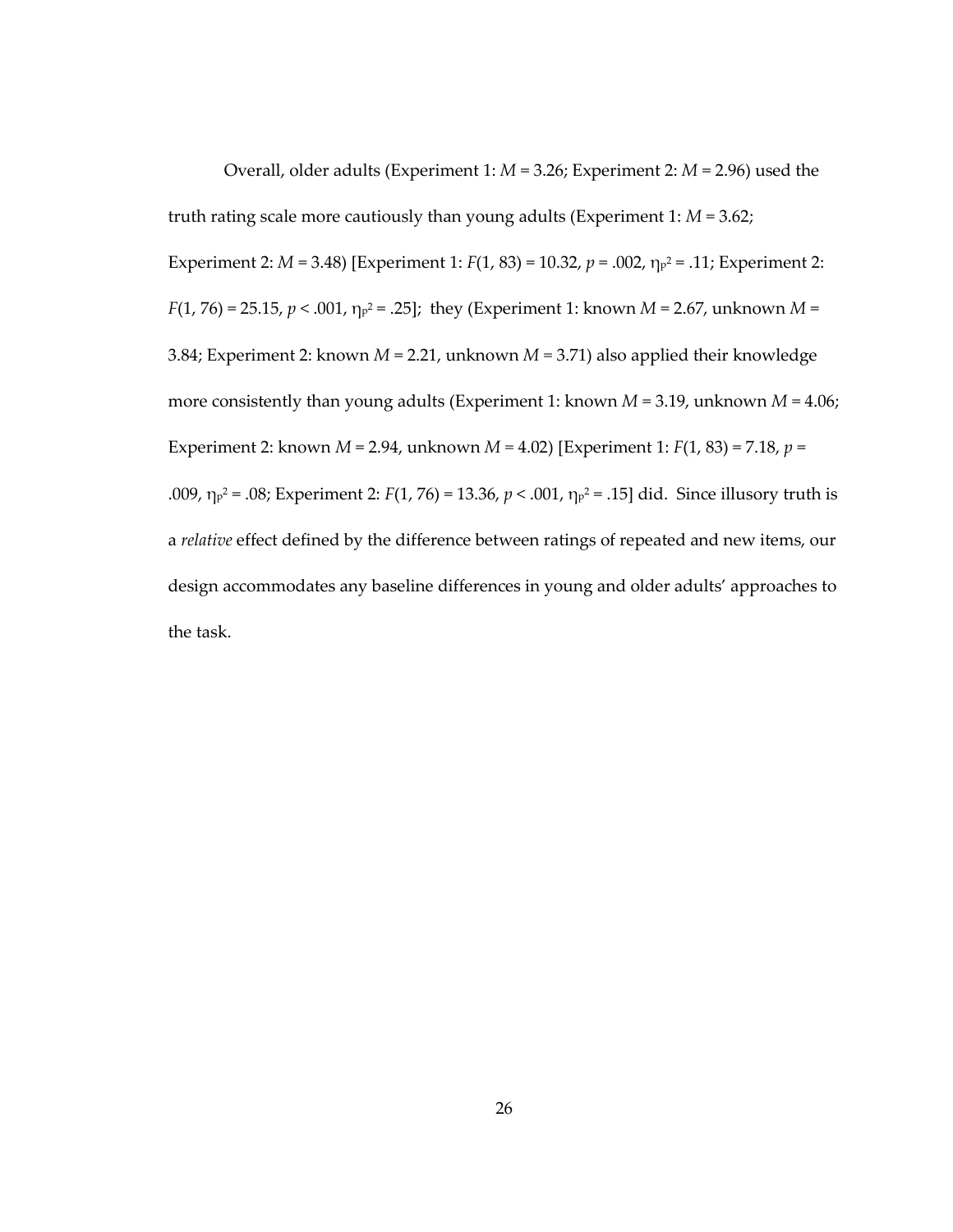

**Figure 1: Mean truth ratings for falsehoods as a function of age, knowledge, and repetition in Experiments 1 (A) and 2 (B). Error bars reflect standard error of the mean. YA = young adults; OA = older adults.**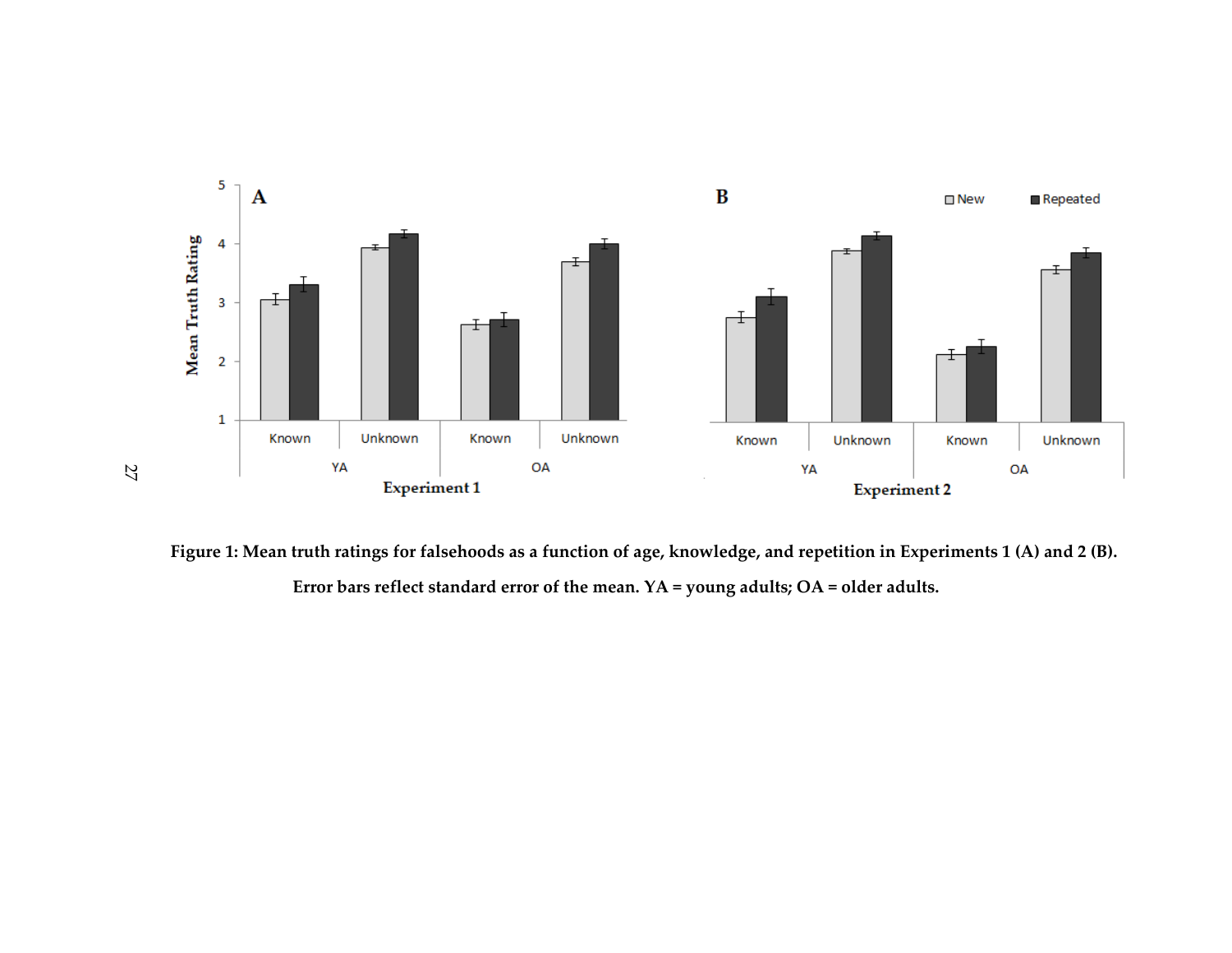The three-way interaction among age, knowledge, and repetition was significant in Experiment 2, *F*(1, 76) = 4.03, *p* = .048, η<sup>p</sup> <sup>2</sup> = .05, and not in Experiment 1, *F*(1, 83) = 2.08,  $p = .153$ , ,  $\eta_{p}$ <sup>2</sup> = .02, though the pattern of means was the same. Older adults exhibited illusory truth for unknown [Experiment 1: repeated  $M = 4.00$ ; new  $M = 3.69$ ,  $t(44) = 3.89$ , *p* < .001; Experiment 2: repeated *M* = 3.85; new *M* = 3.57, *t*(35) = 4.76, *p* < .001] but not known [Experiment 1: repeated *M* = 2.72; new *M* = 2.62, *t*(44) = 1.31, *p* = .197; Experiment 2: repeated *M* = 2.28; new *M* = 2.14, *t*(35) = 1.75, *p* = .09] falsehoods. Conversely, young adults demonstrated illusory truth for both known [Experiment 1: repeated *M* = 3.31; new *M* = 3.06, *t*(39) = 2.00, *p* = .052; Experiment 2: repeated *M* = 3.12; new *M* = 2.77, *t*(41) = 3.60, *p* = .001] and unknown falsehoods [Experiment 1: repeated *M* = 4.17; new *M* = 3.94, *t*(39) = 3.42, *p* = .001; Experiment 2: repeated *M* = 4.15; new *M* = 3.89, *t*(41) = 5.06, *p* < .001].

We cannot address whether initial interest influenced illusory truth, as participants did not rate their interest in new items (which, by definition, did not appear at exposure). For completeness, we note that an illusory truth effect emerged for true fillers: Repeated truths (Experiment 1: *M* = 4.74; Experiment 2: *M* = 4.63) received higher truth ratings than new ones (Experiment 1: *M* = 4.60; Experiment 2: *M* = 4.45) [Experiment 1: *t*(84) = 4.88, *p* < .001; Experiment 2: *t*(77) = 5.84, *p* < .001].

## *2.2 Discussion*

The present research investigated older adults' vulnerability to fluency when evaluating claims that contradicted their stored knowledge. Young and older adults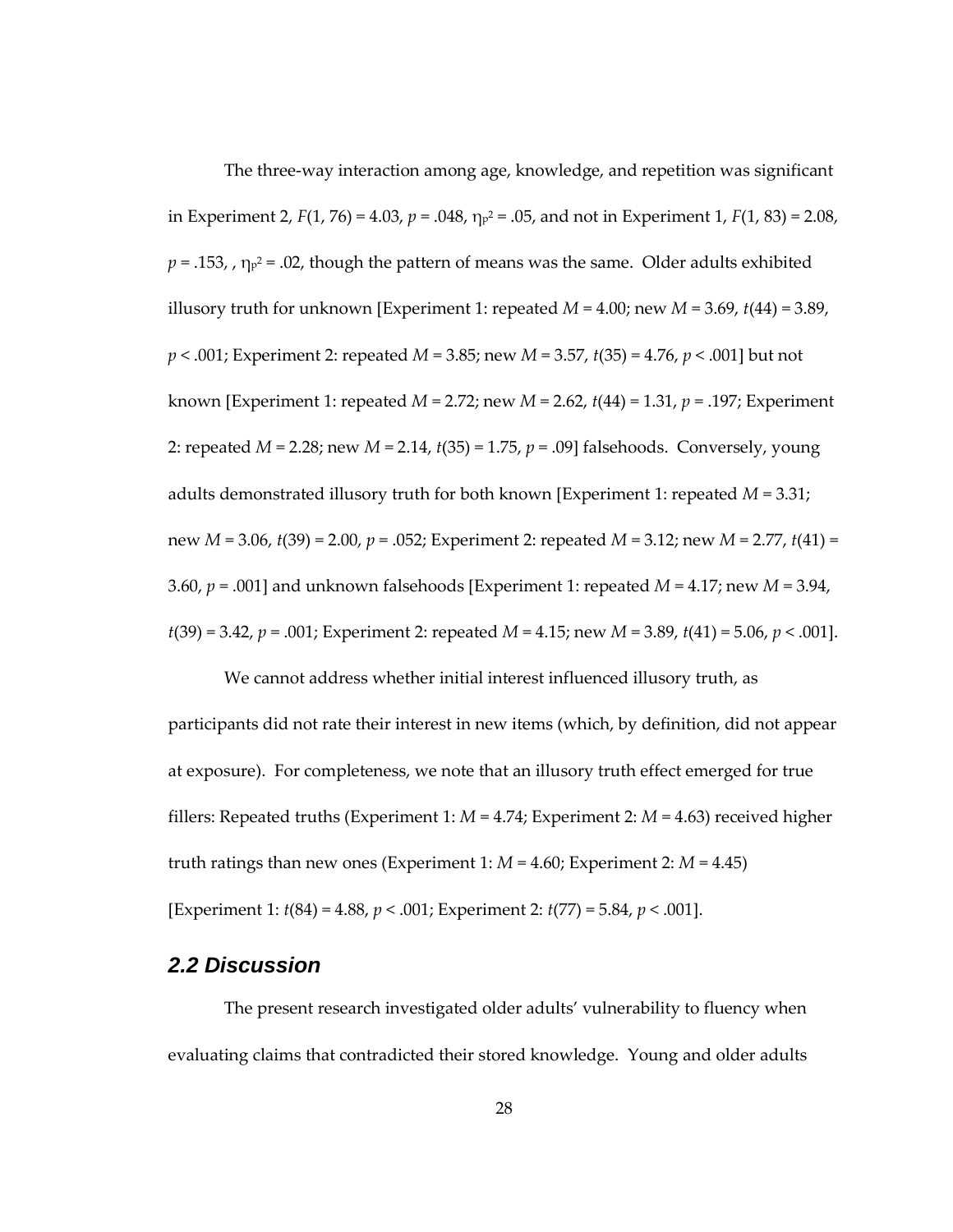responded similarly when fluency provided the only cue for truth; when neither recollection nor knowledge retrieval could play a significant role (i.e., for unknown items), both age groups exhibited a robust illusory truth effect. These data complement the findings that repetition increases liking (Halpern & O'Connor, 2000; Wiggs, 1993) and truth judgments (Law et al., 1998, Mutter et al., 1995), regardless of age.

Most interestingly, we identified a protective effect of knowledge among older, but not young, adults. Repetition misled young adults even when they held relevant knowledge about a claim, replicating Fazio and colleagues' (2015) finding that young adults sometimes neglect their knowledge when they can use fluency instead. When claims contradicted older adults' stored knowledge, however, repetition exerted little to no influence on their truth ratings. In other words, the literature's assumption that statements must be "ambiguous" for illusory truth to occur (Dechêne et al., 2010) applies selectively to older adults, a group ironically assumed to be more vulnerable to fluency. Typically, older adults exhibit more automatic, or "habitual," responses than young adults due to a breakdown of controlled processes (i.e., recollection; Hay & Jacoby, 1996; Hay & Jacoby, 1999; Jacoby & Rhodes, 2006). In an inversion of this pattern, older adults engaged in controlled processes (i.e., knowledge retrieval) more consistently than did young adults. This finding is robust, as we replicated it with binary (i.e., *true* or *false*) truth ratings in a smaller experiment  $(n = 21)$ , where older adults exhibited illusory truth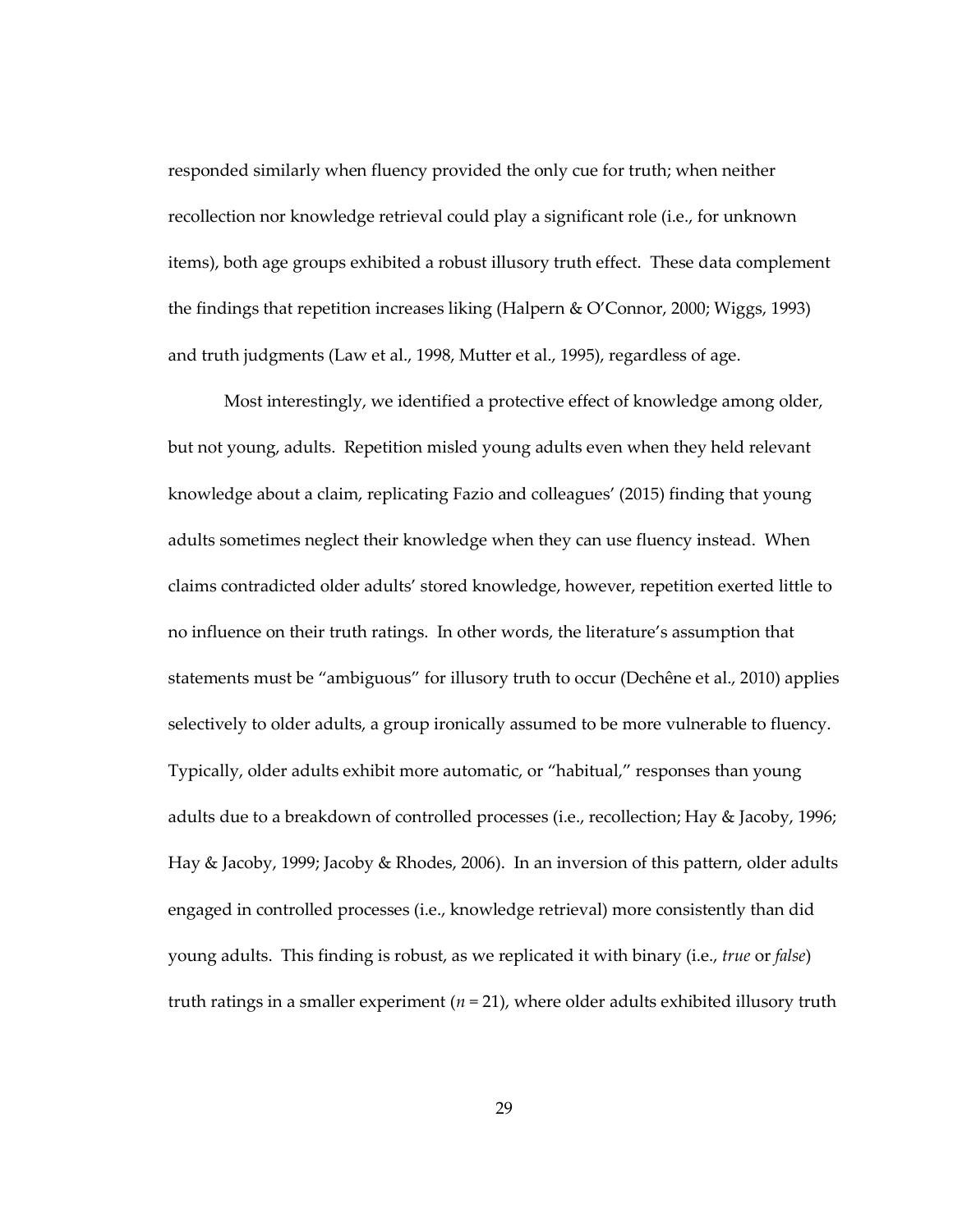for unknown (repeated  $M = 0.60$ ; new  $M = 0.48$ ), but not known (repeated  $M = 0.30$ ; new *M* = 0.26), statements, *F*(1, 20) = 6.86, *p* = .016, η<sup>p</sup> <sup>2</sup> = .26.

Critically, older adults' performance cannot be attributed to the fact that they simply know more than young adults. Rather than relying on norms, we defined items as known or unknown on the basis of each individual's knowledge check performance. Thus, our conditional analyses controlled for the quantity of knowledge held by each age group. Instead, our results may reflect the structure of older adults' knowledge: Much like experts (Chi, Feltovich, & Glaser, 1981; Medin, Lynch, Coley, & Atran, 1997), older adults likely hold knowledge that has been frequently rehearsed and is highly organized. These qualities reduce the effort associated with retrieving and applying relevant facts, which may explain the discrepancy between our findings and older adults' documented "reluctance" to retrieve recent events (i.e., episodic retrieval; Touron, 2015). Alternatively, older adults' resilience may reflect a strategic bias to rely on knowledge (see Umanath & Marsh, 2014, for a review).

Indeed, episodic memory deficits can encourage the use of knowledge as a compensatory technique (Bayen, Nakamura, Dupuis, & Yang, 2000; Spaniol & Bayen, 2002). Knowledge about music (Arbuckle, Vanderleck, Harsany, & Lapidus, 1990), occupations (e.g., banking, medicine; Besken & Gülgöz, 2009), and grocery shopping (Castel, 2005) boosts older adults' recall performance and can even eliminate age-related differences completely. Knowledge clearly plays a role in offsetting deficits in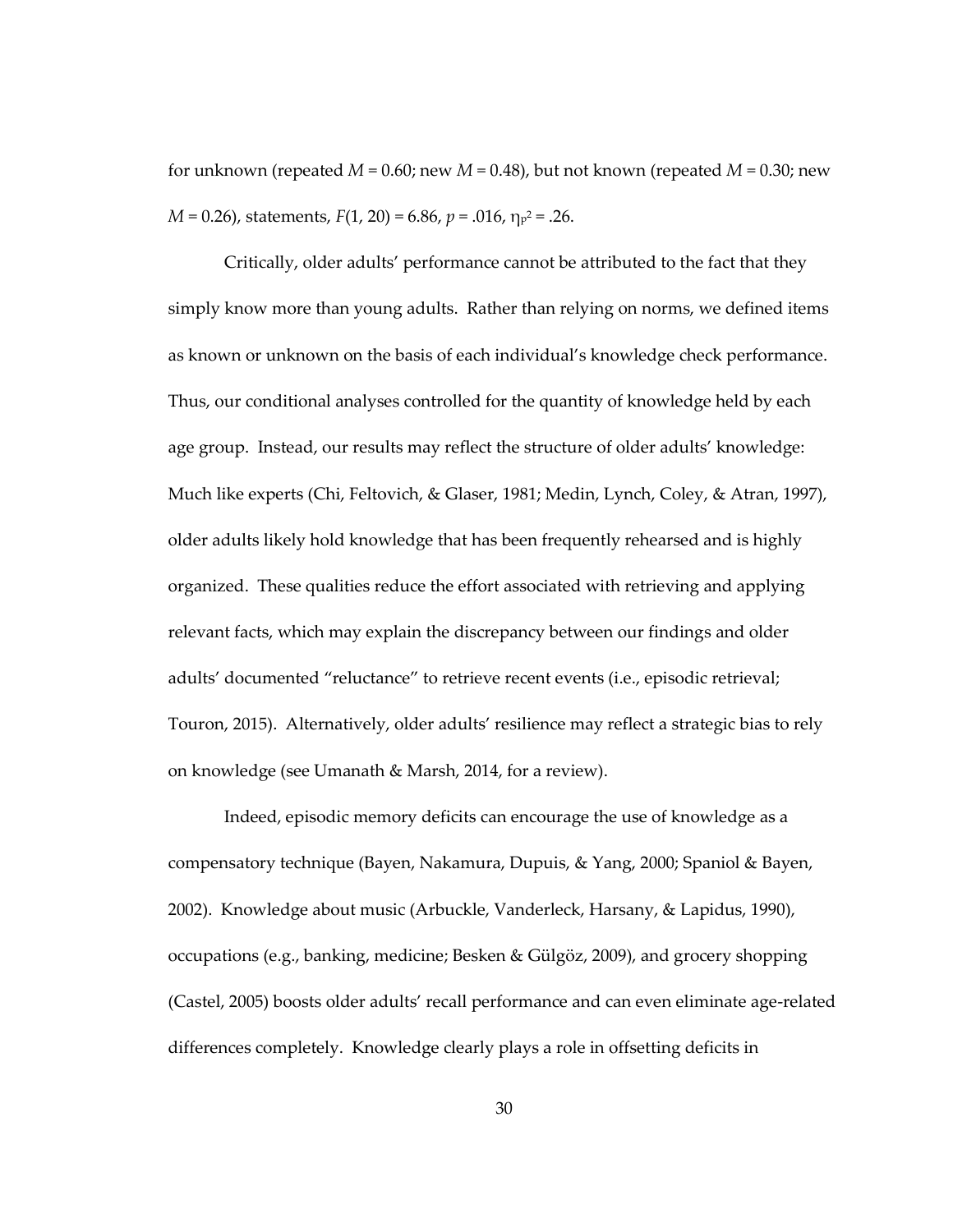recollection, but our data address the other half of the dual-process framework: using knowledge to combat fluency. The present findings complement and extend, rather than contradict, dual-process theories of aging. Considering a third factor, retrieval of relevant knowledge, helps to explain older adults' schematic memory errors; "ironic" effects of repetition probably reflect both fluency and the use of knowledge to "fill in the gaps" (e.g., Henkel, 2013; McDermott & Chan, 2006; Skinner & Fernandes, 2009).

Of course, relying on knowledge is not usually the fastest strategy. Inferring truth from fluency typically leads to the correct judgment in less time than a more effortful strategy (Unkelbach, 2007). Older adults probably search memory for relevant knowledge in situations where the automatic, fluent response is the correct one. Despite the time and effort involved, we expect that older adults' bias to use their knowledge improves the quality of their everyday judgments. For one, it challenges the widespread assumption that older adults are vulnerable consumers. The National Council on Aging, for example, warns that financial scams directed at older adults constitute the "crime of the 21st century." Similarly, the National Institute on Aging cautions that cosmetic and health products touting "anti-aging" benefits mislead a vulnerable population. These concerns are not borne out by survey data: Fraud victimization actually occurs less frequently in older than in young consumers (Ross, Grossman, & Schryer, 2014). The present data suggest that repeating false claims about an unknown product misleads young and older consumers to a similar extent. Encouragingly,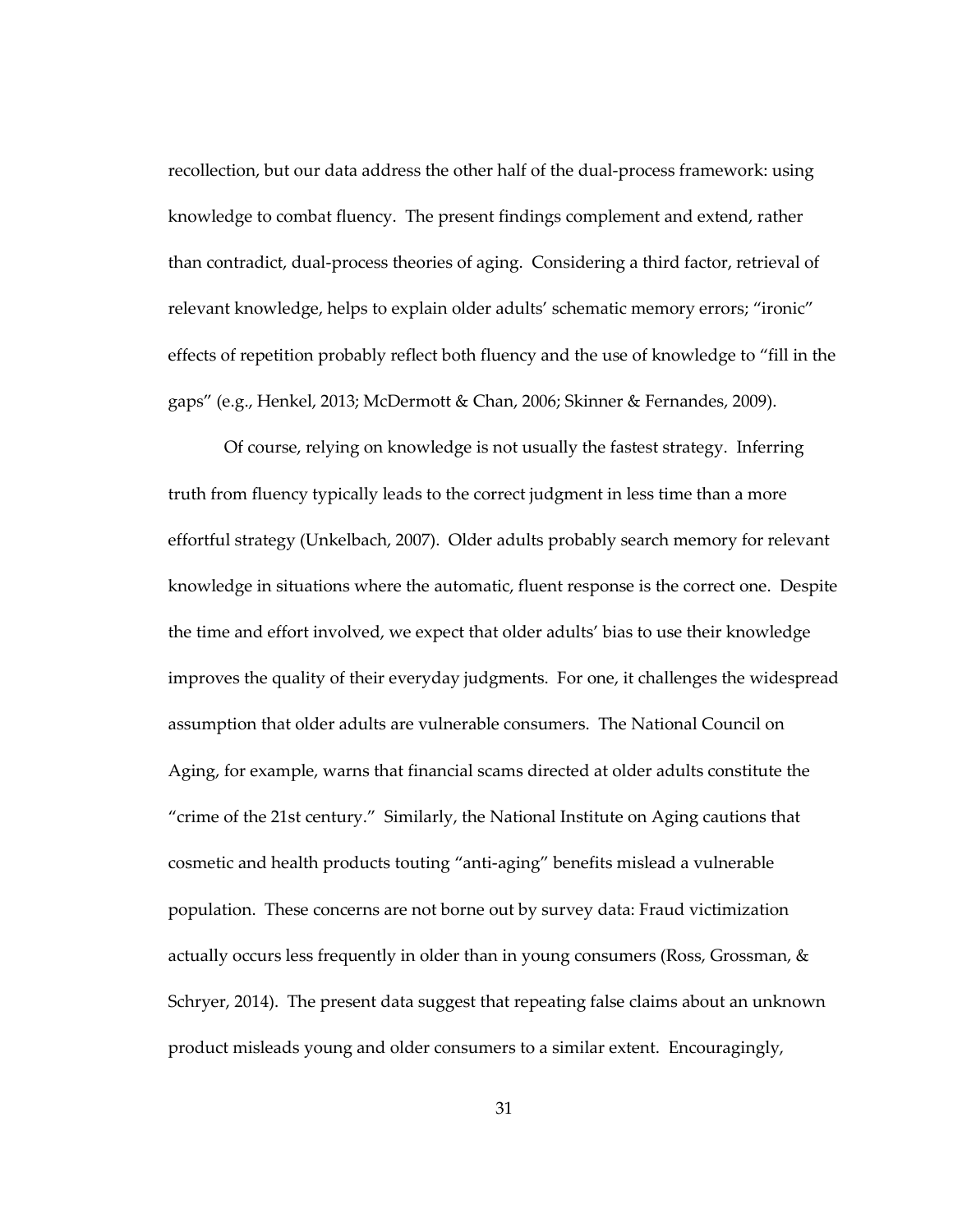repeating false claims about a well-known product category probably would not sway older adults' judgments. Older adults' accumulated knowledge and their tendency to rely on it can provide powerful protection against misinformation and scams.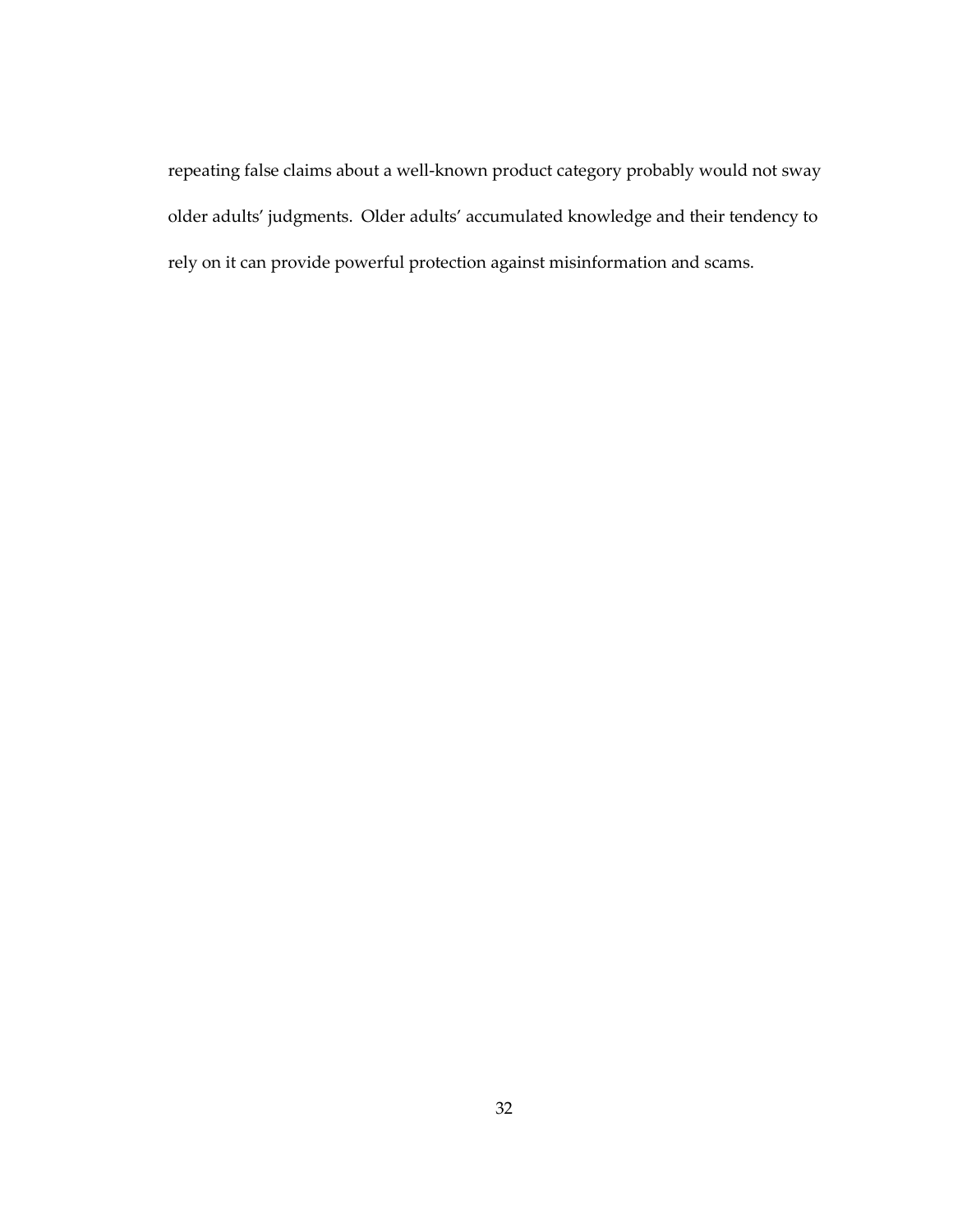# **3. Evaluating Truth Prompts Young Adults to Use Knowledge<sup>1</sup>**

*The truth isn't always beauty, but the hunger for it is.* – Nadine Gordimer

In 2013, CNN and a former CIA analyst mistakenly named the Czech Republic, rather than Chechnya (a Russian province), as the birthplace of the Boston Marathon bombers. Despite the fact that viewers likely heard the correct referent (Chechnya) in other media coverage, they failed to notice the error. A frenzy ensued on social media, culminating in the Czech ambassador's public plea for Americans to stop wrongfully blaming his country. Disturbingly, we often nod along when incoming information contradicts our knowledge.People willingly answer questions containing false premises (e.g., *How many animals of each kind did Moses take on the ark?*; the *Moses illusion*; Erickson & Mattson, 1981), generate solutions to impossible problems (e.g., where to bury survivors of a plane crash; Barton & Sanford, 1993), and overlook inaccuracies embedded in stories (e.g., a reference to St. Petersburg as Russia's capital; Marsh & Fazio, 2006). These slips occur even though people know the story of Noah's ark, the definition of "survivor," and the capital of Russia.

Fluency further impairs our ability to catch contradictions. People notice fewer errors when questions like *How many animals of each kind did Moses take on the ark?* appear

 $\overline{a}$ 

<sup>1</sup> Adapted from Brashier, N. M., Drew E. E., & Marsh, E. J. (in preparation). Sticking to what you know: Evaluating truth prompts later reliance on knowledge.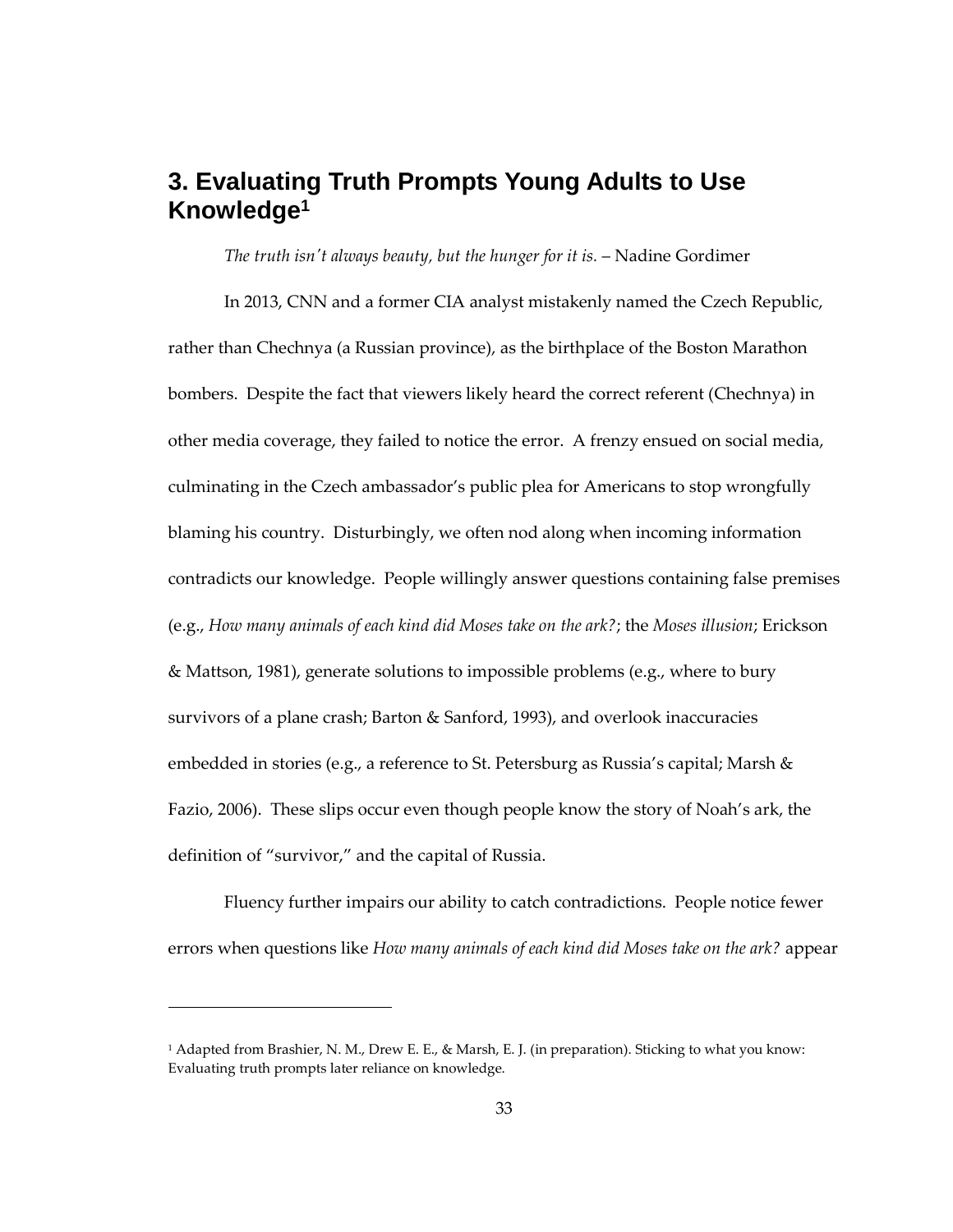in easy-to-read fonts (Song & Schwarz, 2008). Even when people are explicitly asked whether or not information is true, fluency can "trump" knowledge. Repeating claims like *The Theory of Relativity was proposed by Newton* makes them seem truer, even though people know that these ideas belong to Einstein, not Newton (Brashier et al., 2017; Fazio et al., 2015).

Knowledge is not always protective, perhaps because people do not always strive for accuracy. We avoid information that is free and useful (Golman, Hagmann, & Loewenstein, 2017); prefer to remain ignorant of future events (Gigerenzer & Garcia-Retamero, 2017); share information we know to be false (Pennycook et al., in preparation, Pew Research Center, 2016); and "tune" messages to our audience (DePaulo & Coleman, 1986; Pasupathi, Stallworth, & Murdoch, 1998) and conversational goal. For example, stories told to entertain differ from those told to inform, with consequences for how the original events are remembered later (Dudukovic, Marsh, & Tversky, 2004). By extension, people likely judge incoming information without an explicit focus on accuracy, leaving them vulnerable to repetition.

Crucially, older adults retrieve their knowledge even when falsehoods are fluent. Unlike young adults, repeating *The fastest land animal is the leopard* does not sway them (Brashier et al., 2017). Given the strong appeal of a fluency heuristic, can we encourage young adults to "stick with what they know," as older adults do? This is no small task, as people only require a "partial match" between the contents of a statement and what is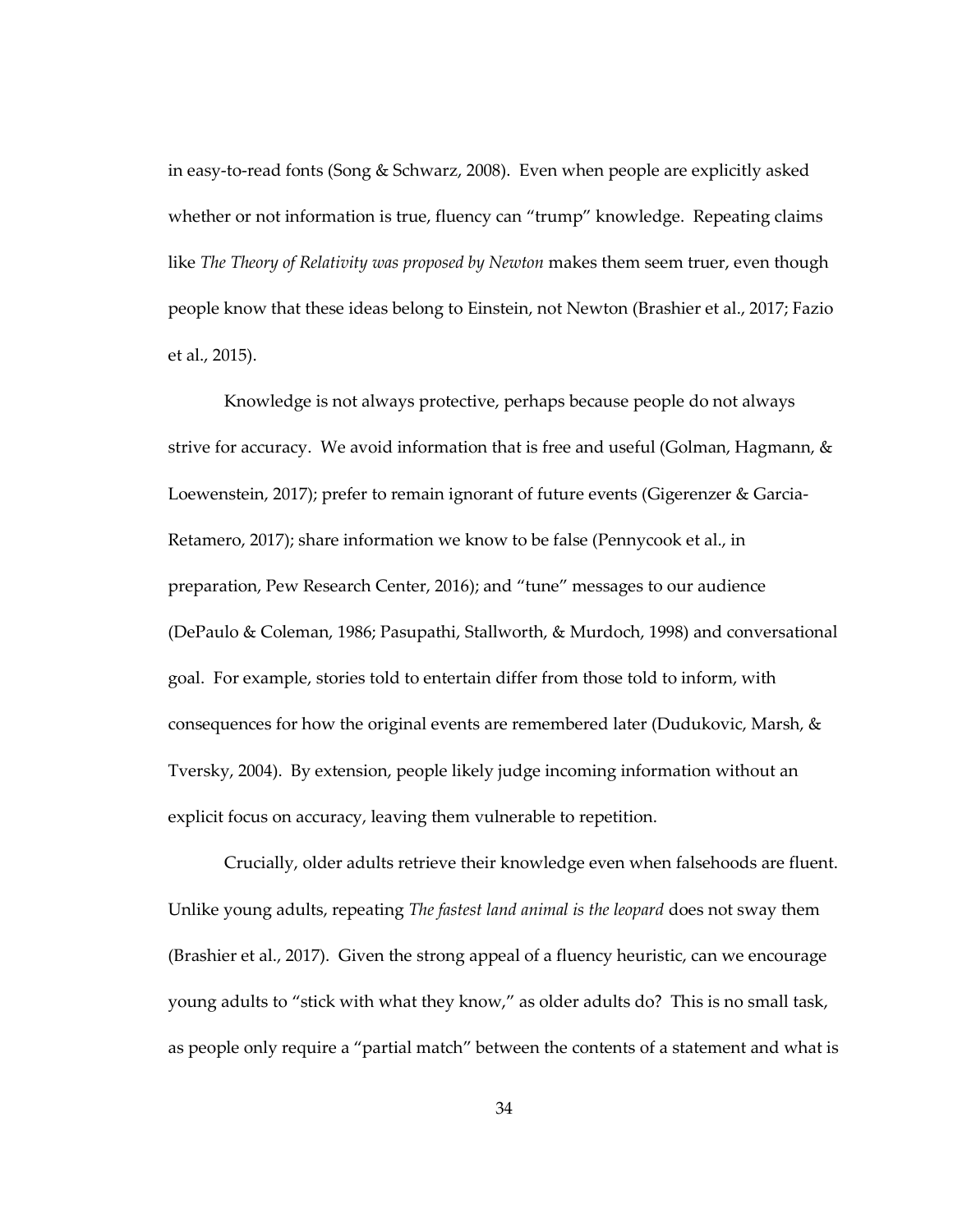stored in memory (see Reder & Kusbit, 1991). Telling people to consider their knowledge (Rapp, 2008), re-reading (Jacovina, Hinze, & Rapp, 2014), and drawing attention to errors (e.g., displaying in red font, Eslick, Fazio, & Marsh, 2011) prove ineffectual. These approaches do not force people to retrieve specific facts – you can reject *A dried plum is a date* without thinking of the correct answer (i.e., *prune*, recalling to reject). Instead, we investigated whether judging truth at exposure explicitly encourages a focus on accuracy and retrieval of relevant knowledge. Previous studies asked for initial truth ratings (e.g., Arkes et al., 1989; Bacon, 1979; Boehm, 1994), but used ambiguous materials (i.e., there was no knowledge to activate) and do not speak to this question.

In three experiments, we tested a promising strategy: asking young adults to evaluate well-known claims' truthfulness at exposure, thereby activating their knowledge. Participants assigned interest or truth ratings to statements, then judged the truth of these statements and new items. Knowledge was defined by Tauber and colleagues' (2013) norms (Experiments 3 and 4), as well as individuals' performance on a post-experimental knowledge check (Experiment 5).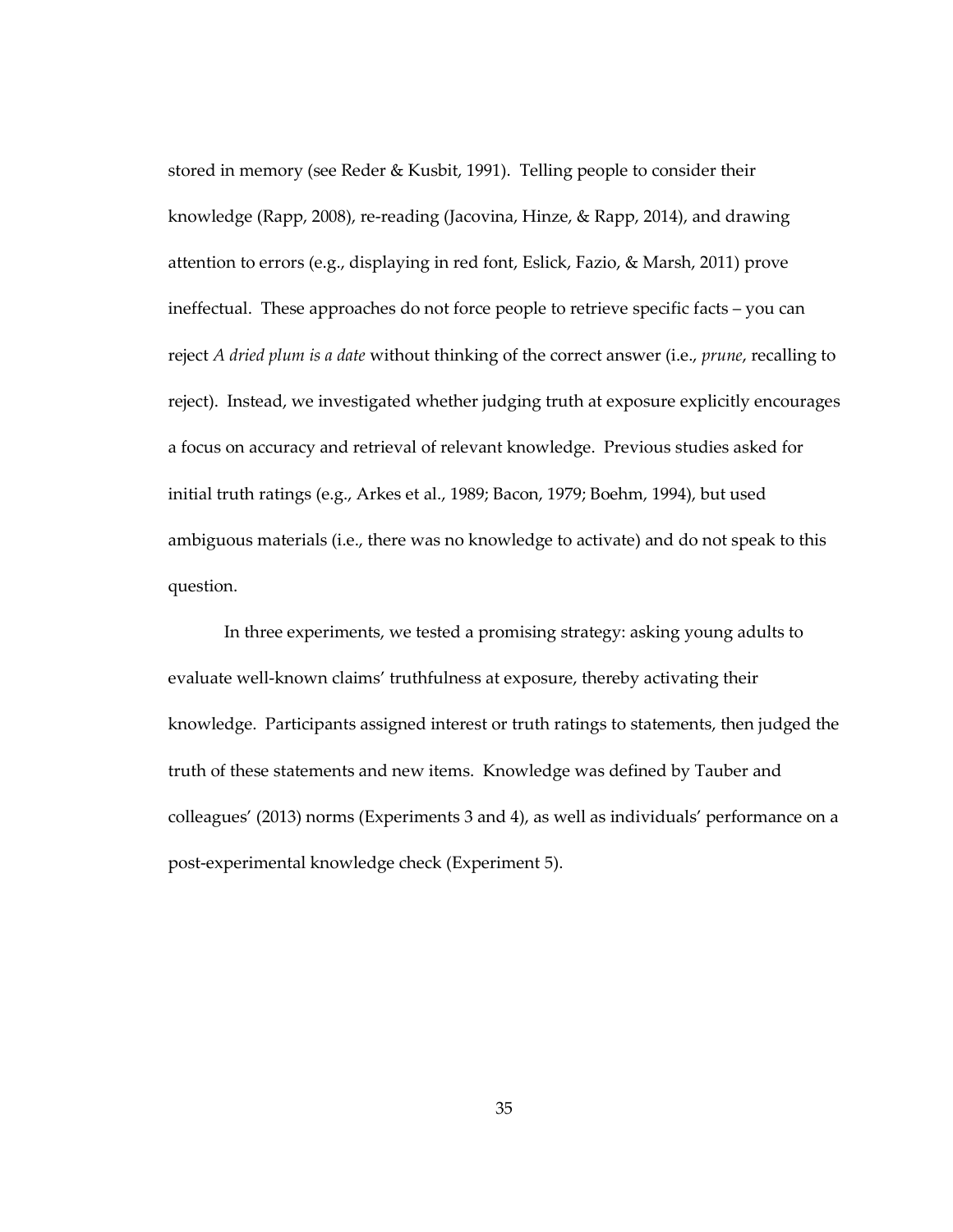## *3.1 Experiment 3*

## **3.1.1 Method**

### **3.1.1.1 Participants**

One hundred and four workers (52 female; *M* age = 36.82 years) on Amazon Mechanical Turk (MTurk) participated for compensation. We also excluded one participant who reported looking up answers to the trivia items.

#### **3.1.1.2 Design**

This experiment had a 2 (initial rating: interest, truth)  $\times$  2 (repetition: repeated, new) mixed design. Initial rating type was manipulated between subjects, while repetition was manipulated within subjects.

#### **3.1.1.3 Materials**

We selected 60 facts from Tauber and colleagues' (2013) general knowledge norms that were likely to be known (on average, answered correctly by 60% of norming participants), then generated an additional 60 items of similar difficulty. As in Experiments 1-2, we converted facts (e.g., *The inability to sleep is insomnia*) into false statements by referring to plausible, but incorrect, alternatives (e.g., *The inability to sleep is apnea*). Again, we included an equal number of true fillers. We divided the statements into four sets of 30 items. Two sets appeared as falsehoods (i.e., critical items) and the other two appeared as truths (i.e., fillers) for all participants. One set of falsehoods repeated across exposure and truth rating phases, whereas the other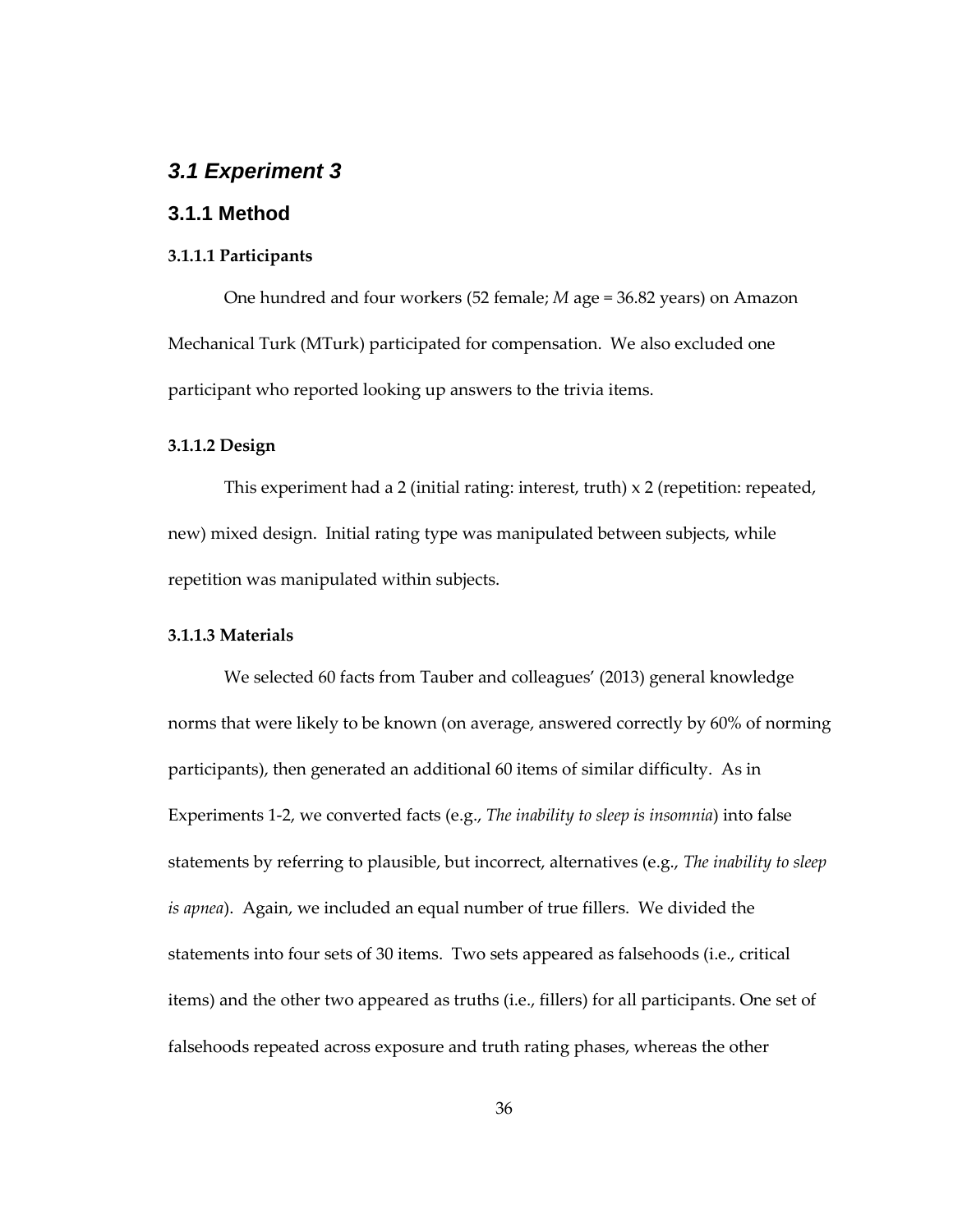appeared for the first time during the truth rating phase. Repetition was counterbalanced across participants for falsehoods.

#### **3.1.1.4 Procedure**

After giving informed consent, participants completed the first phase of the experiment, the *exposure phase*. Depending on condition, participants rated 60 statements for either interest, on a scale from 1 (*very uninteresting*) to 6 (*very interesting*), or truthfulness, using a scale from 1 (*definitely false*) to 6 (*definitely true*). They received a warning that some statements were true and others false.

Immediately after exposure, participants completed the second part of the experiment, the *truth rating phase*. In addition to the warning that they would encounter true and false statements, participants read that some statements appeared earlier in the experiment, while others were new. They also received instructions not to worry about matching their previous ratings. Participants rated 120 statements for truthfulness, using a scale from 1 (*definitely false*) to 6 (*definitely true*).

## **3.1.2 Results**

The alpha level for all statistical tests was set at .05. As discussed above, analyses focused on responses to falsehoods (i.e., critical items). Planned comparisons tested whether illusory truth varied with initial rating type.

We conducted a 2 (initial rating: interest, truth)  $x$  2 (repetition: repeated, new) mixed ANOVA on participants' truth ratings for falsehoods. The relevant data appear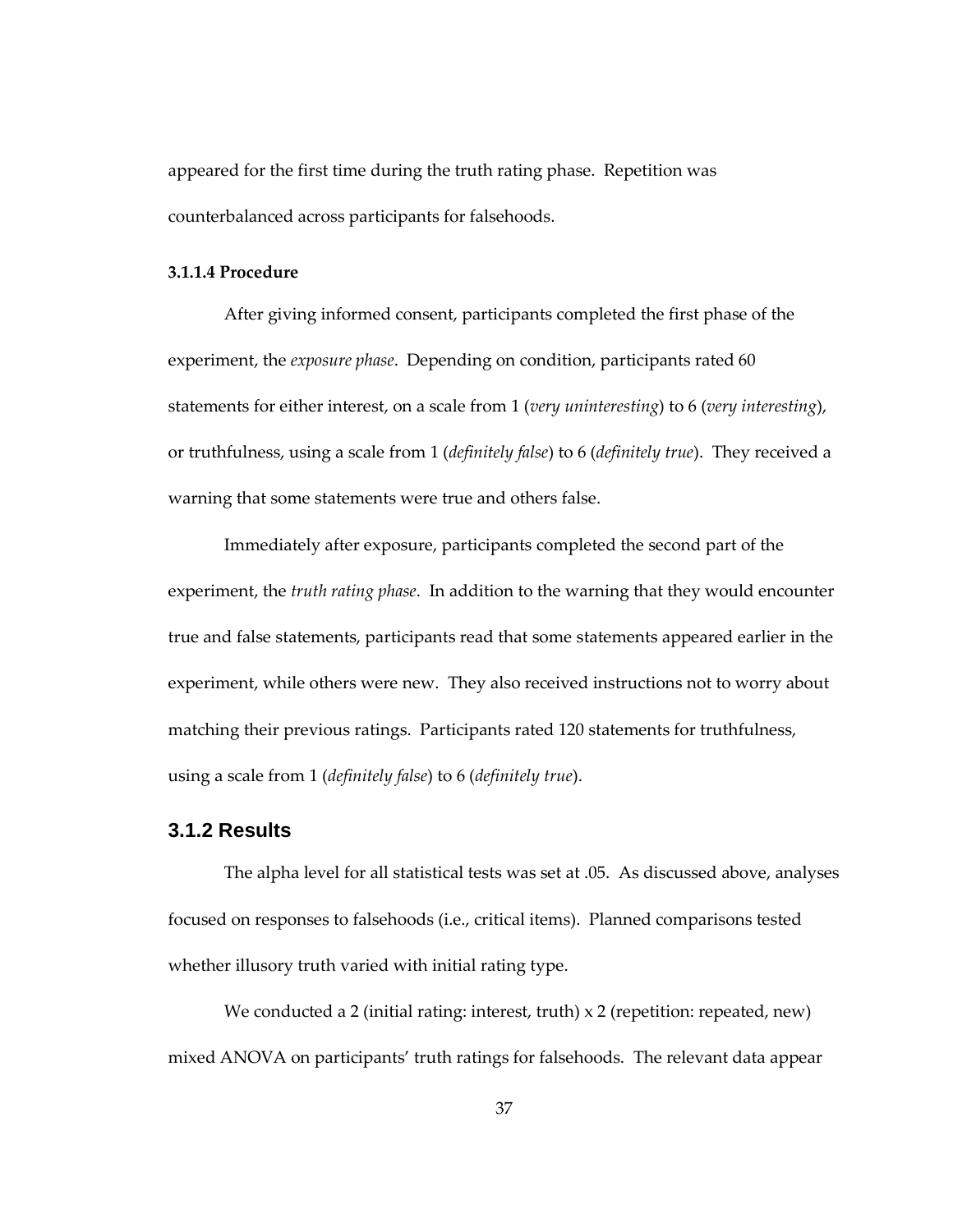in Figure 2. Main effects of initial rating (*F* < 1) and repetition, *F*(1, 101) = 1.61, *p* = .207, were not significant. Critically, we found an interaction between initial rating and repetition,  $F(1, 101) = 5.70$ ,  $p = .019$ ,  $\eta_{p}^2 = .05$ . For participants in the standard condition (initial interest ratings), repeated falsehoods (*M* = 2.85) received higher final truth ratings than new ones  $(M = 2.69)$ ,  $t(51) = 2.40$ ,  $p = .020$ . For participants who critically evaluated claims (initial truth ratings), however, repeated (*M* = 2.69) and new (*M* = 2.74) falsehoods received similar final ratings,  $t(50) = 0.87$ ,  $p = .390$ .



**Figure 2: Mean truth ratings for falsehoods as a function of initial rating type and repetition in Experiment 3. Error bars reflect standard error of the mean.**

## **3.1.3 Discussion**

As expected, after initial interest ratings, participants neglected their knowledge when they could draw inferences based on fluency. Critically evaluating claims (i.e.,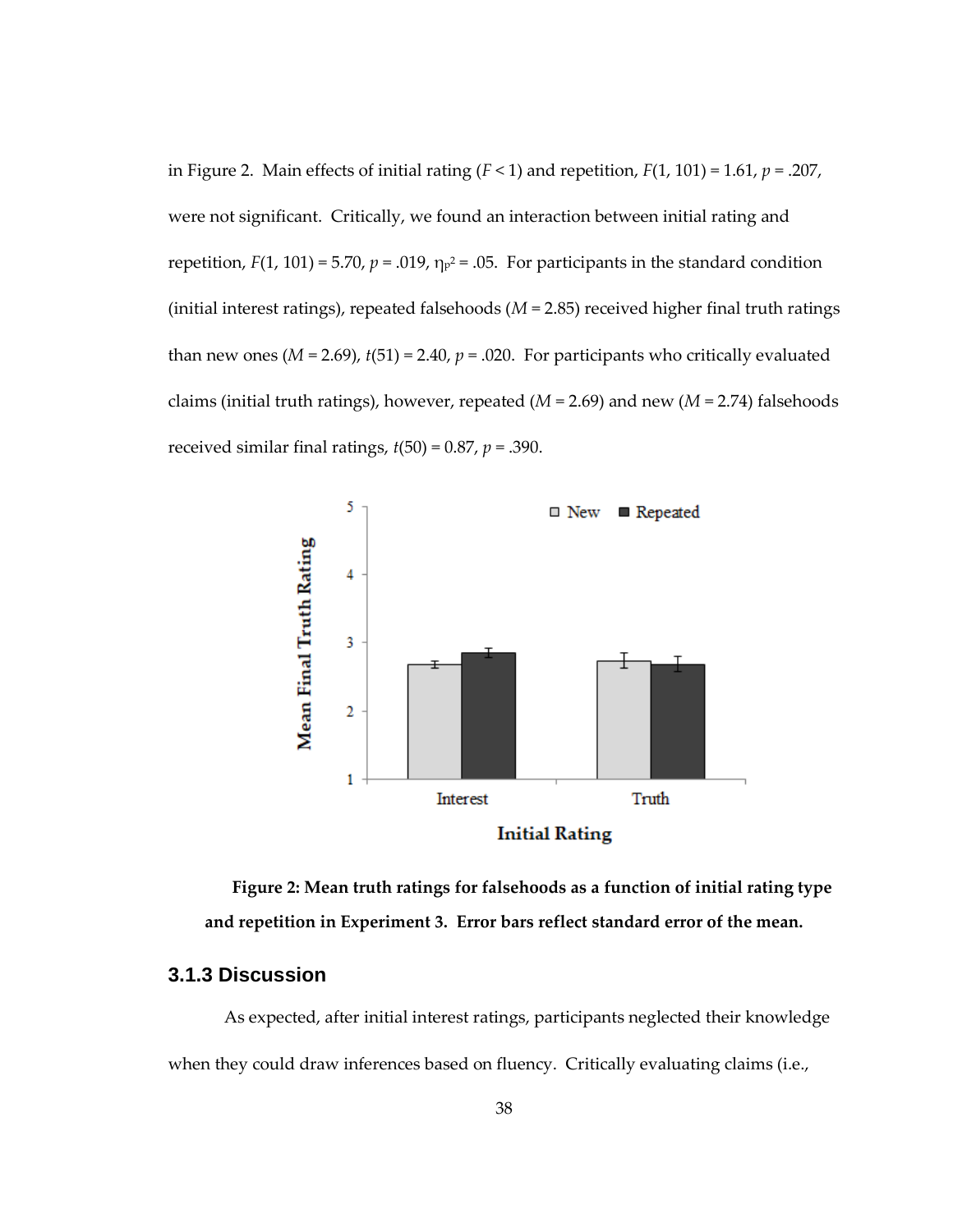initial truth ratings) wiped out the illusion, perhaps by activating knowledge. However, initial truth ratings might affect performance in several ways (e.g., increasing exposure time, encouraging a skeptical approach). Indeed, participants rated truth (*M* = 5517.18 ms) more slowly than they rated interest ( $M = 4179.77$  ms) at exposure. To rule out these possibilities, Experiment 4 includes items that span a range of difficulty. If initial truth ratings activate knowledge, they should reduce illusory truth for known, but not unknown, claims. Despite instructions not to think back to the initial phase, participants may also have anchored final truth ratings around initial ones (e.g., "I said 'probably true' before, so I will stick with my answer"). To discourage anchoring, Experiment 4 used a binary (rather than continuous) scale for final judgments.

## *3.2 Experiment 4*

## **3.2.1 Method**

#### **3.2.1.1 Participants**

Ninety-nine Duke University undergraduates (66 female; M age = 21.44 years) participated for monetary compensation.

#### **3.2.1.2 Design**

This experiment had a 2 (initial rating: interest, truth)  $\times$  2 (repetition: repeated, new) x 2 (estimated knowledge: known, unknown) mixed design. Initial rating type was manipulated between subjects, while repetition and knowledge were manipulated within subjects.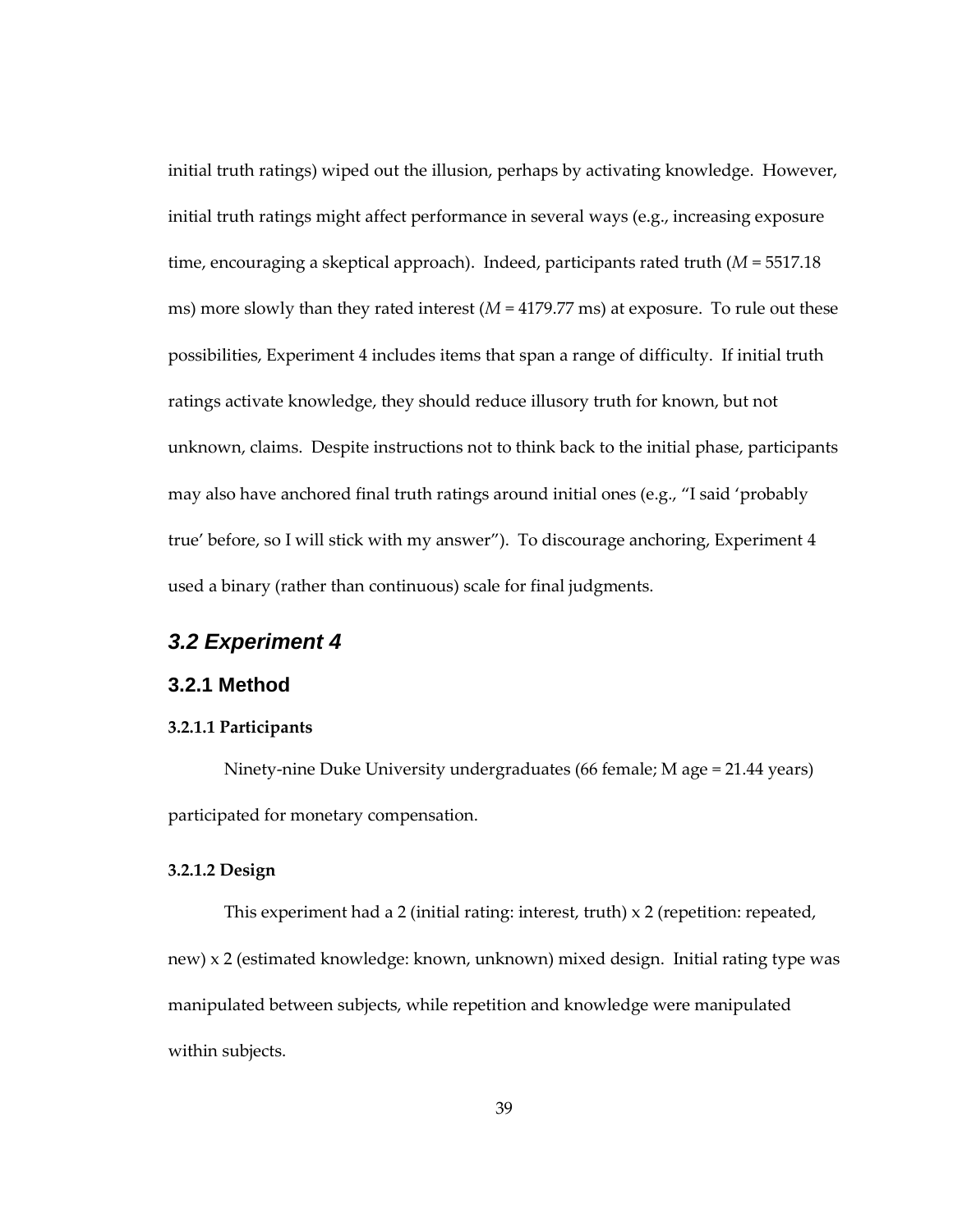#### **3.2.1.3 Materials**

We selected 104 facts from Tauber and colleagues' (2013) general knowledge norms that spanned a range of expected knowledge, then generated an additional 96 items of varying difficulty. Again, we converted facts into false statements by referring to plausible, but incorrect, alternatives. See Table 1 for sample statements.To prevent response bias, we included an equal number of true fillers. We divided the statements into four sets of 50 items. Two sets appeared as falsehoods (i.e., critical items) and the other two appeared as truths (i.e., fillers) for all participants. One set of falsehoods repeated across exposure and truth rating phases, whereas the other appeared for the first time during the truth rating phase. Repetition was counterbalanced across participants for falsehoods.

#### **3.2.1.4 Procedure**

The procedure was identical to that of Experiment 3, with the exceptions that (a) participants judged more claims during the exposure (100 statements) and truth rating (200 statements) phases and (b) they provided binary (*true*, *false*) final truth ratings.

## **3.2.2 Results**

Unlike Experiment 3, we performed analyses on the proportion of statements rated "true." Planned comparisons tested whether illusory truth varied with initial rating type.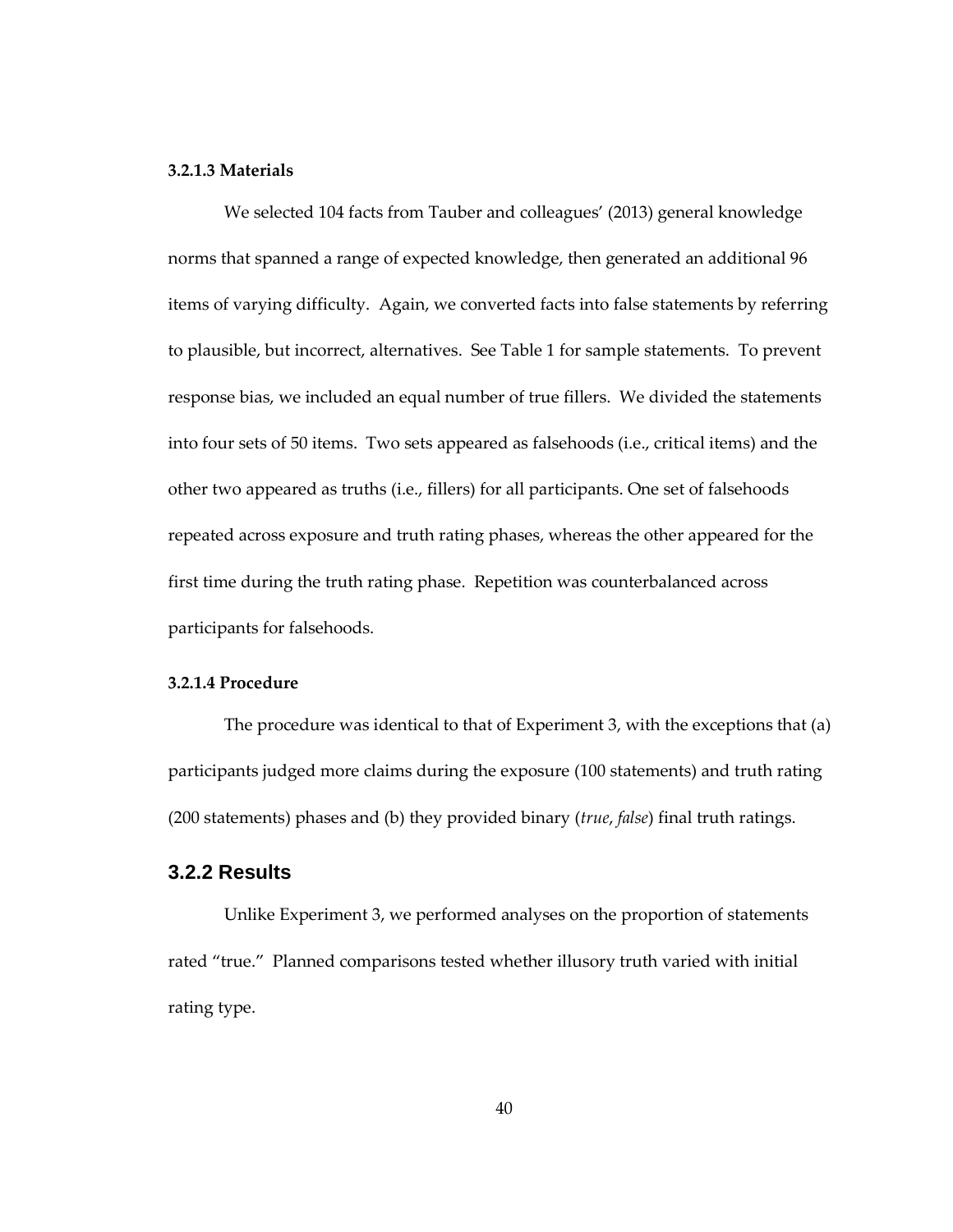We conducted a 2 (initial rating: interest, truth) x 2 (estimated knowledge: known, unknown) x 2 (repetition: repeated, new) mixed ANOVA on participants' truth ratings for falsehoods. The relevant data appear in Figure 3. Replicating the standard illusory truth effect, repeated falsehoods  $(M = 0.56)$  received higher truth ratings than new falsehoods (*M* = 0.49), *F*(1, 97) = 30.57, *p* < .001, η<sup>p</sup> <sup>2</sup> = .24. Unsurprisingly, known falsehoods (*M* = 0.48) received lower (i.e., more accurate) truth ratings than unknown ones (*M* = 0.57), *F*(1, 97) = 25.59, *p* < .001, η<sup>p</sup> <sup>2</sup> = .21.

Overall, participants in the initial truth condition  $(M = 0.50)$  used the final truth rating scale more cautiously than those in the initial interest condition  $(M = 0.48)$ ,  $F(1, 97)$ = 4.02, *p* = .048, η<sup>p</sup> <sup>2</sup> = .04. Since illusory truth is a *relative* effect defined by the difference between ratings of repeated and new items, our design accommodates any baseline differences in the two groups' approaches to the task.

The three-way interaction among initial rating, knowledge, and repetition was not significant,  $F(1, 97) = 2.29$ ,  $p = .133$ . However, the pattern of means suggested that initial truth ratings selectively benefited judgments of known items. Participants in the standard condition (initial interest ratings) demonstrated illusory truth for both unknown (repeated *M* = 0.67; new *M* = 0.55, *t*(48) = 5.28, *p* < .001) and known (repeated *M* = 0.56; new *M* = 0.46, *t*(48) = 5.04, *p* < .001) falsehoods. Participants who critically evaluated claims (initial truth ratings) exhibited illusory truth for unknown (repeated *M*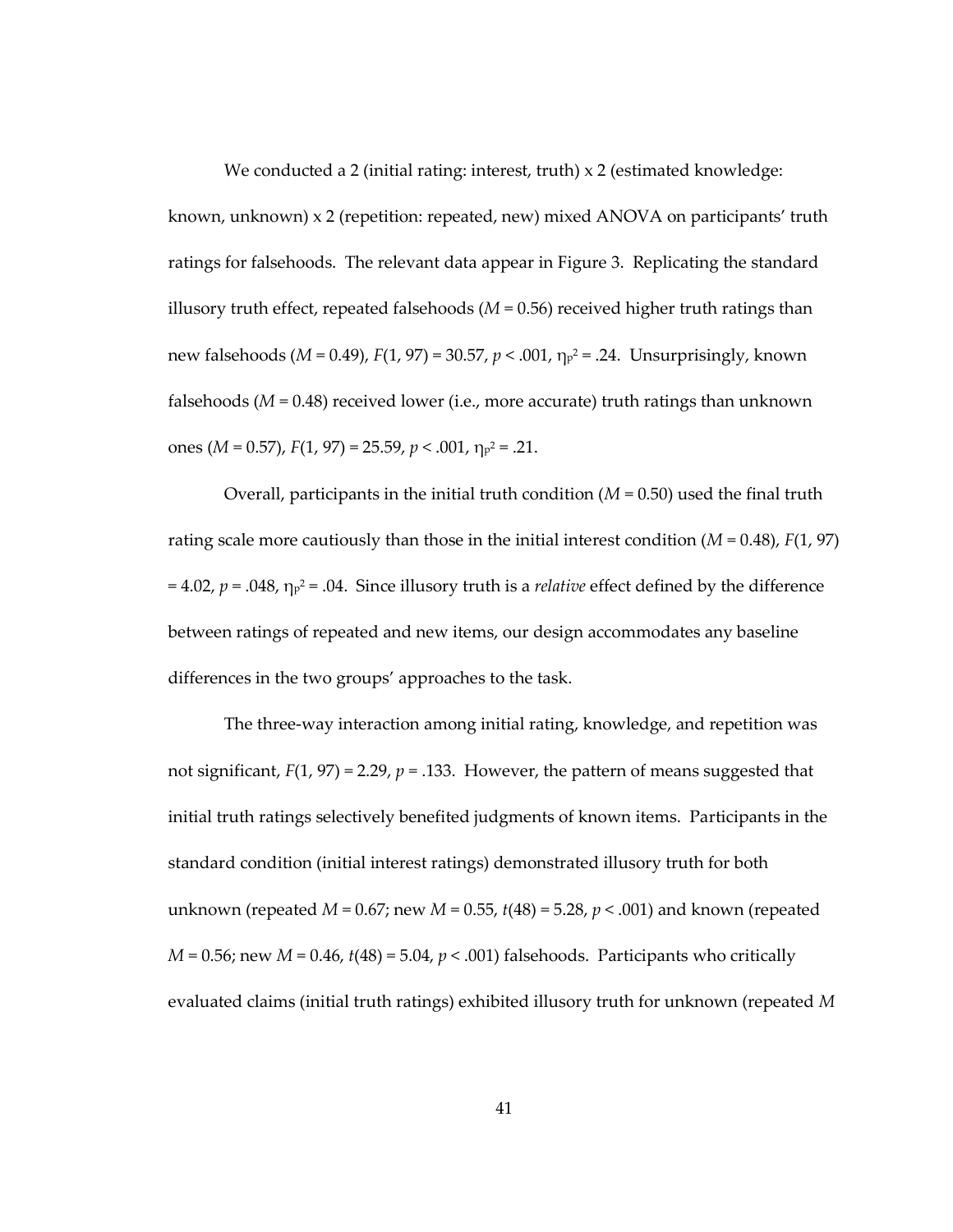= 0.56; new *M* = 0.51, *t*(49) = 2.61, *p* = .012) but not known (repeated *M* = 0.43; new *M* = 0.46, *t*(49) = 1.41, *p* = .165) falsehoods.



**Figure 3: Proportion of falsehoods rated "true" as a function of initial rating type, norm-based estimates of knowledge, and repetition in Experiment 4. Error bars reflect standard error of the mean.**

## **3.2.3 Discussion**

Again, participants who completed a standard exposure task (i.e., initial interest ratings) exhibited illusory truth, regardless of their knowledge. Initial truth ratings selectively benefited known items: Illusory truth was evident for unknown items (where there was no knowledge to activate at exposure), complementing the finding that "deep" processing does not reverse, and can even enhance, illusory truth (Unkelbach &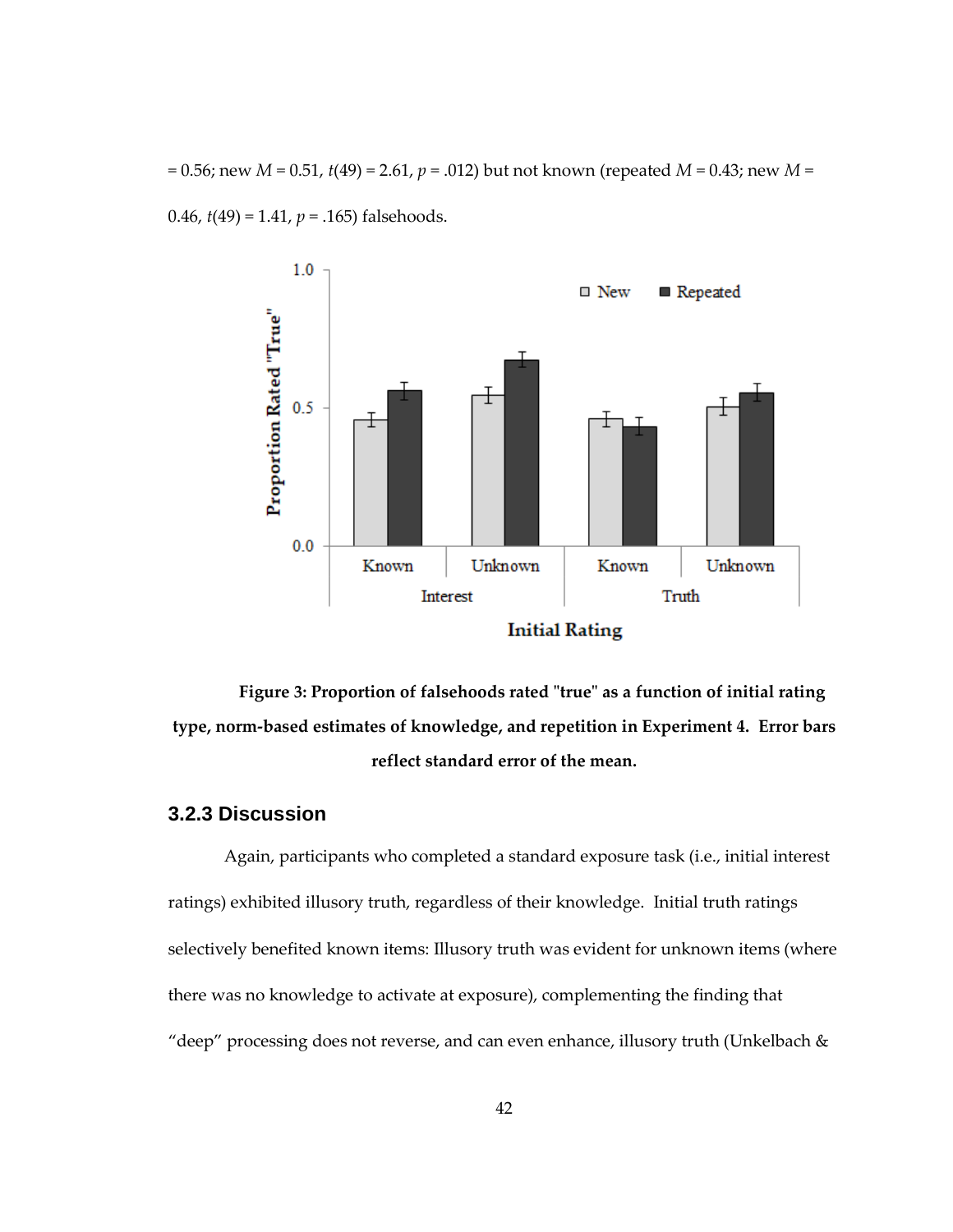Rom, 2017). The illusion was markedly absent for known items. Rather than simply increasing exposure time or engendering skepticism, critically evaluating information appears to activate knowledge stored in memory. The three-way interaction did not reach statistical significance, perhaps because we estimated knowledge using norms. Experiment 5 measured which facts each participant had stored in memory, allowing a stronger test of our hypotheses.

## *3.3 Experiment 5*

## **3.3.1 Method**

#### **3.3.1.1 Participants**

Sixty-eight Duke University undergraduates (35 female; *M* age = 19.31 years) participated for course credit.

#### **3.3.1.2 Design**

This experiment had the same design as Experiment 4, except that knowledge varied within subjects.

### **3.3.1.3 Materials**

We used the same statements as in Experiment 4. The final knowledge check consisted of multiple-choice questions about the falsehoods. The three answer options included the correct answer, the target misinformation presented earlier, and a *don't know* option. For example, the question *What is the name for the inability to sleep?* was accompanied by *insomnia*, *apnea*, and *don't know* answer choices. See Table 1 for sample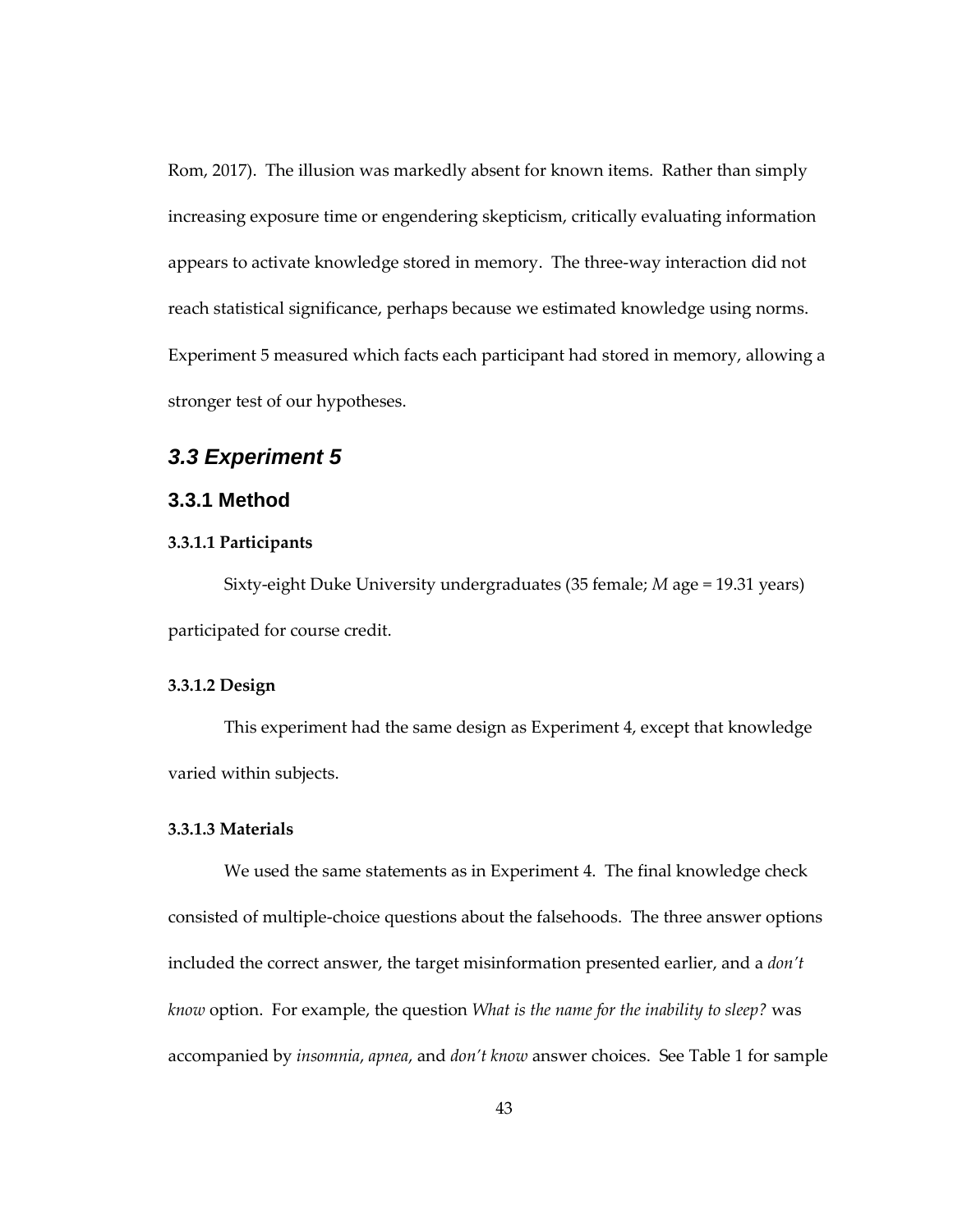questions. Since these items include both true (e.g., *insomnia*) and false (e.g., *apnea*) information, they do not encourage a response bias and no fillers were needed. For each participant, we categorized items as *known* or *unknown* based on knowledge check performance.

#### **3.3.1.4 Procedure**

The procedure was identical to that of Experiment 4, with the exceptions that (a) participants assigned continuous truth ratings using a 6-point scale (as in Experiment 3) and (b) they completed a knowledge check. The final *knowledge check* included 100 multiple-choice questions with three response options: the correct answer, the alternative embedded in the falsehood seen earlier, and *don't know*. The experimenter asked participants to indicate *don't know* instead of guessing any answers. We classified each statement as *known* or *unknown* on the basis of whether a given participant could answer the corresponding question correctly later. That is, a "known falsehood" refers to a knowledge check question that a participant answered correctly and saw in a false framing during the earlier exposure and truth rating phases. Participants did not receive explicit labels or any other indications that specific statements were true or false.

## **3.3.2 Results**

Again, analyses focused on responses to falsehoods (i.e., critical items). Planned comparisons tested whether illusory truth varied with initial rating type.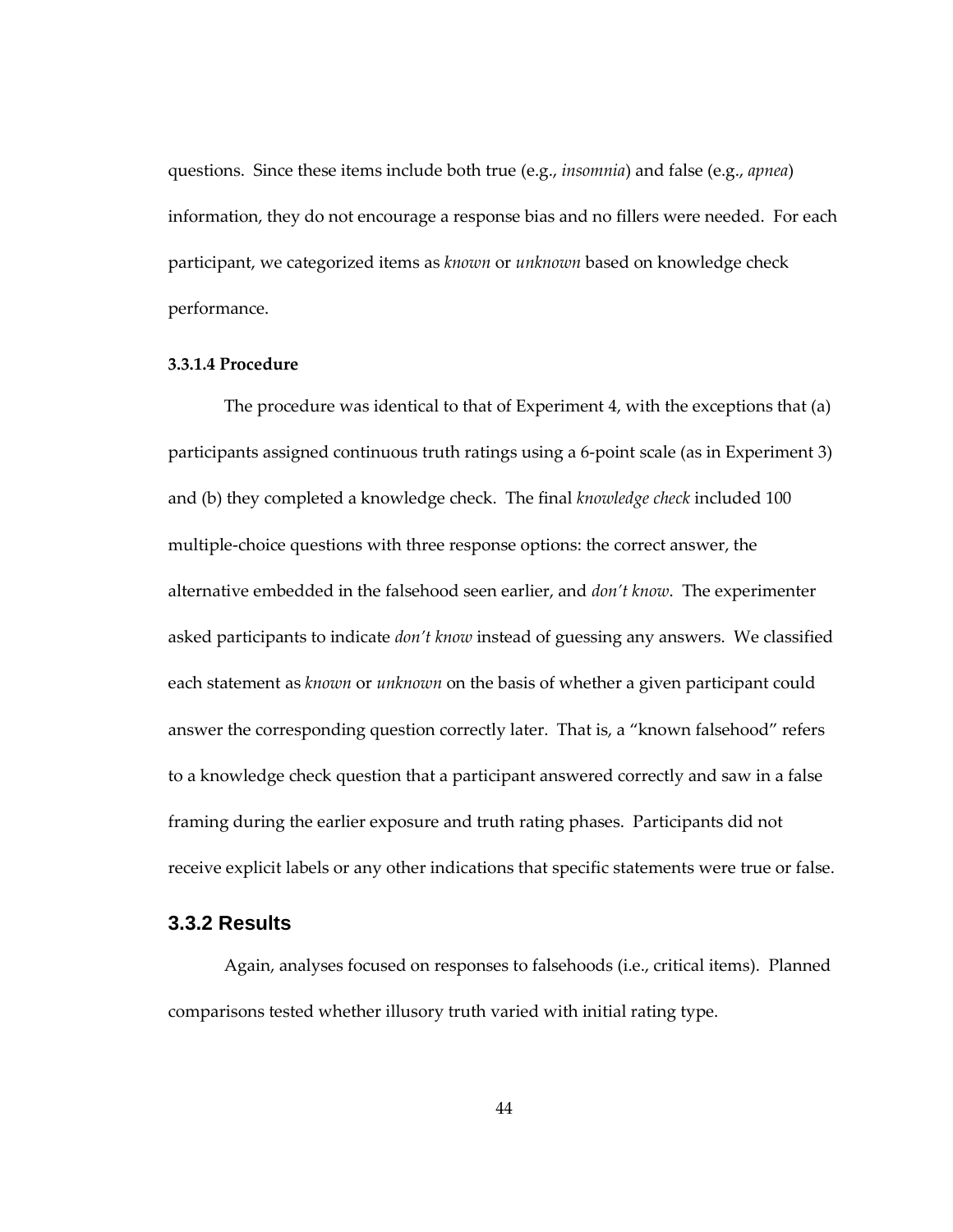#### **3.3.2.1 Knowledge Check**

We first assessed knowledge check performance to ensure that our materials spanned a range of difficulty. Overall, participants answered 44% of the knowledge check questions correctly (known items). They responded to 8% of the questions with falsifications, and to another 48% with *don't know*. Collapsing across these response types, 56% of the items were unknown. The high *don't know* rate indicates that correct answers corresponded to actual knowledge, rather than guesses. Again, the knowledge check likely underestimates people's knowledge, since viewing the false version of a statement may bias people to choose the wrong answer later (Bottoms et al., 2010; Kamas et al., 1996).

#### **3.3.2.2 Truth Ratings**

We conducted a 2 (initial rating: interest, truth)  $x$  2 (demonstrated knowledge: known, unknown) x 2 (repetition: repeated, new) mixed ANOVA on participants' truth ratings for falsehoods. The number of known and unknown items varied for each participant, depending upon on his or her knowledge check performance. Every participant's data included a minimum of 11 trials per cell, and the average trial count per cell was 25. The relevant data appear in Figure 4.

Again, repeated falsehoods  $(M = 3.34)$  received higher truth ratings than new falsehoods (*M* = 3.23), *F*(1, 66) = 5.42, *p* = .023, η<sup>p</sup> <sup>2</sup> = .08. As expected, known falsehoods  $(M = 2.59)$  received lower (i.e., more accurate) truth ratings than unknown ones  $(M = 2.59)$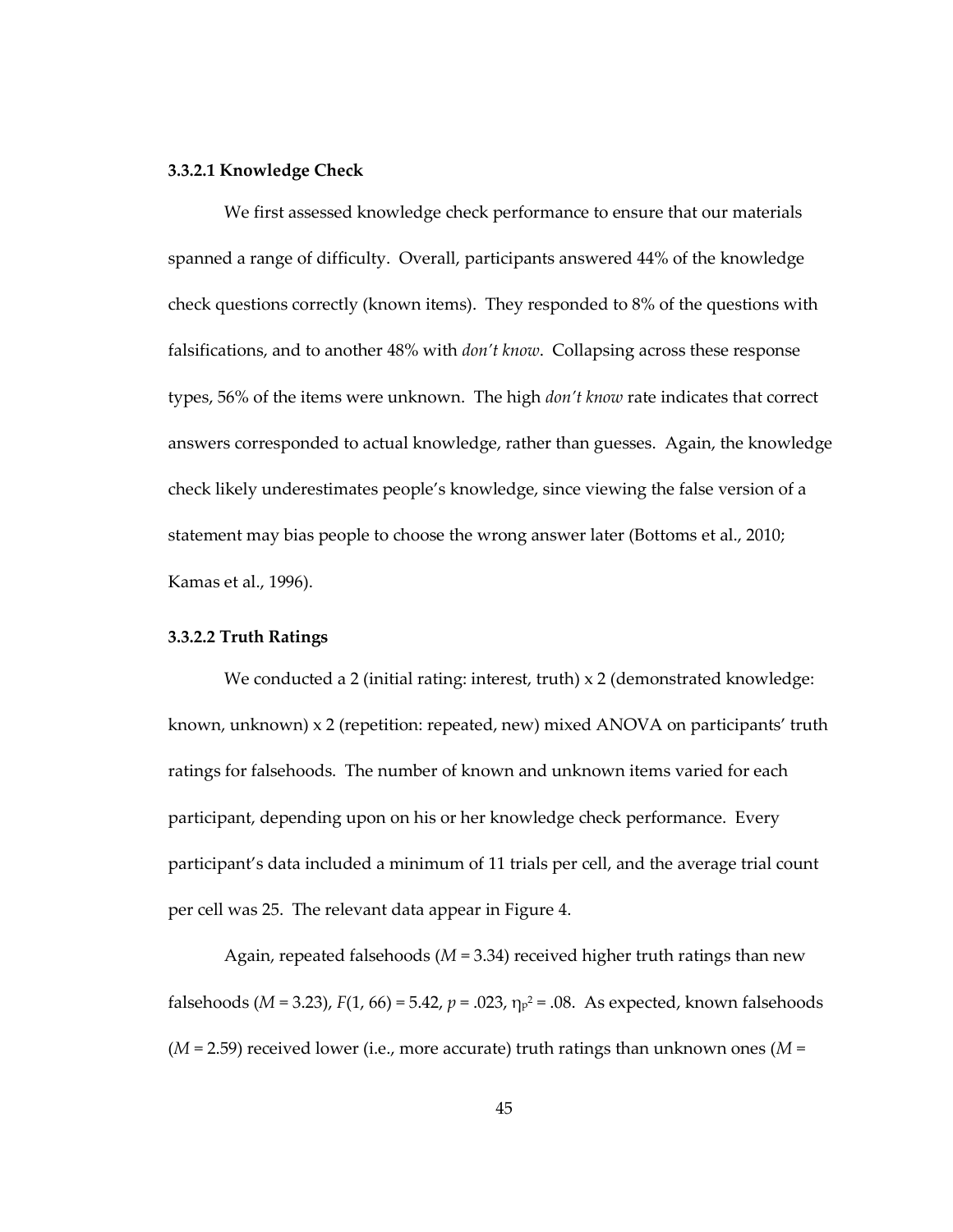3.97),  $F(1, 66) = 352.81$ ,  $p < .001$ ,  $\eta_{p^2} = .84$ . Overall, participants in the initial truth condition  $(M = 3.16)$  used the final truth rating scale more cautiously than those in the initial interest condition (*M* = 3.40), *F*(1, 66) = 6.24, *p* = .015, η<sup>p</sup> <sup>2</sup> = .09; they (known *M* = 2.38, unknown *M* = 3.94) also applied their knowledge more consistently than those in the standard condition (known *M* = 2.80, unknown *M* = 4.00) did, *F*(1, 66) = 6.10, *p* = .016,  $\eta_{p}$ <sup>2</sup> = .09. Again, our design accommodates any baseline differences in the two groups' approaches to the task.

The three-way interaction among initial rating, knowledge, and repetition was significant,  $F(1, 66) = 8.13$ ,  $p = .006$ ,  $\eta_p^2 = .11$ . Participants in the standard condition (initial interest ratings) demonstrated illusory truth for both unknown (repeated *M* = 4.07; new *M* = 3.93, *t*(34) = 2.23, *p* = .033) and known (repeated *M* = 2.95; new *M* = 2.66,  $t(34) = 2.54$ ,  $p = .016$ ) falsehoods. Participants who critically evaluated claims (initial truth ratings) exhibited illusory truth for unknown (repeated *M* = 4.02; new *M* = 3.87, *t*(32) = 2.82, *p* = .008) but not known (repeated *M* = 2.32; new *M* = 2.44, *t*(32) = 1.20, *p* = .238) falsehoods.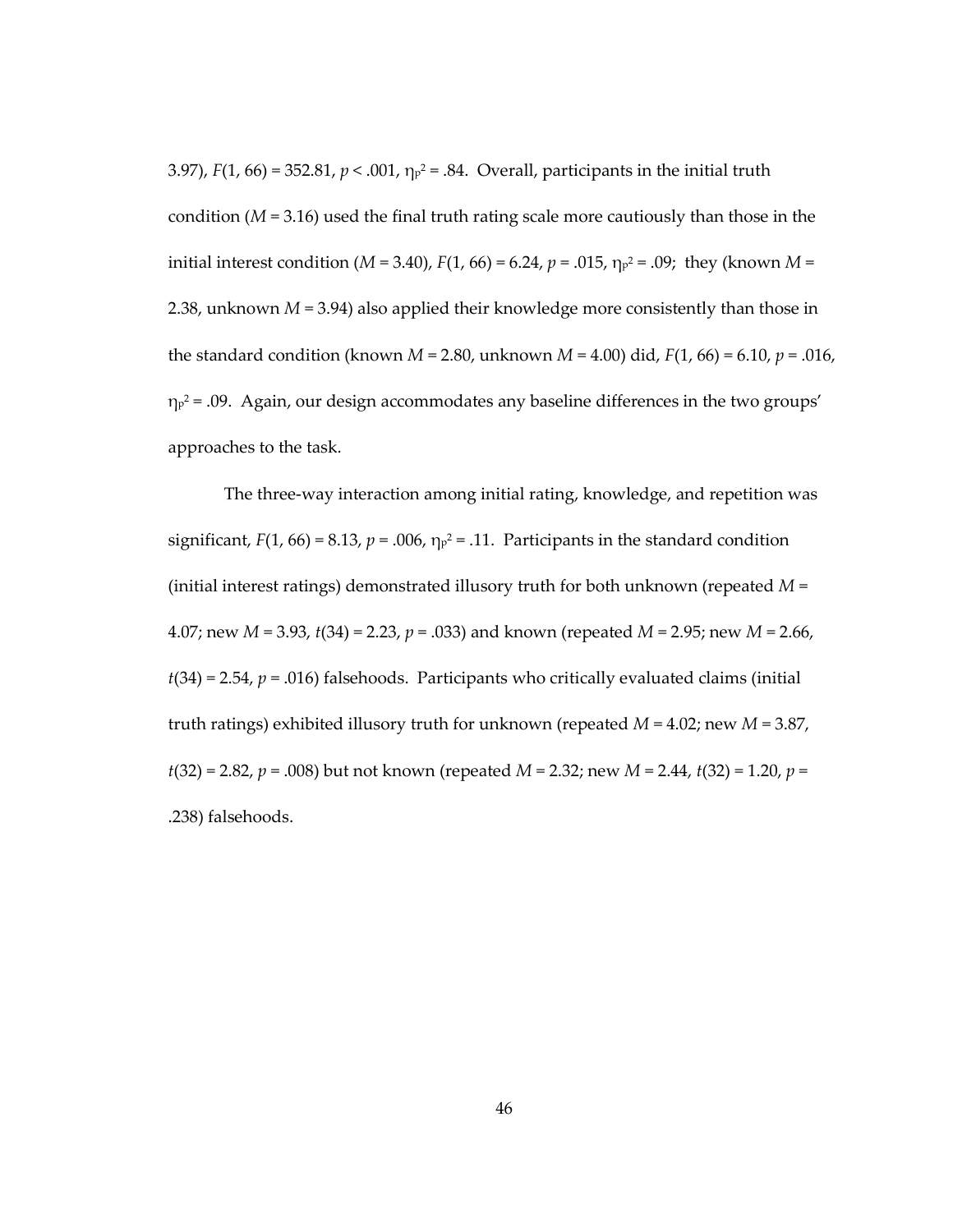

**Figure 4: Mean truth ratings for falsehoods as a function of initial rating type, knowledge, and repetition in Experiment 5. Error bars reflect standard error of the mean.**

## *3.4 Discussion*

The present research prompted young adults to consider their knowledge, even when falsehoods were fluent. Initial truth ratings completely eliminated illusory truth when people held relevant knowledge; if anything, known falsehoods received nominally *lower* truth ratings with repetition. These findings are impressive, given that illusory truth stubbornly emerges even after long delays (Brown & Nix, 1996), warnings (Nadarevic & Aßfalg, 2016), and explicit indications that sources are unreliable (Henkel & Mattson, 2011).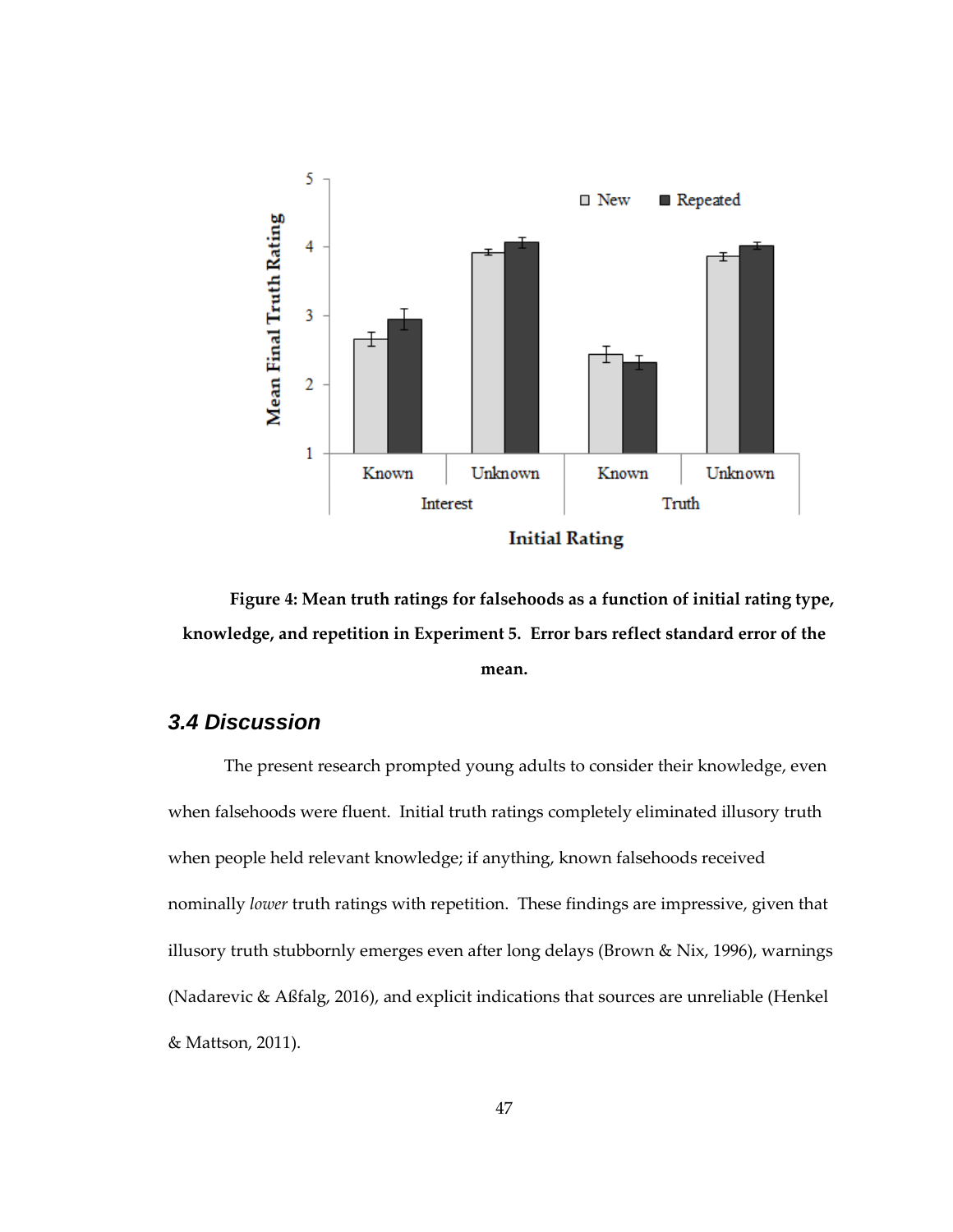Interestingly, people spontaneously "suspend" other dominant heuristics in favor of relevant knowledge. When deciding which of two cities (e.g., *Modena*, *Milan*) is larger, people overwhelmingly choose the recognized alternative (e.g., *Milan*; see Pachur, Todd, Gigerenzer, Schooler, & Goldstein, 2011, for a review). Half of participants indicate that recognized cities are larger on *every single trial* – even when unrecognized cities boast significant industries, airports, and major national soccer teams (reliable indicators of city size; Pachur, Bröder & Marewski, 2008). Much like fluency, reliance on a *recognition heuristic* exploits a "by product" of cognition, predicts real-world outcomes (e.g., winners of elections; Marewski, Gaissmaier, Schooler, Goldstein, & Gigerenzer, 2010), and has clear neural correlates (in anterior frontomedian cortex, precuneus, and retrosplenial cortex; Volz et al., 2006). Though recognition usually dominates inferences about quantity, knowledge can supersede it. Oppenheimer (2003) asked Bay Area residents to indicate which were larger: small, nearby cities (e.g., *Milpitas*) or fictional cities (e.g., *Rio Del Sol*). Instead of inferring that recognized cities were larger, participants drew upon their knowledge (i.e., that the well-known cities were small) and chose the fictional cities. While older adults naturally "suspend" the fluency heuristic in favor of knowledge, young adults must be encouraged to do so. Interestingly, experts may lie somewhere in the middle – history graduate students pass over errors in their domain of expertise (e.g., answer questions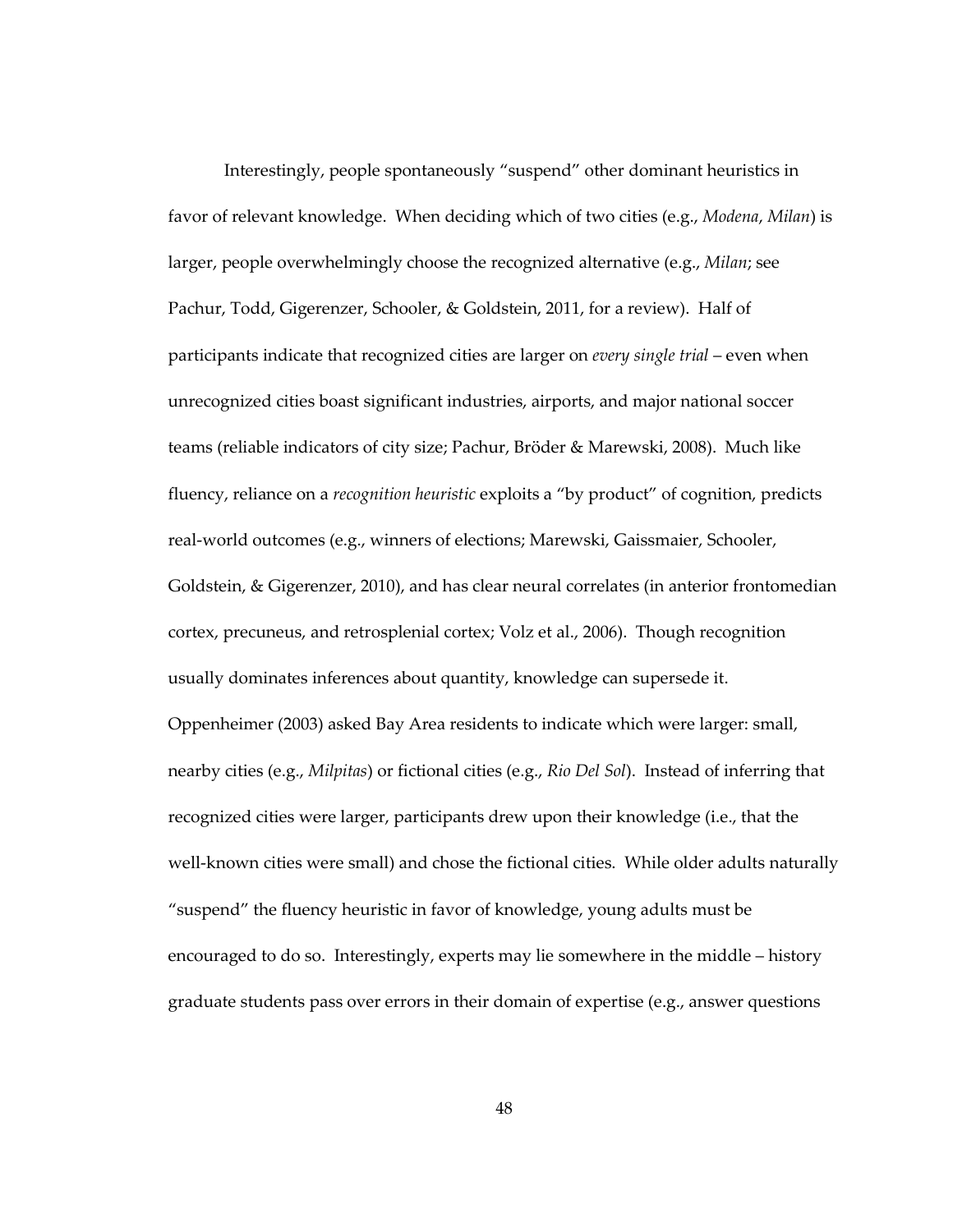like *In what US state were the forty-niners searching for oil?*), albeit less often than novices do (Cantor & Marsh, 2016).

"Fake news" headlines, propaganda, and misleading advertisements tend to be repeated, suggesting the importance of an evaluative strategy that "activates" knowledge. Such an approach takes advantage of information already stored in memory, generalizes across domains (e.g., advertisements, politicians' speeches), feels less invasive than censoring or manipulating content (see public outcry to Kramer, Guillory, & Hancock, 2014), and is easily implemented; a simple Chrome extension could insert an *is this true?* icon next to headlines that appear in our newsfeeds and Google search results. Notably, it is neither feasible nor efficient to carefully evaluate the truthfulness of every single claim in our environment. Searching memory requires time and effort, whereas fluent judgments are fast, easy, and (in most cases) accurate (Unkelbach, 2007). Carefully judging truth should be reserved for high-stakes judgments (e.g., about large purchases or voting behavior) in domains where people have background knowledge. This approach will be most helpful when false claims tend to closely resemble the truth (see Hinze, Slaten, Horton, Jenkins, & Rapp, 2014; van Oostendorp, H., & de Mul, S., 1990) – repeating implausible claims (e.g., *The earth is a perfect square*; Pennycook et al., in preparation) does not make people believe them.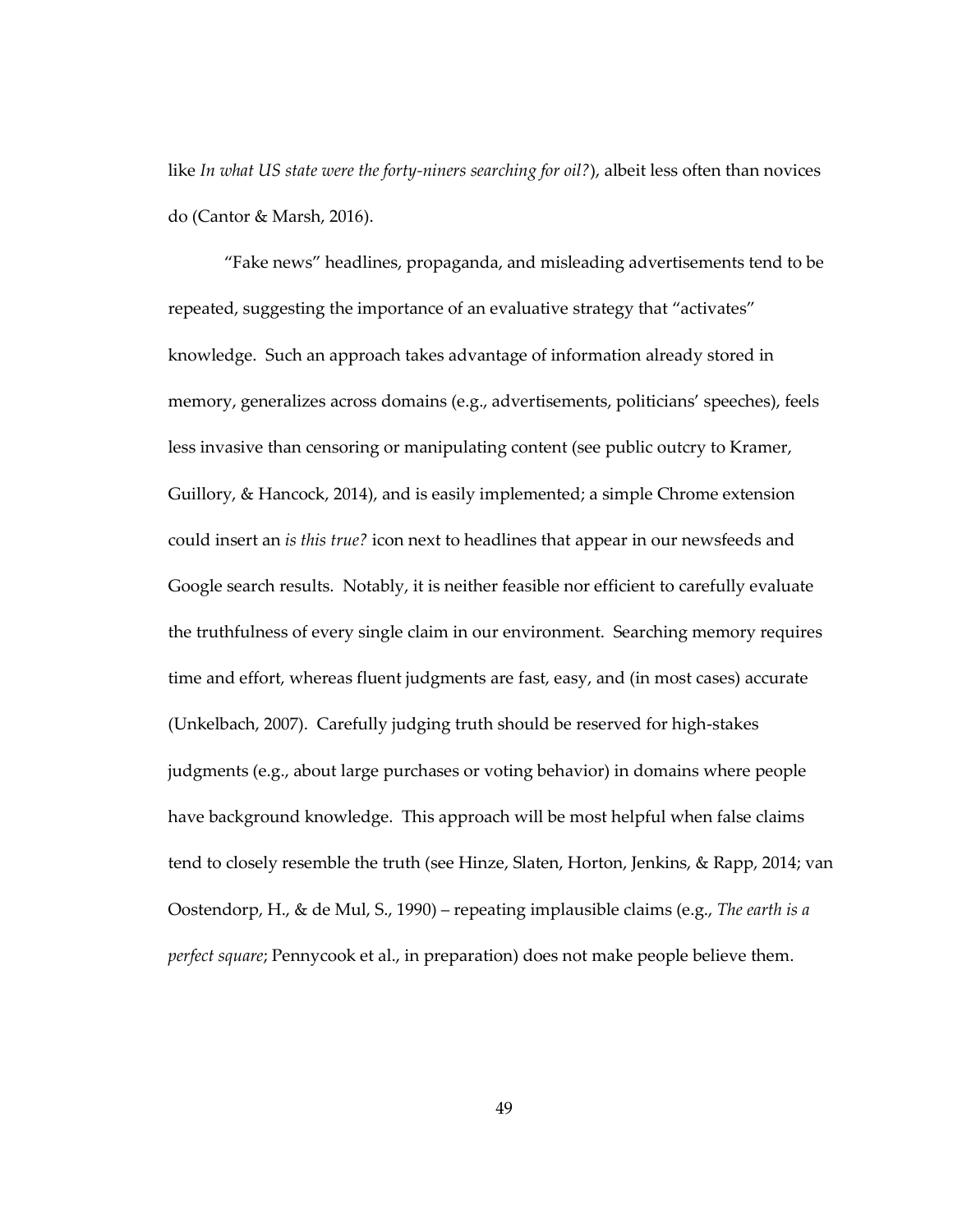# **4. Neither Young nor Older Adults Conflate Positivity with Truth<sup>1</sup>**

*I don't believe in aging. I believe in forever altering one's aspect to the sun. Hence my optimism.* – Virginia Woolf

*I'd like to buy the world a Coke.* In 1971, Coca Cola released an iconic advertisement in which throngs of young people sang together on the cliffs of Dover. In response, the company received over 100,000 letters of praise and requests for the sheet music. *Joy marketing* is still in full effect today (e.g., McDonald's *I'm lovin it* campaign), capitalizing on people's tendency to consider affect as a source of information, even when it is unrelated to the judgment at hand. We ask ourselves *How do I feel about this?*  and then attribute our feelings to the target (Schwarz, 2012). In one prominent example, positivity implies familiarity, and vice versa. Positive faces feel more familiar than neutral ones (Garcia-Marques, Mackie, Claypool, & Garcia-Marques, 2004), and familiar faces appear happier than new ones (Carr, Brady & Winkielman, 2017). Easy processing "feels good," according to both self-reports (Monahan et al., 2000) and facial myography (i.e., activity over the zygomaticus "smiling" muscle, Carr et al., 2016; Winkielman & Cacioppo, 2001). Happy, but not sad, people endorse attitudes based on easy-to-retrieve (i.e., fluent) arguments (Ruder & Bless, 2003). Compared to a neutral mood, happiness encourages people to falsely recognize words (i.e., call them "old," Claypool, Hall,

1

<sup>&</sup>lt;sup>1</sup> Adapted from Brashier, N. M. & Marsh, E. J. (in preparation). Positivity does not cue truth.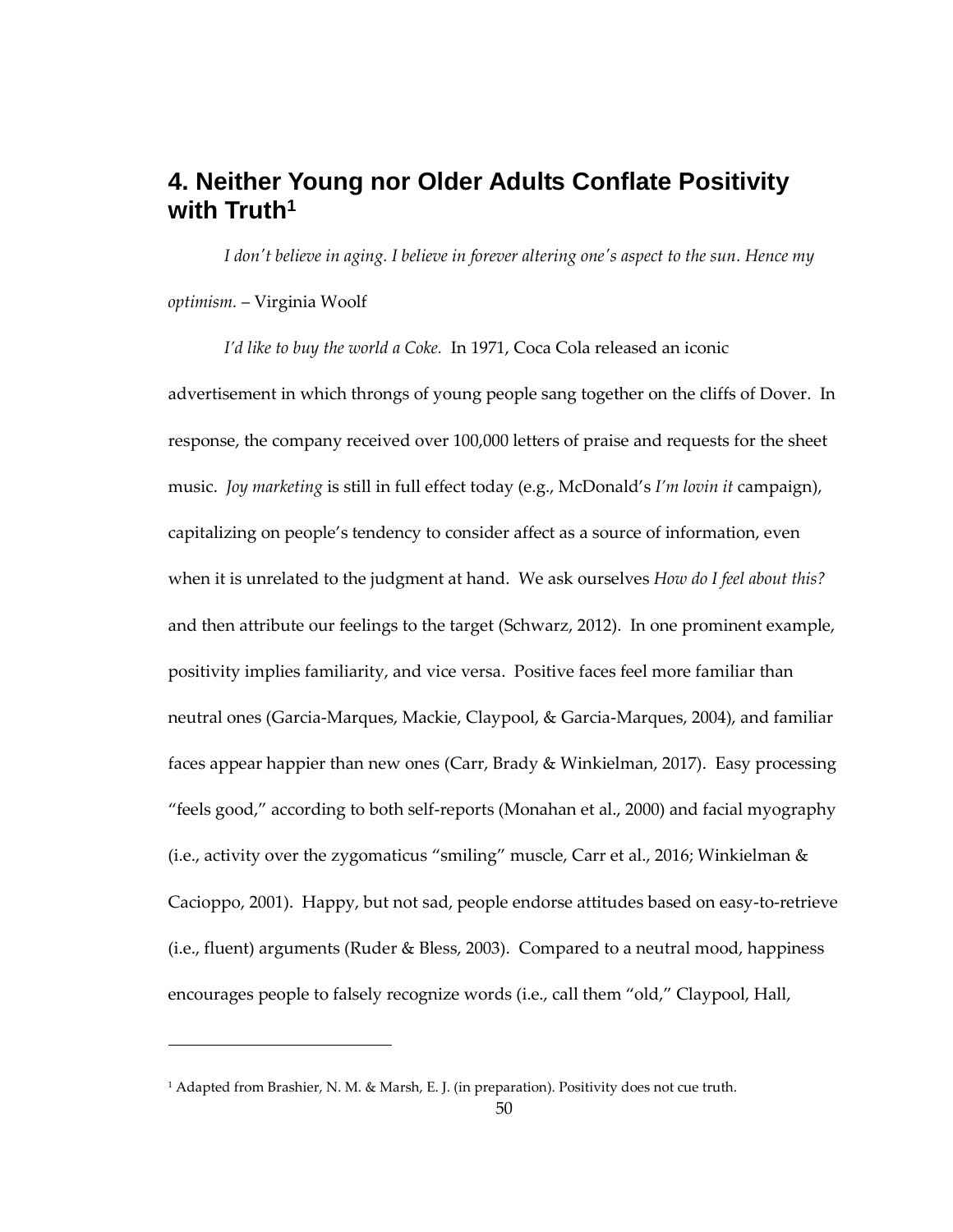Mackie, & Garcia-Marques, 2008). Given this "warm glow" of familiarity, it is unsurprising that negative mood wipes out illusory truth (Koch & Forgas, 2012) and helps people detect deception (Forgas & East, 2008).

Does fluency provide any unique information, or is it simply redundant with affect? Unkelbach and colleagues (2011) found similar illusory truth effects for claims with positive (*The divorce rate in Grenada is lower than in the rest of Spain*) and negative (*The divorce rate in Grenada is higher than in the rest of Spain*) framings. Moreover, multinomial modeling suggests that people guess "true" more often when statistical statements have a *negative*, rather than positive, framing (Hilbig, 2012). Thus, fluency appears to convey metacognitive information above and beyond positivity. While framing impacts mood, it is not the strongest manipulation of affect (i.e., "good feelings" elicited by positive framings only averaged 65.58 out of 100 on a visual analogue scale; Unkelbach et al., 2011). In addition, elicited feelings came directly from the information that people were judging, introducing an inherent confound between affect and the targets of each truth judgment (see Schwarz, 2012). Moreover, feelings elicited by the target itself (*integral affect*) provide valid information; *incidental affect* from another source (e.g., mood, affective prime) can be misleading (see Västfjäll et al., 2016, for a review).

The present work builds off of a large literature showing that affect "bleeds into" judgments, even when it is completely irrelevant. By and large, we make more positive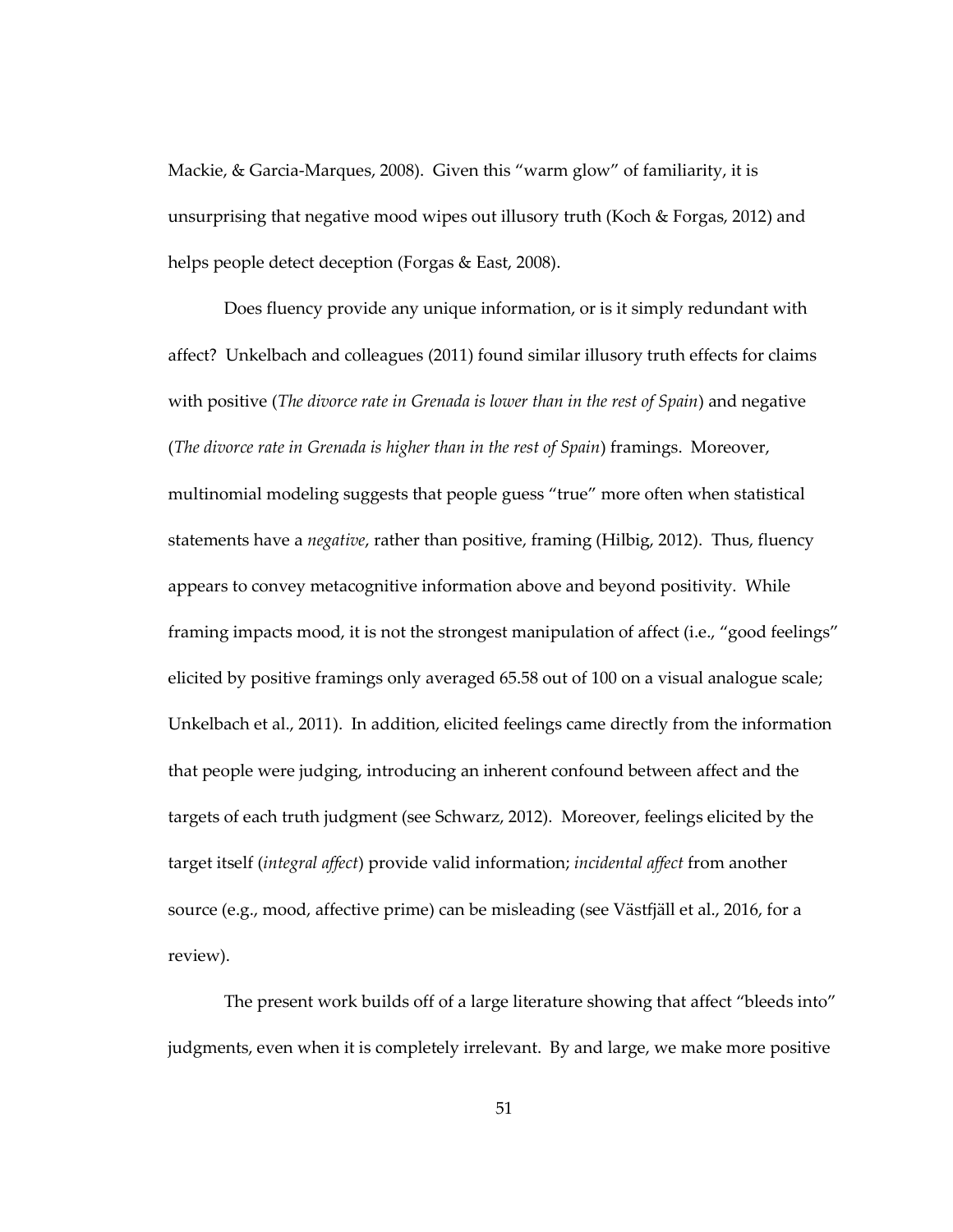judgments when happy, and more negative ones when sad. After reading about a negative event (e.g., street crime), people give inflated estimates of unrelated risks (e.g., toxic chemical spills); the opposite occurs after reading about a positive event (Johnson & Tversky, 1983). Affect can literally make mountains out of molehills: People in sad moods estimate that hills are steeper (Riener, Stefanucci, Proffitt, & Clore, 2011). Mood (cued by weather) even shapes real-world decisions, such as medical school admissions (i.e., applicants receive lower scores on rainy days; Redlmeier & Baxter, 2009) and stock market investments (i.e., market goes up when the sun shines; Hirshleifer & Shumway, 2003).

Affect is just one of several extraneous cues used when evaluating information – we are prone to the *lure of seductive details*. Explanations of psychological phenomena (e.g., attentional blink) appear more compelling when they include logically irrelevant neuroscience (e.g., brain scans; Weisberg, Keil, Goodstein, Rawson, & Gray, 2009). Similarly, including a picture (e.g., of a windmill in an unidentifiable field) alongside a claim (e.g., *The first wind mills were built in Persia*) makes it seem truer (i.e., *truthiness*; Newman et al., 2012; but see Michael, Newman, Vuorre, Cumming, & Garry, 2013). The present work manipulates the emotional content of accompanying pictures (not the presence or absence of a photograph). The most obvious prediction is that extraneous positive (negative) information cues truth (falseness). Unkelbach and colleagues (2011)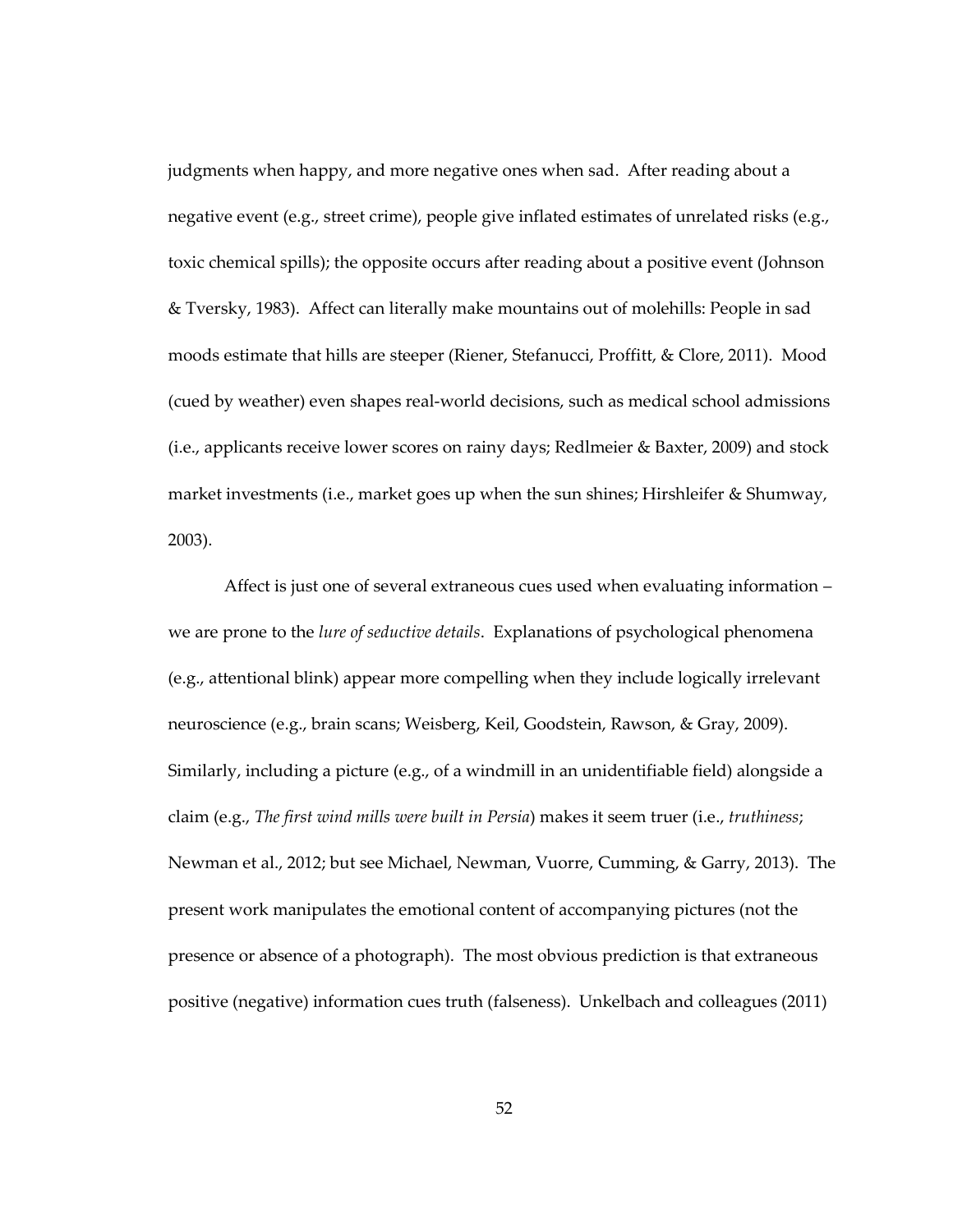noted initial evidence for this hypothesis: Participants judged positive statements to be "true" more often than negative ones in some, but not all, experiments.

If we do judge truth through "rose-tinted glasses," such a positivity bias should increase across the lifespan (see Mather, 2015, for a review). According to socioemotional selectivity theory, older adults sense that "time is limited" and thus strive to maintain important relationships (Carstensen, 1992; Fredrickson & Carstensen, 1990), leading them to interact with fewer peripheral social partners (English  $\&$ Carstensen, 2014). They also regulate their own affect: In what is considered the "bright side of aging," older adults preferentially remember positive words (Kensinger, 2008), pictures (Charles, Mather, & Carstensen, 2003), faces (Grady, Hongwanishkul, Keightley, Lee, & Hasher, 2007), advertisements (Fung & Carstensen, 2003), and interpersonal impressions (Cassidy & Gutchess, 2012) relative to neutral ones (i.e., *positivity effect*; Mather & Carstensen, 2005). Young adults often demonstrate the reverse: a negativity effect. A recent meta-analysis (*N* = 7,129) confirmed that older adults exhibit a small, but significant, positivity effect (*d* = .13) in attention and memory, whereas young adults exhibit a negativity effect (*d* <sup>=</sup> -.12; Reed, Chan, & Mikels, 2014). Thus, a positivity bias for truth may be enhanced in old age, while a negativity bias for falseness may only be apparent in young adults.

In three experiments, we asked whether people conflate positivity with truth (and negativity with falseness). Young (Experiments 6-8) and older (Experiment 8)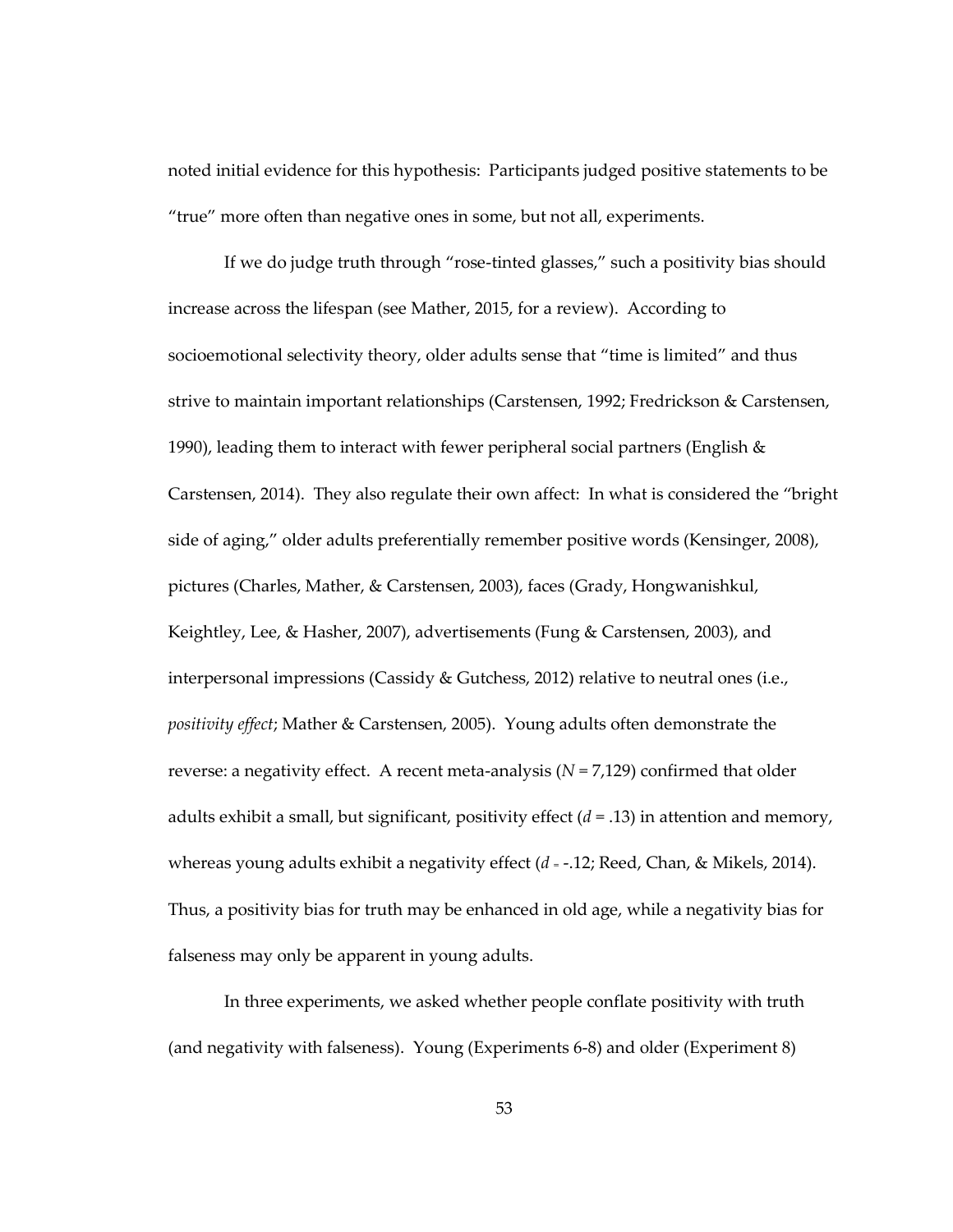participants judged the truth of claims paired with negative, neutral, and positive faces. These photographs did not bear on the correct answers, so affect served as a completely extraneous cue.

## *4.1 Experiments 6 and 7*

## **4.1.1 Method**

## **4.1.1.1 Participants**

Fifty-four workers (23 female; *M* age = 34.11 years) on Amazon Mechanical Turk (MTurk) participated for compensation in Experiment 6. Fifty-two workers (28 female; *M* age = 39.02 years) participated in Experiment 7.

#### **4.1.1.2 Design**

These experiments manipulated affect (negative, neutral, positive) within subjects.

#### **4.1.1.3 Materials**

We selected 48 facts from Tauber and colleagues' (2013) general knowledge norms that were likely to be unknown (on average, answered correctly by 1% of norming participants), then generated an additional 42 items of similar difficulty. We converted half of the facts (e.g., *The smallest insect species is the fairyfly*) into false statements by referring to plausible, but incorrect, alternatives (e.g., *The smallest insect species is the adelgid*). Pilot participants could not discriminate between true and false items. We divided the statements into three sets of 30 items.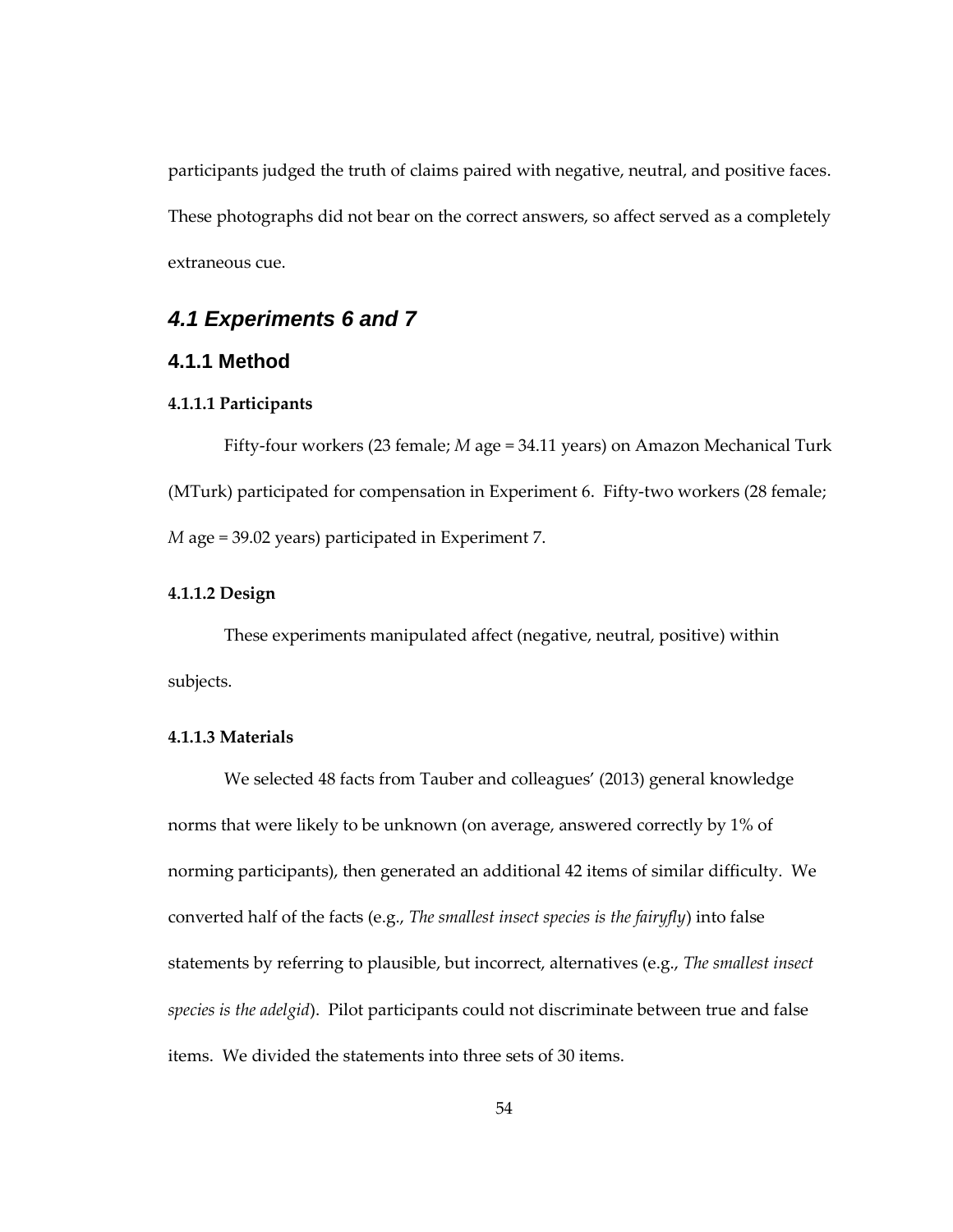We collected 90 photographs from FACES, a database of naturalistic facial expressions (Ebner, Riediger, Lindenberger, 2010). They corresponded to 30 individuals each displaying positive (happiness), neutral, and negative (anger in Experiment 6, fear in Experiment 7). Half of the pictured individuals were female, and they ranged in age (19-78 years). Each set of 30 photos (positive, neutral, negative) was paired with a set of 30 statements, with affect counterbalanced across participants.

#### **4.1.1.4 Procedure**

After giving informed consent, participants rated 90 statements for truthfulness, using a scale from 1 (*definitely false*) to 6 (*definitely true*). Each statement appeared with a photograph of a negative (angry in Experiment 6, fearful in Experiment 7), or neutral, or happy face (see Figure 5). Participants received a warning that some statements were true and others false. They expected to see pictures, but did not get any further instructions about how to use the photos. We were careful not to insinuate that the pictured individuals were the *sources* of the statements. After all, it is adaptive to think twice about information delivered by a person wearing a frown. Emotions signal approach/avoid behaviors, and thus automatically inform our impressions of whether people are trustworthy (see Todorov, Said, Engell, & Oosterhof, 2008, 2011).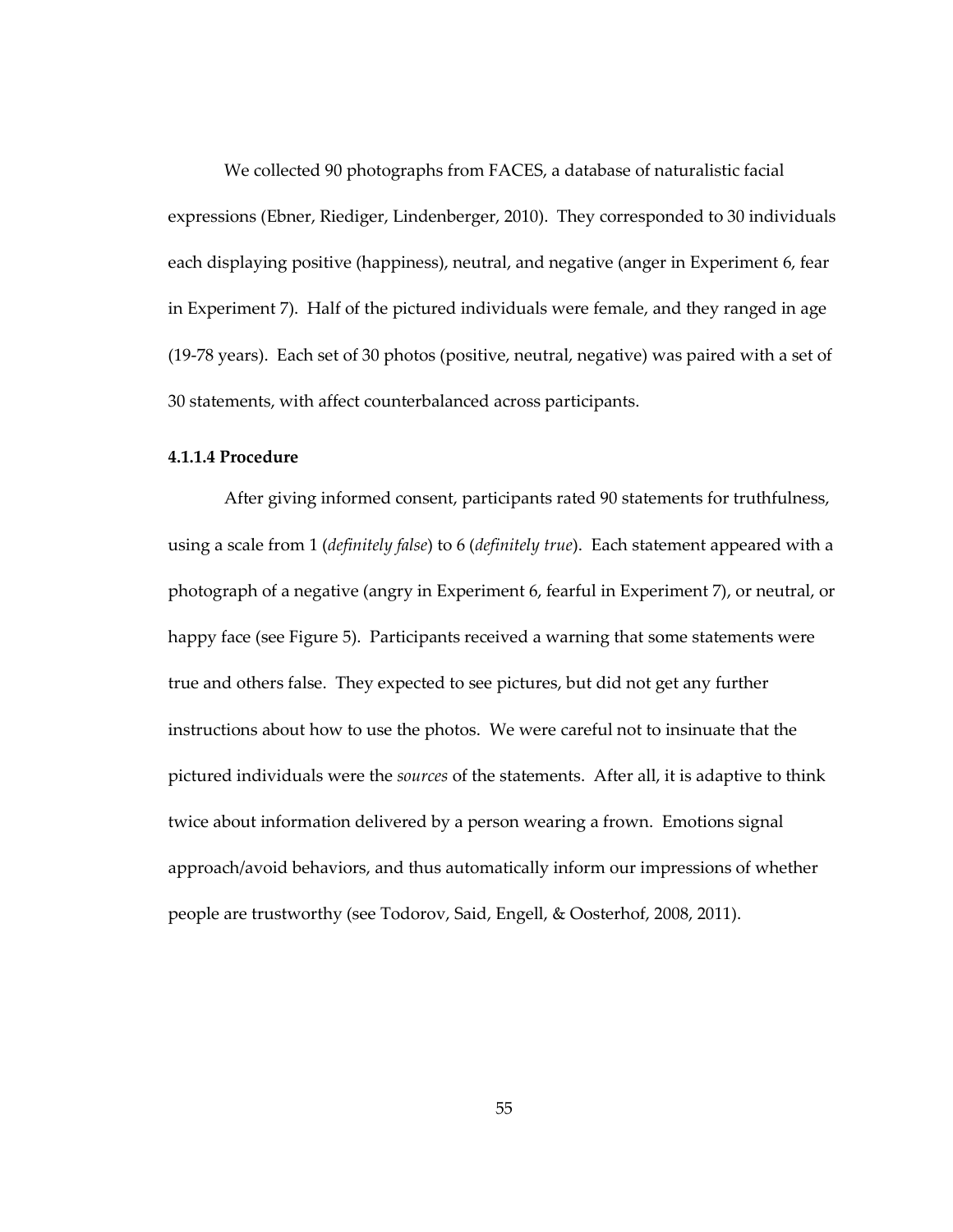

**Figure 5: Claims appeared alongside individuals making angry, neutral, and happy expressions in Experiment 6.**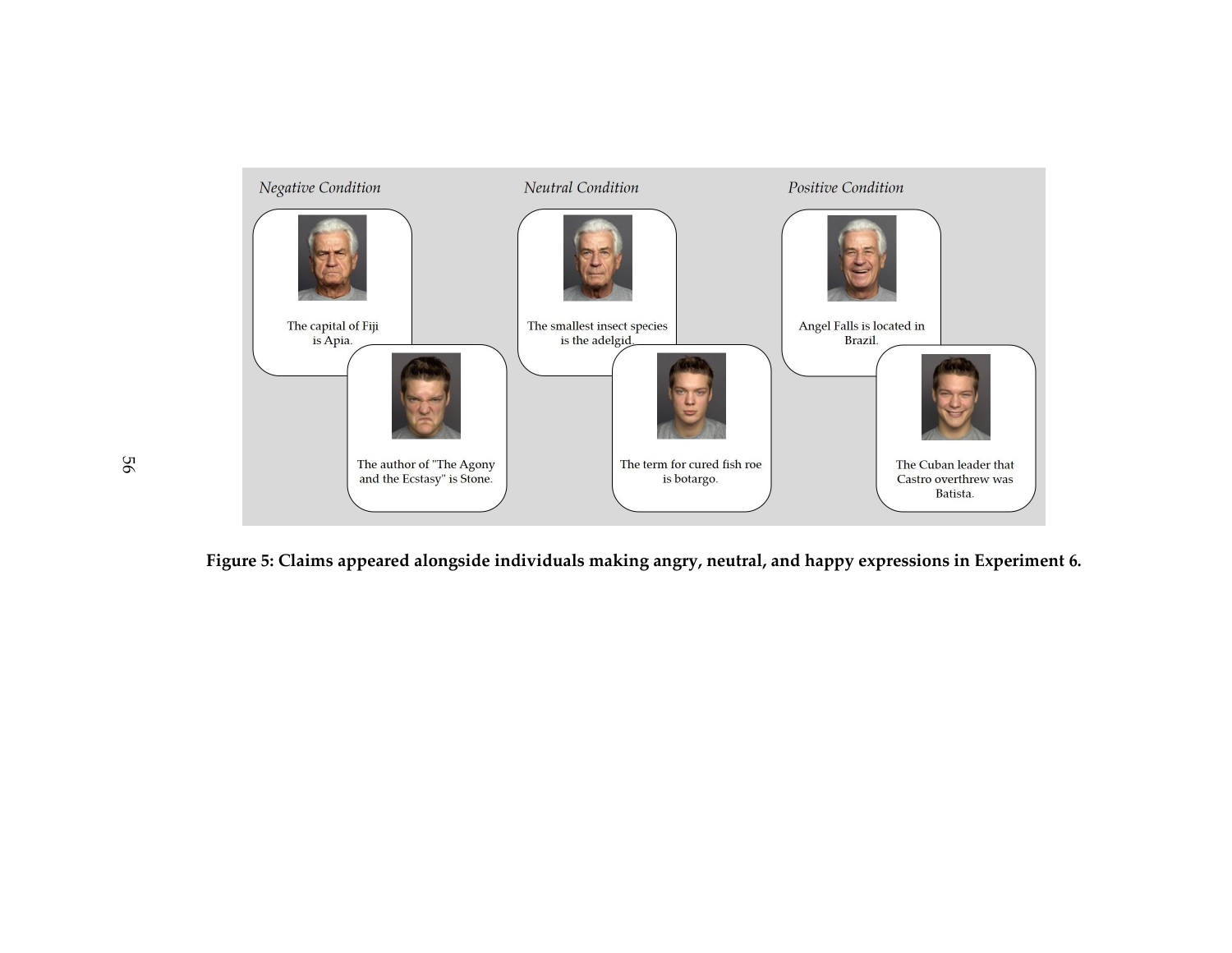## **4.1.2 Results**

The alpha level for all statistical tests was set at .05. Analyses collapsed across true and false statements, since they were indistinguishable to participants. Planned comparisons tested whether each emotion condition (positive, negative) differed from the neutral condition. Conceptually, these analyses improve upon Student's *t*-tests, where sample means are compared to known values. Rather than assuming a "neutral baseline" in the middle of the scale (i.e., 3.5), we actually measured truth ratings of claims paired with neutral faces.

We conducted one-way ANOVAs (affect: negative, neutral, positive) on participants' truth ratings, as well as paired-samples *t*-tests that separately compared each emotional condition (positive, negative) to the neutral condition. The relevant data appear in Figure 6. Main effects of affect emerged [Experiment 6: *F*(1.52, 80.48) = 4.40, *p*  = .024, η<sup>p</sup> <sup>2</sup> = .08; Experiment 7: *F*(2, 102) = 3.71, *p* = 0.028, η<sup>p</sup> <sup>2</sup> = .07]. Claims paired with negative faces (Experiment 6: *M* = 3.66, *SD* = 0.48; Experiment 7: *M* = 3.50, *SD* = 0.44) received lower truth ratings than those paired with neutral faces (Experiment 6: *M* = 3.79, *SD* = 0.42; Experiment 7: *M* = 3.64, *SD* = 0.39) [Experiment 6: *t*(53) = 2.56, *p* = .013; Experiment 7:  $t(51) = 2.05$ ,  $p = .045$ ]. However, participants assigned similar truth ratings to claims paired with happy (Experiment 6:  $M = 3.84$ ,  $SD = 0.47$ ; Experiment 7:  $M = 3.68$ , *SD* = 0.47) and neutral faces, *t*s < 0.92, *p*s > .360.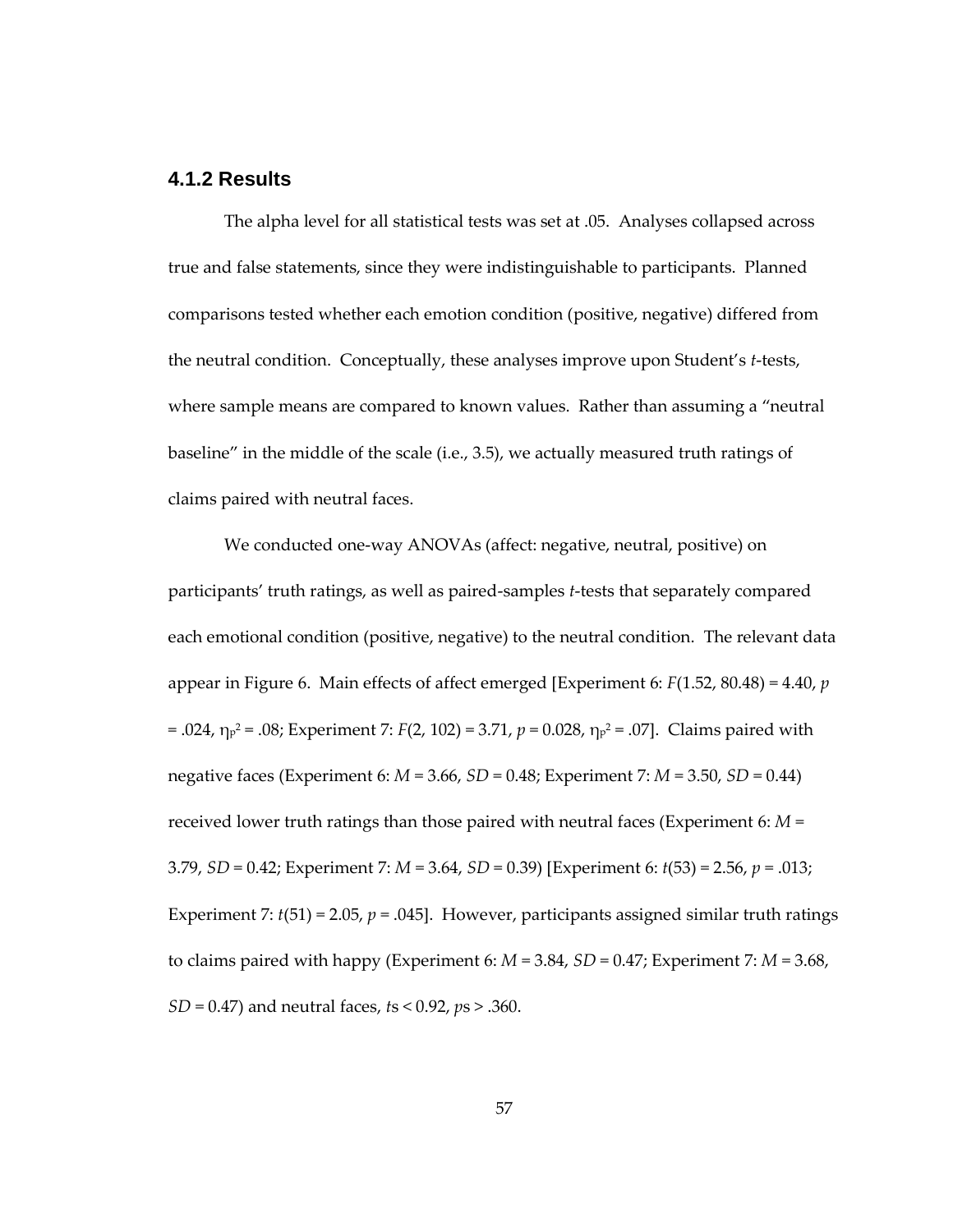

**Figure 6: Mean truth ratings as a function of affect in Experiments 6 and 7. Error bars reflect standard error of the mean.**

## **4.1.3 Discussion**

Experiments 6 and 7 tested the assumption that positivity inflates perceived truth. Participants saw the same individuals displaying each emotion; this approach controls facial characteristics (e.g., width-to-height ratio) that impact perceived trustworthiness (Costa, Lio, Gomez, & Sirigu, 2017), across conditions. Surprisingly, claims paired with happy faces did not seem truer than those accompanied by neutral faces. Instead, participants exhibited a *negativity heuristic*; presenting a statement like *The cosmonaut who completed the first orbit of Earth was Gagarin* alongside an angry (Experiment 6) or fearful (Experiment 7) face made it seem less truthful. This bias offset participants' consistent tendency to lean toward guessing that a claim is true, in the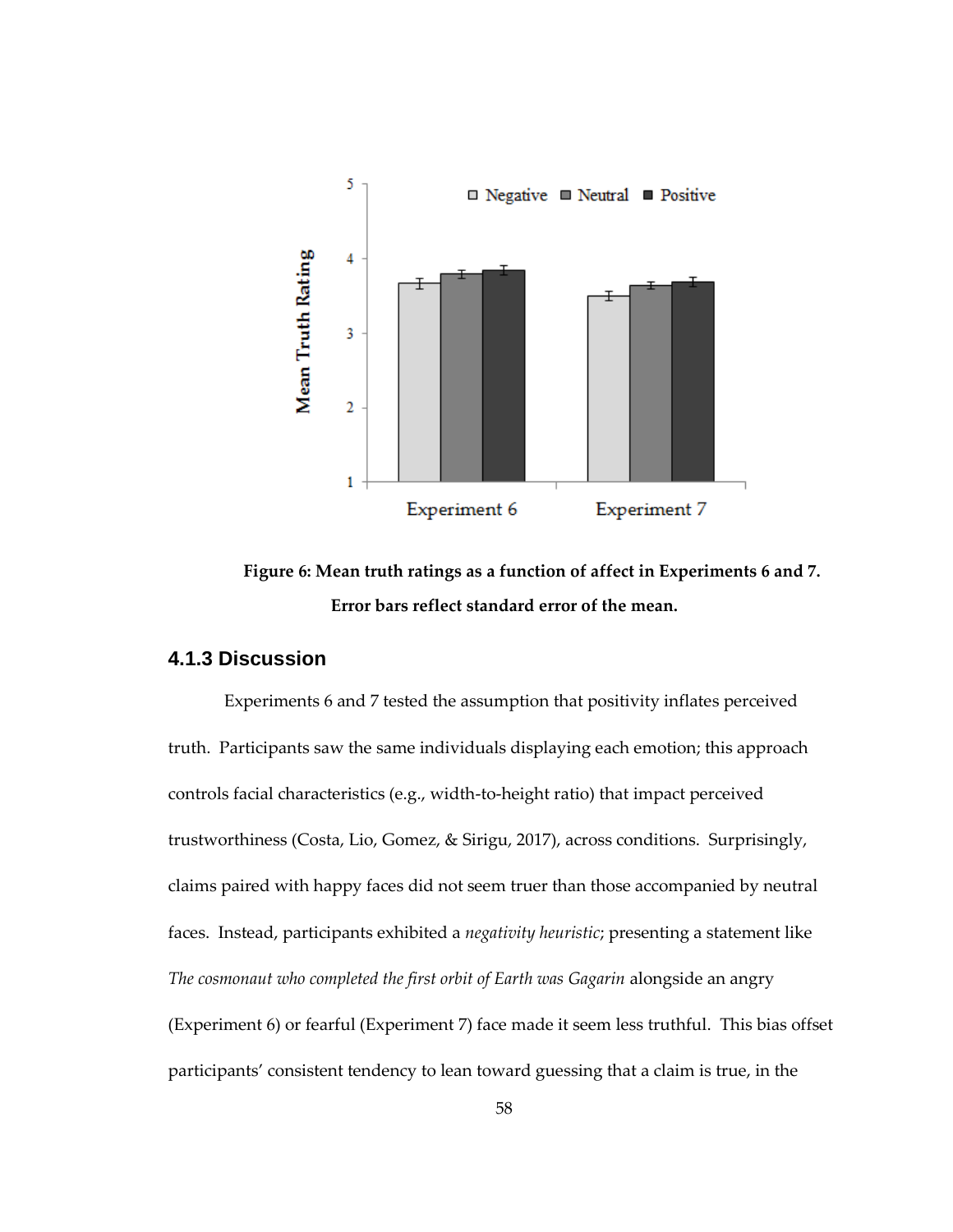absence of any other information (neutral baseline *M*s = 3.64 – 3.79). Notably, it is unlikely that participants inferred on their own that the pictured individuals were the *sources* of the claims – otherwise we would see an effect of positive faces (happiness correlates with trustworthiness; Hehman, Flake, & Freeman, 2015; Oosterhof & Todorov, 2009). Experiment 8 assessed whether a positivity bias emerges in old age, when people regulate their emotions by directing their attention to positive (and away from negative) information. The socioemotional selectivity framework predicts that older adults' truth judgments will reflect incidental positive information.

## *4.2 Experiment 8*

## **4.2.1 Method**

### **4.2.1.1 Participants**

Forty Duke University undergraduates (25 female; 18 - 22 yrs) participated for course credit. Forty-five community-dwelling older adults (26 female; 66 - 82 yrs) participated for monetary compensation. We also excluded an older adult who reported misunderstanding the truth rating scale.

#### **4.2.1.2 Design**

This experiment had a 2 (age: young, older) x 3 (affect: negative, neutral, positive) design. Affect was manipulated within subjects.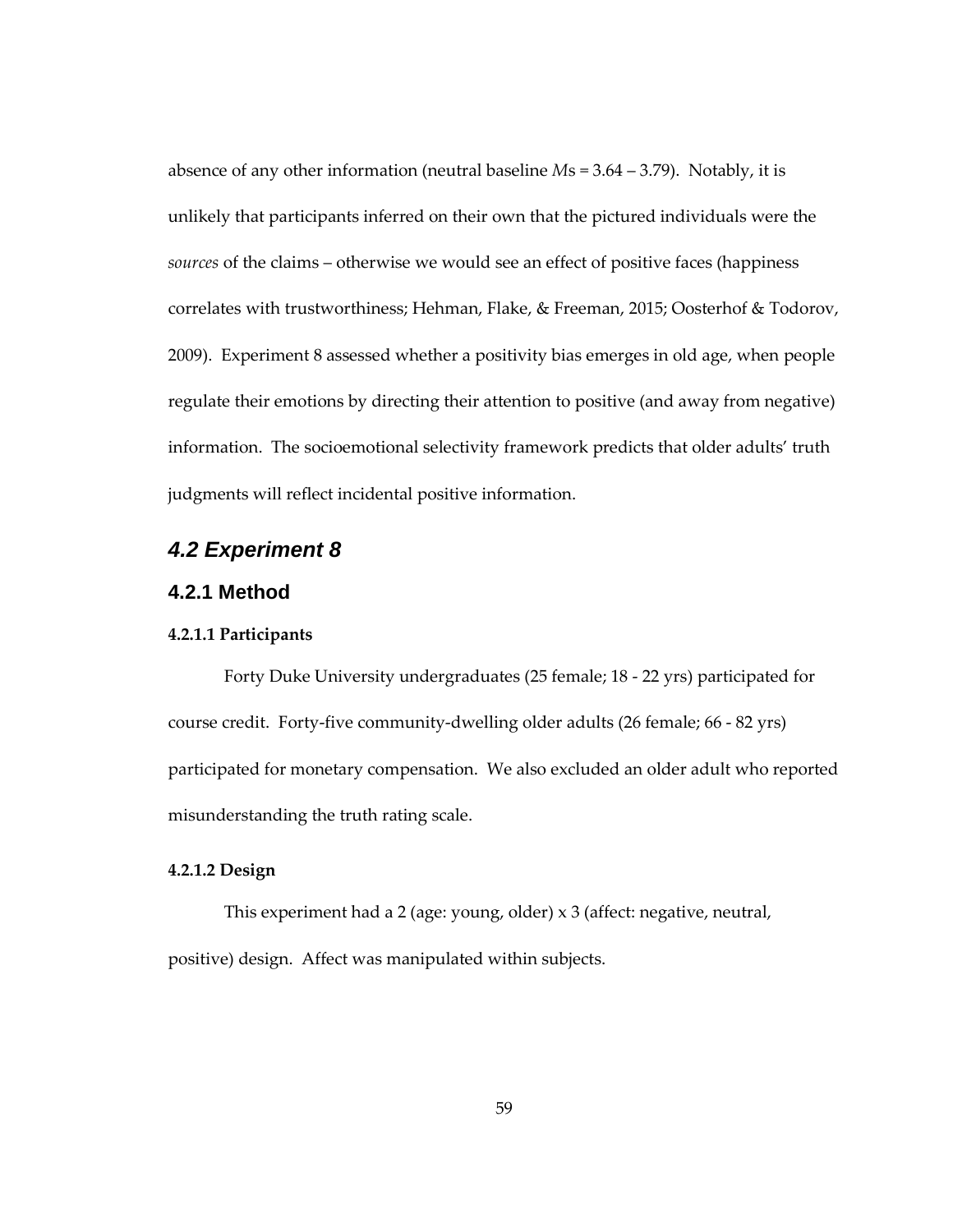#### **4.2.1.3 Materials**

We used the same statements and pictures as Experiment 6. People preferentially recognize faces of same-age peers (i.e., *own-age bias*; see Rhodes & Anastasi, 2012, for a meta-analysis). To avoid any biases in truth ratings, equal numbers of young, middle-aged, and older adults appeared in the photographs.

We included measures that would help us better understand a positivity bias in older adults. Participants estimated their subjective age by clicking on a line labeled "1" to "120" years (Hughes, Geraci, & De Forrest, 2013). The *future time perspective scale* (Carstensen & Lang, 1996) included 10 statements describing perceptions of time horizons (e.g., *I have the sense time is running out*). We did not find a positivity effect in either age group, so these measures will not be discussed further.

#### **4.2.1.4 Procedure**

The procedure was identical to that of Experiments 6 and 7, with the exception that older adults also (a) indicated their subjective age and (b) completed the future time perspective scale using a scale from 1 (*very untrue*) to 7 (*very true*) scale.

### **4.2.2 Results**

Again, analyses collapsed across true and false statements. Planned comparisons tested whether each emotion condition (positive, negative) differed from the neutral condition.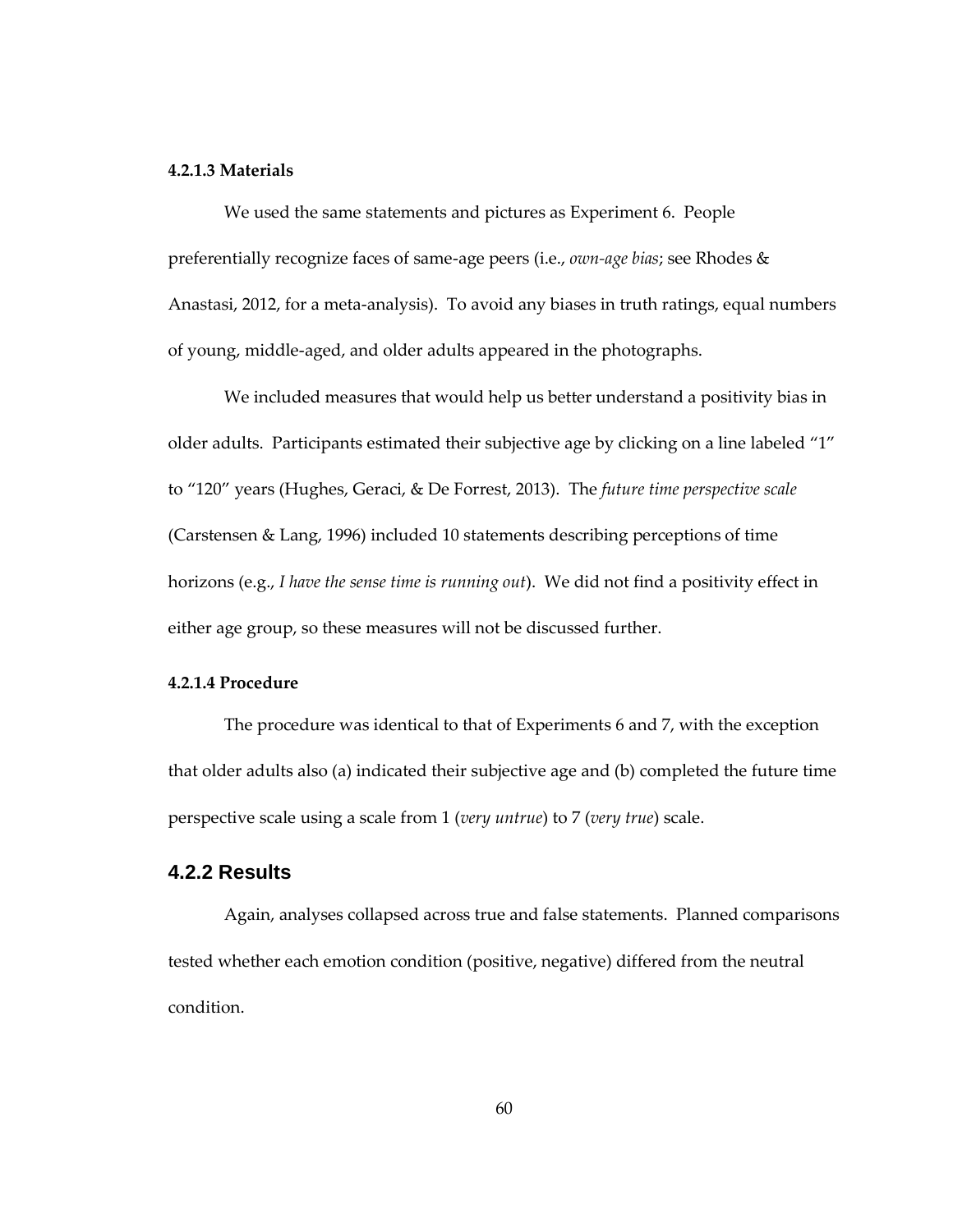We conducted a 2 (age: young, older) x 3 (affect: negative, neutral, positive) ANOVA on participants' truth ratings. Within each age group, we conducted pairedsamples *t*-tests on participants' truth ratings, separately comparing each emotional condition (happy, angry). The relevant data appear in Figure 7. The two-way interaction was not significant,  $F(1, 83) = 1.84$ ,  $p = .179$ . However, the pattern of means suggested important age differences. Post-hoc one-way ANOVAs (affect: negative, neutral, positive) revealed a main effect of affect for young [*F*(1.64, 63.89) = 6.38, *p* = .005], but not older  $[F(2, 88) = 1.03, p = .362]$ , adults. According to planned comparisons, young adults perceived claims paired with angry faces (*M* = 3.54, *SD* = 0.51) to be less truthful than those paired with neutral faces (*M* = 3.74, *SD* = 0.38), *t*(39) = 2.74, *p* = .009. They assigned similar truth ratings to claims paired with happy (*M* = 3.86, *SD* = 0.37) and neutral faces,  $t(39) = 1.42$ ,  $p = .162$ . Older adults, on the other hand, perceived claims paired with angry (*M* = 3.44, *SD* = 0.47), neutral (*M* = 3.45, *SD* = 0.47), and happy faces to be similarly truthful (*M* = 3.54, *SD* = 0.45), *t*s < 1.23, *p*s > .226.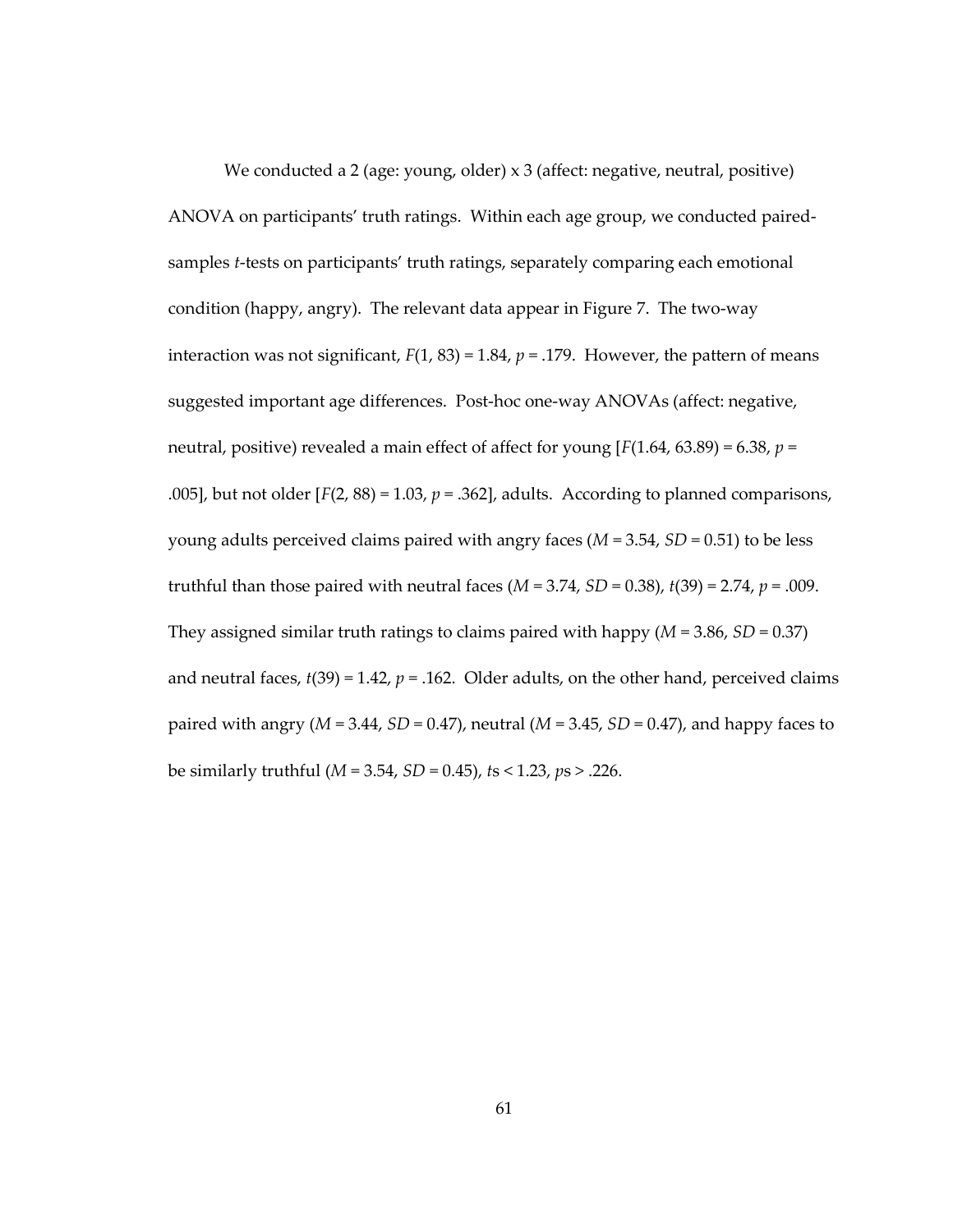

**Figure 7: Mean truth ratings as a function of aging and affect in Experiment 8. Error bars reflect standard error of the mean. Dotted line indicates the middle of the scale. YA = young adults; OA = older adults.**

To quantify the general bias to respond "true," we compared each age group's mean truth ratings in the neutral condition (young adult *M* = 3.74; older adult *M* = 3.45) to a test value of 3.5 (i.e., the middle of the scale, indicated by a dotted line in Figure 7). Predictably, young adults exhibited a discernible bias to call information "true," *t* = 3.99,  $p < .001$ . Older adults assigned truth ratings objectively, with no such bias,  $t = 0.79$ ,  $p =$ .435.

#### **4.2.3 Discussion**

The present research tested the idea that people misinterpret positivity as evidence of truth. A continuously cumulating meta-analysis (Braver, Thoemmes, &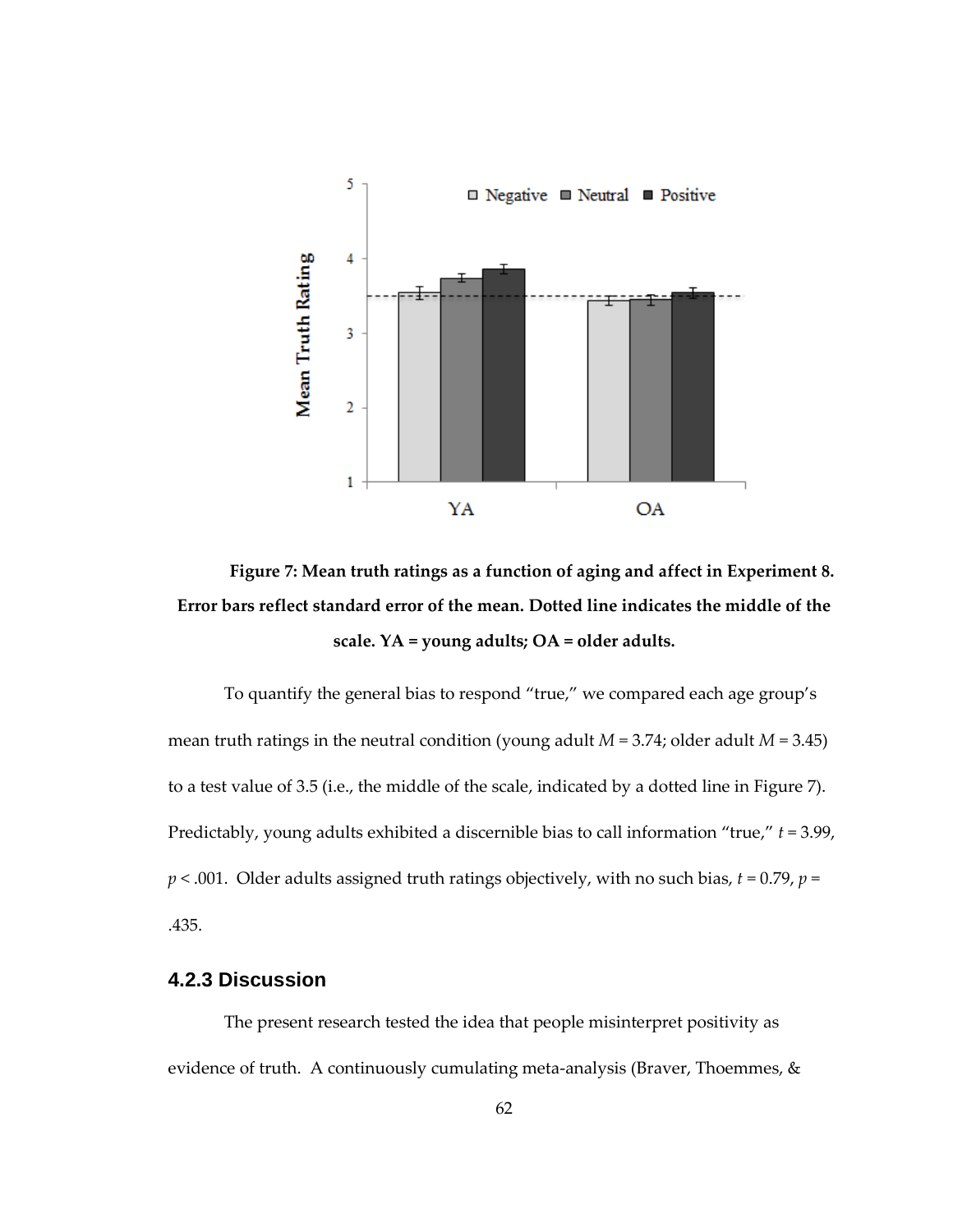Rosenthal, 2014) confirmed that young adults did not infer truth from positivity (*Z* = 1.63, *p* = 0.102, 95% CI [-0.01, 0.14]), though the means trended in that direction. Across three experiments and two negative emotions (fear, anger), young adults exhibited the opposite pattern: Claims paired with negative faces seemed less true than those paired with neutral faces. Notably, this negativity bias emerged in the absence of a stable mood (participants viewed a mix of positive, neutral, and negative faces).

Affect serves as the basis for many judgments (i.e., direct inferences), but it also tells us about our environments (Schwarz, 2012). Positive mood implies that we are in a benign, familiar environment, where typical approaches to a problem probably work. Negative mood signals a challenging new environment, and therefore inhibits "situationally dominant thinking styles" (p. 220, Hunsinger, Isbell, & Clore, 2012). In the case of truth judgments, irrelevant positive and negative information "tunes" processing by either maintaining or inhibiting our *truth bias* (Gilbert, 1991). Across experiments, young adults tended to call claims "true" when they appeared alongside neutral, but not negative, faces.

These findings complement a larger literature showing that negative affect is adaptive (see Forgas, 2013, for a review). Popular culture is preoccupied with happiness, but negative moods reduce memory errors (Storbeck & Clore, 2011), encourage fairness (Tan & Forgas, 2010), reduce reliance on stereotypes (Bless & Fiedler, 2006), and decrease social judgment biases (e.g., fundamental attribution error; Forgas,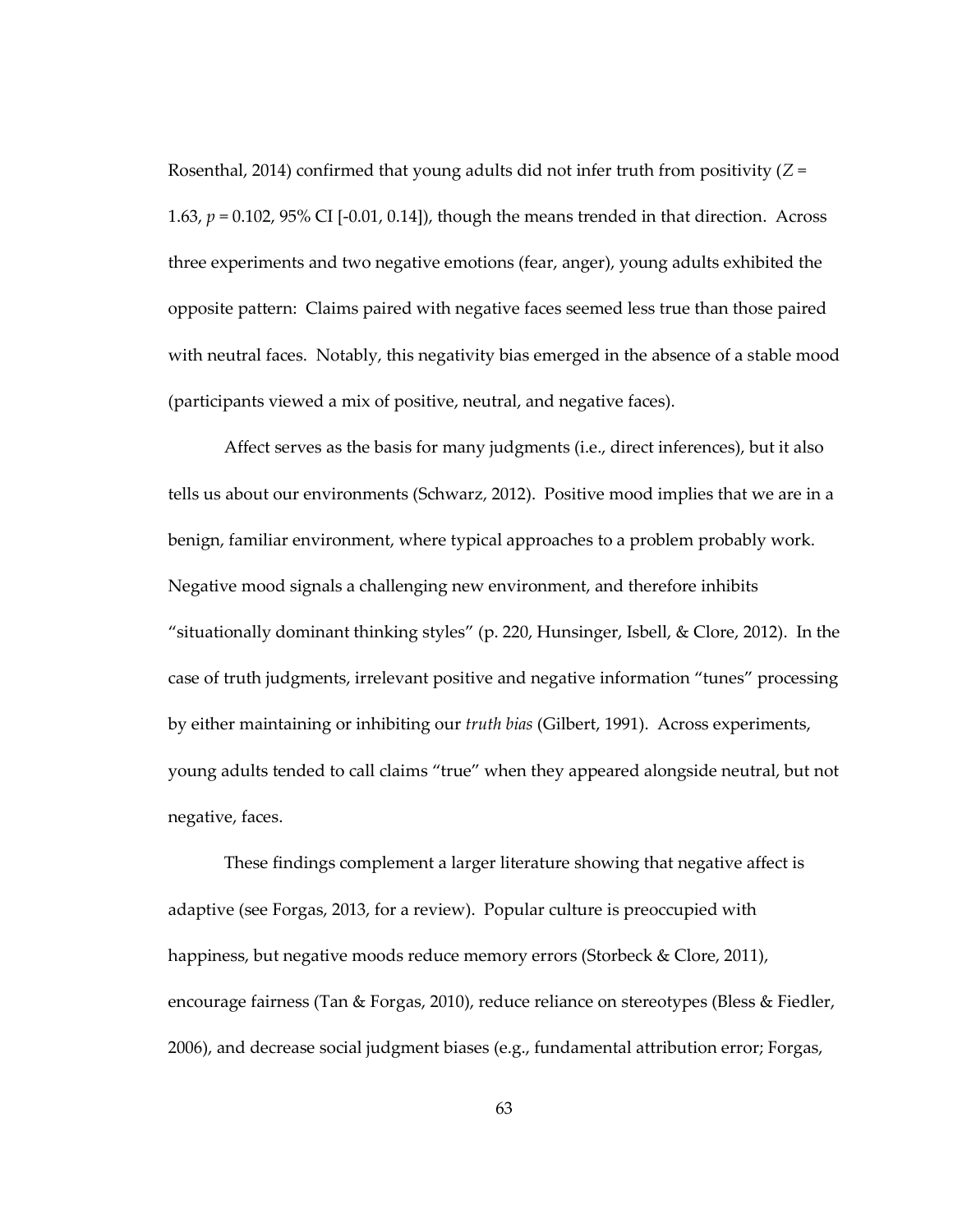1998). Negative mood also reduces gullibility and helps us spot liars (Forgas & East, 2008). The current experiments suggest that, more broadly, negative information disengages people from their general bias to call things "true."

Surprisingly, older adults made rational judgments, unmoved by either positive or negative faces. They did not exhibit a bias to say "true," contrary to suppositions that older adults are *most* vulnerable to the truth bias (p. 105, Mutter et al., 1995). In other words, there was no judgment bias for negative affect to reverse. More generally, concerns that older adults struggle to inhibit incidental positive affect (e.g., Mikels, Shuster, & Thai, 2015) appear to be misplaced. The current findings serve as another useful counterpoint to the socioemotional selectivity framework. This theory fails to explain emotional well-being in old age – limited future time perspective in a large sample (*N* = 2,504) predicts a maladaptive emotional profile, including *fewer* positive emotions (Grühn, Sharifian, & Chu, 2016). Moreover, the positivity effect emerges inconsistently (e.g., Steinmetz, Muscatell, & Kensinger, 2010) and may actually reflect a reduced negativity effect in old age (Grühn, Smith, & Baltes, 2005; see Murphy & Isaacowitz, 2008, for meta-analysis). In line with this idea, losses (of time or money) are less salient in old age (Strough, Scholsnagle, & DiDonato, 2011), so older adults fall prey to the *sunk cost fallacy* less often than young adults do; rather than "stick out" a bad movie, they make the rational choice and walk out (Strough, Mehta, McFall, & Schuller, 2008).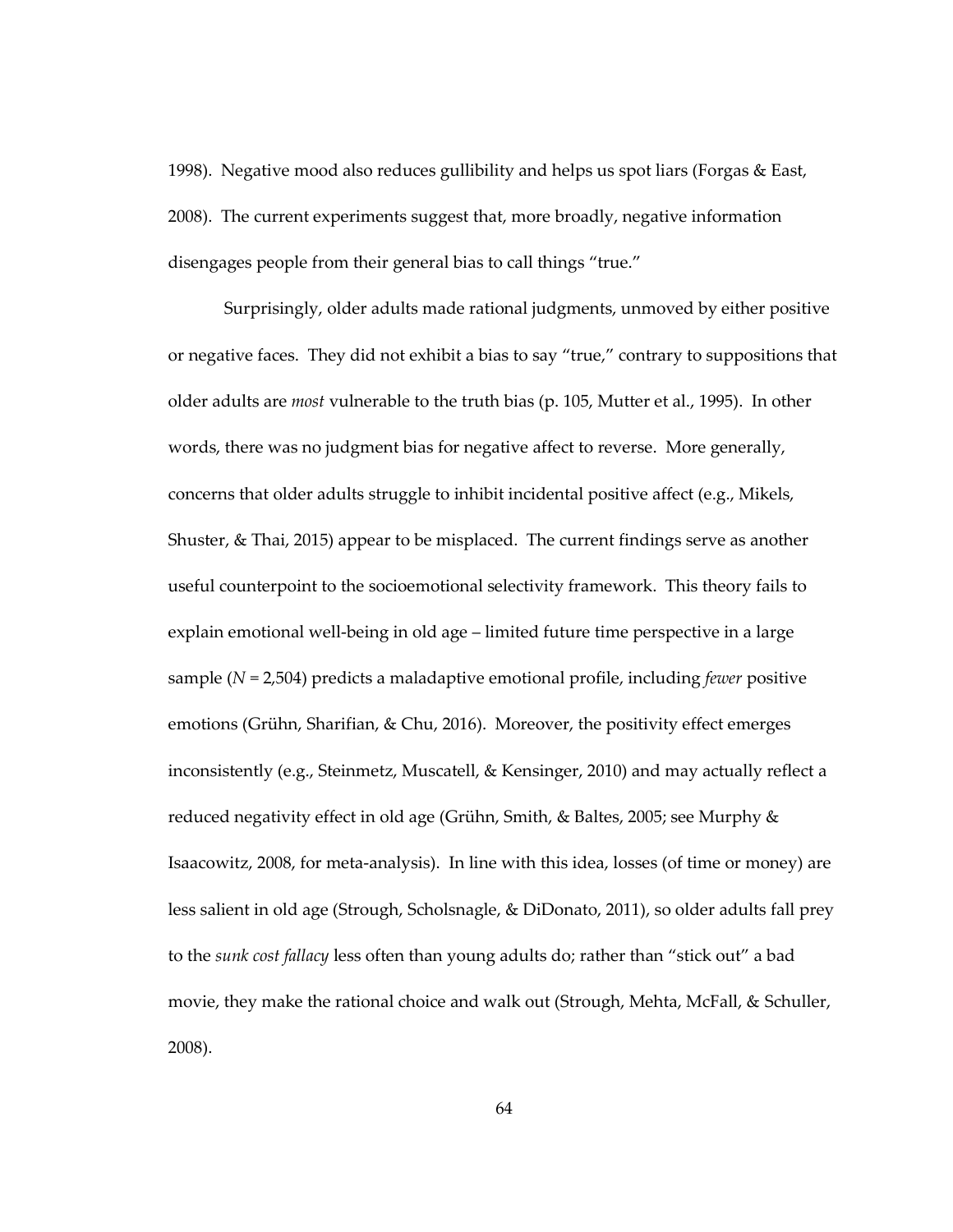More broadly, our results complement the counterintuitive finding that older adults selectively focus on important (and ignore extraneous) information. They are less prone to the *attraction effect*, where adding a third (irrelevant) choice (e.g., strawberry ice cream) alters preferences between two original options (e.g., vanilla and chocolate ice cream; Tentori, Osherson, Hasher, & May, 2001). Whether earning extra credit for a course or grocery shopping, older adults make more consistent choices than young adults do (Kim & Hasher, 2005). Similarly, adding an irrelevant smiling or frowning face to a claim does little to persuade them. This is striking, given older adults welldocumented *inhibitory deficit* (Hasher & Zacks, 1988).

Attempts to swindle older adults often involve emotional appeals. The Federal Trade Commission recently challenged phony sweepstakes offers and fraudulent computer technical support services exploiting seniors. Here, the positive (prize) and negative ("cyberthreats") information directly bear on the decisions to pay fines or purchase malware software, respectively. Ancillary emotional information (e.g., a smiling, attractive face next to an anti-wrinkle cream) is less likely to work.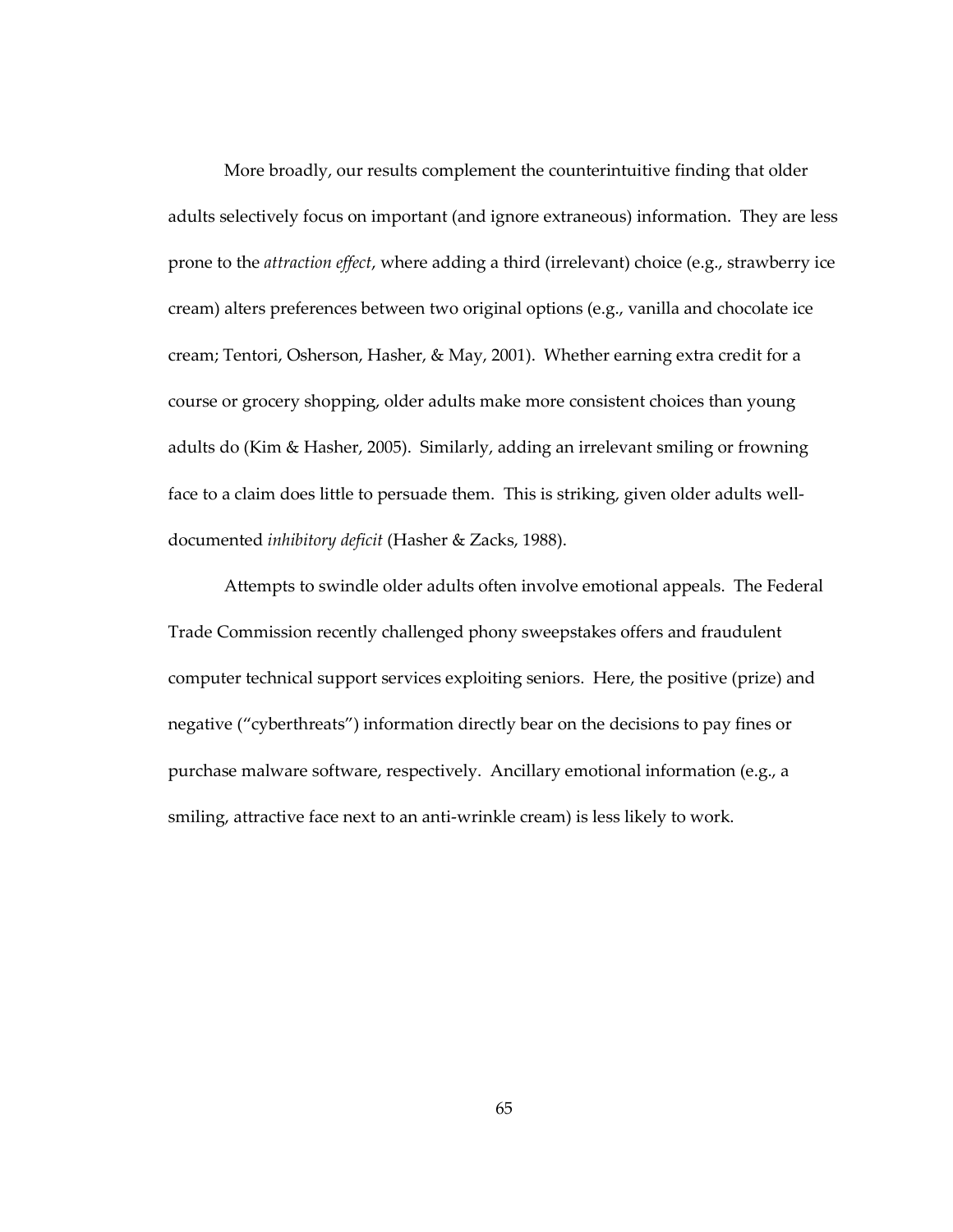# **5. Conclusion: Theoretical and Practical Implications<sup>1</sup>**

*A lie is more comfortable than doubt, more useful than love, more lasting than truth.* – Gabriel García Márquez

### *5.1 Theories of Truth*

 $\overline{a}$ 

The present research confirms that cues other than fluency impact perceived truth: knowledge and affect *reduce* illusions of truth. Knowledge can offset the tendency to make fast, fluent responses in some cases, while affect mitigates the general bias to call claims "true." Schwarz, Newman, and Leach (2015) outline the "Big 5" critera for truth assessment (consensus, compatibility with prior beliefs, coherence, supportive evidence, source credibility) and argue that fluency enhances each criterion. For example, participants exposed to a claim several times guess that it comes from a high credibility source (Consumer Reports) rather than a low credibility source (National Enquirer; Fragale & Heath, 2004). By this account, fluency often "hijacks" all other cues for truth. Moreover, knowledge is cast as a mere moderator (Schwarz, 2018), rather than a key player in its own right, and affect behaves as a synonym for fluency. Across studies, knowledge explained the most variance in truth judgments (in some cases, four times more variance than fluency). Additionally, affect was *not* redundant with fluency

<sup>&</sup>lt;sup>1</sup> Some of these ideas will contribute to Brashier, N. M., & Marsh, E. J. (invited review in preparation). Separating facts from fiction: Heuristics for truth. *Annual Review of Psychology*.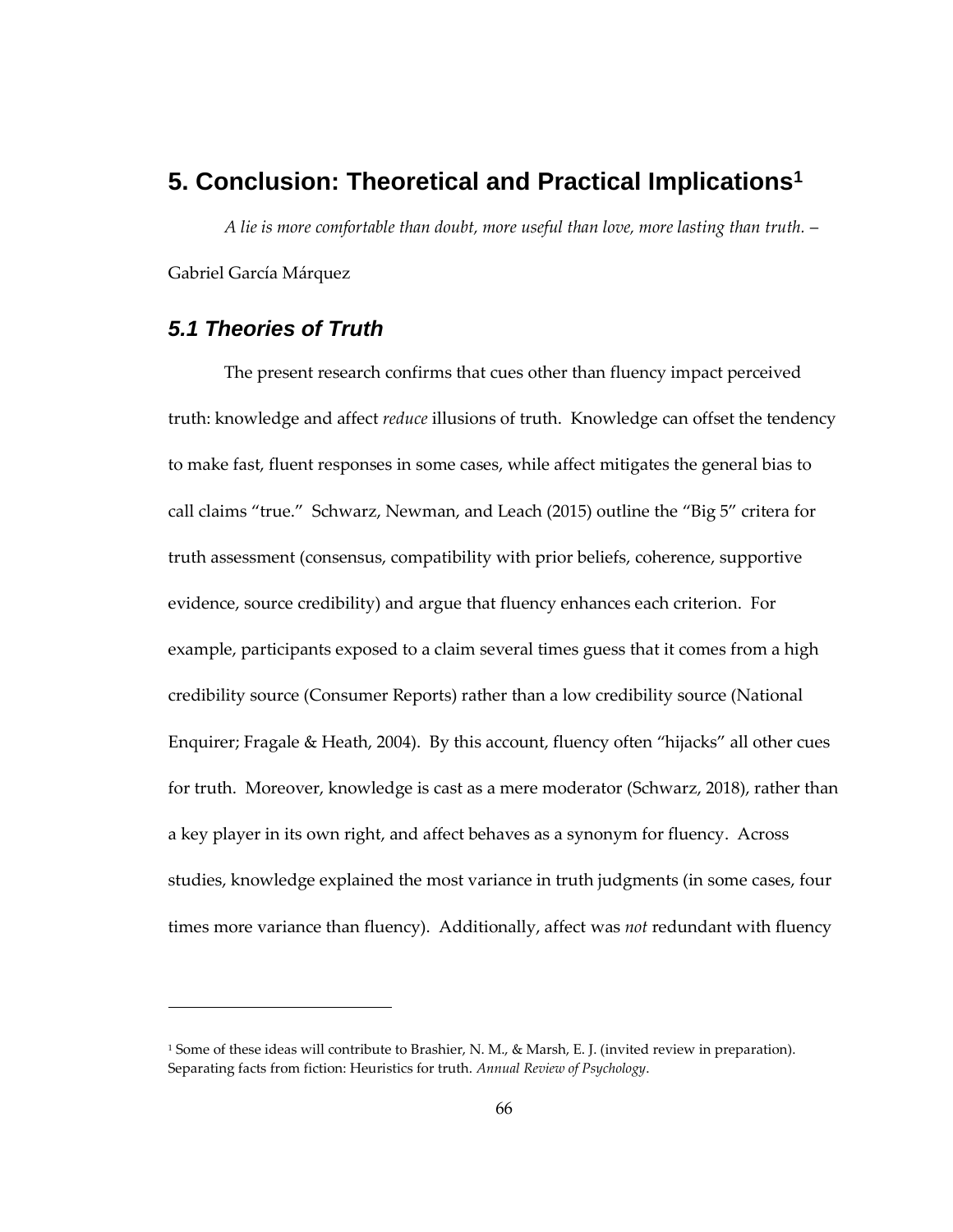(otherwise positivity would have cued truth), but exerted an independent influence on perceptions of truth.

The impact of negative mood highlights another key insight: Gilbert's (1991) truth bias appears to be neither as large nor as ubiquitous as originally thought. Across experiments, young adults showed a subtle tendency to say "true," a bias that was easily reversed by irrelevant negative information – this was apparent even in the absence of a stable mood, when negative faces appeared amid positive and neutral ones. Older adults' bias was substantially smaller than that of young adults in some experiments, and completely missing in others.

## *5.2 Theories of Cognitive Aging*

This unanticipated finding points to the importance of a lifespan perspective when conceptualizing truth and other judgments. The literature documenting older adults' judgment and decision biases is surprisingly "thin" (Strough, Karns, & Schlosnagle, 2011; see also Peters, Finucane, MacGregor, & Slovic, 2000), perhaps reflecting the belief that they simply over-rely on heuristics used in youth (see Klaczynski & Robinson, 2000). In actuality, older adults *selectively* use deliberative strategies. With age, the perceived and actual costs of cognition increase (Hess, Smith, & Sharifian, 2016) and intrinsic motivation to engage in demanding cognitive processes declines (see Hess, 2014). Whether assigning guilt to accused criminals or evaluating consumer products, older adults use complex cues as often as young adults do. Rather,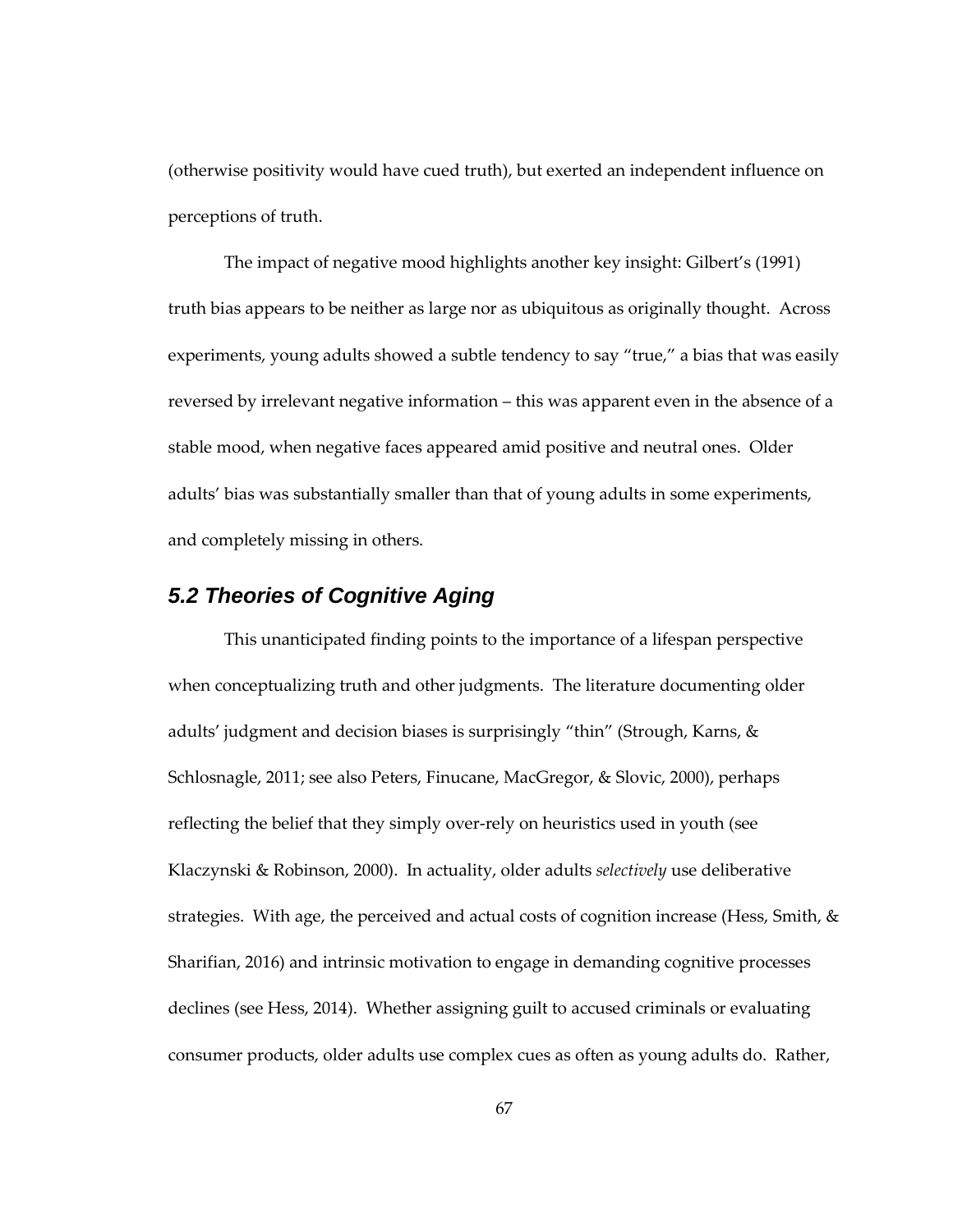older adults engaged by the judgment tasks consider complex information more often than same-age peers who report less engagement, a *selective engagement effect* that is smaller in young adults (Hess, Leclerc, Swaim, & Weatherbee, 2009).

External motivators like accountability (Hess, Germain, Swaim, Osowski, 2009) and monetary incentives (Touron & Hertzog, 2009) disproportionately encourage older adults' use of effortful memory strategies. Relative to young adults, older adults exhibit an equal or larger memory benefit for "high-value" items associated with bigger monetary rewards (i.e., *value-directed remembering*; Castel, Benjamin, Craik, & Watkins, 2002; Castel et al., 2011; Castel, Murayama, Friedman, McGillivray, & Link, 2013). Intriguingly, older adults appear to be intrinsically motivated to accurately judge truth, as they spontaneously search memory in a way that young adults do not.

Intrinsic motivation may also explain the absence of a positivity effect for truth judgments. When the stakes of a decision are high, the positivity effect is smaller. For example, older adults disproportionately seek positive information when making health-related decisions (Löckenhoff & Carstensen, 2007), but this bias is reduced among older adults in poor health (English & Carstensen, 2015). In other words, older adults may strategically ignore affective information when making truth judgments because accuracy is important to them. They may be misled instead by extraneous information that appeals more directly to their social goals – pairing claims with pictures of older adults' grandchildren, for example, may sway them.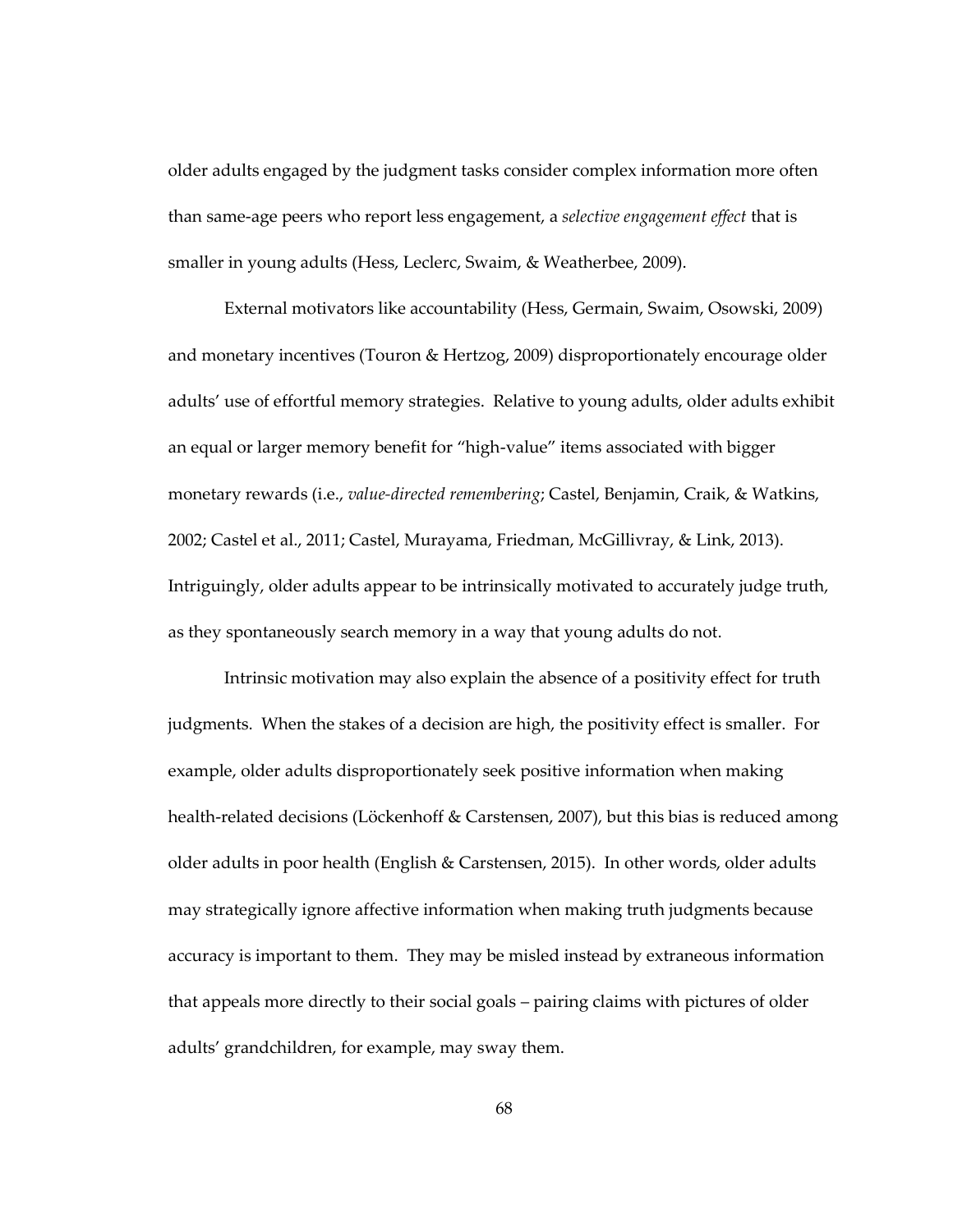In sum, older adults make more informed, rational truth judgments than their young counterparts. These findings suggest that it is misguided to assume older adults' deficits and "work backwards" to the mechanisms of suggestibility and credulity. Asp and colleagues (2012), for example, found that patients with focal lesions to the vmPFC bought into misleading advertisements at a higher rate than controls. They selected this patient population as a corollary to healthy aging, based off of the presupposition that older adults are "disproportionately vulnerable to fraud." Instead, the Federal Trade Commission (2018) recently revealed that young adults are twice as likely to be victims of fraud (20s; 40% of complainants) than older adults (70+ years; 18%). Logically, then, strategies designed to prevent misconceptions should focus first on young adults. Simply viewing unrelated negative images or asking yourself *Is this true?* and retrieving relevant facts from memory prove effective. Many other enticing strategies fail (e.g., warnings, "false" labels).

#### *5.3 Preventing and Correcting Misconceptions*

The proliferation of misinformation has urgent consequences. False beliefs can harm health in disastrous ways (e.g., measles outbreaks due to lower vaccine compliance; Majumder, Cohn, Mekaru, Huston, & Brownstein, 2015); conspiracy theories about secret government plots and schemes reduce voting intentions (Jolley & Douglas, 2014) and even lead to violence (e.g., a man discharging a rifle in a restaurant while investigating "Pizzagate"); scams incur significant financial losses (median of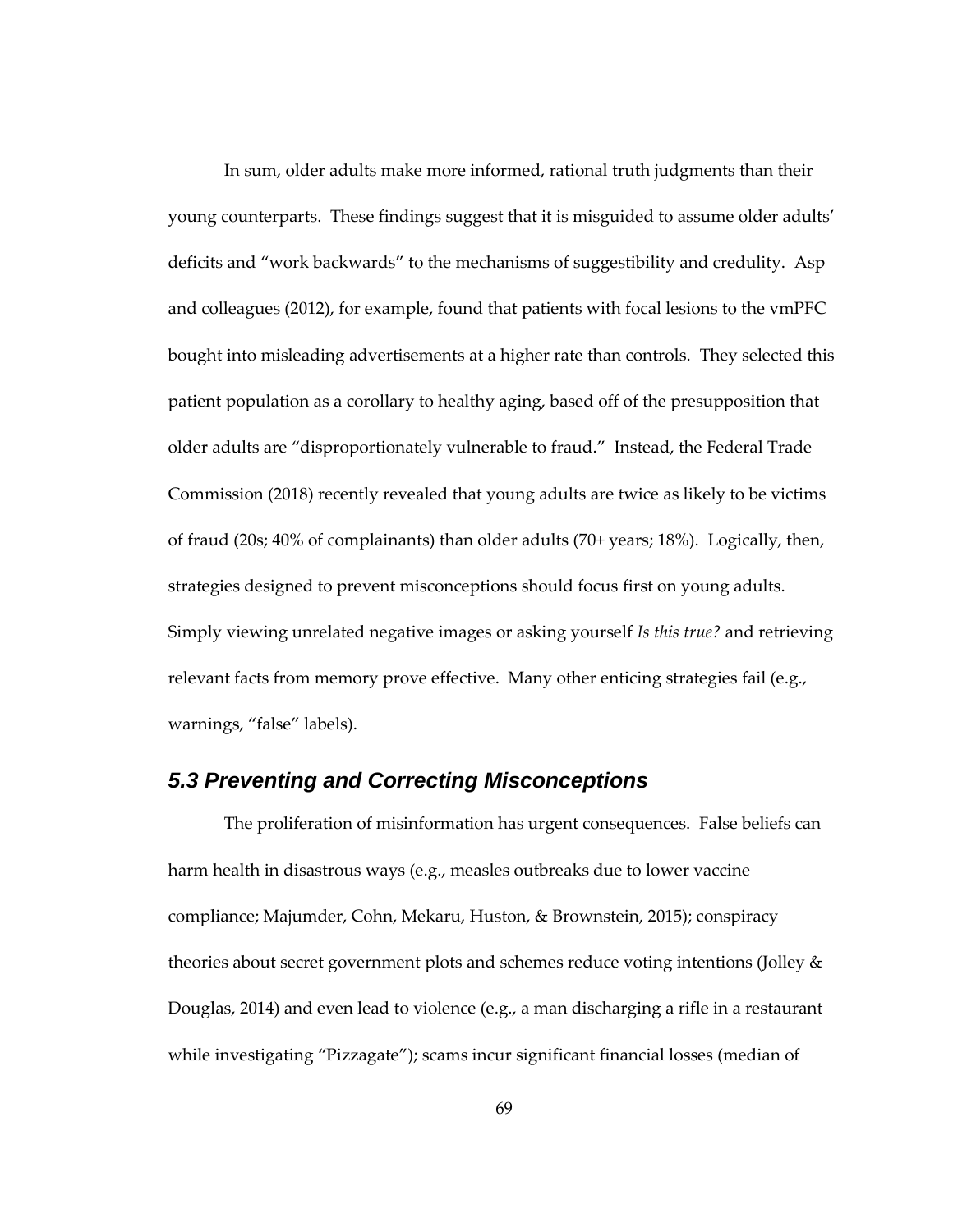\$1,092 for older and \$400 for young victims; Federal Trade Commission, 2018); and dishonesty in politics goes unpunished (e.g., Donald Trump won the 2016 election despite a *dishonesty gap* – only 15% of his statements were "true" or "mostly true," compared with 51% of Hillary Clinton's).

Preventing misconceptions from taking hold is ideal, as it is notoriously difficult to correct them later. A recent meta-analysis demonstrated that misinformation often persists in the face of debunking messages (Hedges' *d*s = 0.75-1.06; Chan, Jones, Jamieson, & Albarracín, 2017). As examples, retractions do not reduce the false beliefs that vaccines cause autism (Newport, 2015) or that American forces uncovered weapons of mass destruction (WMDs) in Iraq (Newport, 2013). This *continued influence effect* reflects the under-recruitment of right precuneus, a region implicated in encoding source, while processing retractions (Gordon, Brooks, Quadflieg, Ecker, & Lewandowsky, 2017). People can correct myths (e.g., *Playing Mozart can improve a baby's intelligence*, *Liars give themselves away with physical "tells"*) in the short term but struggle to do so at a delay, particularly in old age (Swire, Ecker, & Lewandowsky, 2017).

That said, the way that misinformation initially enters the knowledge base has implications for correcting errors later. Most obviously, it is best to *replace rather than repeat*. Repeating false claims in order to dispute them (e.g., in myth-versus-fact format) renders them fluent and leaves people thinking "I've heard that before, so there's probably something to it" (Lewandowsky, Ecker, Seifert, Schwarz, & Cook, 2012, p. 115).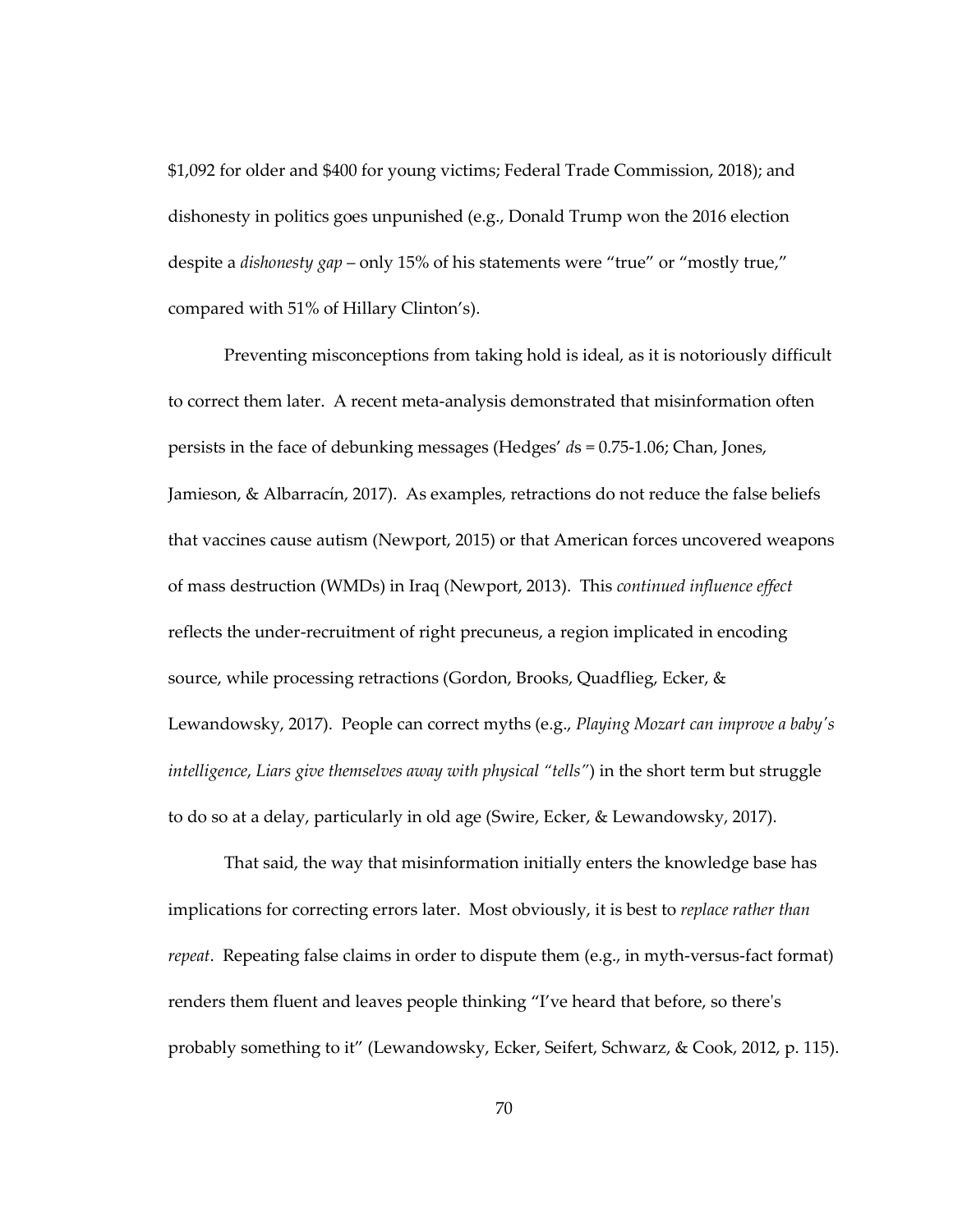Recent work suggests that explicitly repeating misinformation once can be safe (Ecker, Hogan, & Lewandowsky, 2017), but additional repetitions may backfire and increase the original false belief (e.g., strengthen the association between *vaccines* and *autism*; but see Wood & Porter, in preparation).

Next, retractions and corrections should not take background knowledge for granted, at least if their audience includes young adults. For better or worse, titles shape our understanding of later content (Bransford & Johnson, 1972; Ecker et al., 2014). A powerful title that "activates" relevant schemas or facts, or draws clear analogies, should preface corrections. Structuring recommendations in this way should make them more memorable and actionable – two factors that push people from believing a recommendation to following it (Ratner & Riis, 2014).

Finally, fearmongering is unlikely to be persuasive, since irrelevant negative information *lowers* young adults' truth ratings. For example, presenting parents with photos of children stricken with measles ironically *increases* their belief that vaccines cause autism (Nyhan, Reifler, Richey, & Freed, 2014). Our results suggest that adding a "positive sheen" to corrective information instead (e.g., presenting photographs of healthy children playing) should have no effect, regardless of the audience's age.

### *5.4 Moving Forward*

Multinomial models that pit two processes against one another (e.g., fluency vs. knowledge, Fazio et al., 2015; fluency vs. recollection, Unkelbach & Stahl, 2009) are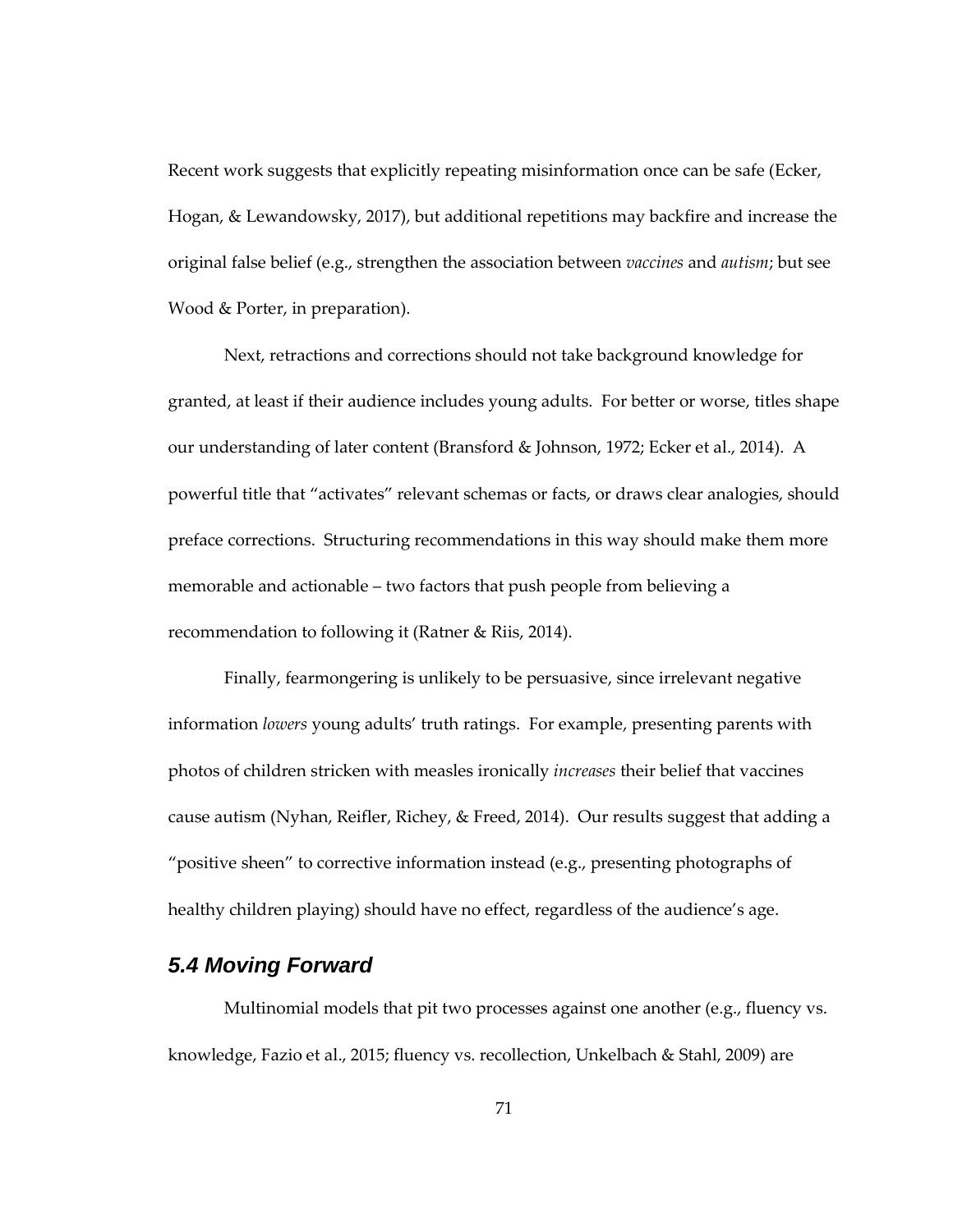informative, but eventually the field should consider how people weight three or more simultaneous cues. Such an approach need not be more complex, since *take-the-best* and *tallying heuristics* can outperform multiple regression (Czerlinski, Gigerenzer, & Goldstein, 1999). As an example, the more recent *referential theory* of illusory truth moves past fluency, and instead asserts that we infer truth from coherent references for statements in memory (Unkelbach & Rom, 2017). This perspectives makes room for additional cues (e.g., retrieval of relevant knowledge) and belief biases. However, a theory based on memory phenomena predicts worse performance among older adults, given their well-documented event memory deficits. Instead, knowledge and experience leave older adults *less* vulnerable to illusions of truth, pointing to the importance of a lifespan perspective. For example, older adults may be particularly likely to "take the best" cue, since they consider less information (Meyer, Russo, & Talbot, 1995) and prefer fewer options (Reed, Mikels, & Simon, 2008) when making decisions. In a "post truth" world, it is crucial to understand the many factors that lend information credibility, as well as how these cues change with age.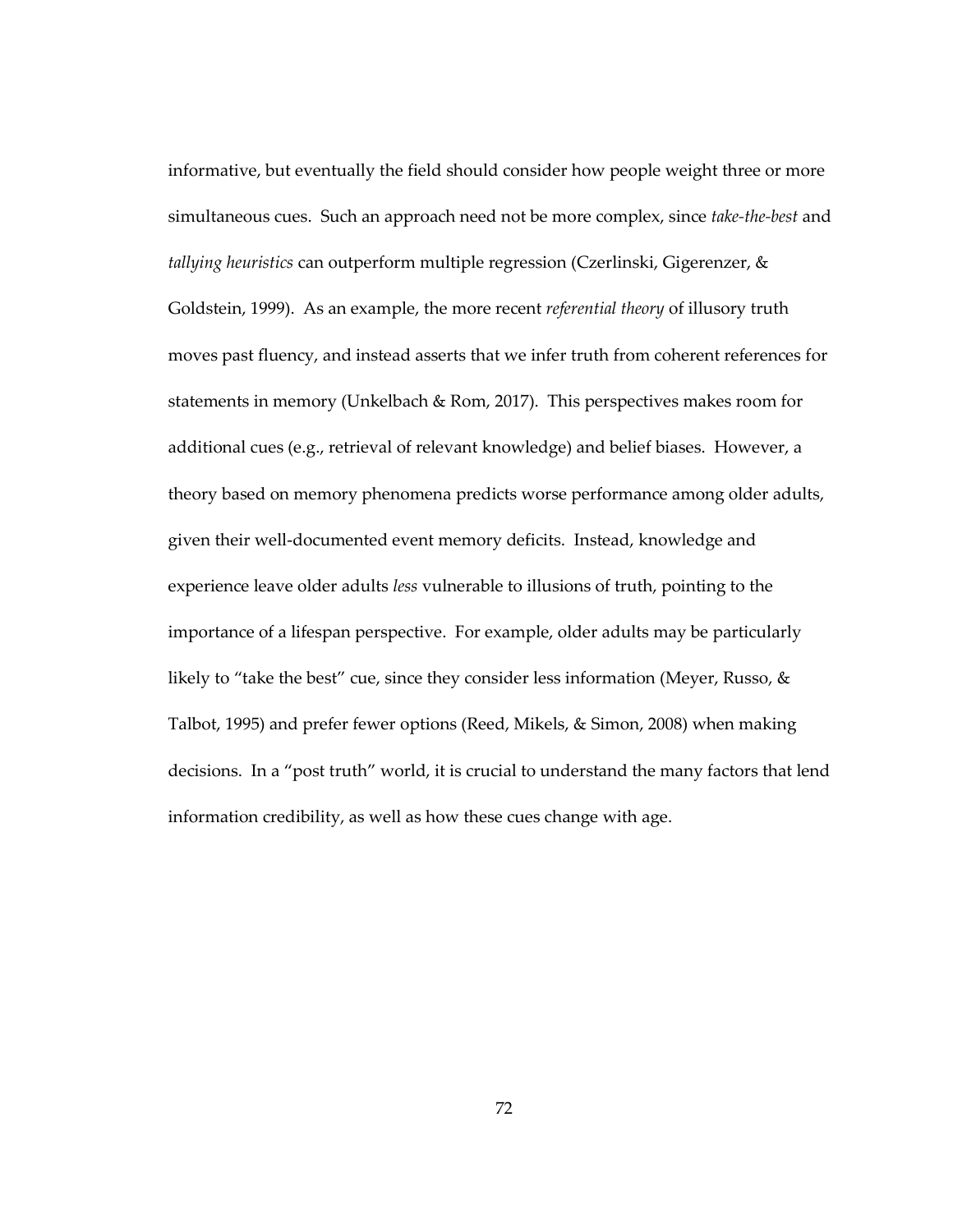## **References**

- Allcott, H., & Gentzkow, M. (2017). Social media and fake news in the 2016 election. *Journal of Economic Perspectives*, *31*, 211-236. doi:10.1257/jep.31.2.211
- Alter, A. L., & Oppenheimer, D. M. (2006). Predicting short-term stock fluctuations by using processing fluency. *Proceedings of the National Academy of Sciences USA*, *103*, 9369-9372. doi:10.1073/pnas.0601071103
- Alter, A. L., & Oppenheimer, D. M. (2009). Uniting the tribes of fluency to form a metacognitive nation. *Personality and Social Psychology Review*, *13*, 219-235. doi:10.1177/1088868309341564
- American Association of Retired Persons (2017). 'Fake news' alert! Retrieved from https://www.aarp.org/money/scams-fraud/info-2017/fake-news-alert-fd.html
- Arbuckle, T. Y., Cooney, R., Milne, J., & Melchior, A. (1994). Memory for spatial layouts in relation to age and schema typicality. *Psychology and Aging*, *9*, 467-480. doi:10.1037/0882-7974.9.3.467
- Arbuckle, T. Y., Vanderleck, V. F., Harsany, M., & Lapidus, S. (1990). Adult age differences in memory in relation to availability and accessibility of knowledgebased schemas. *Psychology and Aging*, *16*, 305-315. doi:10.1037/0278-7393.16.2.305
- Arkes, H. R., Hackett, C., & Boehm, L. (1989). The generality of the relation between familiarity and judged validity. *Journal of Behavioral Decision Making*, *2*, 81-94. doi:10.1002/bdm.3960020203
- Asp, E., Manzel, K., Koestner, B., Cole, C. A., Denburg, N. L., & Tranel, D. (2012). A neuropsychological test of belief and doubt: damage to ventromedial prefrontal cortex increases credulity for misleading advertising. *Frontiers in Neuroscience*, *6*. doi:10.3389/fnins.2012.00100
- Axelrod R. (1984). The evolution of cooperation. New York: Basic Books.
- Bacon, F. T. (1979). Credibility of repeated statements: Memory for trivia. *Journal of Experimental Psychology: Human Learning and Memory*, *5*, 241-252. doi:10.1037/ 0278-7393.5.3.241
- Bahrick, H. P. (1984). Semantic memory content in permastore: Fifty years of memory for Spanish learned in school. *Journal of Experimental Psychology: General, 113*, 1-29. doi:10.1037/0096-3445.113.1.1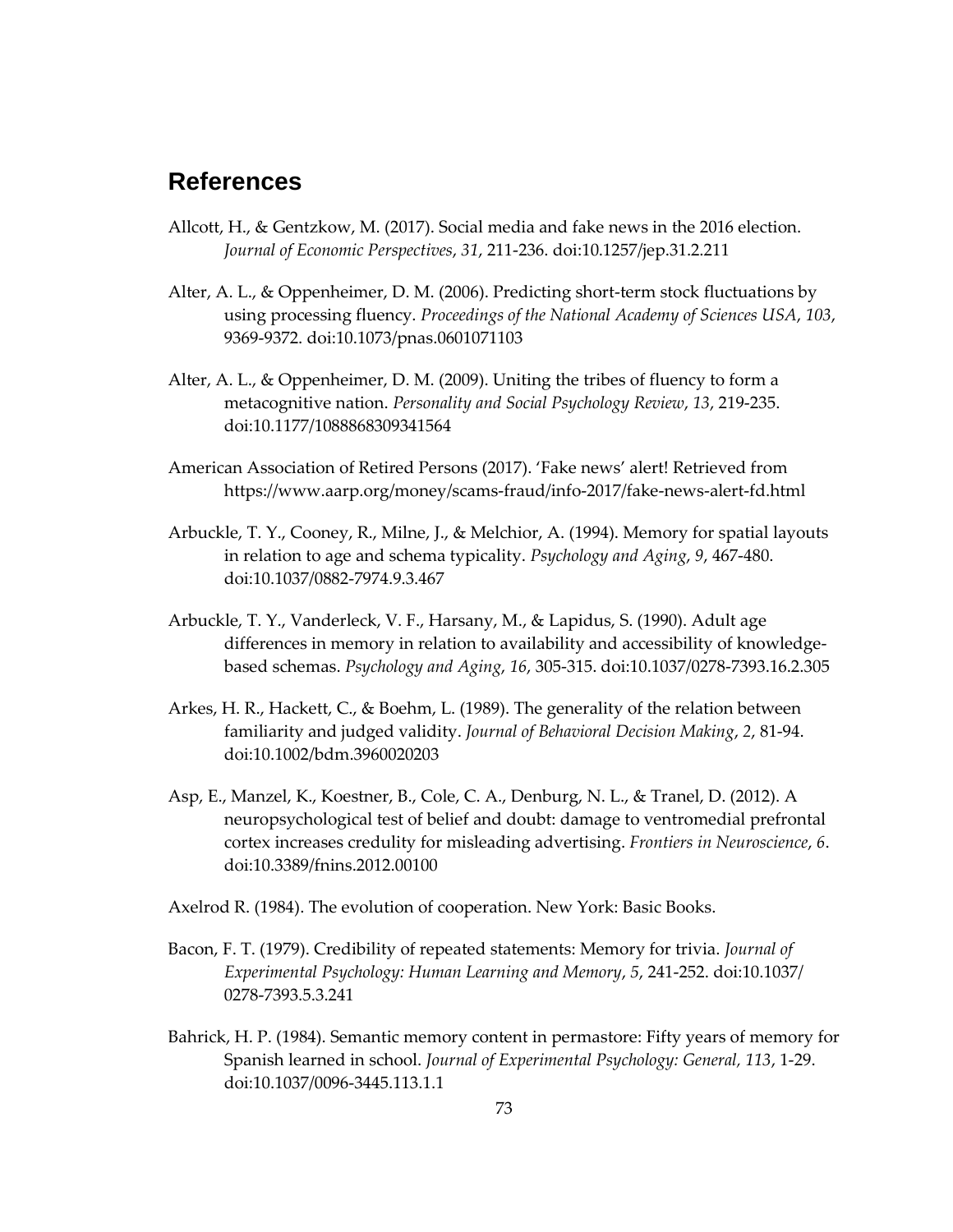- Bahrick, H. P., Bahrick, P. O., & Wittlinger, R. P. (1975). Fifty years of memory for names and faces: A cross-sectional approach. *Journal of Experimental Psychology: General*, *104*, 54-75. doi:10.1037/0096-3445.104.1.54
- Bahrick, H. P., Hall, L. K., & Da Costa, L. A. (2008). Fifty years of memory of college grades: Accuracy and distortion. *Emotion, 8*, 13-22. doi:10.1037/1528-3542.8.1.13
- Baltes, P. B., Staudinger, U. M., & Lindenberger, U. (1999). Lifespan psychology: Theory and application to intellectual functioning. *Annual Review of Psychology*, *50*, 471- 507. doi:10.1146/annurev.psych.50.1.471
- Barton, S. B. & Sanford, A. J. (1993). A case study of anomaly detection: Shallow semantic processing and cohesion establishment. *Memory & Cognition*, *21*, 477- 487. doi:10.3758/BF03197179
- Bayen, U. J., Nakamura, G. V., Dupuis, S. E., & Yang, C. L. (2000). The use of schematic knowledge about sources in source monitoring. *Memory & Cognition*, *28*, 480–500. doi:10.3758/BF03198562
- Benjamin, A. S. (2001). On the dual effects of repetition on false recognition. *Journal of Experimental Psychology: Learning, Memory, and Cognition*, *27*, 941-947. doi:10.1037/0278-7393.27.4.941
- Besken, M., & Gülgöz, S. (2009). Reliance on schemas in source memory: Age differences and similarity of schema. *Aging, Neuropsychology, and Cognition*, *16*, 1-21. doi:10.1080/13825580802175650
- Bless, H., & Fiedler, K. (2006). Mood and the regulation of information processing and behavior. In J. P. Forgas (Ed.), *Affect in social thinking and behavior* (pp. 65–84). New York, NY: Psychology Press.
- Boehm, L. E. (1994). The validity effect: A search for mediating variables. *Personality and Social Psychology Bulletin*, *20*, 285-293. doi:10.1177/0146167294203006
- Bond, C. F., Jr., & DePaulo, B. M. (2006). Accuracy of deception judgments. *Personality and Social Psychology Review*, *10*, 214-234. doi:10.1207/s15327957pspr1003\_2
- Bottoms, H. C., Eslick, A. N., & Marsh, E. J. (2010). Memory and the Moses illusion: Failures to detect contradictions with stored knowledge yield negative memorial consequences. *Memory*, *18*, 670-678. doi:10.1080/09658211.2010.501558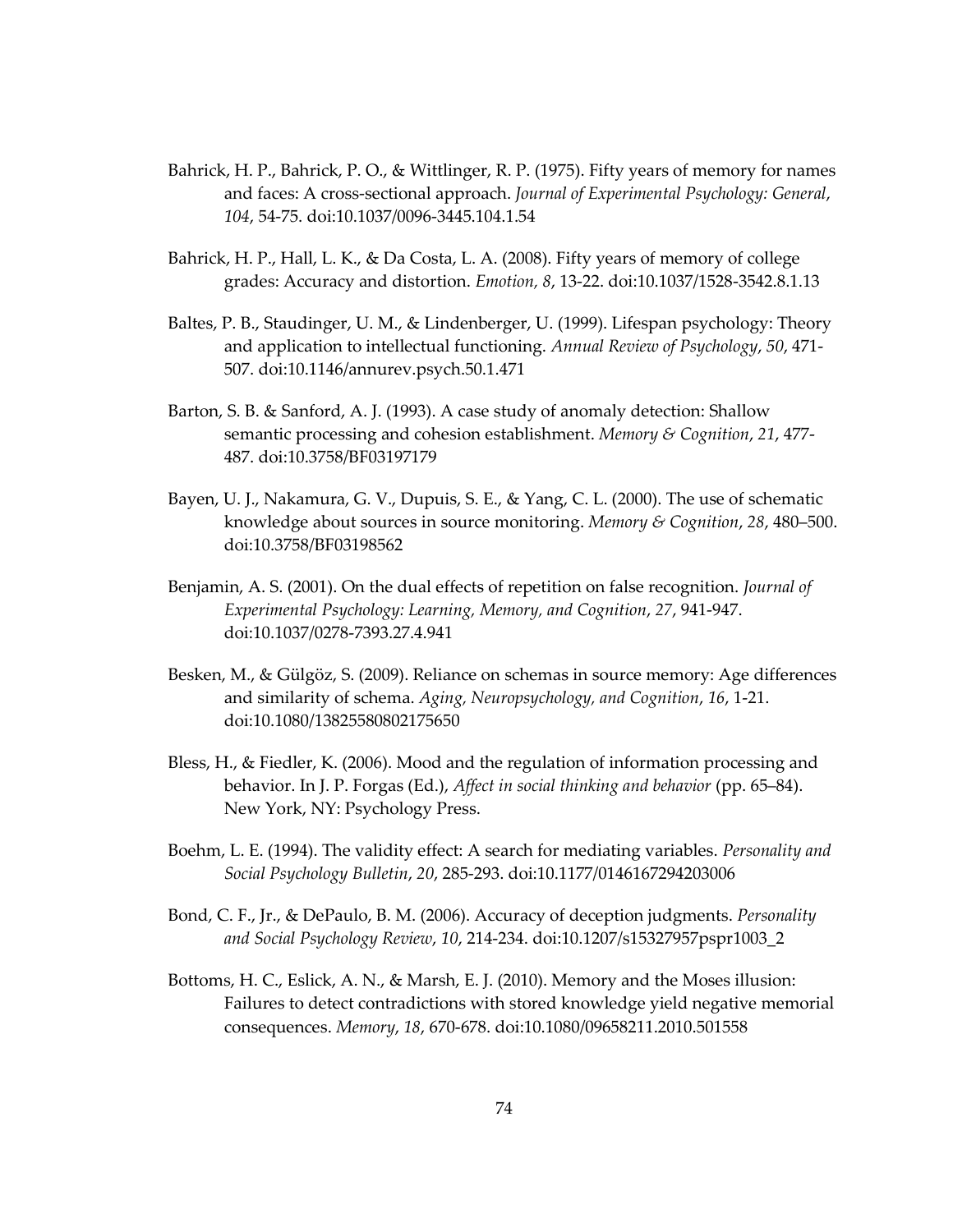- Botwinick, J., & Storandt, M. (1980). Recall and recognition of old information in relation to age and sex. *Journal of Gerontology, 35*, 70-76. doi:10.1093/geronj/35.1.70
- Bowles, N. L., & Poon, L. W. (1985). Aging and retrieval of words in semantic memory. *Journal of Gerontology, 40*, 71-77. doi:10.1093/geronj/40.1.71
- Bransford, J. D., & Johnson, M. K. (1972). Contextual prerequisites for understanding: Some investigations of comprehension and recall. *Journal of Verbal Learning and Verbal Behavior*, *11*, 717-726. doi:10.1016/S0022-5371(72)80006-9
- Brashier, N. M., Drew E. E., & Marsh, E. J. (in preparation). Sticking to what you know: Evaluating truth prompts later reliance on knowledge.
- Brashier, N. M. & Marsh, E. J. (in preparation). Positivity does not cue truth.
- Brashier, N. M., Umanath, S., Cabeza, R., & Marsh, E. J. (2017). Competing cues: Older adults rely on knowledge in the face of fluency. *Psychology and Aging*, *32*, 331-337. doi:10.1037/pag0000156
- Braver, S. L., Thoemmes, F. J., & Rosenthal, R. (2014). Continuously cumulating metaanalysis and replicability. *Perspectives on Psychological Science, 9,* 333-342. doi:10.1177/1745691614529796
- Brown, A. S., & Nix, L. A. (1996). Turning lies into truths: Referential validation of falsehoods. *Journal of Experimental Psychology: Learning, Memory, and Cognition*, *22*, 1088-1100. doi:10.1037/0278-7393.22.5.1088
- Budson, A. E., Daffner, K. R., Desikan, R., & Schacter, D. L. (2000). When false recognition is unopposed by true recognition: Gist-based memory distortion in Alzheimer's disease. *Neuropsychology*, *14*, 277-287. doi:10.1037/0894-4105.14.2.277
- Burke, D. M., & Peters, L. (1986). Word associations in old age: Evidence for consistency in semantic encoding during adulthood. *Psychology and Aging, 1*, 283-292. doi:10.1037/0882-7974.1.4.283
- Cantor, A. D., & Marsh, E. J. (2016). Expertise effects in the Moses Illusion: Detecting contradictions with stored knowledge. *Memory*, *25*, 220-230. doi:10.1080/ 09658211.2016.1152377
- Carr, E. W., Brady, T. F., & Winkielman, P. (2017). Are you smiling or have I seen you before? Familiarity makes faces look happier. *Psychological Science*, *28*, 1087-1102. doi:10.1177/0956797617702003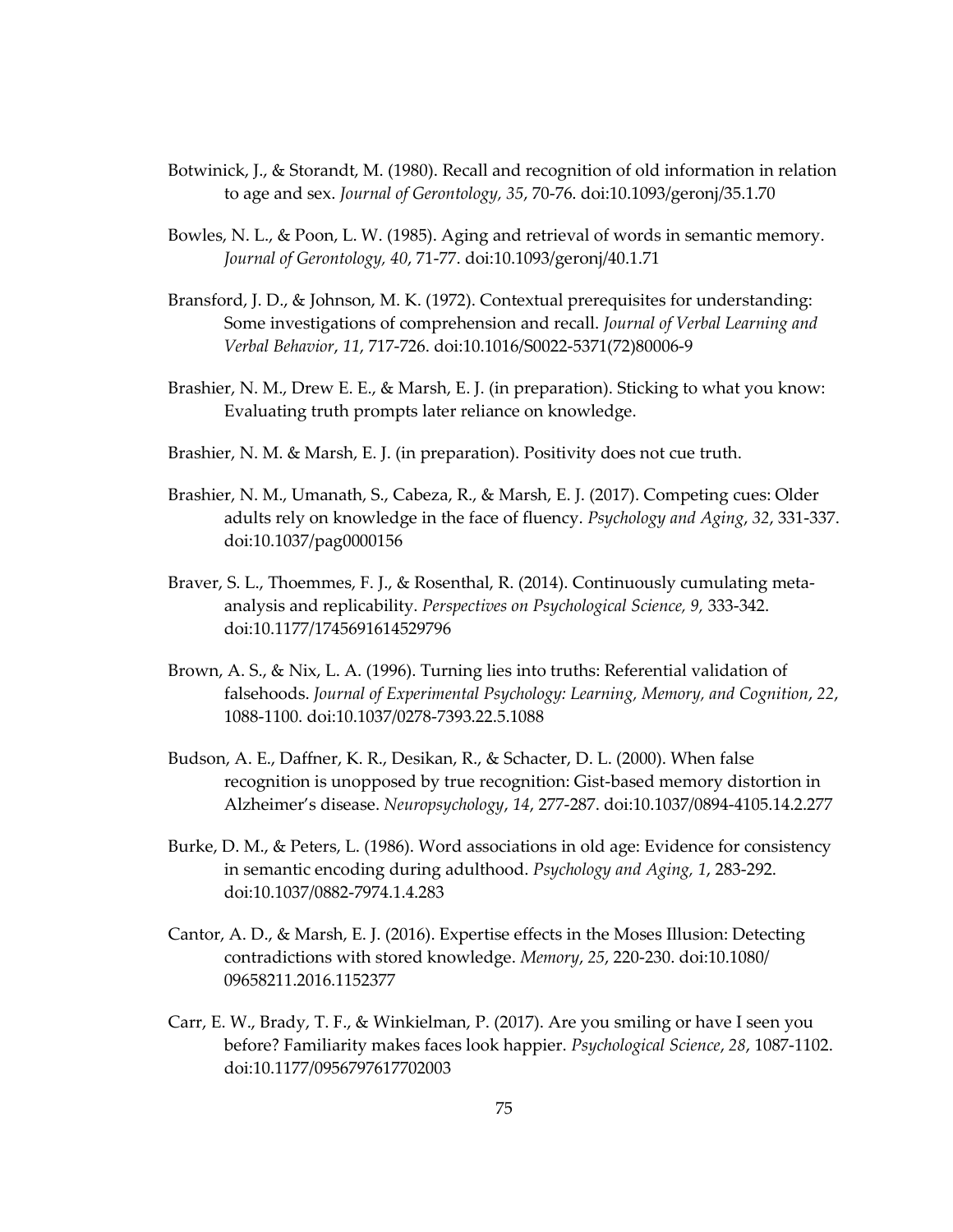- Carr, E. W., Rotteveel, M., & Winkielman, P. (2016). Easy moves: Perceptual fluency facilitates approach-related action. *Emotion*, *16*, 540-552. doi:10.1037/emo0000146
- Carstensen, L. L. (1992). Social and emotional patterns in adulthood: Support for socioemotional selectivity theory. *Psychology and Aging*, *7*, 331-338. doi:10.1037/0882-7974.7.3.331
- Carstensen, L. L. (2006). The influence of a sense of time on human development. *Science*, *312*, 1913-1915. doi:10.1126/science.1127488
- Carstensen, L. L., Isaacowitz, D. M., & Charles, S. T. (1999). Taking time seriously: A theory of socioemotional selectivity. *American Psychologist*, *54*, 165-181. doi:10.1037/0003-066X.54.3.165
- Carstensen L. L., Lang F. R. (1996). Future time perspective scale. Unpublished Manuscript, Stanford University. Available at https://lifespan.stanford.edu/projects/future-timeperspective-ftp-scale
- Cassidy, B. S., & Gutchess, A. H. (2012). Social relevance enhances memory for impressions in older adults. *Memory*, *20*, 332-345. doi:10.1080/ 09658211.2012.660956
- Castel, A. D. (2005). Memory for grocery prices in younger and older adults: The role of schematic support. *Psychology and Aging*, *20*, 718-721. doi:10.1037/0882- 7974.20.4.718
- Castel, A. D., Benjamin, A. S., Craik, F. I. M., & Watkins, M. J. (2002). The effects of aging on selectivity and control in short-term recall. *Memory & Cognition*, *30*, 1078–1085. doi:10.3758/BF03194325
- Castel, A. D., Humphreys, K. L., Lee, S. S., Galván, A., Balota, D. A., & McCabe, D. P. (2011). The development of memory efficiency and value-directed remembering across the lifespan: A cross-sectional study of memory and selectivity. *Developmental Psychology*, *47*, 1553–1564. doi:0.1037/a0025623
- Castel, A. D., Murayama, K., Friedman, M. C., McGillivray, S., & Link, I. (2013). Selecting valuable information to remember: Age-related differences and similarities in self-regulated learning. *Psychology and Aging*, *28*, 232–242. doi:10.1037/a0030678
- Castle, E., Eisenberger, N. I., Seeman, T. E., Moons, W. G., Boggero, I. A., Grinblatt, M. S., & Taylor, S. E. (2012). Neural and behavioral bases of age differences in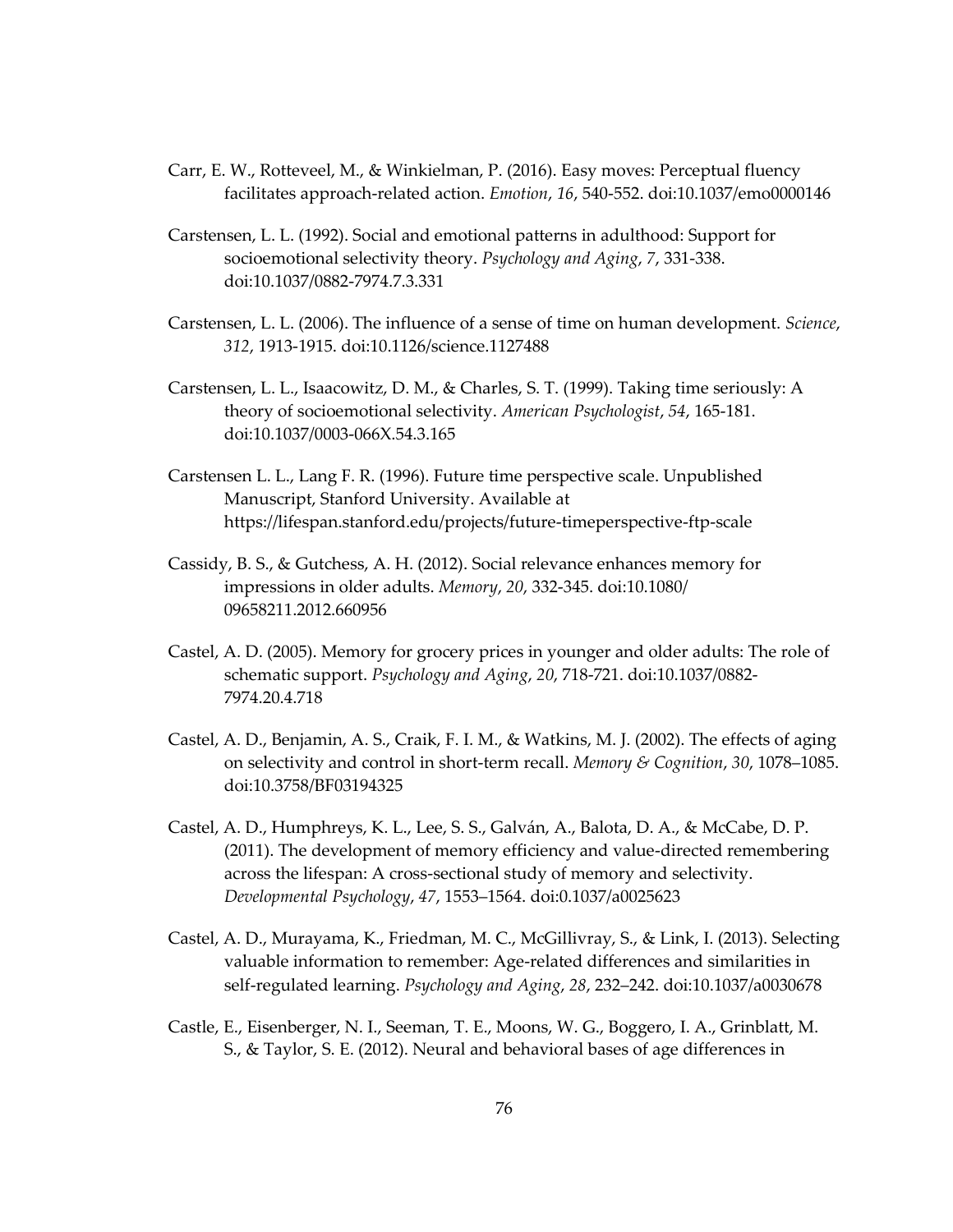perceptions of trust. *Proceedings of the National Academy of Sciences USA*, *109*, 20848-20852. doi:10.1073/pnas.1218518109

- Chan, M. S., Jones, C. R., Jamieson, K. H., & Albarracín, D. (2017). Debunking: A metaanalysis of the psychological efficacy of messages countering misinformation. *Psychological Science*, *28*, 1531-1546. doi:10.1177/0956797617714579
- Charles, S. T., Mather, M., & Carstensen, L. L. (2003). Aging and emotional memory: The forgettable nature of negative images for older adults. *Journal of Experimental Psychology: General*, *132*, 310-324. doi:10.1037/0096-3445.132.2.310
- Chi, M. T., Feltovich, P. J., & Glaser, R. (1981). Categorization and representation of physics problems by experts and novices. *Cognitive Science*, *5*, 121-152. doi:10.1207/s15516709cog0502\_2
- Claypool, H. M., Hall, C. E., Mackie, D. M., & Garcia-Marques, T. (2008). Positive mood, attribution, and the illusion of familiarity. *Journal of Experimental Social Psychology*, *44*, 721-728. doi:10.1016/j.jesp.2007.05.001
- Cornelius, S. W., & Caspi, A. (1987). Everyday problem solving in adulthood and old age. *Psychology and Aging*, *2*, 144-153. doi:10.1037/0882-7974.2.2.144
- Costa, M., Lio, G., Gomez, A., & Sirigu, A. (2017). How components of facial width to height ratio differently contribute to the perception of social traits. *PLoS One*, *12*. doi:doi.org/10.1371/journal.pone.0172739
- Czerlinski, J., Gigerenzer, G., & Goldstein, D. G. (1999). How good are simple heuristics? In G. Gigerenzer, P. M. Todd, & the ABC Research Group (Eds.), *Simple heuristics that make us smart* (pp. 97-118). New York: Oxford University Press.
- Dechêne, A., Stahl, C., Hansen, J., & Wänke, M. (2009). Mix me a list: Context moderates the truth effect and the mere-exposure effect. *Journal of Experimental Social Psychology*, *45*, 1117-1122. doi:10.1016/j.jesp.2009.06.019
- Dechêne, A., Stahl, C., Hansen, J., & Wänke, M. (2010). The truth about the truth: A meta-analytic review of the truth effect. *Personality and Social Psychology Review*, *14*, 238-257. doi:10.1177/1088868309352251
- DePaulo, B. M., Coleman, L. M. (1986). Talking to children, foreigners, and retarded adults. *Journal of Personality and Social Psychology*, *51*, 945–959. doi:10.1037/0022- 3514.51.5.945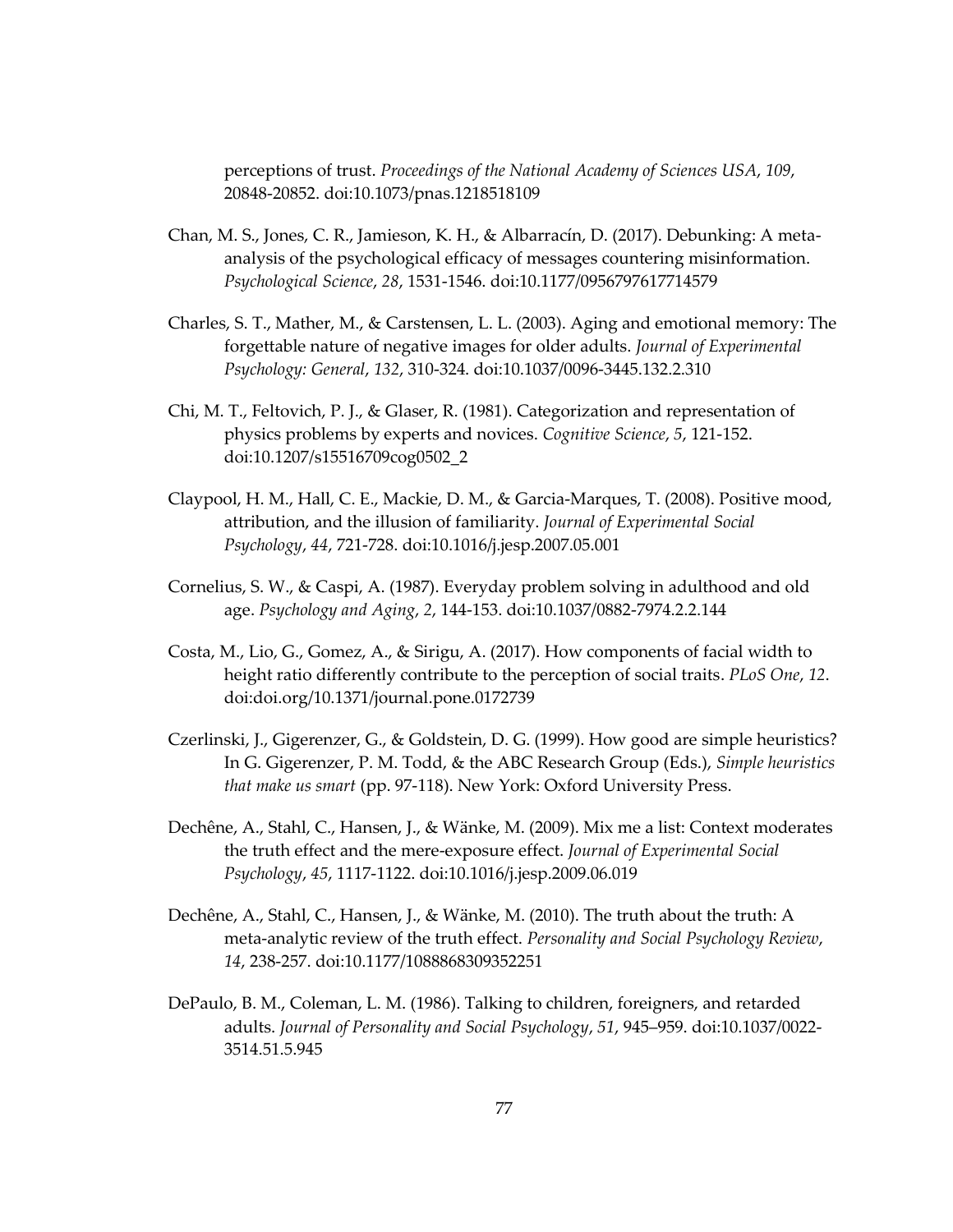- Dudukovic, N. M., Marsh, E. J., & Tversky, B. (2004). Telling a story or telling it straight: the effects of entertaining versus accurate retellings on memory. *Applied Cognitive Psychology*, *18*, 125–143. doi:10.1002/acp.953
- Ebner, N. C., Riediger, M., & Lindenberger, U. (2010). FACES A database of facial expressions in young, middle-aged, and older women and men: Development and validation. *Behavior Research Methods*, *42*, 351-362. doi:10.3758/BRM.42.1.351
- Ecker, U. K. H., Hogan, J. L., & Lewandowsky, S. (2017). Reminders and repetition of misinformation: Helping or hindering its retraction? *Journal of Applied Research in Memory and Cognition*, *6*, 185-192. doi:10.1016/j.jarmac.2017.01.014
- Ecker, U. K., Lewandowsky, S., Chang, E. P., & Pillai, R. (2014). The effects of subtle misinformation in news headlines. *Journal of Experimental Psychology: Applied*, *20*, 323-325. doi:10.1037/xap0000028
- El Haj, M., & Antoine, P. (2018). Relationship between lower tendency to deceive in aging and inhibitory compromise. *Gerontology*, *64*, 67-73. doi:10.1159/000477806
- English, T., & Carstensen, L. L. (2014). Selective narrowing of social networks across adulthood is associated with improved emotional experience in daily life. *International Journal of Behavioral Development*, *38*, 195-202. doi:10.1177/0165025413515404
- English, T., & Carstensen, L. L. (2015). Does positivity operate when the stakes are high?: Health status and decision-Making among older adults. *Psychology and Aging*, *30*, 348-355. doi:10.1037/a0039121
- Erickson, T. D., & Mattson, M. E. (1981). From words to meaning: A semantic illusion. *Journal of Verbal Learning & Verbal Behavior, 20*, 540-551. doi:10.1016/S0022-5371(81)90165-1
- Eslick, A. N., Fazio, L. K., & Marsh, E. J. (2011). Ironic effects of drawing attention to story errors. *Memory*, *19*, 184-191. doi:10.1080/09658211.2010.543908
- Fazio, L. K., Brashier, N. M., Payne, B. K., & Marsh, E. J. (2015). Knowledge does not protect against illusory truth. *Journal of Experimental Psychology: General*, *144*, 993- 1002. doi:10.1037/xge0000098
- Federal Trade Commission (2018). Consumer sentinel network data book 2017: Reported frauds and losses by age, percentage reporting a fraud loss and median loss by age. Retrieved from https://www.ftc.gov/policy/reports/policy-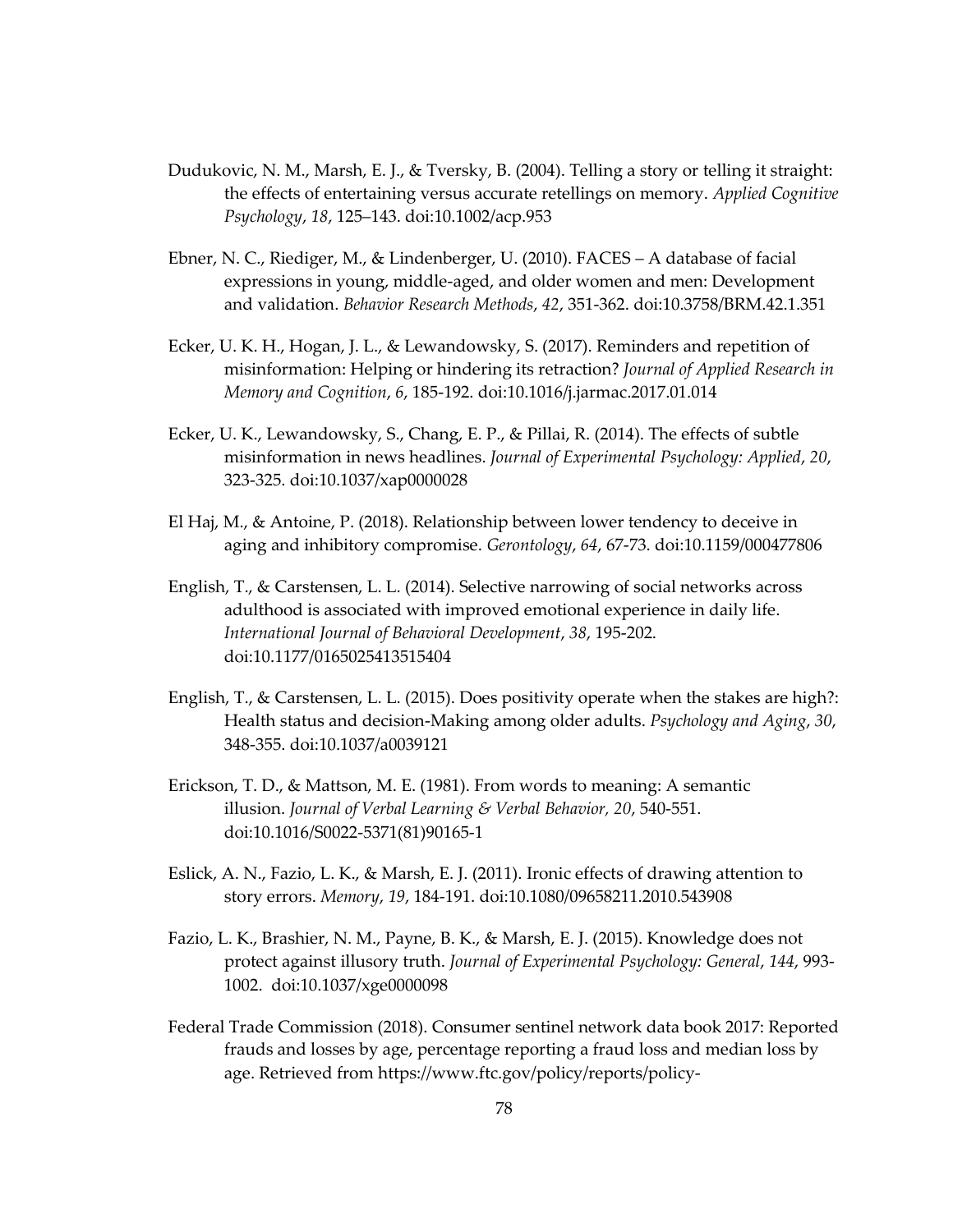reports/commission-staff-reports/consumer-sentinel-network-data-book-2017/frauds-losses-age-percentage

- Forgas, J. P. (1995). Mood and judgment: The affect infusion model (AIM). *Psychological Bulletin*, *117*, 39-66. doi:10.1037/0033-2909.117.1.39
- Forgas, J. P. (1998). On being happy and mistaken: Mood effects on the fundamental attribution error. *Journal of Personality and Social Psychology*, *75*, 318–331. doi:10.1037/0022-3514.75.2.318
- Forgas, J. P. (2013). Don't worry, be sad! On the cognitive, motivational, and interpersonal benefits of negative mood. *Current Directions in Psychological Science*, *22*, 225-232. doi:10.1177/0963721412474458
- Forgas, J. P., & East, R. (2008). On being happy and gullible: Mood effects on skepticism and the detection of deception. *Journal of Experimental Social Psychology*, *44*, 1362– 1367. doi:10.1016/j.jesp.2008.04.010
- Fragale, A. R., & Heath, C. (2004). Evolving informational credentials: The (Mis)attribution of believable facts to credible sources. *Personality and Social Psychology Bulletin*, *30*, 225-236. doi:10.1177/0146167203259933
- Fredrickson, B. L., & Carstensen, L. L. (1990). Choosing social partners: How old age and anticipated endings make people more selective. *Psychology and Aging*, *5*, 335-347. doi:10.1037/0882-7974.5.3.335
- Fung, H. H., & Carstensen, L. L. (2003). Sending memorable messages to the old: Age differences in preferences and memory for advertisements. *Journal of Personality and Social Psychology*, *85*, 163-178. doi:10.1037/0022-3514.85.1.163
- Fung, H. H., Carstensen, L. L., & Lutz, A. M. (1999). Influence of time on social preferences: Implications for life-span development. *Psychology and Aging, 14*, 595-604. doi:10.1037/0882-7974.14.4.595
- Garcia-Marques, T., Mackie, D. M., Claypool, H. M., & Garcia-Marques, L. (2004). Positivity can cue familiarity. *Personality and Social Psychology Bulletin*, *30*, 585- 593. doi:10.1177/0146167203262856
- Gigerenzer, G. (2002). The adaptive toolbox. In G. Gigerenzer & R. Selten (*Eds.*), *Bounded rationality: The adaptive toolbox* (pp. 37-50). Cambridge: MIT Press.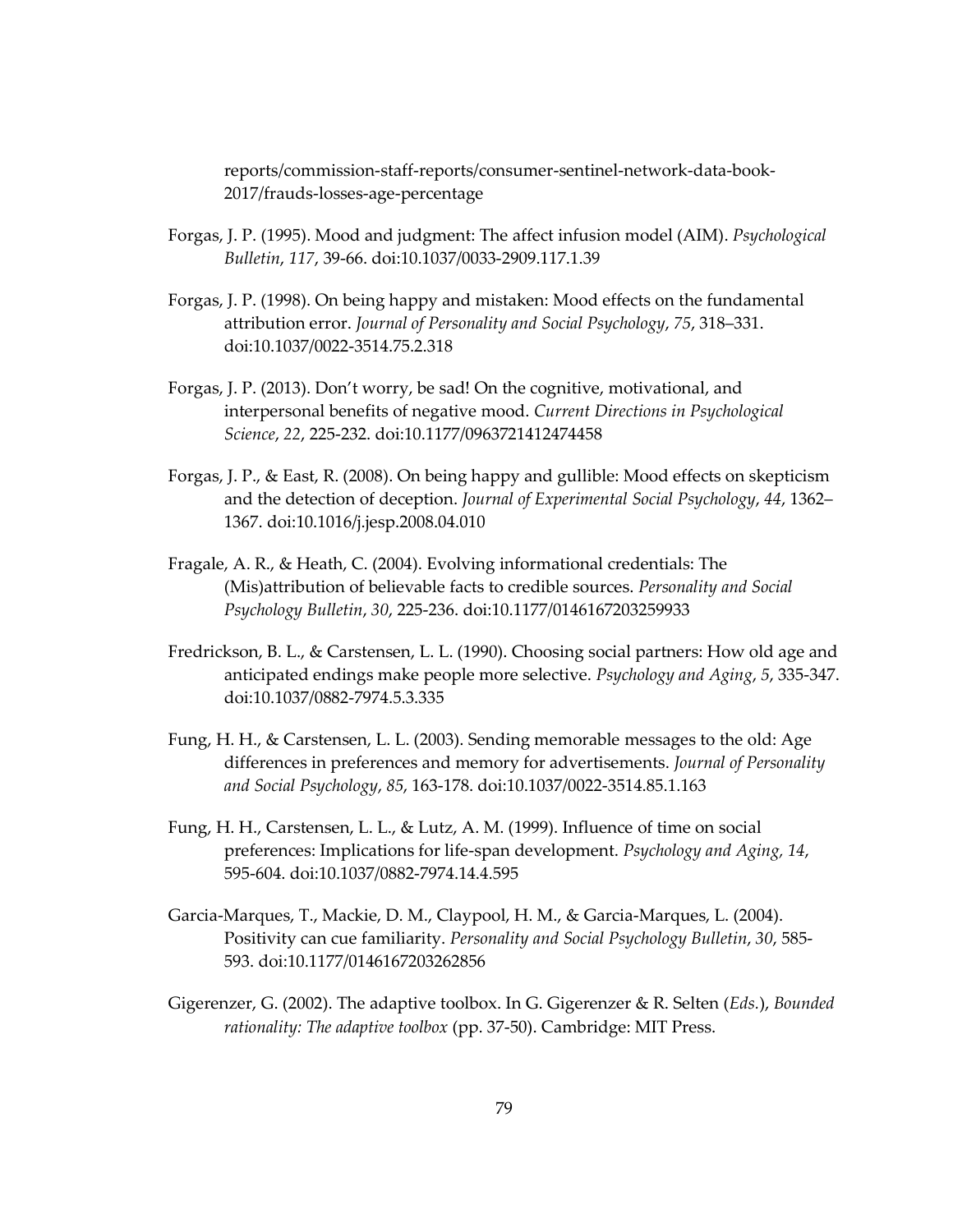- Gigerenzer, G., & Gaissmaier, W. (2011). Heuristic decision making. *Annual Review of Psychology*, *62*, 451-482. doi:10.1146/annurev-psych-120709-145346
- Gigerenzer, G., & Garcia-Retamero, R. (2017). Cassandra's regret: The psychology of not wanting to know. *Psychological Review*, *124*, 179-196. doi:10.1037/rev0000055
- Gilbert, D. T. (1991). How mental systems believe. *American Psychologist*, *46*, 107–119. doi:10.1037/0003-066X.46.2.107
- Gilbert, D. T., Krull, D., & Malone, P. (1990). Unbelieving the unbelievable: Some problems in the rejection of false information. *Journal of Personality and Social Psychology*, *59*, 601–613. doi:10.1037/0022-3514.59.4.601
- Gilbert, D. T., Tafarodi, R. W., & Malone, P. S. (1993). You can't not believe everything you read. *Journal of Personality and Social Psychology*, *65*, 221–233. doi:10.1037/0022-3514.65.2.221
- Golman, R., Hagmann, D., & Loewenstein, G. (2017). Information avoidance. *Journal of Economic Literature*, *55*, 96-135. doi:10.1257/jel.20151245
- Gordon, A., Brooks, J. C. W., Quadflieg, S., Ecker, U. K. H., & Lewandowsky, S. (2017). Exploring the neural substrates of misinformation processing. *Neuropsychologia*, *106*, 216-224. doi:10.1016/j.neuropsychologia.2017.10.003
- Grady, C. L., Hongwanishkul, D., Keightley, M., Lee, W., & Hasher, L. (2007). The effect of age on memory for emotional faces. *Neuropsychology*, *21*, 371-380. doi:10.1037/0894-4105.21.3.371
- Greifeneder, R., Bless, H., & Pham, M. T. (2011). When do people rely on affective and cognitive feelings in judgment? A review. *Personality and Social Psychology Review*, *15*, 107-141. doi:10.1177/1088868310367640
- Grühn, D., Sharifian, N., & Chu, Q. (2016). The limits of a limited future time perspective in explaining age differences in emotional functioning. *Psychology and Aging*, *31*, 583-593. doi:10.1037/pag0000060
- Grühn, D., Smith, J., & Baltes, P. B. (2005). No aging bias favoring memory for positive material: Evidence from a heterogeneity-homogeneity list paradigm using emotionally toned words. *Psychology and Aging*, *20*, 579-588. doi:10.1037/0882- 7974.20.4.579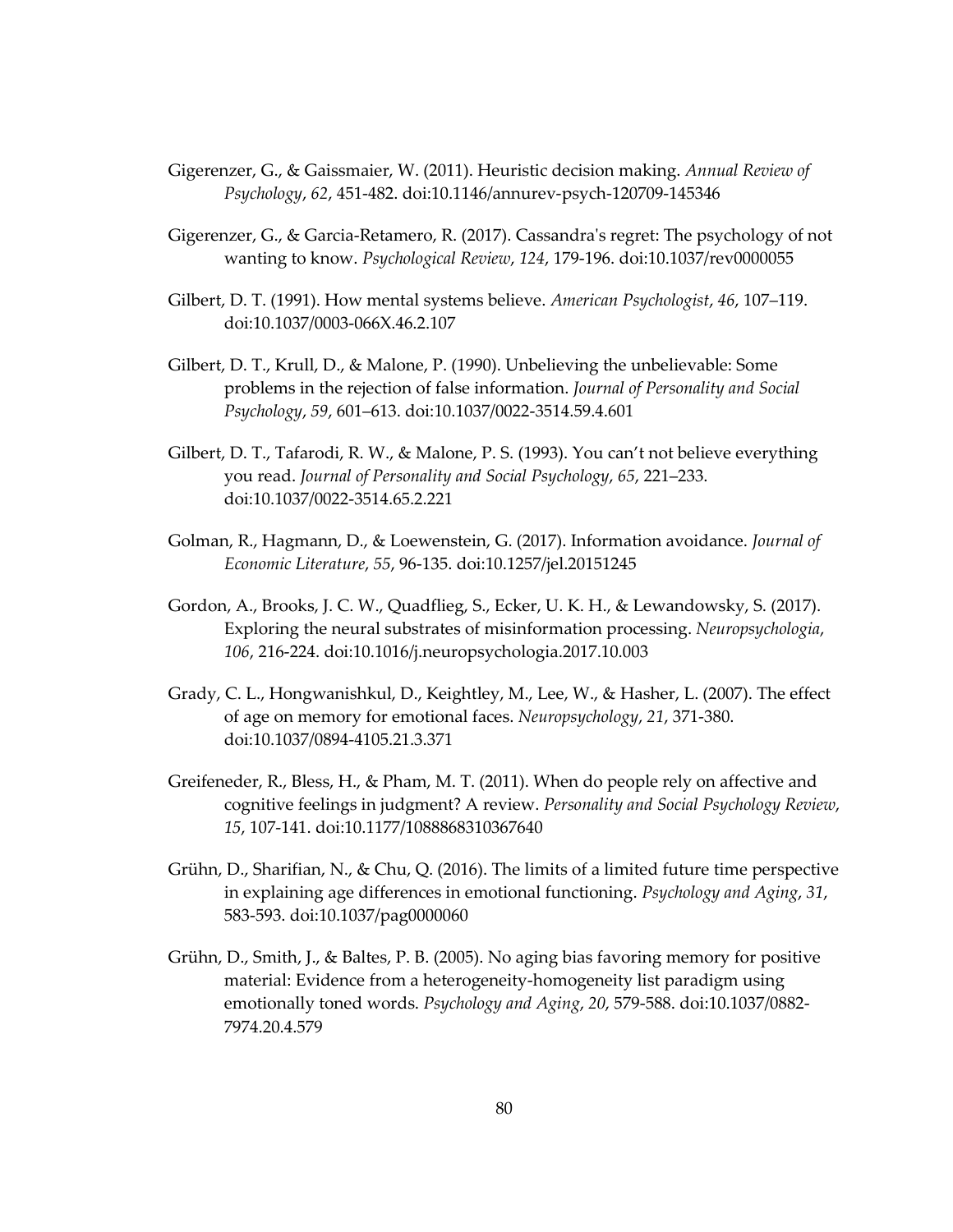- Guess, A., Nyhan, B., & Reifler, J. (2018). Selective exposure to misinformation: Evidence from the consumption of fake news during the 2016 U.S. presidential campaign. Unpublished Manuscript, Dartmouth University. Available at https://www.dartmouth.edu/~nyhan/fake-news-2016.pdf
- Halpern, A. R., & O'Connor, M. G. (2000). Implicit memory for music in Alzheimer's disease. *Neuropsychology*, *14*, 391-397. doi:10.1037/0894-4105.14.3.391
- Hartwig, M., & Bond, C. F. (2011). Why do lie-catchers fail? A lens model meta-analysis of human lie judgments. *Psychological Bulletin*, *137*, 643-659. doi:10.1037/a0023589
- Hasher, L., Goldstein, D., & Toppino, T. (1977). Frequency and the conference of referential validity. *Journal of Verbal Learning & Verbal Behavior*, *16*, 107-112. doi:10.1016/ S0022-5371(77)80012-1
- Hasher, L., & Zacks, R. T. (1988). Working memory, comprehension, and aging: A review and a new view. In G. H. Bower (Ed.), *The psychology of learning and motivation* (Vol. 22, pp. 193-225). New York: Academic Press.
- Hay, J. F., & Jacoby, L. L. (1996). Separating habit and recollection: Memory slips, process dissociations, and probability matching. *Journal of Experimental Psychology: Learning, Memory, and Cognition*, *22*, 1323-1335. doi:10.1037/0278- 7393.22.6.1323
- Hay, J. F., & Jacoby, L. L. (1999). Separating habit and recollection in young and older adults: Effects of elaborative processing and distinctiveness. *Psychology and Aging*, *14*, 122-134. doi:10.1037/0882-7974.14.1.122
- Hehman, E., Flake, J. K., & Freeman, J. B. (2015). Static and dynamic facial cues differentially affect the consistency of social evaluations. *Personality and Social Psychology Bulletin*, *41*, 1123-1134. doi:10.1177/0146167215591495
- Henkel, L. A. (2013). Do older adults change their eyewitness reports when requestioned? *The Journals of Gerontology, Series B: Psychological Sciences and Social Sciences*, *69B*, 356-365. doi:10.1093/geronb/gbt071
- Henkel, L. A., & Mattson, M. E. (2011). Reading is believing: The truth effect and source credibility. *Consciousness and Cognition*, *20*, 1705-1721. doi:10.1016/ j.concog.2011.08.018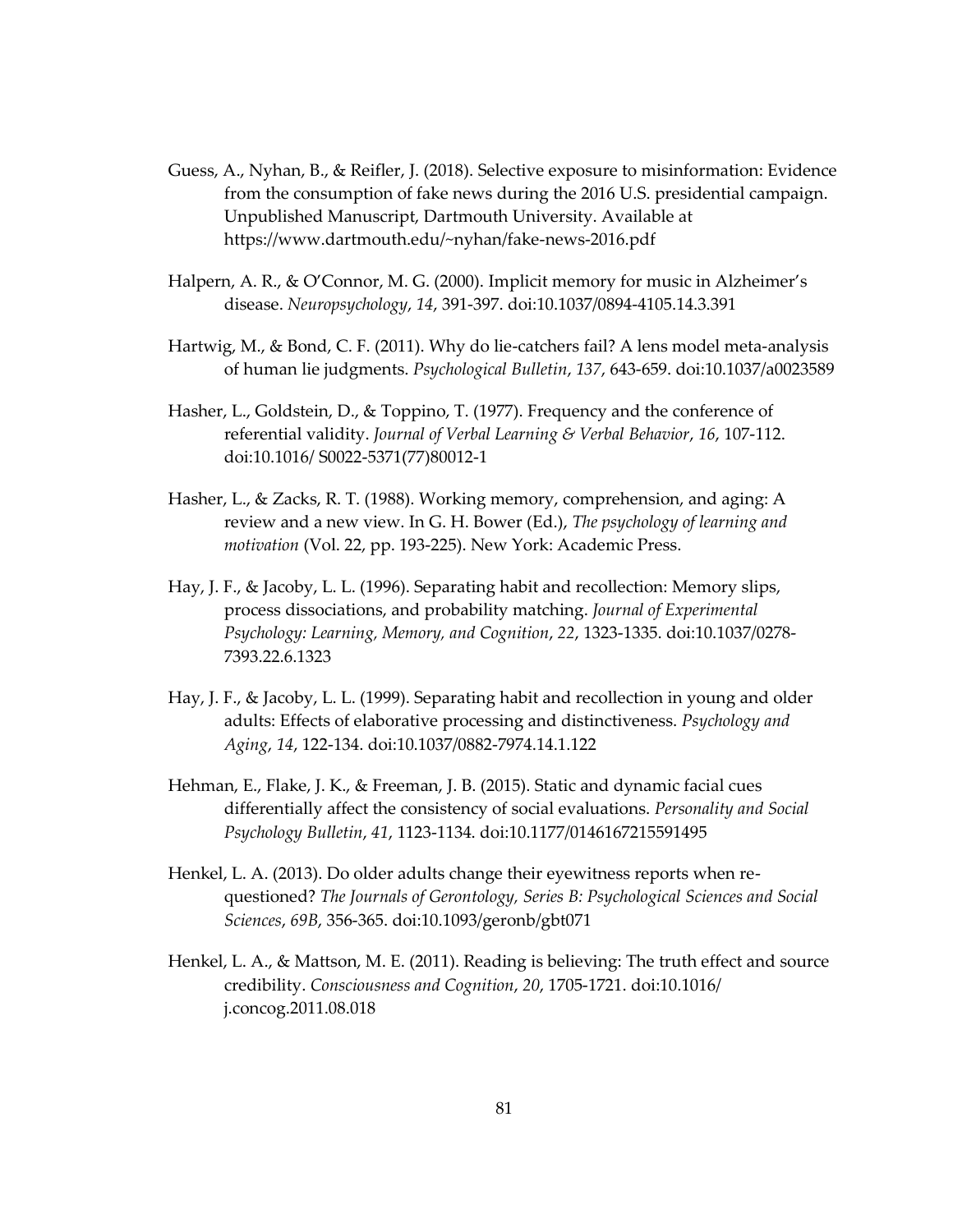- Hess, T. M. (2014). Selective engagement of cognitive resources: Motivational influences on older adults' cognitive functioning. *Perspectives on Psychological Science*, *9*, 388- 407. doi:10.1177/1745691614527465
- Hess, T. M., Germain, C. M., Swaim, E. L., & Osowski, N. L. (2009). Aging and selective engagement: The moderating impact of motivation on older adults' resource utilization. *The Journals of Gerontology: Series B: Psychological Sciences and Social Sciences*, *64*, 447-456. doi:10.1093/geronb/gbp020
- Hess, T. M., Leclerc, C. M., Swaim, E., & Weatherbee, S. R. (2009). Aging and everyday judgments: The impact of motivational and processing resource factors. *Psychology and Aging*, *24*, 735-740. doi:10.1037/a0016340
- Hess, T. M., Smith, B. T., & Sharifian, N. (2016). Aging and effort expenditure: The impact of subjective perceptions of task demands. *Psychology and Aging*, *31*, 653- 660. doi:10.1037/pag0000127
- Hilbig, B. E. (2012). Good things don't come easy (to mind): Explaining framing effects in judgments of truth. *Experimental Psychology*, *59*, 38-46. doi:10.1027/1618- 3169/a000124
- Hinze, S. R., Slaten, D. G., Horton, W. S., Jenkins, R., & Rapp, D. N. (2014). Pilgrims sailing the Titanic: Plausibility effects on memory for misinformation. *Memory & Cognition*, *42*, 305-324. doi:10.3758/s13421-013-0359-9
- Hirshleifer, D., & Shumway, T. (2003). Good day sunshine: Stock returns and the weather. *Journal of Finance, 58,* 1009-1032. doi:10.1111/1540-6261.00556
- Horne, A. D., & Adali, S. (2017). This just in: Fake news packs a lot in title, uses similar, repetitive content in text body, more similar to satire than real news. Published at the 2nd International Workshop on News and Public Opinion, Montreal, Canada.
- Hourihan, K. L., & Bursey, E. (2017). A misleading feeling of happiness: Metamemory for positive emotional and neutral pictures. *Memory*, 35-43. doi:10.1080/ 09658211.2015.1122809
- Hughes, M. L., Geraci, L., & De Forrest, R. L. (2013). Aging 5 years in 5 minutes: The effect of taking a memory test on older adults' subjective age. *Psychological Science, 24*, 2481-2488. doi:10.1177/0956797613494853
- Hunsinger, M., Isbell, L. M., & Clore, G. L. (2012). Sometimes happy people focus on the trees and sad people focus on the forest: Context-dependent effects of mood in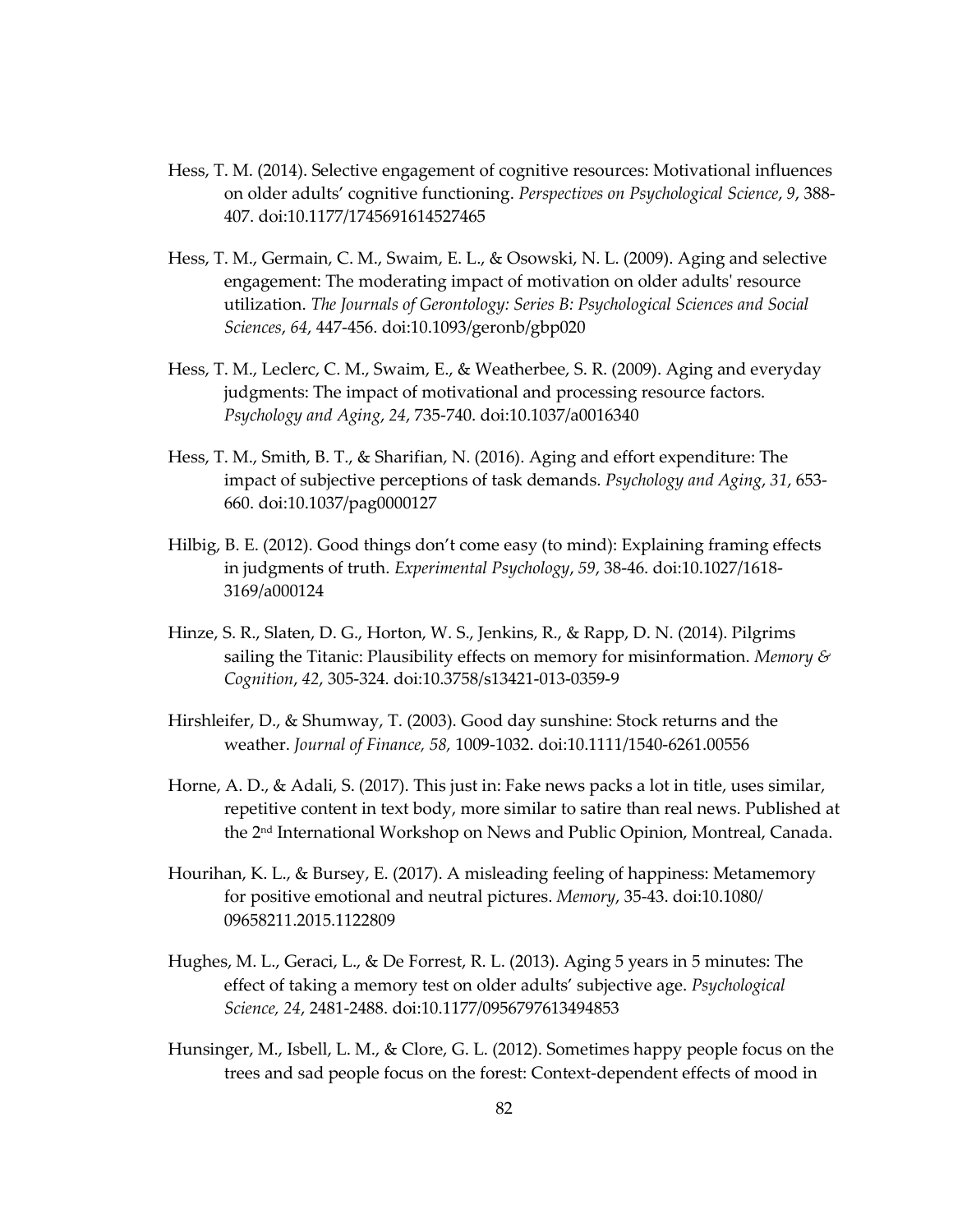impression formation. *Personality and Social Psychology Bulletin*, *38*, 220-232. doi:10.1177/0146167211424166

- Iyengar, S. S., & Lepper, M. R. (2000). When choice is demotivating: Can one desire too much of a good thing? *Journal of Personality and Social Psychology*, *79*, 995-1006. doi:10.1037/0022-3514.79.6.995
- Jacoby, L. L. (1999). Ironic effects of repetition: Measuring age-related differences in memory. *Journal of Experimental Psychology: Learning, Memory, and Cognition*, *25*, 3- 22. doi:10.1037/0278-7393.25.1.3
- Jacoby, L. L., Kelley, C., Brown, J., & Jasechko, J. (1989). Becoming famous overnight: Limits on the ability to avoid unconscious influences of the past. *Journal of Personality and Social Psychology*, *56*, 326-338. doi:10.1037/0022-3514.56.3.326
- Jacoby, L. L., & Rhodes, M. G. (2006). False remembering in the aged. *Current Directions in Psychological Science*, *15*, 49-53. doi:10.1111/j.0963-7214.2006.00405.x
- Jacovina, M. E., Hinze, S. R., & Rapp, D. N. (2014). Fool me twice: The consequences of reading (and rereading) inaccurate information. *Applied Cognitive Psychology*, *28*, 558-568. doi:10.1002/acp.3035
- Jalbert, M., Newman, E., & Schwarz, N. (2017). Only half of what I'll tell you is true: Common experimental procedures reduce the impact of repetition on truth judgments. Poster presented at the Annual Meeting of the Psychonomic Society, Vancouver, Canada.
- Johar, G. V., & Roggeveen, A. L. (2007). Changing false beliefs from repeated advertising: The role of claim-refutation alignment. *Journal of Consumer Psychology*, *17*, 118-127. doi:10.1016/S1057-7408(07)70018-9
- Johnson, E., & Tversky, A. (1983). Affect, generalization, and the perception of risk. *Journal of Personality and Social Psychology, 45,* 20-31. doi:10.1037/0022-3514.45.1.20
- Jolley, D., & Douglas, K. M. (2014). The social consequences of conspiracism: Exposure to conspiracy theories decreases intentions to engage in politics and to reduce one's carbon footprint. *British Journal of Psychology*, *105*, 35-56. doi:10.1111/bjop.12018
- Kamas, E. N., Reder, L. M., & Ayers, M. S. (1996). Partial matching in the Moses illusion: Response bias not sensitivity. *Memory & Cognition*, *24*, 687-699. doi:10.3758/ BF03201094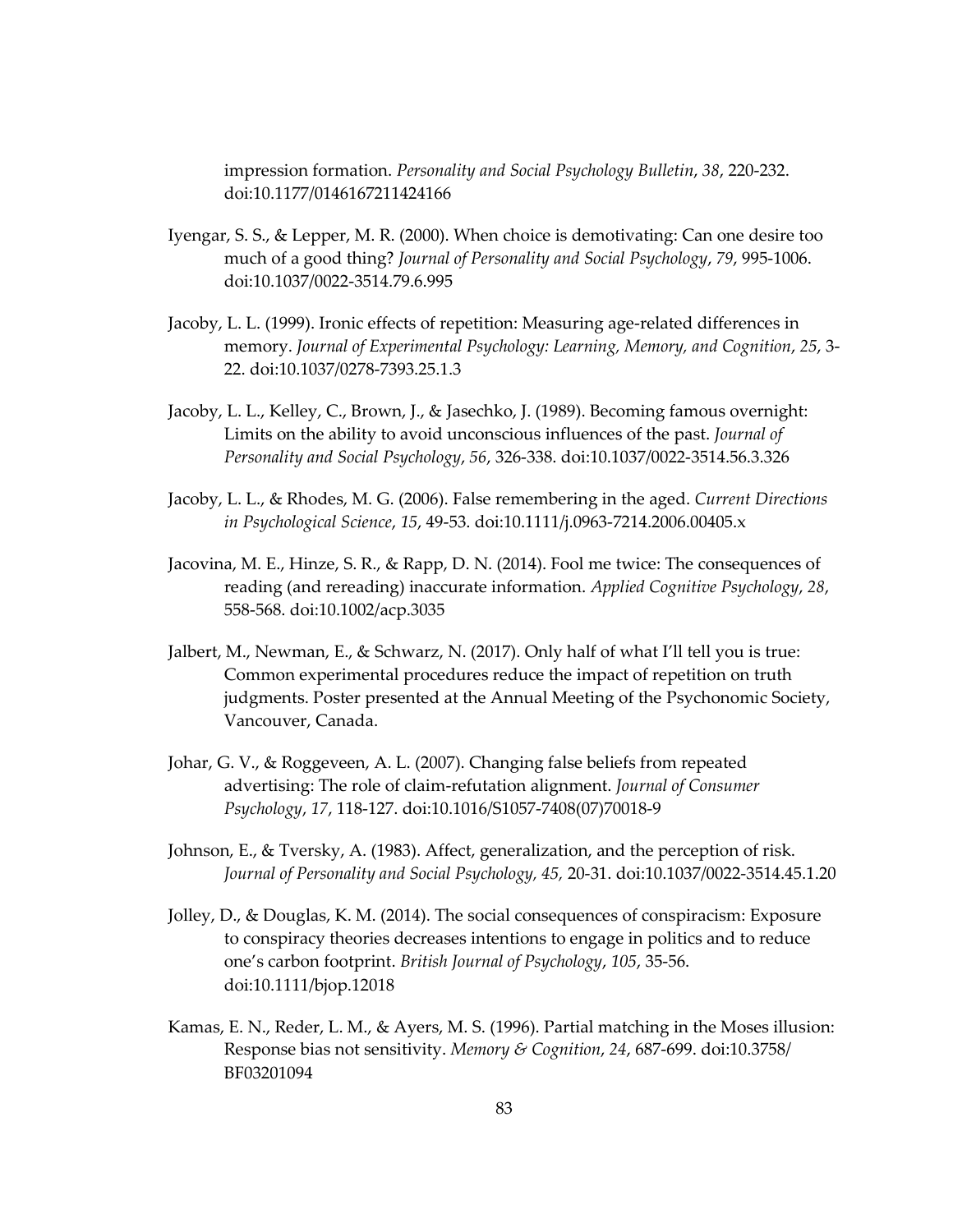- Kensinger, E. A. (2008). Age differences in memory for arousing and non-arousing emotional words. *The Journals of Gerontology: Series B: Psychological Sciences and Social Sciences*, *63B*, P13-P18. doi:10.1093/geronb/63.1.P13
- Kim, S., & Hasher, L. (2005). The attraction effect in decision making: superior performance by older adults. *The Quarterly Journal of Experimental Psychology A: Human Experimental Psychology*, *58*, 120-133. doi:10.1080/02724980443000160
- Klaczynski, P. A., & Robinson, B. (2000). Personal theories, intellectual ability, and epistemological beliefs: Adult age differences in everyday reasoning biases. *Psychology and Aging*, *15*, 400-416. doi:10.1037/0882-7974.15.3.400
- Klein, N., & Epley, N. (2015). Group discussion improves lie detection. *Proceedings of the National Academy of Sciences USA*, *112*, 7460-7465. doi:10.1073/pnas.1504048112
- Koch, A., & Forgas, J. P. (2012). Feeling good and feeling truth: The interactive effects of mood and processing fluency on truth judgments. *Journal of Experimental Social Psychology*, *48*, 481-485. doi:10.1016/j.jesp.2011.10.006
- Koehn, J. D., & Yonelinas, A. P. (2014). The effects of healthy aging, amnestic mild cognitive impairment, and Alzheimer's disease on recollection and familiarity: A meta-analytic review. *Neuropsychology Review*, *24*, 332-354. doi:10.1007/s11065- 014-9266-5
- Kramer, A. D. I., Guillory, J. E., & Hancock, J. T. (2014). Experimental evidence of massive-scale emotional contagion through social networks. *Proceedings of the National Academy of Sciences USA*, *111*, 8788-8790. doi:10.1073/pnas.1320040111
- Law, S., Hawkins, S. A., & Craik, F. I. M. (1998). Repetition-induced belief in the elderly: Rehabilitating age-related memory deficits. *Journal of Consumer Research*, *25*, 91- 107. doi:10.1086/209529
- Lerner, J. S., Li, Y., Valdesolo, P., & Kassam, K. S. (2015). Emotion and decision making. *Annual Review of Psychology*, *66*, 799-823. doi:10.1146/annurev-psych-010213- 115043
- Lewandowsky, S., Ecker, U. K. H., & Cook, J. (2017). Beyond misinformation: Understanding and coping with the "post-truth era." *Journal of Applied Research in Memory and Cognition*, *6*, 353-369. doi:10.1016/j.jarmac.2017.07.008
- Lewandowsky, S., Ecker, U. K. H., Seifert, C. M., Schwarz, N., & Cook, J. (2012). Misinformation and its correction: Continued influence and successful debiasing.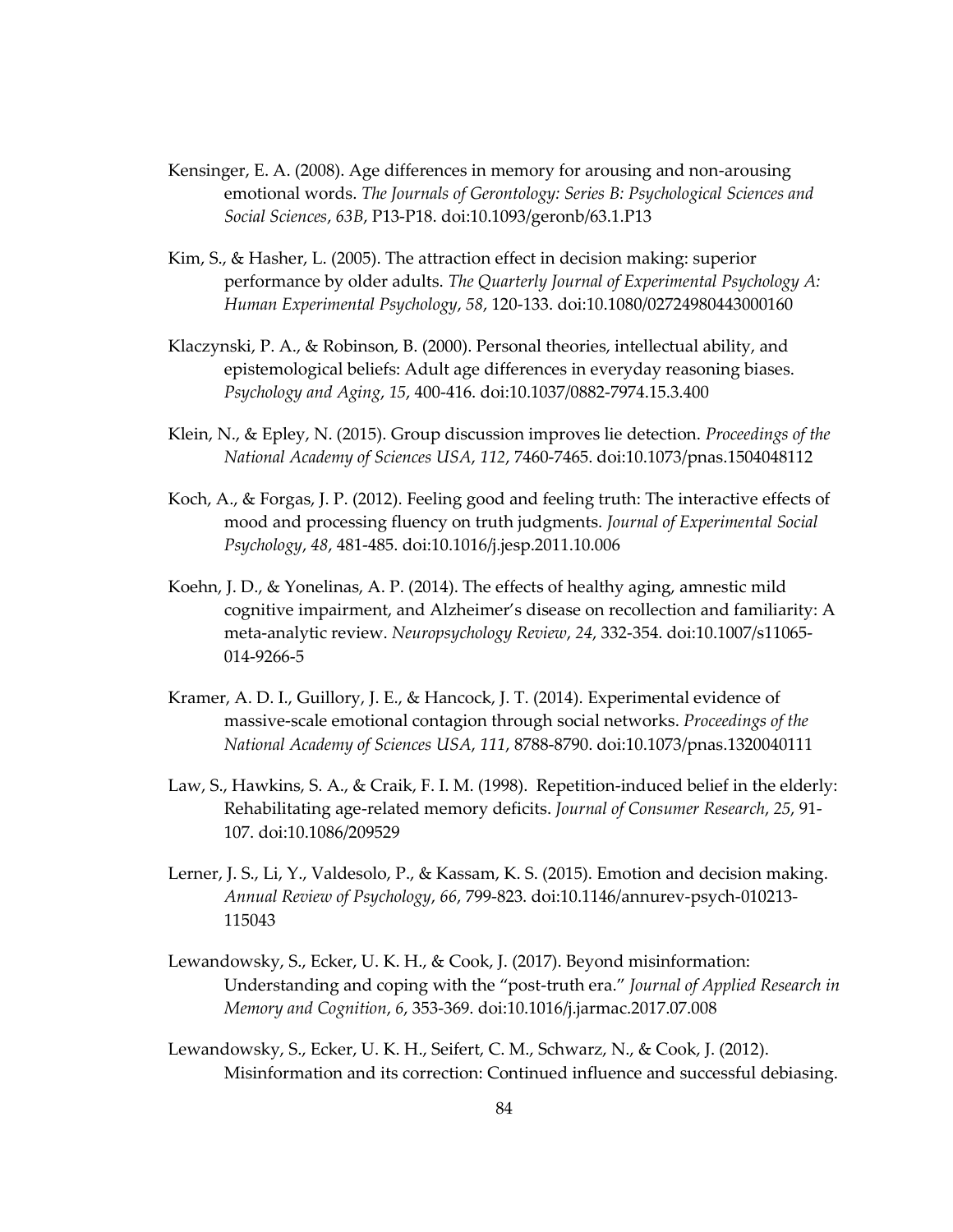*Psychological Science in the Public Interest*, *13*, 106-131. doi:10.1177/1529100612451018

- Light, L. L. (2012). Dual-process theories of memory in old age: An update. In M. Naveh-Benjamin & N. Ohta (Eds.), *Memory and aging: Current issues and future directions*  (pp. 97-124). New York, NY: Psychology Press.
- Light, L. L., Patterson, M. M., Chung, C., & Healy, M. R. (2004). Effects of repetition and response deadline on associative recognition in young and older adults. *Memory & Cognition*, *32*, 1182-1193. doi:10.3758/BF03196891
- Löckenhoff, C. E., & Carstensen, L. L. (2007). Aging, emotion, and health-related decision strategies: Motivational manipulations can reduce age differences. *Psychology and Aging*, *22*, 134-146. doi:10.1037/0882-7974.22.1.134
- Mahmoodi, A., Bang, D., Olsen, K., Zhao, Y. A., Shi, Z., Broberg, K., … Bahrami, B. (2015). Equality bias impairs collective decision-making across cultures. *Proceedings of the National Academy of Sciences USA*, *112*, 3835-3840. doi:10.1073/pnas.1421692112
- Majumder, M. S., Cohn, E. L., Mekaru, S. R., Huston, J. E., & Brownstein, J. S. (2015). Substandard vaccination compliance and the 2015 measles outbreak. *JAMA Pediatrics*, *169*, 494-495. doi:10.1001/jamapediatrics.2015.0384
- Marewski, J. N., Gaissmaier, W., Schooler, L. J., Goldstein, D. G., & Gigerenzer, G. (2010). From recognition to decisions: Extending and testing recognition-based models for multialternative inference. *Psychonomic Bulletin & Review*, *17*, 287-309. doi:10.3758/PBR.17.3.287
- Marks, G., & Miller, N. (1987). Ten years of research on the false-consensus effect: An empirical and theoretical review. *Psychological Bulletin, 102*, 72-90. doi:10.1037/0033-2909.102.1.72
- Marsh, E. J., Fazio, L. K. (2006). Learning errors from fiction: Difficulties in reducing reliance on fictional stories. *Memory & Cognition*, *34*, 1140-1149. doi:10.3758/ BF03193260
- Marsh, R. L., Landau, J. D., & Hicks, J. L. (1997). Contributions of inadequate source monitoring to unconscious plagiarism during idea generation. *Journal of Experimental Psychology: Learning, Memory, and Cognition*, *23*, 886-897. doi:10.1037/0278-7393.23.4.886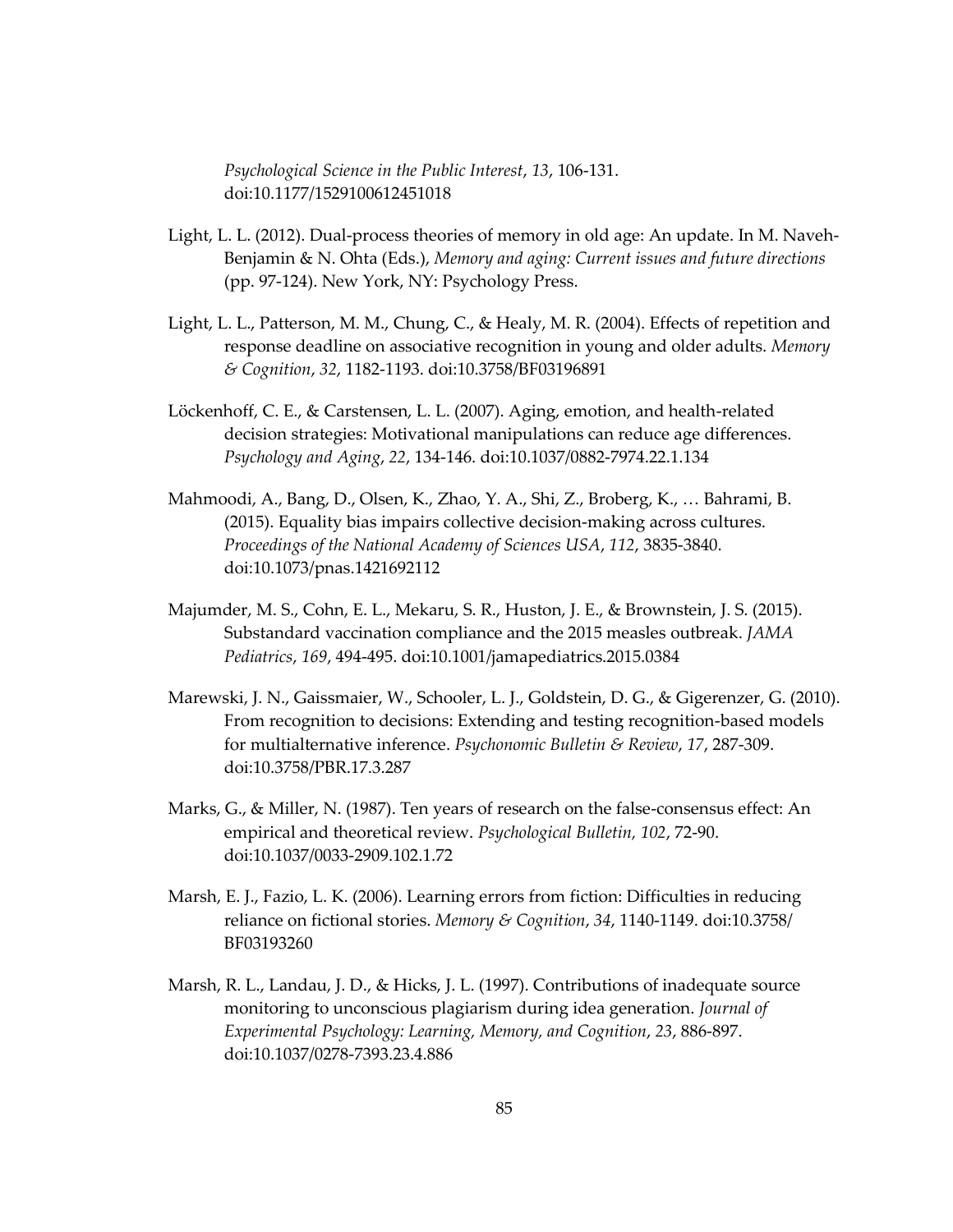- Mather, M. (2015). The affective neuroscience of aging. *Annual Review of Psychology*, *67*, 213-238. doi:10.1146/annurev-psych-122414-033540
- Mather, M., & Carstensen, L. L. (2005). Aging and motivated cognition: The positivity effect in attention and memory. *Trends in Cognitive Sciences*, *9*, 496-502. doi:10.1016/j.tics.2005.08.005
- McDermott, K. B., & Chan, J. C. K. (2006). Effects of repetition on memory for pragmatic inferences. *Memory & Cognition*, *34*, 1273-1284. doi:10.3758/BF03193271
- McGlone, M. S., & Tofighbakhsh, J. (2000). Birds of a feather flock conjointly (?): Rhyme as reason in aphorisms. *Psychological Science*, *11*, 424-428. doi:10.1111/1467- 9280.00282
- McIntyre, J. S., & Craik, F. I. M. (1987). Age differences in memory for item and source information. *Canadian Journal of Psychology, 41*, 175-192. doi:10.1037/h0084154
- McLeod, P., Dienes, Z. (1996). Do fielders know where to go to catch the ball or only how to get there? *Journal of Experimental Psychology: Human Perception and Performance*, *22*, 531–43. doi:10.1037/0096-1523.22.3.531
- Medin, D. L., Lynch, E. B., Coley, J. D., & Atran, S. (1997). Categorization and reasoning among tree experts: Do all roads lead to Rome? *Cognitive Psychology, 32,* 49-96. doi:10.1006/cogp.1997.0645
- Meyer, B. J., Russo, C., & Talbot, A. (1995). Discourse comprehension and problem solving: Decisions about the treatment of breast cancer by women across the life span. *Psychology and Aging*, *10*, 84-103. doi:10.1037/0882-7974.10.1.84
- Michael, R. B., Newman, E. J., Vuorre, M., Cumming, G., & Garry, M. (2013). On the (non) persuasive power of a brain image. *Psychonomic Bulletin & Review*, *20*, 720- 725. doi:10.3758/s13423-013-0391-6
- Mikels, J. A., Shuster, M. M., & Thai, S. T. (2015). Aging, emotion, and decision making. In T. M. Hess, J. Strough, & C. E. Löckenhoff (Eds.), *Aging and decision making: Empirical and applied perspectives* (pp. 169-188). San Diego, CA, US: Elsevier Academic Press. doi:10.1016/B978-0-12-417148-0.00009-1
- Mitchell, D. B. (1989). How many memory systems? Evidence from aging. *Journal of Experimental Psychology: Learning, Memory, and Cognition, 15*, 31-49. doi:10.1037/0278-7393.15.1.31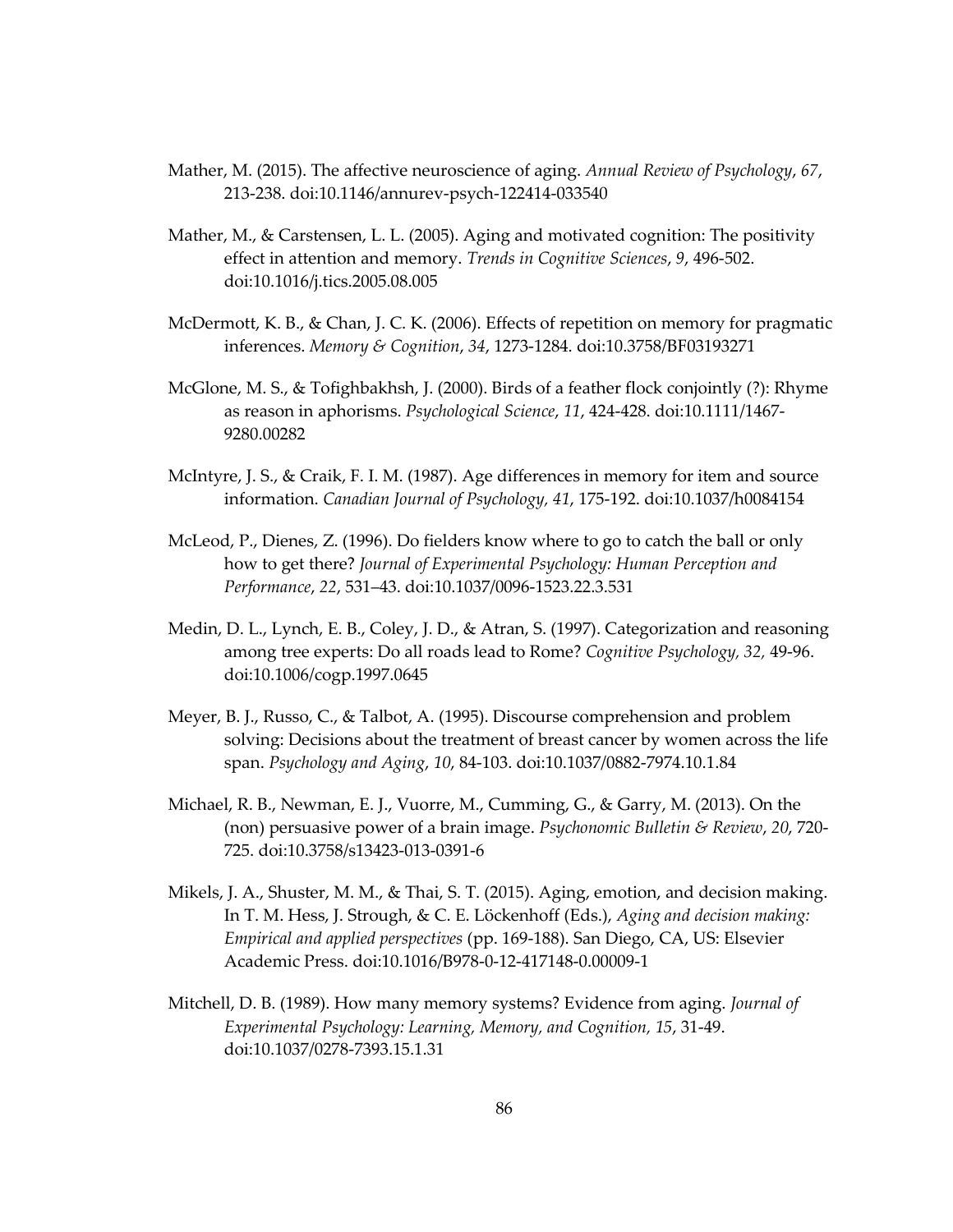- Mitchell, J. P., Dodson, C. S., & Schacter, D. L. (2005). fMRI evidence for the role of recollection in suppressing misattribution errors: The illusory truth effect. *Journal of Cognitive Neuroscience*, *17*, 800-810. doi:10.1162/0898929053747595
- Monahan, J. L., Murphy, S. T., & Zajonc, R. B. (2000). Subliminal mere exposure: Specific, general, and diffuse effects. *Psychological Science*, *11*, 462-466. doi:10.1111/1467- 9280.00289
- Murphy, N. A., & Isaacowitz, D. M. (2008). Preferences for emotional information in older and younger adults: A meta-analysis of memory and attention tasks. *Psychology and Aging*, *23*, 263-286. doi:10.1037/0882-7974.23.2.263
- Mutter, S. A., Lindsey, S. E., & Pliske, R. M. (1995). Aging and credibility judgment. *Aging and Cognition*, *2*, 89-107. doi:10.1080/13825589508256590
- Nadarevic, L., & Aßfalg, A. (2016). Unveiling the truth: Warnings reduce the repetitionbased truth effect. *Psychological Research*, *81*, 1-13. doi:10.1007/s00426-016-0777-y
- Newman, E. J., Garry, M., Bernstein, D. M., Kantner, J., & Lindsay, D. S. (2012). Nonprobative photographs (or words) inflate truthiness. *Psychonomic Bulletin & Review*, *19*, 969-974. doi:10.3758/s13423-012-0292-0
- Newman, N., Fletcher, R., Kalogeropoulos, A., Levy, D., & Nielsen, R. K. (2017). Reuters Institute Digital News Report. Retrieved from https://reutersinstitute.politics.ox.ac.uk/sites/default/files/Digital%20News%20Re port%202017%20web\_0.pdf
- Newport, F. (2013). Americans still think Iraq had weapons of mass destruction before war. Retrieved from http://www.gallup.com/poll/8623/americans-still-think-iraqhad-weapons-mass-destruction-before-war.aspx
- Newport, F. (2015). In U.S., percentage saying vaccines are vital dips slightly. Retrieved from http://www.gallup.com/poll/181844/percentage-saying-vaccines-vital-dipsslightly.aspx
- Nyhan, B., Reifler, J., Richey, S., & Freed, G. L. (2014). Effective messages in vaccine promotion: A randomized trial. *Pediatrics*, *133*, e835-842. doi:10.1542/peds.2013- 2365
- Old, S. R., & Naveh-Benjamin, M. (2008). Differential effects of age on item and associative measures of memory: A meta-analysis. *Psychology and Aging*, *23*, 104- 118. doi:10.1037/0882-7974.23.1.104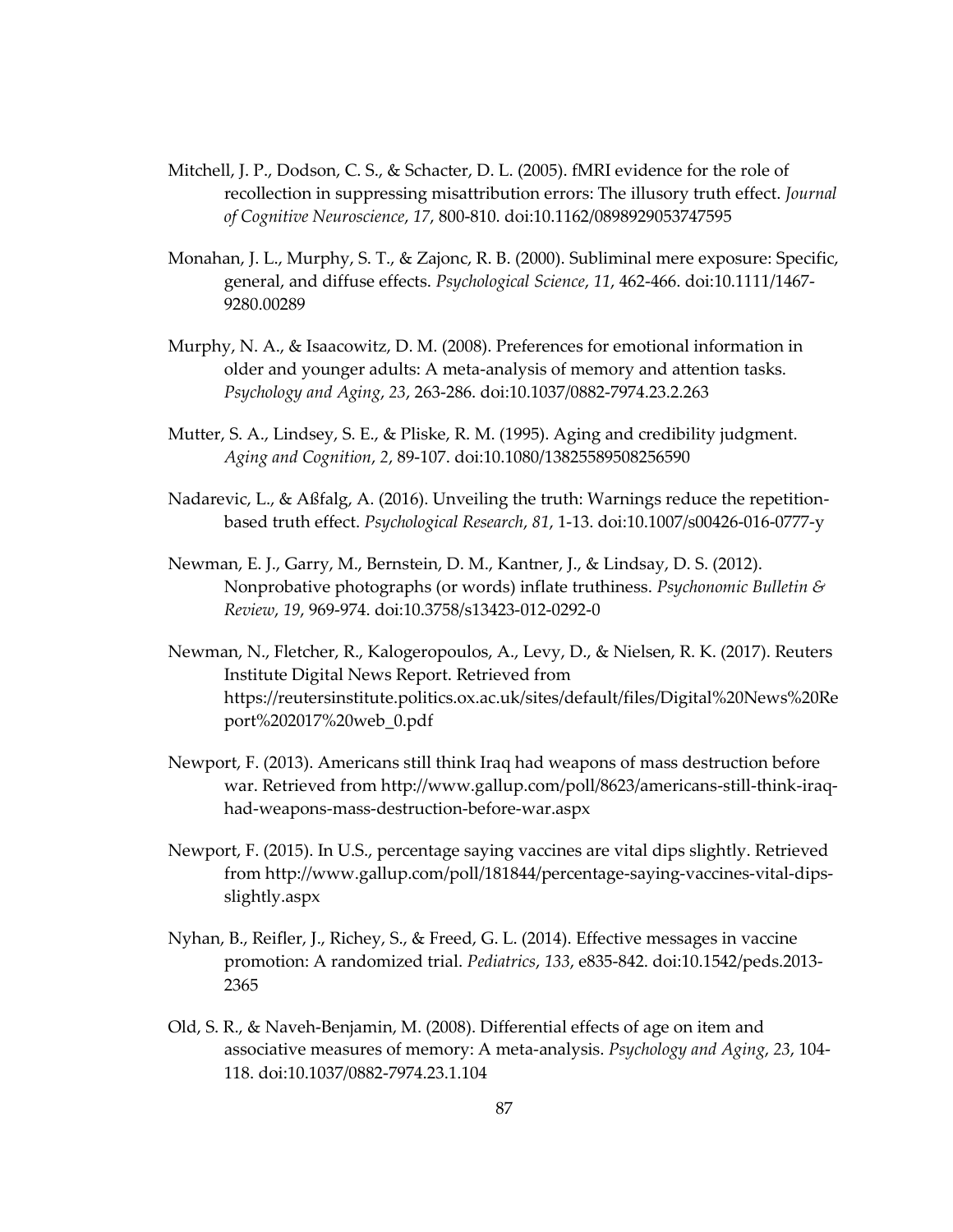- Oosterhof N., & Todorov A. (2009). Shared perceptual basis of emotional expressions and trustworthiness impressions from faces. *Emotion*, *9*, 128–133. doi:10.1037/a0014520
- Oppenheimer, D. M. (2003). Not so fast! (and not so frugal!): Rethinking the recognition heuristic. *Cognition*, *90*, B1-B9. doi:10.1016/S0010-0277(03)00141-0
- Pachur, T., Bröder, A., Marewski, J. N. (2008). The recognition heuristic in memorybased inference: Is recognition a noncompensatory cue? *Journal of Behavioral Decision Making*, *21*, 183-210. doi:10.1002/bdm.581
- Pachur, T., Todd, P. M., Gigerenzer, G., Schooler, L. J., & Goldstein, D. G. (2011). The recognition heuristic: A review of theory and tests. *Frontiers in Psychology*, *2*, 147. doi:10.3389/fpsyg.2011.00147
- Parks, C. M., & Toth, J. P. (2006). Fluency, familiarity, aging, and the illusion of truth. *Aging, Neuropsychology, & Cognition*, *13*, 225-253. doi:10.1080/138255890968691
- Pasupathi, M., Stallworth, L. M., & Murdoch, K. (1998). How what we tell becomes what we know: listener effects on speaker's long-term memory for events. *Discourse Processes*, *26*, 1–25. doi:10.1080/01638539809545035
- Pennycook, G., Cannon, T., & Rand, D. G. (in preparation). Implausibility and illusory truth: Prior exposure increases perceived accuracy of fake news but has no effect on entirely implausible statements. doi:10.2139/ssrn.2958246
- Perlmutter, M. (1978). What is memory aging the aging of? *Developmental Psychology, 14*, 330-345. doi:10.1037/0012-1649.14.4.330
- Peters, E., Finucane, M. L., MacGregor, D. G., & Slovic, P. (2000). The bearable lightness of aging: Judgment and decision processes in older adults. In P. C. Stern & L. L. Carstensen (Eds.) *The Aging Mind: Opportunities in Cognitive Research* (pp. 144- 165). Washington (DC): National Academies Press.
- Pew Research Center (2016). Many Americans believe fake news is sowing confusion. Retrieved from www.journalism.org/2016/12/15/many-americans-believe-fakenews-is-sowing-confusion
- Pohl, R. F., Erdfelder, E., Michalkiewicz, M., Castela, M., Hilbig, B. E. (2016). The limited use of the fluency heuristic: Converging evidence across different procedures. *Memory & Cognition*, *44*, 1114-1126. doi:10.3758/s13421-016-0622-y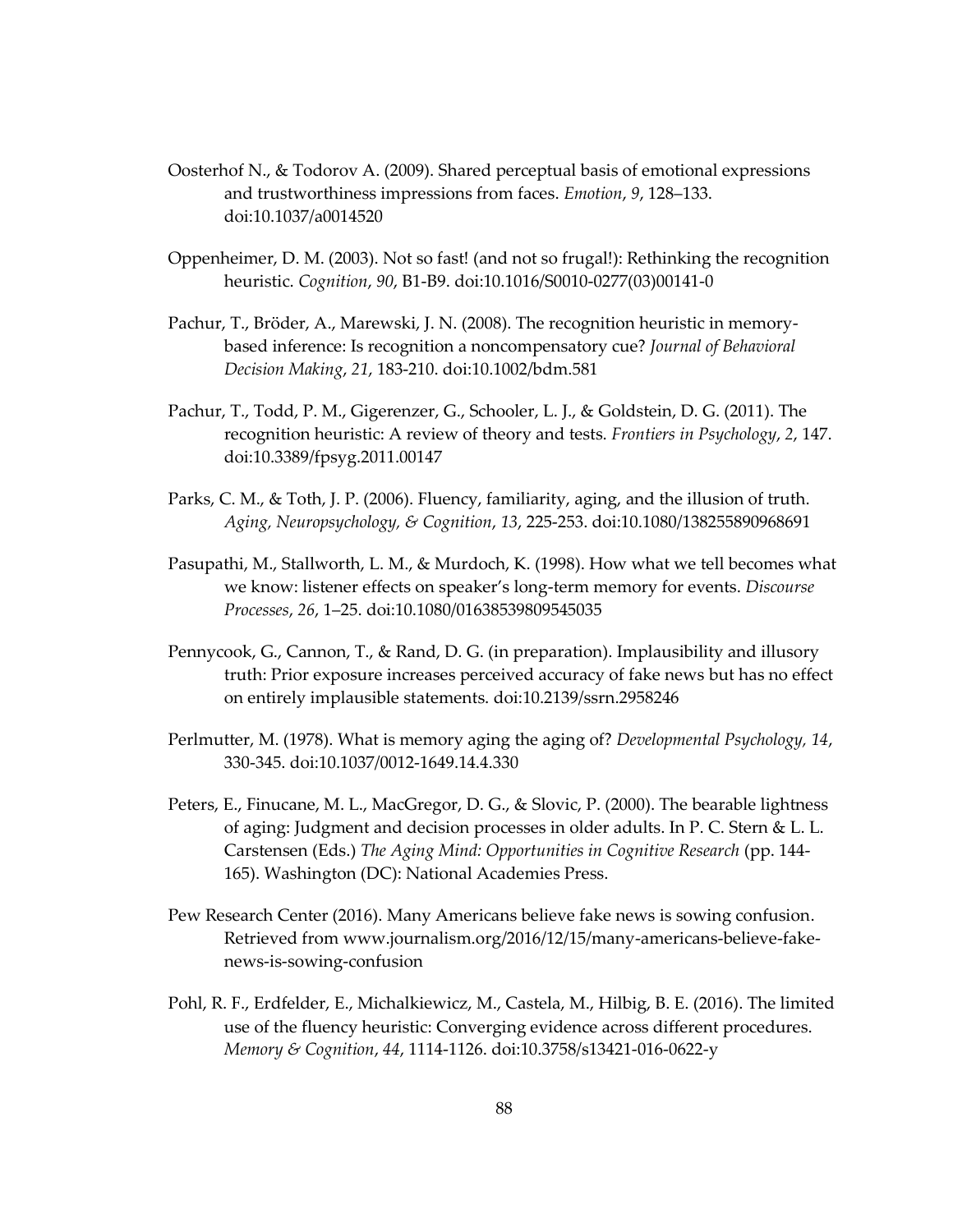- Rahhal, T. A., May, C. P., & Hasher, L. (2002). Truth and character: Sources that older adults can remember. *Psychological Science*, *13*, 101-105. doi:10.1111/1467- 9280.00419
- Rapp, D. N. (2008). How do readers handle incorrect information during reading? *Memory & Cognition*, *36*, 688-701. doi:10.3758/MC.36.3.688
- Ratner, R. K., & Riis, J. (2014). Communicating science-based recommendations with memorable and actionable guidelines. *Proccedings of the National Academy of Sciences USA*, *111*, 13634-13641. doi:10.1073/pnas.1320649111
- Reber, R., & Schwarz, N. (1999). Effects of perceptual fluency on judgments of truth. *Consciousness and Cognition*, *8*, 338 –342. doi:10.1006/ccog.1999.0386
- Reder, L. M., & Kusbit, G. W. (1991). Locus of the Moses illusion: Imperfect encoding, retrieval, or match? *Journal of Memory and Language, 30*, 385-406. doi:10.1016/0749- 596X(91)90013-A
- Redlmeier, D. A., & Baxter, S. D. (2009). Rainy weather and medical school admission interviews. *Canadian Medical Association Journal*, *181*, 933. doi:10.1503/cmaj.091546
- Reed, A. E., Chan, L., & Mikels, J. A. (2014). Meta-analysis of the age-related positivity effect: Age differences in preferences for positive over negative information. *Psychology and Aging*, *29*, 1-15. doi:10.1037/a0035194
- Reed, A. E., Mikels, J. A., & Simon, K. I. (2008). Older adults prefer less choice than young adults. *Psychology and Aging*, *23*, 671-675. doi:10.1037/a0012772
- Rhodes, M. G., & Anastasi, J. S. (2012). The own-age bias in facial recognition: A metaanalytic and theoretical review. *Psychological Bulletin*, *138*, 146-174. doi:10.1037/a0025750
- Riener, Stefannuci, Proffitt, & Clore (2011). An effect of mood on the perception of geographical slant. *Cognition and Emotion*, *25*, 174-182. doi:10.1080/02699931003738026
- Ross, M., Grossman, I., & Schryer, E. (2014). Contrary to psychological and popular opinion, there is no compelling evidence that older adults are disproportionately victimized by consumer fraud. *Perspectives on Psychological Science*, *9*, 427-442. doi:10.1177/1745691614535935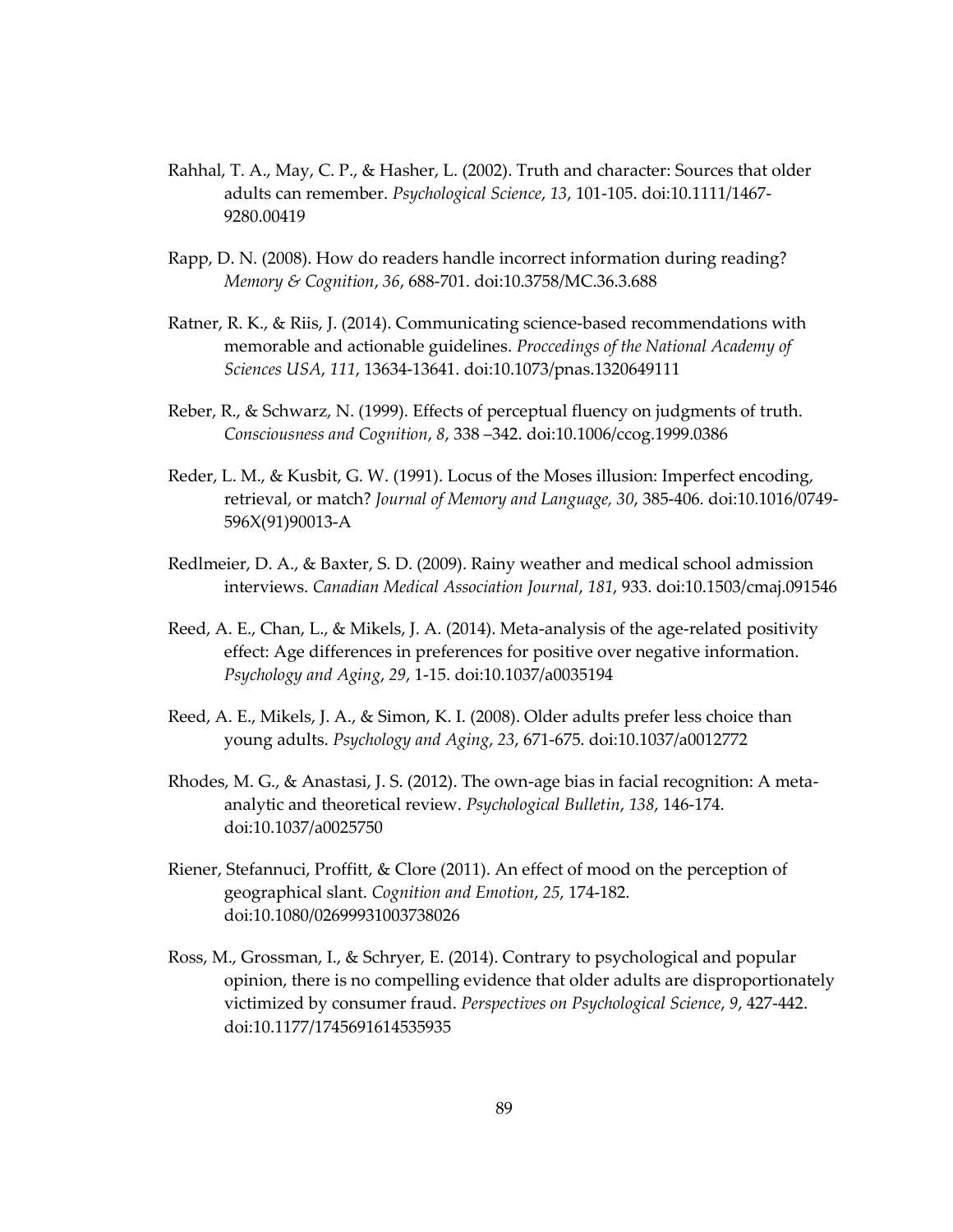- Ruder, M., & Bless, H. (2003). Mood and the reliance on the ease of retrieval heuristic. *Journal of Personality and Social Psychology*, *85*, 20-32. doi:10.1037/0022-3514.85.1.20
- Ruffman, T., Murray, J., Halberstadt, J., & Vater, T. (2012). Age-related differences in deception. *Psychology and Aging*, *27*, 543-549. doi:10.1037/a0023380
- Salthouse, T. (2012). Consequences of age-related cognitive declines. *Annual Review of Psychology*, *63*, 201-226. doi:10.1146/annurev-psych-120710-100328
- Scholl, S. G., Greifeneder, R., & Bless, H. (2014). When fluency signals truth: Prior successful reliance on fluency moderates the impact of fluency on truth judgments. *Journal of Behavioral Decision Making*, *27*, 268–280. doi:10.1002/bdm.1805
- Schwartz, B. L., & Metcalfe, J. (1992). Cue familiarity but not target retrievability enhances feeling-of-knowing judgments. *Journal of Experimental Psychology: Learning, Memory, & Cognition*, *18*, 1074-1083. doi:10.1037/0278-7393.18.5.1074
- Schwartz, M. (1982). Repetition and rated truth value of statements. *The American Journal of Psychology*, *95*, 393-407. doi:10.2307/1422132
- Schwarz, N. (2012). Feelings-as-information theory. In P. M. Van Lange, A. W. Kruglanski, & E. T. Higgins (Eds.), *Handbook of theories of social psychology* (pp. 289-308). Thousand Oaks, CA: Sage Publications.
- Schwarz, N. (2018). Of fluency, beauty, and truth: Inferences from metacognitive experiences. In J. Prout & M. Fortier (Eds.), *Metacognitive diversity: An interdisciplinary approach*. New York: Oxford University Press.
- Schwarz, N., Newman, E., & Leach, W. (2015). Making the truth stick & the myths fade: Lessons from cognitive psychology. *Behavioral Science & Policy*, *2*, 85-95. doi:10.1353/bsp.2016.0009
- Serwe, S., & Frings, C. (2006). Who will win Wimbledon? The recognition heuristic in predicting sports events. *Journal of Behavioral Decision Making*, *19*, 321-332. doi:10.1002/bdm.530
- Skinner, E. I., & Fernandes, M. A. (2009). Illusory recollection in older adults and younger adults under divided attention. *Psychology and Aging*, *24*, 211-216. doi:10.1037/a0014177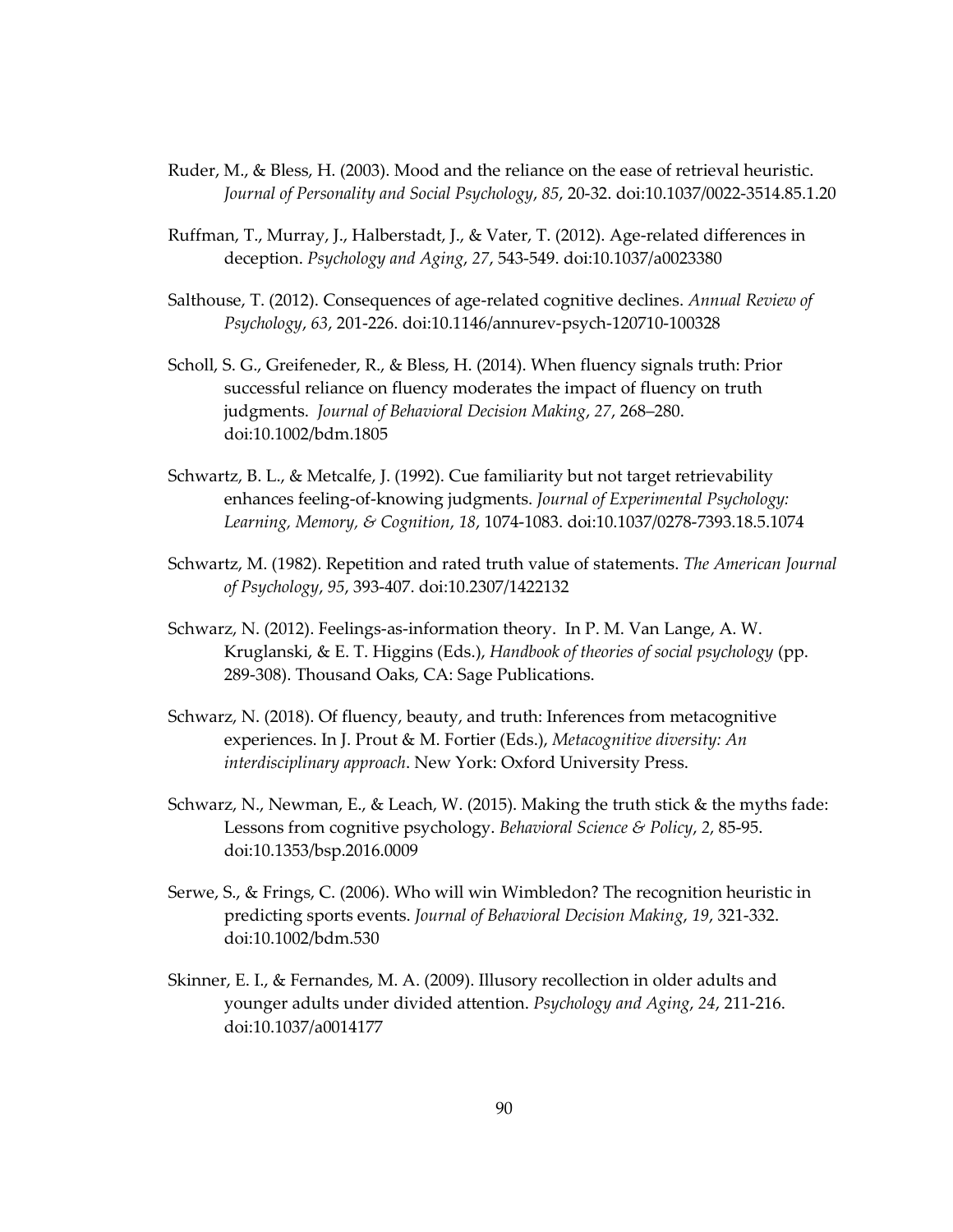- Skurnik, I., Yoon, C., Park, D. C., & Schwarz, N. (2005). How warnings about false claims become recommendations. *Journal of Consumer Research*, *31*, 713-724. doi:10.1086/426605
- Slessor, G., Phillips, L. H., Bull, R., Venturini, C., Bonny, E. J., & Rokaszewicz, A. (2012). Investigating the "deceiver stereotype": Do older adults associate averted gaze with deception? *The Journals of Gerontology, Series B: Psychological Sciences and Social Sciences*, *67*, 178-183. doi:10.1093/geronb/gbr087
- Snook, B., Taylor, P. J., & Bennell, C. (2004). Geographic profiling: The fast, frugal, and accurate way. *Applied Cognitive Psychology*, *18*, 105-121. doi:10.1002/acp.956
- Song, H. J., & Schwarz, N. (2008). Fluency and the detection of misleading questions: Low processing fluency attenuates the Moses Illusion. *Social Cognition*, *26*: 791- 799. doi:10.1521/soco.2008.26.6.791
- Spaniol, J., & Bayen, U. J. (2002). When is schematic knowledge used in source monitoring? *Journal of Experimental Psychology: Learning, Memory, and Cognition*, *28*, 631–651. doi:10.1037/0278-7393.28.4.631
- Stanley, J. T., & Blanchard-Fields, F. (2008). Challenges older adults face in detecting deceit: The role of emotion recognition. *Psychology and Aging*, *23*, 24-32. doi:10.1037/0882-7974.23.1.24
- Staudinger, U. M., Cornelius, S. W., & Baltes, P. B. (1989). The aging of intelligence: Potentials and limits. *Annals of the American Academy of Political and Social Science*, *503*, 43-59. doi:10.1177/0002716289503001004
- Steinmetz, K. R. M., Muscatell, K. R., & Kensinger, E. A. (2010). The effect of valence on young and older adults' attention in a rapid serial visual presentation task. *Psychology and Aging*, *25*, 239-245. doi:10.1037/a0018297d
- Storbeck, J., & Clore, G. L. (2011). Affect influences false memories at encoding: Evidence from recognition data. *Emotion*, *11*, 981–989. doi:10.1037/a0022754
- Strack, F., Martin, L. L., & Stepper, S. (1988). Inhibiting and facilitating conditions of the human smile: A nonobtrusive test of the facial feedback hypothesis. *Journal of Personality and Social Psychology*, *54*, 768-777. doi:10.1037/0022-3514.54.5.768
- Strough, J., Karns, T. E., & Schlosnagle, L. (2011). Decision-making heuristics and biases across the life span. *Annals of the New York Academy of Sciences*, *1235*, 57-74. doi:10.1111/j.1749-6632.2011.06208.x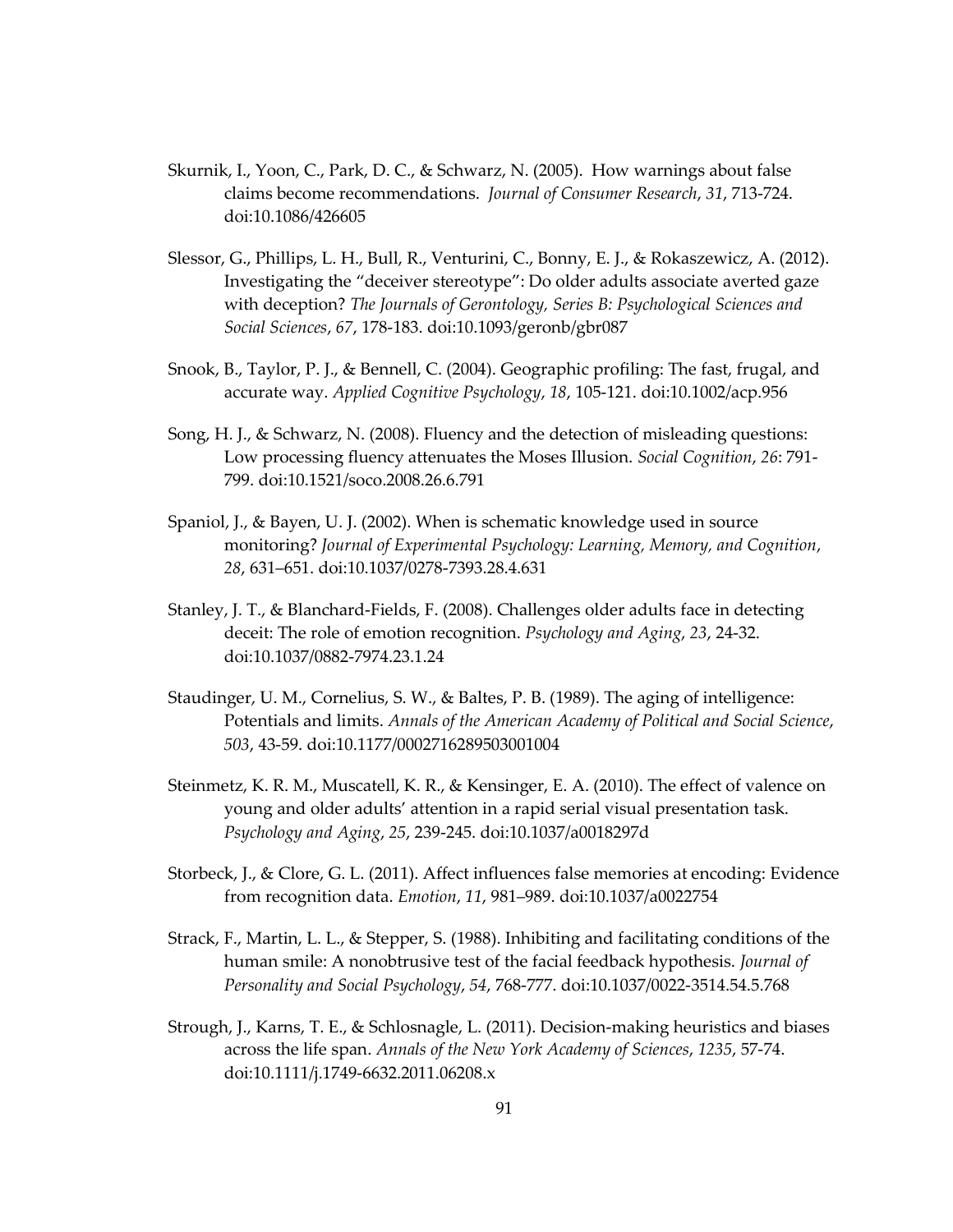- Strough, J., Mehta, C. M., McFall, J. P., & Schuller, K. L. (2008). Are older adults less subject to the sunk-cost fallacy than younger adults? *Psychological Science*, *19*, 650- 652. doi:10.1111/j.1467-9280.02138.x
- Strough, J., Schlosnagle, L., & DiDonato, L. (2011). Understanding decisions about sunk costs from older and younger adults' perspectives. *The Journals of Gerontology: Series B: Psychological Sciences and Social Sciences*, *66*, 681-686. doi:10.1093/geronb/gbr057
- Swire, B., Ecker, U. K. H., & Lewandowsky, S. (2017). The role of familiarity in correcting inaccurate information. *Journal of Experimental Psychology: Learning, Memory, and Cognition*, *43*, 1948-1961. doi:10.1037/xlm0000422
- Tan, H. B., & Forgas, J. P. (2010). When happiness makes us selfish, but sadness makes us fair: Affective influences on interpersonal strategies in the dictator game. *Journal of Experimental Social Psychology*, *46*, 571–576. doi:10.1016/j.jesp.2010.01.007
- Tauber, S. K., Dunlosky, J., Rawson, K. A., Rhodes, M. G., & Sitzman, D. M. (2013). General knowledge norms: Updated and expanded from the Nelson and Narens (1980) norms. *Behavior Research Methods*, *45*, 1115-1143. doi:10.3758/s13428-012- 0307-9
- Tentori, K., Osherson, D., Hasher, L., & May, C. (2001). Wisdom and aging: Irrational preferences in college students but not older adults. *Cognition*, *81*, B87-B96. doi:10.1016/S0010-0277(01)00137-8
- Todorov, A., Said, C. P., Oosterhof, N. N., & Engell, A. D. (2008). Understanding evaluation of faces on social dimensions. *Trends in Cognitive Science*, *12*, 455-460. doi:10.1016/j.tics.2008.10.001
- Todorov, A., Said, C. P., Oosterhof, N. N., & Engell, A. D. (2011). Task-invariant brain responses to the social value of faces. *Journal of Cognitive Neuroscience*, *23*, 2766- 2781. doi:10.1162/jocn.2011.21616
- Touron, D. R. (2015). Memory avoidance by older adults: When "old dogs" won't perform their "new tricks." *Current Directions in Psychological Science*, *24*, 170-176. doi:10.1177/0963721414563730
- Touron, D. R., & Hertzog, C. (2009). Age differences in strategic behavior during a computation-based skill acquisition task. *Psychology and Aging*, *24*, 574-585. doi:10.1037/a0015966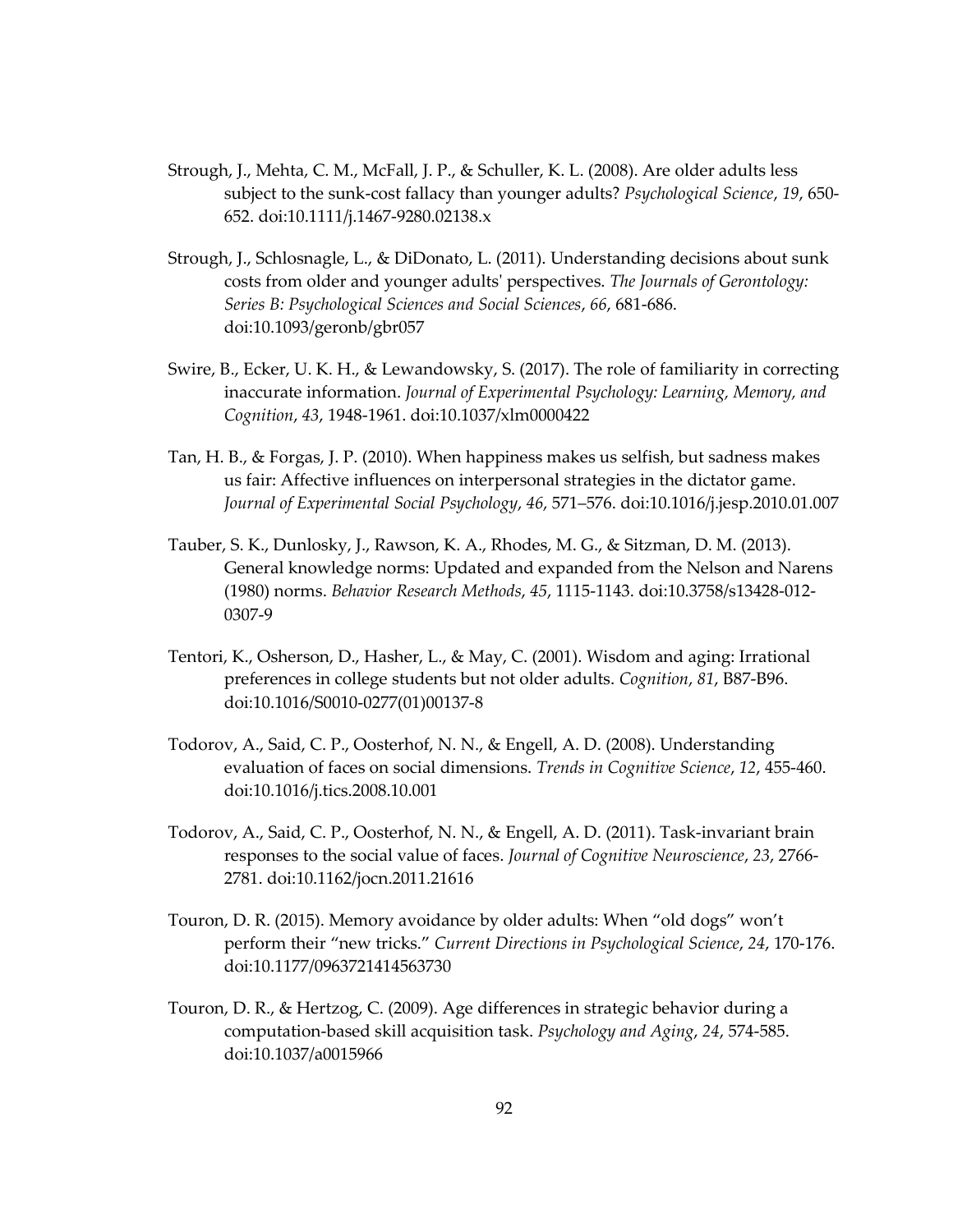- Trouche, E., Johansson, P., Hall, L., & Mercier, H. (2018) Vigilant conservatism in evaluating communicated information. *PLoS One*, *13*, e0188825. doi:10.1371/journal. pone.0188825
- Umanath, S., & Marsh, E. J. (2014). Understanding how prior knowledge influences memory in older adults. *Perspectives on Psychological Science*, *9*, 408-426. doi:10.1177/ 1745691614535933
- Unkelbach, C. (2007). Reversing the truth effect: Learning the interpretation of processing fluency in judgments of truth. *Journal of Experimental Psychology: Learning, Memory, and Cognition*, *33*, 219-230. doi:10.1037/0278-7393.33.1.219
- Unkelbach, C., Bayer, M., Alves, H., Koch, A., & Stahl, C. (2011). Fluency and positivity as possible causes of the truth effect. *Consciousness and Cognition*, *20*, 594-602. doi:10.1016/j.concog.2010.09.015
- Unkelbach, C., & Rom, S. C. (2017). A referential theory of the repetition-induced truth effect. *Cognition*, *160*, 110-126. doi:10.1016/j.cognition.2016.12.016
- Unkelbach, C., & Stahl, C. (2009). A multinomial modeling approach to dissociate different components of the truth effect. *Consciousness and Cognition*, *18*, 22-38. doi:10.1016/ j.concog.2008.09.006
- U.S. Census Bureau (2014). *An aging nation: The older population in the United States.* https://www.census.gov/content/dam/Census/library/ publications/2014/demo/p25-1140.pdf
- U.S. Department of Education (2017). First-generation and continuing-generation college students: A comparison of high school and postsecondary experiences. Retrieved from https://nces.ed.gov/pubs2018/2018009.pdf
- U.S. Census Bureau (2017). Voting in America: A look at the 2016 presidential election. Retrieved from https://www.census.gov/newsroom/blogs/randomsamplings/2017/05/voting\_in\_america.html
- van Oostendorp, H., & de Mul, S. (1990). Moses beats Adam: A semantic relatedness effect on a semantic illusion. *Acta Psychologica*, *74,* 35-46. doi:10.1016/0001- 6918(90)90033-C
- Västfjäll, D., Slovic, P., Burns, W. J., Erlandsson, A., Koppel, L., Asutay, E., & Tingög, G. (2016). The arithmetic of emotion: Integration of incidental and integral affect in judgments and decision. *Frontiers in Psychology*, *7*. doi:10.3389/fpsyg.2016.00325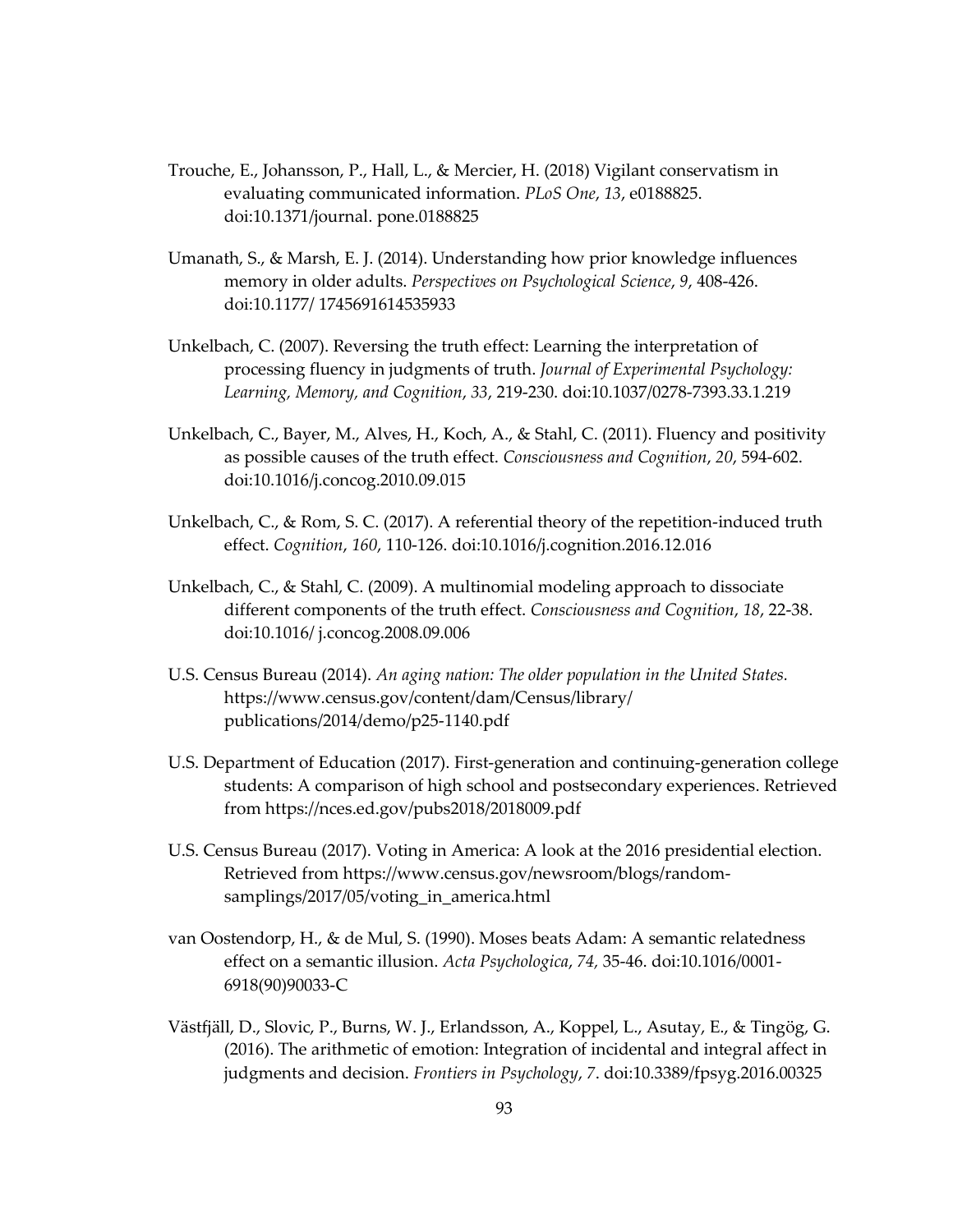- Visser, P. S., & Mirabile, R. R. (2004). Attitudes in the social context: The impact of social network composition on individual-level attitude strength. *Journal of Personality and Social Psychology*, *87*, 779–795. doi:10.1037/0022-3514.87.6.779
- Volz, K. G., Schooler, L. J., Schubotz, R. I., Raab, M., Gigerenzer, G., & von Cramon, D. Y. (2006). Why you think Milan is larger than Modena: Neural correlates of the recognition heuristic. *Journal of Cognitive Neuroscience*, *18*, 1924-1936. doi:10.1162/jocn.2006.18.11.1924
- Vosoughi, S., Roy, D., & Aral, S. (2018). The spread of true and false news online. *Science*, *359*, 1146-1151. doi:10.1126/science.aap9559
- Wang, W., Brashier, N. M., Wing, E. A., Marsh, E. J., & Cabeza, R. (2016). On known unknowns: Fluency and the neural mechanisms of the illusory truth effect. *Journal of Cognitive Neuroscience*, *28*, 739-746. doi:10.1162/jocn\_a\_00923
- Watson, J. M., McDermott, K. B., & Balota, D. A. (2004). Attempting to avoid false memories in the Deese/Roediger-McDermott paradigm: Assessing the combined influence of practice and warnings in young and older adults. *Memory & Cognition*, *32*, 135-141. doi:10.3758/BF03195826
- Weaver, K., Garcia, S. M., Schwarz, N., & Miller, D. T. (2007). Inferring the popularity of an opinion from its familiarity: A repetitive voice can sound like a chorus. *Journal of Personality and Social Psychology*, *92*, 821-833. doi:10.1037/0022-3514.92.5.821
- Weisberg, D. S., Keil, F. C., Goodstein, J., Rawson, E., & Gray, J. R. (2008). The seductive allure of neuroscience explanations. *Journal of Cognitive Neuroscience*, *20*, 470-477. doi:10.1162/jocn.2008.20040
- Wiggs, C. L. (1993). Aging and memory for frequency of occurrence of novel, visual stimuli: Direct and indirect measures. *Psychology and Aging*, *8*, 400-410. doi:10.1037/0882-7974.8.3.400
- Wineburg, S., McGrew, S., Breakstone, J., & Ortega, T. (2016). Evaluating information: The cornerstone of civic online reasoning. *Stanford Digital Repository*. Retrieved from http://purl.stanford.edu/fv751yt5934.
- Winkielman, P., & Cacioppo, J. T. (2001). Mind at ease puts a smile on the face: Psychophysiological evidence that processing facilitation elicits positive affect. *Journal of Personality and Social Psychology*, *81*, 989-1000. doi:10.1037/0022- 3514.81.6.989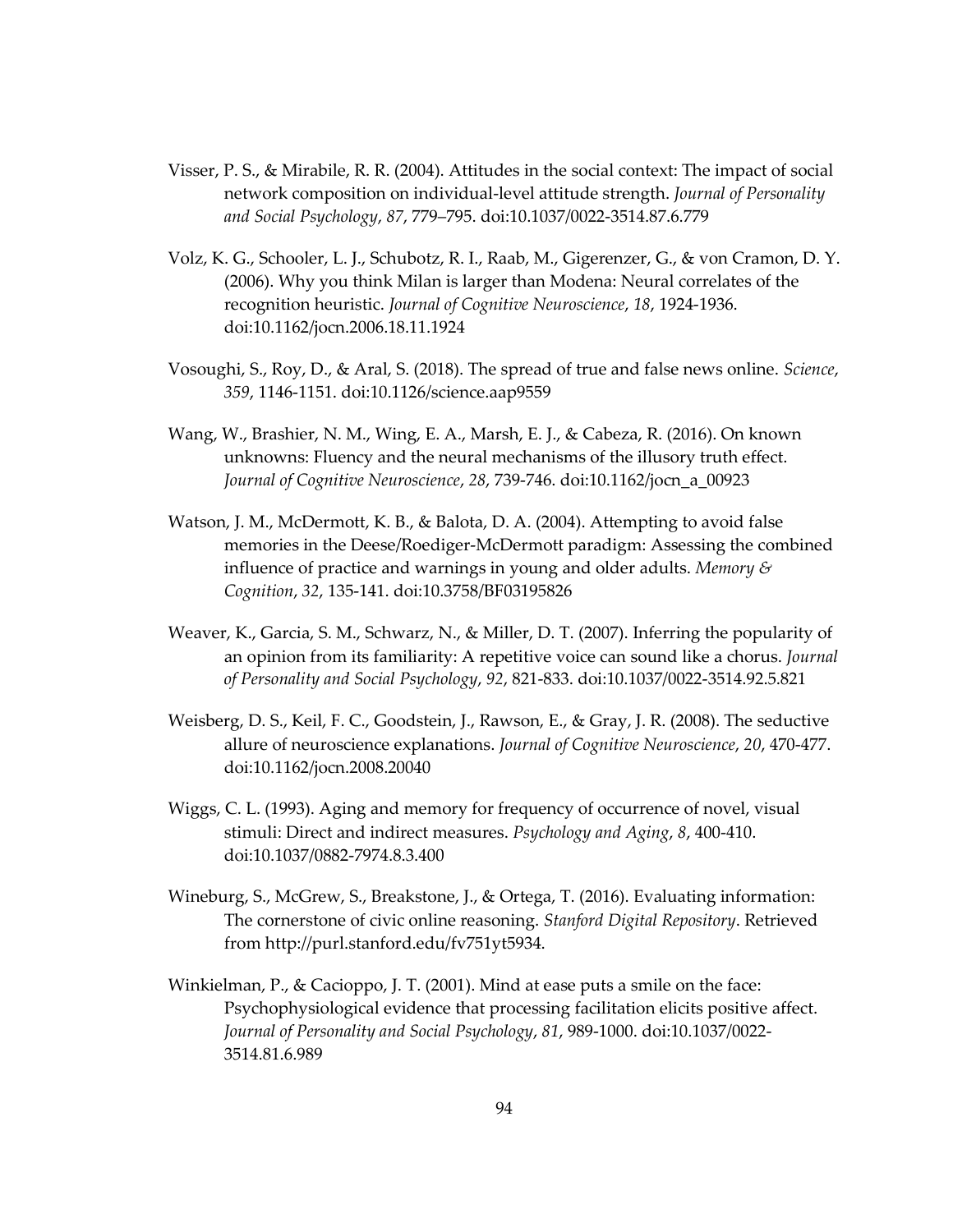Wood, T., & Porter, E. (in preparation). The elusive backfire effect: Mass attitudes' steadfast factual adherence. doi:10.2139/ssrn.2819073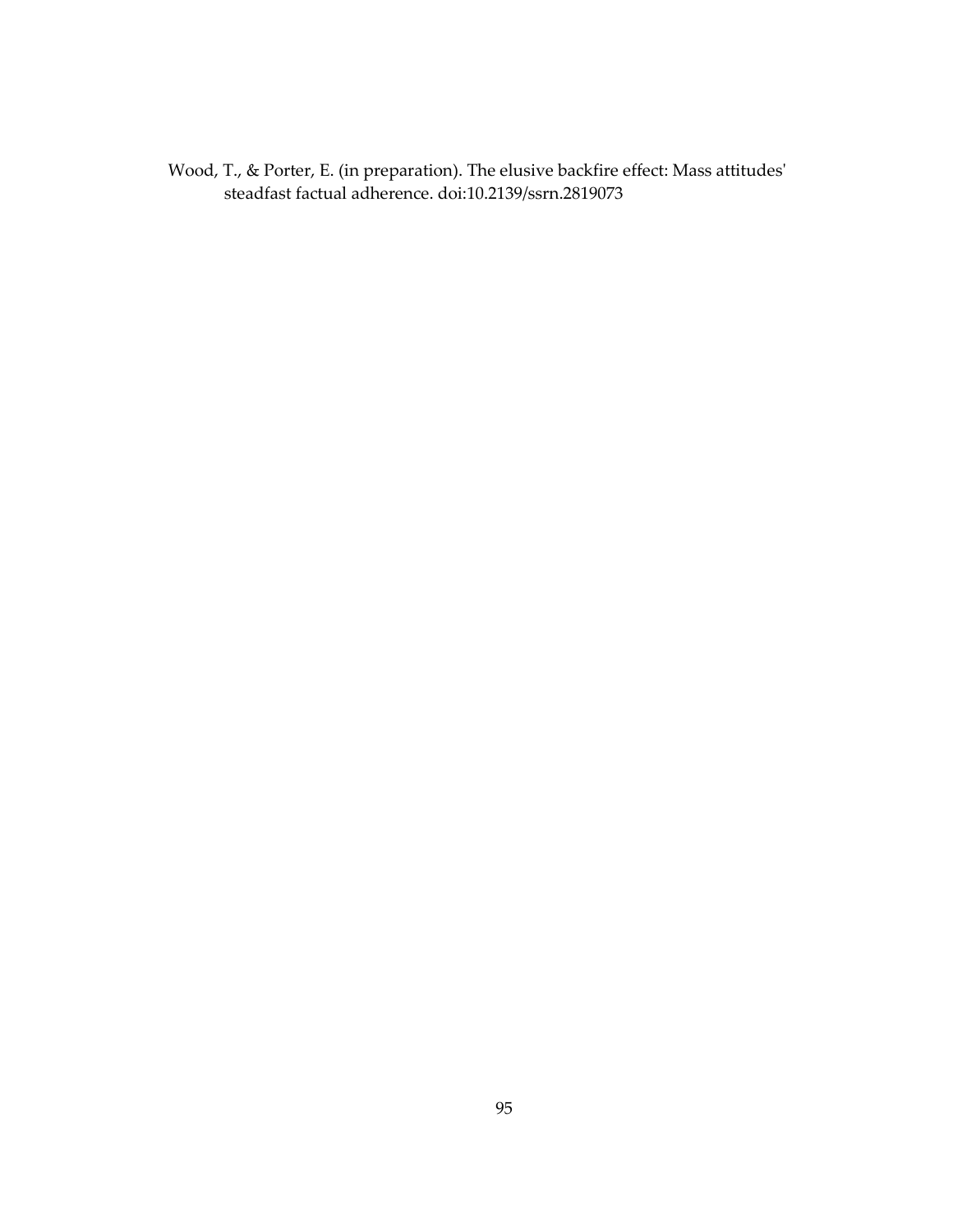# **Biography**

## **Born**

August 3, 1990 in Bad Tölz, Germany

# **Education**

*Duke University* Ph.D., Psychology & Neuroscience, 2018 Certificate in College Teaching, 2018 M.A., Psychology, 2015

*Davidson College* B.S., Psychology, 2012

#### **Publications**

- **Brashier, N. M.**, & Multhaup, K. M. (2017). Magical thinking decreases across adulthood. *Psychology and Aging*, *32*, 681-688. doi:10.1037/pag0000208
- **Brashier, N. M.**, Umanath, S., Cabeza, R., & Marsh, E. J. (2017). Competing cues: Older adults rely on knowledge in the face of fluency. *Psychology and Aging*, *32*, 331-337. doi:10.1037/pag0000156
- Fazio, L. K., **Brashier, N. M.**, Payne, B. K., & Marsh, E. J. (2015). Knowledge does not protect against illusory truth. *Journal of Experimental Psychology: General*, *144*, 993- 1002. doi:10.1037/xge0000098
- Jiang, J., **Brashier, N. M.**, & Egner, T. (2015). Memory meets control in hippocampal and striatal binding of stimuli, responses, and attentional control states. *The Journal of Neuroscience*, *35*, 14885-14895. doi:10.1523/JNEUROSCI.2957-15.2015
- Marsh, E. J., Cantor, A. D., & **Brashier, N. M.** (2016). Believing that humans swallow spiders in their sleep: False beliefs as side effects of the processes that support accurate knowledge. *Psychology of Learning and Motivation*, *64*, 93-132. doi:10.1016/bs.plm.2015.09.003
- Wang, W., **Brashier, N. M.**, Wing, E. A., Marsh, E. J., & Cabeza, R. (in press). Knowledge supports memory retrieval through familiarity, not recollection. *Neuropsychologia*. doi:10.1016/j.neuropsychologia.2018.01.019
- Wang, W., **Brashier, N. M.**, Wing, E. A., Marsh, E. J., & Cabeza, R. (2016). On known unknowns: Fluency and the neural mechanisms of the illusory truth effect. *Journal of Cognitive Neuroscience*, *28*, 739-746. doi:10.1162/jocn\_a\_00923